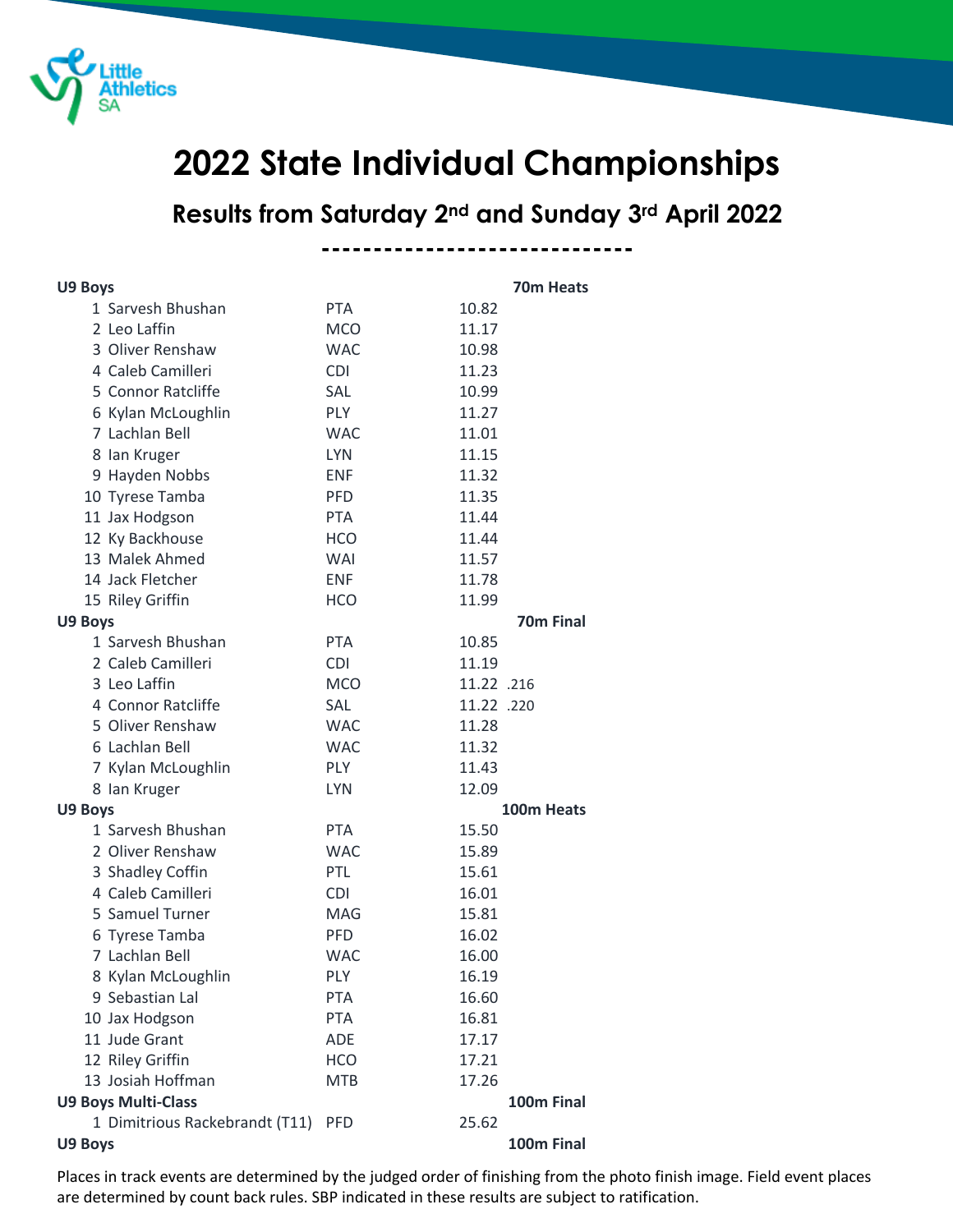

|         | 1 Shadley Coffin                    | PTL                      | 15.47 .466         |
|---------|-------------------------------------|--------------------------|--------------------|
|         | 2 Sarvesh Bhushan                   | <b>PTA</b>               | 15.47 .470         |
|         | 3 Oliver Renshaw                    | <b>WAC</b>               | 15.83              |
|         | 4 Samuel Turner                     | MAG                      | 15.93              |
|         | 5 Caleb Camilleri                   | <b>CDI</b>               | 15.95              |
|         | 6 Kylan McLoughlin                  | <b>PLY</b>               | 16.16              |
|         | 7 Tyrese Tamba                      | <b>PFD</b>               | 16.20              |
|         | 8 Lachlan Bell                      | <b>WAC</b>               | 16.27              |
| U9 Boys |                                     |                          | 200m Heats         |
|         | 1 Sarvesh Bhushan                   | <b>PTA</b>               | 32.10              |
|         | 2 Kylan McLoughlin                  | <b>PLY</b>               | 32.45              |
|         | 3 Lachlan Bell                      | <b>WAC</b>               | 32.66              |
|         | 4 Joshua Day                        | <b>WAC</b>               | 32.78              |
|         | 5 Samuel Turner                     | <b>MAG</b>               | 32.70              |
|         | 6 Shadley Coffin                    | PTL                      | 33.00              |
|         | 7 Oliver Renshaw                    | <b>WAC</b>               | 33.15              |
|         | 8 Leo Mason                         | <b>CDI</b>               | 33.58              |
|         | 9 Ky Backhouse                      | <b>HCO</b>               | 33.74              |
|         | 10 Sebastian Lal                    | <b>PTA</b>               | 34.68              |
|         | 11 Elliott Norton                   | <b>MPA</b>               | 34.83              |
|         | 12 Mason Zammit                     | SAL                      | 34.86              |
|         | 13 Jacob Chatterton                 | <b>CDI</b>               | 35.70              |
|         | 14 Jax Hodgson                      | <b>PTA</b>               | 36.11              |
|         | 15 Tyrese Tamba                     | <b>PFD</b>               | 37.59              |
|         | 16 Oliver Ditria                    | <b>EDI</b>               | 38.58              |
|         |                                     |                          |                    |
|         |                                     |                          |                    |
| U9 Boys |                                     | <b>WAC</b>               | 200m Final         |
|         | 1 Lachlan Bell<br>2 Sarvesh Bhushan | <b>PTA</b>               | 32.62              |
|         |                                     |                          | 32.97              |
|         | 3 Joshua Day                        | <b>WAC</b>               | 33.33              |
|         | 4 Samuel Turner                     | MAG                      | 33.43              |
|         | 5 Kylan McLoughlin                  | <b>PLY</b>               | 33.63              |
|         | 6 Shadley Coffin                    | PTL                      | 33.83              |
|         | 7 Oliver Renshaw                    | <b>WAC</b>               | 33.89              |
|         | 8 Leo Mason                         | <b>CDI</b>               | 33.89              |
| U9 Boys |                                     |                          | 400m Heats         |
|         | 1 Marcus See                        | ASP                      | 1:11.97            |
|         | 2 Mason Zammit                      | SAL                      | 1:15.48            |
|         | 3 Leo Mason                         | <b>CDI</b>               | 1:13.79            |
|         | 4 William McManus                   | <b>WVL</b>               | 1:17.33            |
|         | 5 Zachary White                     | <b>ENF</b>               | 1:14.09            |
|         | 6 Lachlan Bell                      | <b>WAC</b>               | 1:19.00            |
|         | 7 Samuel Turner                     | MAG                      | 1:15.08            |
|         | 8 Joshua Day                        | <b>WAC</b>               | 1:16.56            |
|         | 9 Elliott Norton                    | <b>MPA</b>               | 1:19.04            |
|         | 10 Josh Pettitt                     | <b>HIL</b>               | 1:20.31            |
|         | 11 Ben Lee                          | <b>ENF</b>               | 1:20.47            |
|         | 12 Jax Fromm                        | <b>WAC</b>               | 1:21.47            |
|         | 13 Aarav Sharma<br>14 Jude Grant    | <b>ENF</b><br><b>ADE</b> | 1:22.10<br>1:22.48 |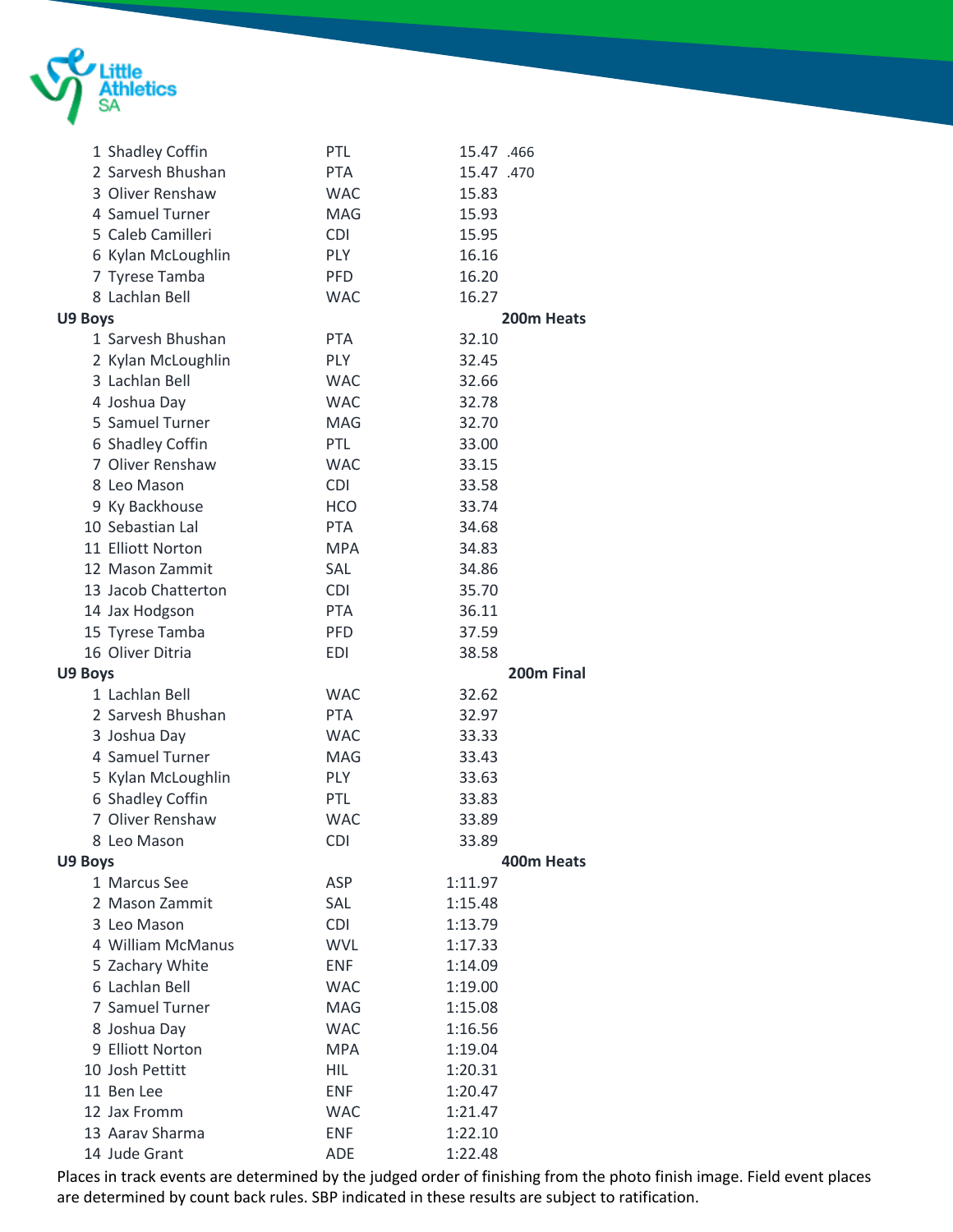

|         | 15 Oliver Renshaw                               | <b>WAC</b>               | 1:23.06                  |
|---------|-------------------------------------------------|--------------------------|--------------------------|
| U9 Boys |                                                 |                          | 400m Final               |
|         | 1 Marcus See                                    | ASP                      | 1:12.14                  |
|         | 2 Leo Mason                                     | <b>CDI</b>               | 1:13.31                  |
|         | 3 Mason Zammit                                  | SAL                      | 1:15.35                  |
|         | 4 William McManus                               | <b>WVL</b>               | 1:15.76                  |
|         | 5 Lachlan Bell                                  | <b>WAC</b>               | 1:15.93                  |
|         | 6 Joshua Day                                    | <b>WAC</b>               | 1:16.91                  |
|         | 7 Samuel Turner                                 | MAG                      | 1:17.92                  |
|         | Zachary White                                   | <b>ENF</b>               | <b>DQ</b>                |
| U9 Boys |                                                 |                          | 800m Final               |
|         | 1 Marcus See                                    | <b>ASP</b>               | 2:44.08                  |
|         | 2 Zachary White                                 | <b>ENF</b>               | 2:44.60                  |
|         | 3 Leo Mason                                     | <b>CDI</b>               | 2:46.64                  |
|         | 4 Mason Zammit                                  | SAL                      | 2:51.58                  |
|         | 5 Joshua Day                                    | <b>WAC</b>               | 2:53.02                  |
|         | 6 William McManus                               | <b>WVL</b>               | 2:53.83                  |
|         | 7 Lachlan Bell                                  | <b>WAC</b>               | 3:02.80                  |
|         | 8 Elliott Norton                                | <b>MPA</b>               | 3:03.08                  |
|         | 9 Ben Lee                                       | <b>ENF</b>               | 3:07.50                  |
|         | 10 Rhys Morgan                                  | <b>WVL</b>               | 3:11.55                  |
|         | 11 Taj Rowe                                     | <b>BVA</b>               | 3:15.64                  |
|         | 12 Bryce Boerema                                | <b>MAG</b>               | 3:18.42                  |
|         | 13 Josh Pettitt                                 | <b>HIL</b>               | 3:22.14                  |
|         |                                                 |                          |                          |
|         |                                                 | <b>MPA</b>               | 3:26.65                  |
|         | 14 Christopher Solomon                          |                          | 700m Walk Final          |
| U9 Boys |                                                 | <b>ENF</b>               | 3:59.56                  |
|         | 1 Hayden Nobbs<br>2 Caleb Camilleri             | <b>CDI</b>               | 4:01.55                  |
|         | 3 Connor Ratcliffe                              | SAL                      | 4:10.55                  |
|         |                                                 | <b>MPA</b>               | 4:41.42                  |
|         | 4 Christopher Solomon                           | <b>CDI</b>               | 4:57.53                  |
|         | 5 William Reynolds<br>Dustin Harrison-Mcpherson | <b>RED</b>               | DQ TR54.7.1              |
|         |                                                 |                          | <b>60m Hurdles Heats</b> |
| U9 Boys |                                                 |                          |                          |
|         | 1 Joshua Day<br>2 Sarvesh Bhushan               | <b>WAC</b><br><b>PTA</b> | 10.96<br>11.02           |
|         | 3 Samuel Turner                                 | MAG                      | 11.62                    |
|         | 4 Shadley Coffin                                | PTL                      | 11.66                    |
|         | 5 Ian Kruger                                    | <b>LYN</b>               | 11.70                    |
|         | 6 Hayden Nobbs                                  | <b>ENF</b>               | 11.70                    |
|         | 7 Tyrese Tamba                                  | <b>PFD</b>               | 11.79                    |
|         | 8 Connor Ratcliffe                              | <b>SAL</b>               | 11.84                    |
|         | 9 Riley Griffin                                 | <b>HCO</b>               | 11.85                    |
|         | 10 Jacob Chatterton                             | <b>CDI</b>               | 11.95                    |
|         | 11 Jax Fromm                                    | <b>WAC</b>               | 12.24                    |
|         | 12 Sebastian Lal                                | <b>PTA</b>               | 12.43                    |
|         | 13 Taj Rowe                                     | <b>BVA</b>               | 12.49                    |
| U9 Boys |                                                 |                          | <b>60m Hurdles Final</b> |
|         | 1 Joshua Day                                    | <b>WAC</b>               | 10.76                    |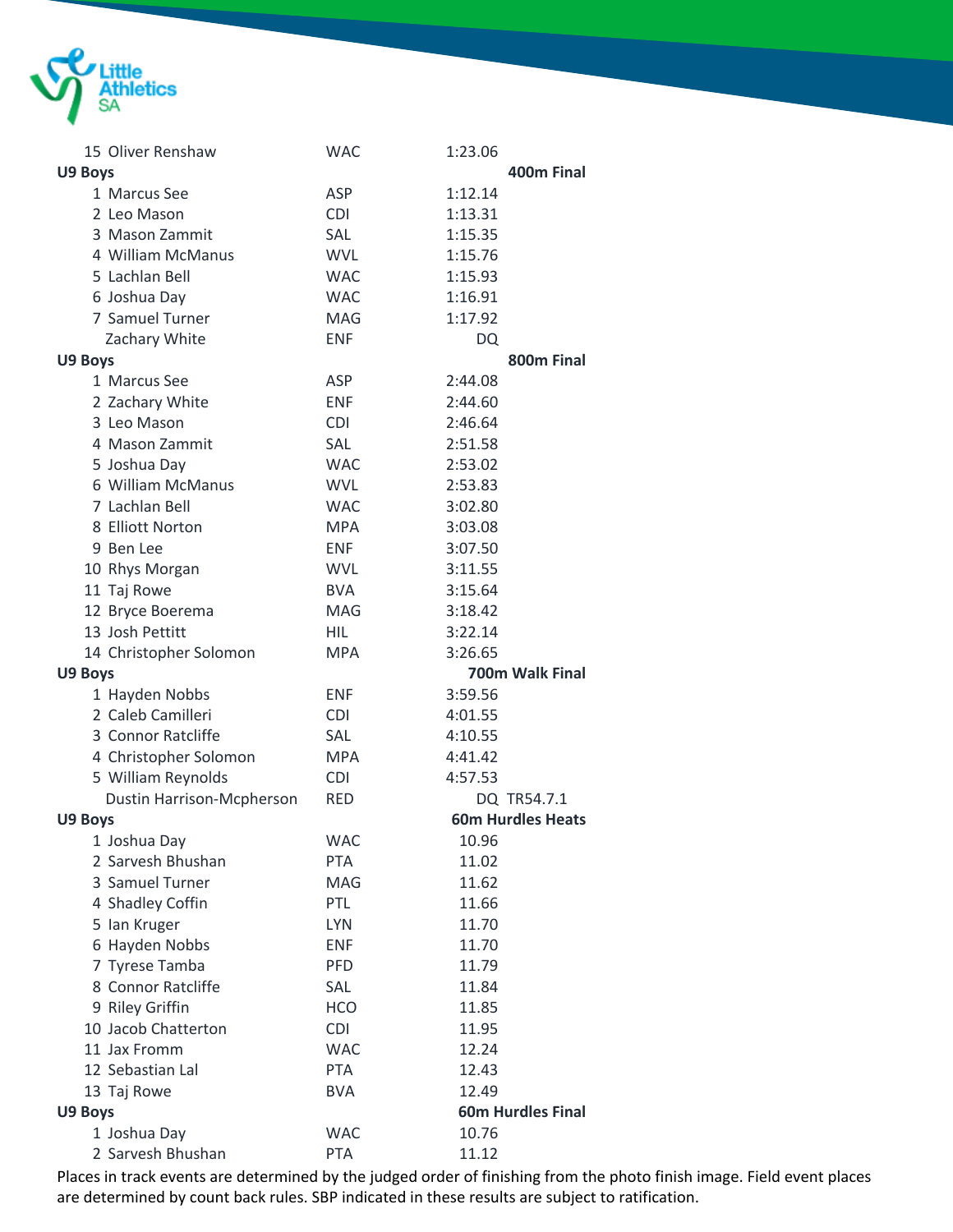

| 3 Ian Kruger                   | <b>LYN</b> | 11.15                  |
|--------------------------------|------------|------------------------|
| 4 Samuel Turner                | <b>MAG</b> | 11.19                  |
| 5 Shadley Coffin               | PTL        | 11.27                  |
| 6 Hayden Nobbs                 | <b>ENF</b> | 11.50                  |
| 7 Tyrese Tamba                 | <b>PFD</b> | 11.50                  |
| 8 Connor Ratcliffe             | SAL        | 11.51                  |
| U9 Boys                        |            | <b>High Jump Final</b> |
| 1 Leo Mason                    | <b>CDI</b> | 1.16                   |
| 2 Joshua Day                   | <b>WAC</b> | 1.11                   |
| 3 Shadley Coffin               | PTL        | 1.11                   |
| 4 Leo Laffin                   | <b>MCO</b> | 1.11                   |
| 5 Ky Backhouse                 | <b>HCO</b> | 1.06                   |
| 6 Samuel Turner                | <b>MAG</b> | 1.06                   |
| 7 Christopher Solomon          | <b>MPA</b> | 1.06                   |
| 8 Jude Grant                   | <b>ADE</b> | 1.01                   |
| 8 Ben Lee                      | <b>ENF</b> | 1.01                   |
| 10 Jasiah Denisoff             | <b>PTA</b> | 0.96                   |
| 11 Elliott Norton              | <b>MPA</b> | 0.96                   |
| Sarvesh Bhushan                | <b>PTA</b> | <b>NM</b>              |
| <b>U9 Boys Multi-Class</b>     |            | <b>High Jump Final</b> |
| 1 Dimitrious Rackebrandt (T11) | <b>PFD</b> | 0.41 25.62%            |
| U9 Boys                        |            | <b>Long Jump Final</b> |
| 1 Leo Mason                    | <b>CDI</b> | 3.65                   |
| 2 Josh Pettitt                 | HIL        | 3.55                   |
| 3 Jacob Chatterton             | <b>CDI</b> | 3.55                   |
| 4 Ky Backhouse                 | <b>HCO</b> | 3.51                   |
| 5 Caleb Camilleri              | <b>CDI</b> | 3.50                   |
| 6 Connor Ratcliffe             | <b>SAL</b> | 3.47                   |
| 7 Kylan McLoughlin             | PLY        | 3.38                   |
| 8 Hayden Nobbs                 | <b>ENF</b> | 3.25                   |
| 9 Jax Hodgson                  | <b>PTA</b> | 3.16                   |
| 10 Lucas Isaac                 | GGR        | 3.11                   |
| 11 Louis Loh                   | <b>MAG</b> | 2.93                   |
| 12 Riley Griffin               | HCO        | 2.92                   |
| <b>U9 Boys Multi-Class</b>     |            | <b>Long Jump Final</b> |
| 1 Dimitrious Rackebrandt (T11) | <b>PFD</b> | 1.58 23.48%            |
| U9 Boys                        |            | <b>Discus Final</b>    |
| 1 William Ryan                 | <b>ENF</b> | 21.95                  |
| 2 Isaac Huf                    | <b>EDI</b> | 21.65                  |
| 3 Flynn Lawson                 | <b>NDI</b> | 21.46                  |
| 4 Lincoln Parbs                | <b>BVA</b> | 17.09                  |
| 5 Caleb Camilleri              | <b>CDI</b> | 16.80                  |
| 6 Ky Backhouse                 | <b>HCO</b> | 15.69                  |
| 7 Rohan Martin                 | <b>MBR</b> | 15.17                  |
| 8 Lucas Isaac                  | <b>GGR</b> | 15.11                  |
| 9 Mason Zammit                 | SAL        | 13.07                  |
| 10 Taj Rowe                    | <b>BVA</b> | 12.62                  |
| Leo Laffin                     | <b>MCO</b> | <b>NM</b>              |
| <b>U9 Boys Multi-Class</b>     |            | <b>Discus Final</b>    |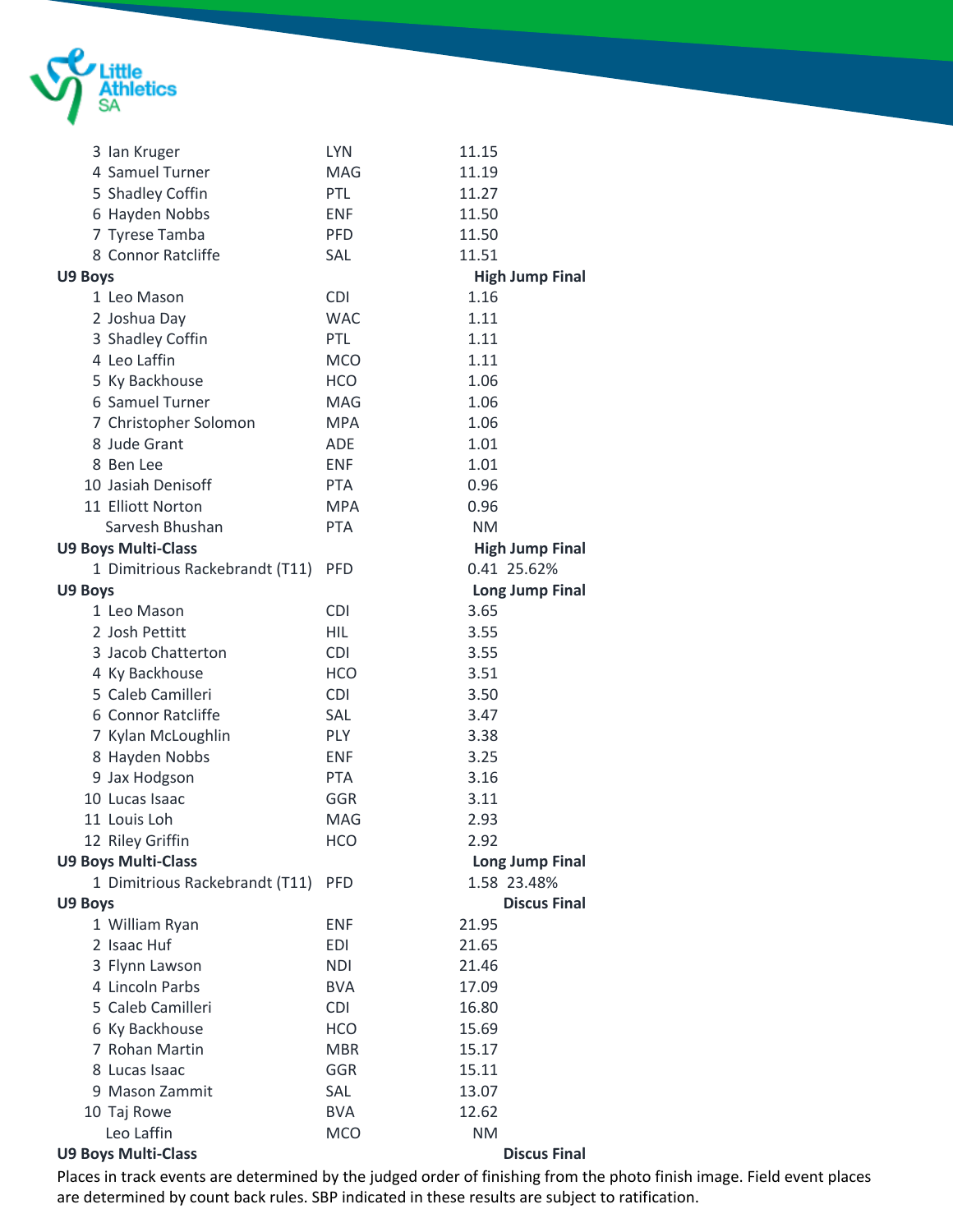

| 1 Dimitrious Rackebrandt (F11)      | <b>PFD</b> | 6.79 14.73%                    |
|-------------------------------------|------------|--------------------------------|
| U9 Boys                             |            | <b>Shot Put Final</b>          |
| 1 William Ryan                      | <b>ENF</b> | 6.64                           |
| 2 Flynn Lawson                      | <b>NDI</b> | 6.51                           |
| 3 Rohan Martin                      | <b>MBR</b> | 6.15                           |
| 4 Leo Laffin                        | <b>MCO</b> | 5.94                           |
| 5 Lincoln Parbs                     | <b>BVA</b> | 5.90                           |
| 6 Anthony Miller                    | SAL        | 5.89                           |
| 7 Taj Rowe                          | <b>BVA</b> | 5.87                           |
| 8 Connor Ratcliffe                  | SAL        | 5.71                           |
| 9 Lucas Isaac                       | GGR        | 5.43                           |
| 10 Riley Griffin                    | <b>HCO</b> | 4.30                           |
| <b>U9 Boys Multi-Class</b>          |            | <b>Shot Put Final</b>          |
| 1 Dimitrious Rackebrandt (F11)      | <b>PFD</b> | 3.16 20.71%                    |
| <b>U9 Girls</b>                     |            | 70m Heats                      |
| 1 Ashleigh Sportmann                | <b>WAC</b> | 11.30                          |
| 2 Bridie Cranston                   | <b>MIL</b> | 11.52                          |
| 3 Ivy Leonardi                      | <b>WVL</b> | 11.50                          |
| 4 Mckenzie Morris                   | <b>MCO</b> | 11.63 .628                     |
| 5 Jade Thiele                       | <b>CDI</b> | 11.63 .629                     |
| 6 Pearl Johnston                    | <b>MTB</b> | 11.67                          |
| 7 Ava Thompson                      | <b>WAC</b> | 11.68                          |
| 8 Ivy Oliver                        | <b>EDI</b> | 11.70 .691                     |
| 9 Jessica Adcock                    | <b>ADE</b> | 11.70 .699                     |
|                                     | <b>NYP</b> | 11.72                          |
| 10 Jaspa Barnes<br>11 Katie Hillman | <b>INF</b> |                                |
| 12 Isabelle Small                   | <b>BVA</b> | 11.80<br>11.83                 |
| 13 Annie Dillon                     | EDI        |                                |
| 14 Emmi Tunn                        | MAG        | 11.98<br>12.01                 |
| 15 Harriet Watson                   |            |                                |
| U9 Girls                            | <b>EDI</b> | 12.64<br>70 <sub>m</sub> Final |
|                                     |            | 11.17                          |
| 1 Ashleigh Sportmann                | <b>WAC</b> |                                |
| 2 Bridie Cranston                   | MIL        | 11.31                          |
| 3 Mckenzie Morris                   | <b>MCO</b> | 11.41                          |
| 4 Jade Thiele                       | <b>CDI</b> | 11.44                          |
| 5 Ivy Leonardi                      | <b>WVL</b> | 11.49                          |
| 6 Pearl Johnston                    | <b>MTB</b> | 11.54                          |
| 7 Jessica Adcock                    | ADE        | 11.62                          |
| 8 Ava Thompson                      | <b>WAC</b> | 11.65                          |
| 9 Ivy Oliver                        | <b>EDI</b> | 11.86                          |
| <b>U9 Girls</b>                     |            | 100m Heats                     |
| 1 Ashleigh Sportmann                | <b>WAC</b> | 15.79                          |
| 2 Bridie Cranston                   | <b>MIL</b> | 16.25                          |
| 3 Chloe Carr                        | SAL        | 16.30                          |
| 4 Ivy Leonardi                      | <b>WVL</b> | 16.38                          |
| 5 Aniela Jaworek                    | <b>ENF</b> | 16.35                          |
| 6 Jade Thiele                       | <b>CDI</b> | 16.54                          |
| 7 Abbie Callery                     | PLY        | 16.40                          |
| 8 Pearl Johnston                    | <b>MTB</b> | 16.44                          |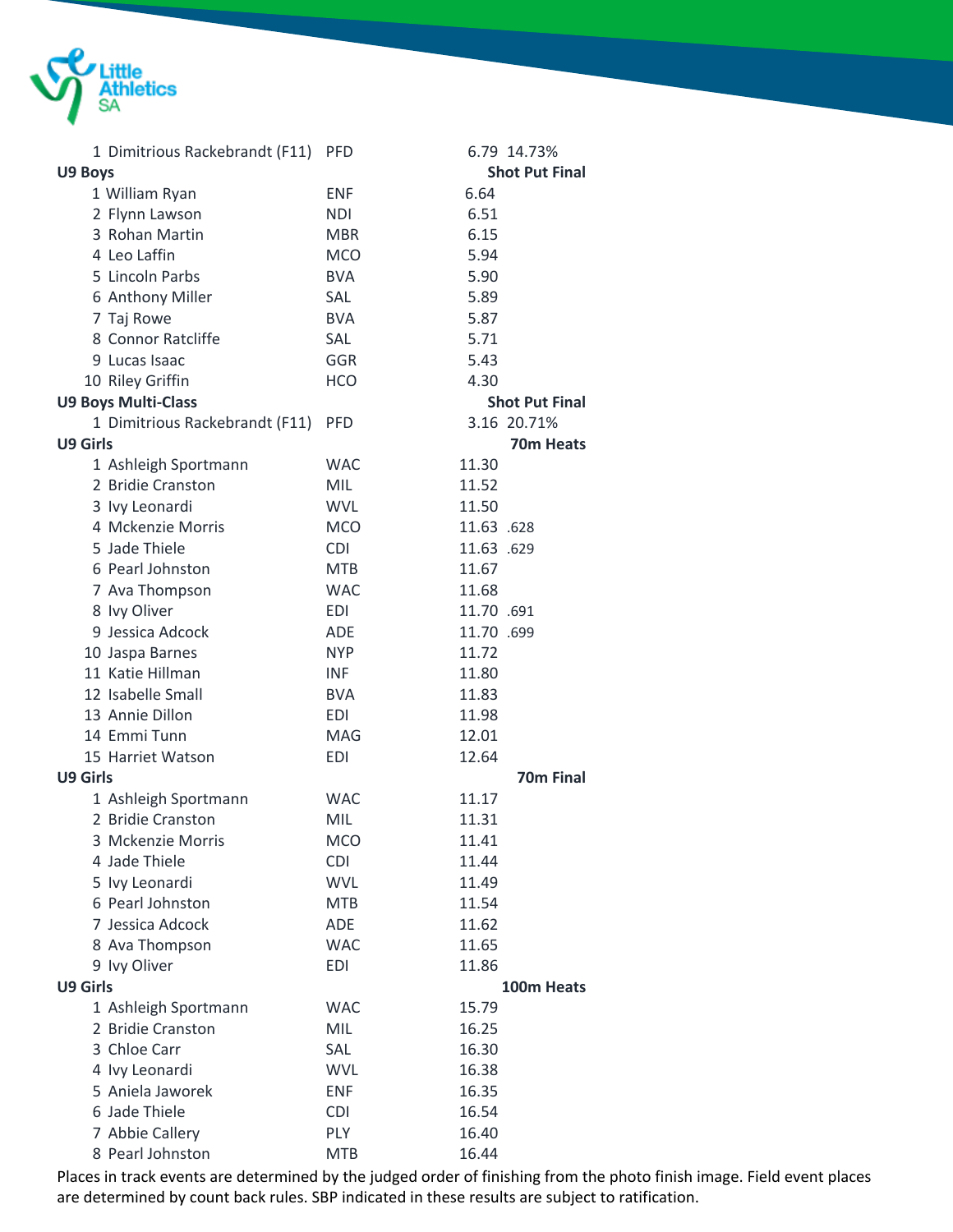

|                 | 9 Mckenzie Morris    | <b>MCO</b> | 16.5       |  |
|-----------------|----------------------|------------|------------|--|
|                 | 10 Jasmine Trotter   | <b>WAC</b> | 16.80      |  |
|                 | 11 Charley Groom     | <b>PTA</b> | 16.91      |  |
|                 | 12 Ivy Oliver        | <b>EDI</b> | 17.00      |  |
|                 | 13 Annie Dillon      | <b>EDI</b> | 17.08      |  |
|                 | 14 Uchanma Uduma     | <b>HCO</b> | 17.14      |  |
|                 | 15 Jessica Adcock    | ADE        | 17.37      |  |
|                 | 16 Harriet Watson    | <b>EDI</b> | 18.92      |  |
| <b>U9 Girls</b> |                      |            | 100m Final |  |
|                 | 1 Ashleigh Sportmann | <b>WAC</b> | 16.09      |  |
|                 | 2 Chloe Carr         | SAL        | 16.25      |  |
|                 | 3 Bridie Cranston    | <b>MIL</b> | 16.27 .267 |  |
|                 | 4 Abbie Callery      | <b>PLY</b> | 16.27 .270 |  |
|                 | 5 Pearl Johnston     | <b>MTB</b> | 16.49      |  |
|                 | 6 Ivy Leonardi       | <b>WVL</b> | 16.72 .711 |  |
|                 | 7 Jade Thiele        |            |            |  |
|                 |                      | <b>CDI</b> | 16.72 .714 |  |
|                 | 8 Aniela Jaworek     | <b>ENF</b> | 16.77      |  |
| <b>U9 Girls</b> |                      |            | 200m Heats |  |
|                 | 1 Ashleigh Sportmann | <b>WAC</b> | 33.48      |  |
|                 | 2 Chloe Carr         | SAL        | 34.44      |  |
|                 | 3 Jade Thiele        | <b>CDI</b> | 34.68      |  |
|                 | 4 Ivy Oliver         | <b>EDI</b> | 34.92      |  |
|                 | 5 Pearl Johnston     | <b>MTB</b> | 34.95      |  |
|                 | 6 Mckenzie Morris    | <b>MCO</b> | 35.01      |  |
|                 | 7 Katie Hillman      | <b>INF</b> | 35.29      |  |
|                 | 8 Annie Dillon       | <b>EDI</b> | 35.34      |  |
|                 | 9 Abbie Callery      | <b>PLY</b> | 35.81      |  |
|                 | 10 Emma de Haas      | <b>MTB</b> | 35.92      |  |
|                 | 11 Isabella McLean   | <b>CDI</b> | 36.06      |  |
|                 | 12 Aniela Jaworek    | <b>ENF</b> | 36.19      |  |
|                 | 13 Bridie Cranston   | MIL        | 37.23      |  |
|                 | 14 Uchanma Uduma     | <b>HCO</b> | 37.75      |  |
|                 | 15 Harriet Watson    | <b>EDI</b> | 38.83      |  |
| U9 Girls        |                      |            | 200m Final |  |
|                 | 1 Ashleigh Sportmann | <b>WAC</b> | 32.58      |  |
|                 | 2 Chloe Carr         | SAL        | 33.77      |  |
|                 | 3 Mckenzie Morris    | <b>MCO</b> | 34.13      |  |
|                 | 4 Ivy Oliver         | <b>EDI</b> | 34.16      |  |
|                 | 5 Pearl Johnston     | <b>MTB</b> | 34.80      |  |
|                 | 6 Jade Thiele        | <b>CDI</b> | 34.88      |  |
|                 | 7 Katie Hillman      | <b>INF</b> | 35.11      |  |
|                 | 8 Annie Dillon       | <b>EDI</b> | 35.80      |  |
| U9 Girls        |                      |            | 400m Heats |  |
|                 | 1 Emma de Haas       | <b>MTB</b> | 1:15.71    |  |
|                 | 2 Chloe Carr         | SAL        | 1:16.83    |  |
|                 | 3 Katie Hillman      | <b>INF</b> | 1:18.08    |  |
|                 | 4 Isabella McLean    | <b>CDI</b> | 1:21.15    |  |
|                 | 5 Ivy Oliver         | <b>EDI</b> | 1:18.92    |  |
|                 |                      |            |            |  |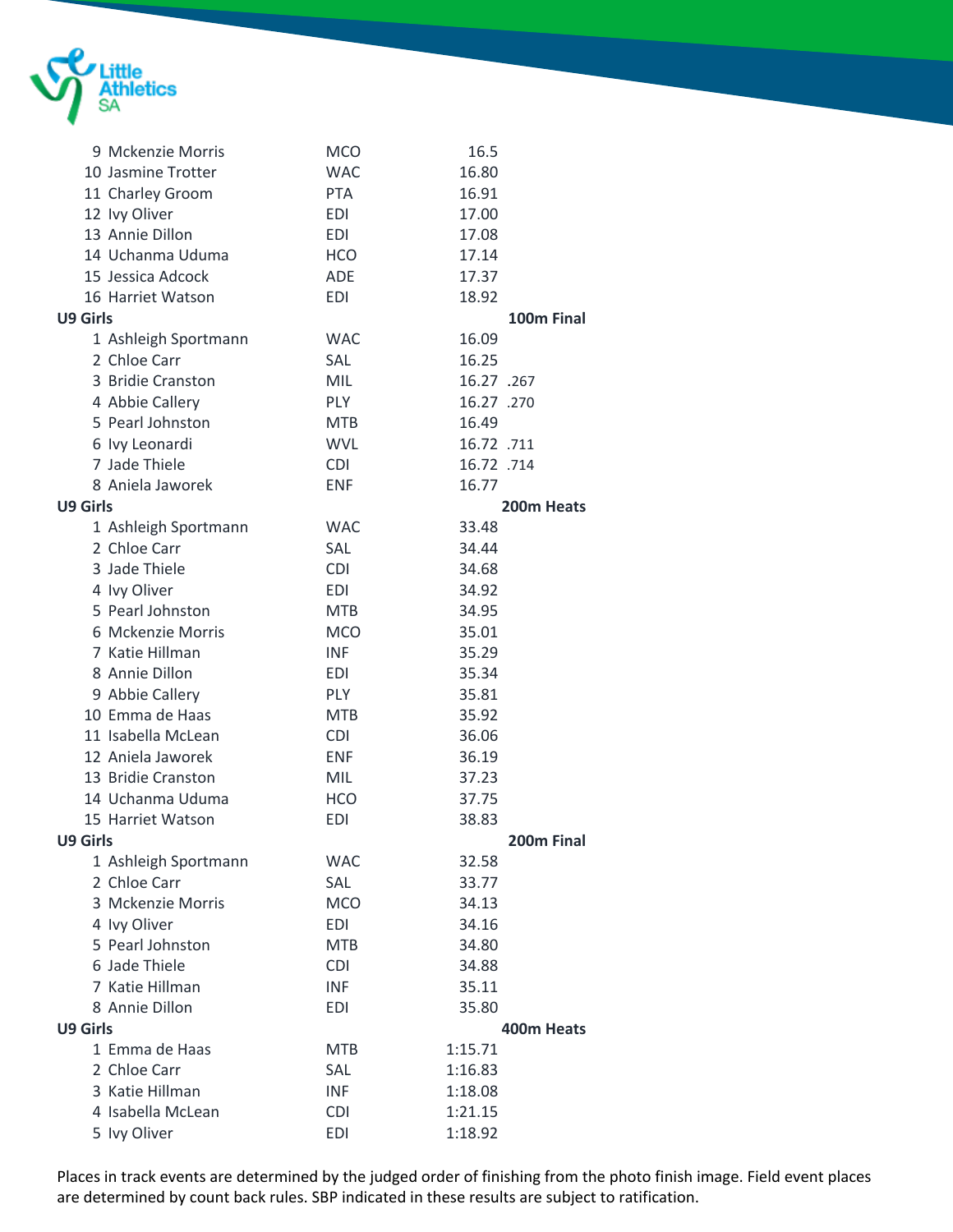

|                 | 6 Aniela Jaworek     | <b>ENF</b> | 1:21.20                  |
|-----------------|----------------------|------------|--------------------------|
|                 | 7 Pearl Johnston     | <b>MTB</b> | 1:20.19                  |
|                 | 8 Jasmine Trotter    | <b>WAC</b> | 1:22.62                  |
|                 | 9 Abbie Callery      | <b>PLY</b> | 1:23.02                  |
|                 | 10 Tayla Backwell    | <b>PLY</b> | 1:23.22                  |
|                 | 11 Keira Tucker      | <b>MCO</b> | 1:28.41                  |
|                 | 12 Quinn Maczohan    | <b>CAM</b> | 1:29.55                  |
|                 | 13 Macy Sweetman     | SAL        | 1:30.75                  |
| <b>U9 Girls</b> |                      |            | 400m Final               |
|                 | 1 Emma de Haas       | <b>MTB</b> | 1:15.43                  |
|                 | 2 Chloe Carr         | SAL        | 1:17.70                  |
|                 | 3 Ivy Oliver         | <b>EDI</b> | 1:18.98                  |
|                 | 4 Katie Hillman      | <b>INF</b> | 1:20.35                  |
|                 | 5 Isabella McLean    | <b>CDI</b> | 1:21.89                  |
|                 | 6 Aniela Jaworek     | <b>ENF</b> | 1:23.18                  |
|                 | 7 Pearl Johnston     | <b>MTB</b> | 1:23.90                  |
|                 | 8 Jasmine Trotter    | <b>WAC</b> | 1:26.58                  |
| <b>U9 Girls</b> |                      |            | 800m Final               |
|                 | 1 Emma de Haas       | <b>MTB</b> | 2:54.46                  |
|                 | 2 Liliana Gebski     | <b>ENF</b> | 3:03.92                  |
|                 | 3 Henriette Kellaway | EDI        | 3:04.67                  |
|                 | 4 Katie Hillman      | <b>INF</b> | 3:04.88                  |
|                 | 5 Aniela Jaworek     | <b>ENF</b> | 3:06.06                  |
|                 | 6 Isabella McLean    | <b>CDI</b> | 3:16.90                  |
|                 | 7 Ivy Oliver         | <b>EDI</b> | 3:21.43                  |
|                 | 8 Piper Maczohan     | <b>CAM</b> | 3:26.47                  |
|                 | 9 Phillipa Guthrie   | <b>ADE</b> | 3:28.89                  |
|                 | 10 Tayla Backwell    | <b>PLY</b> | 3:29.38                  |
|                 | 11 Sophie Bialek     | GAW        | 3:34.88                  |
|                 | 12 Alyssa Holmes     | <b>PTA</b> | 3:35.60                  |
|                 | 13 Italica Ferreira  | <b>WAC</b> | 3:40.32                  |
| <b>U9 Girls</b> |                      |            | 700m Walk Final          |
|                 | 1 Jade Thiele        | <b>CDI</b> | 4:09.85                  |
|                 | 2 Liliana Gebski     | <b>ENF</b> | 4:19.41                  |
|                 | 3 Tora Kowald        | ENF        | 4:22.95                  |
|                 | 4 Maddison Mason     | SAL        | 4:36.68                  |
|                 | 5 Ivy Leonardi       | <b>WVL</b> | 4:43.77                  |
|                 | 6 Ruby Grieve        | ADE        | 4:55.53                  |
|                 | 7 Billie Macneil     | ADE        | 4:56.89                  |
|                 | 8 Olivia Martin      | <b>INF</b> | 5:01.96                  |
|                 | 9 Lucy Hawkes        | <b>EDI</b> | 5:06.50                  |
| <b>U9 Girls</b> |                      |            | <b>60m Hurdles Heats</b> |
|                 | 1 Mckenzie Morris    | <b>MCO</b> | 11.41                    |
|                 | 2 Aniela Jaworek     | <b>ENF</b> | 11.74                    |
|                 | 3 Jasmine Trotter    | <b>WAC</b> | 11.63                    |
|                 | 4 Harper Marks       | <b>WAC</b> | 12.44                    |
|                 | 5 Tora Kowald        | <b>ENF</b> | 11.69                    |
|                 |                      |            |                          |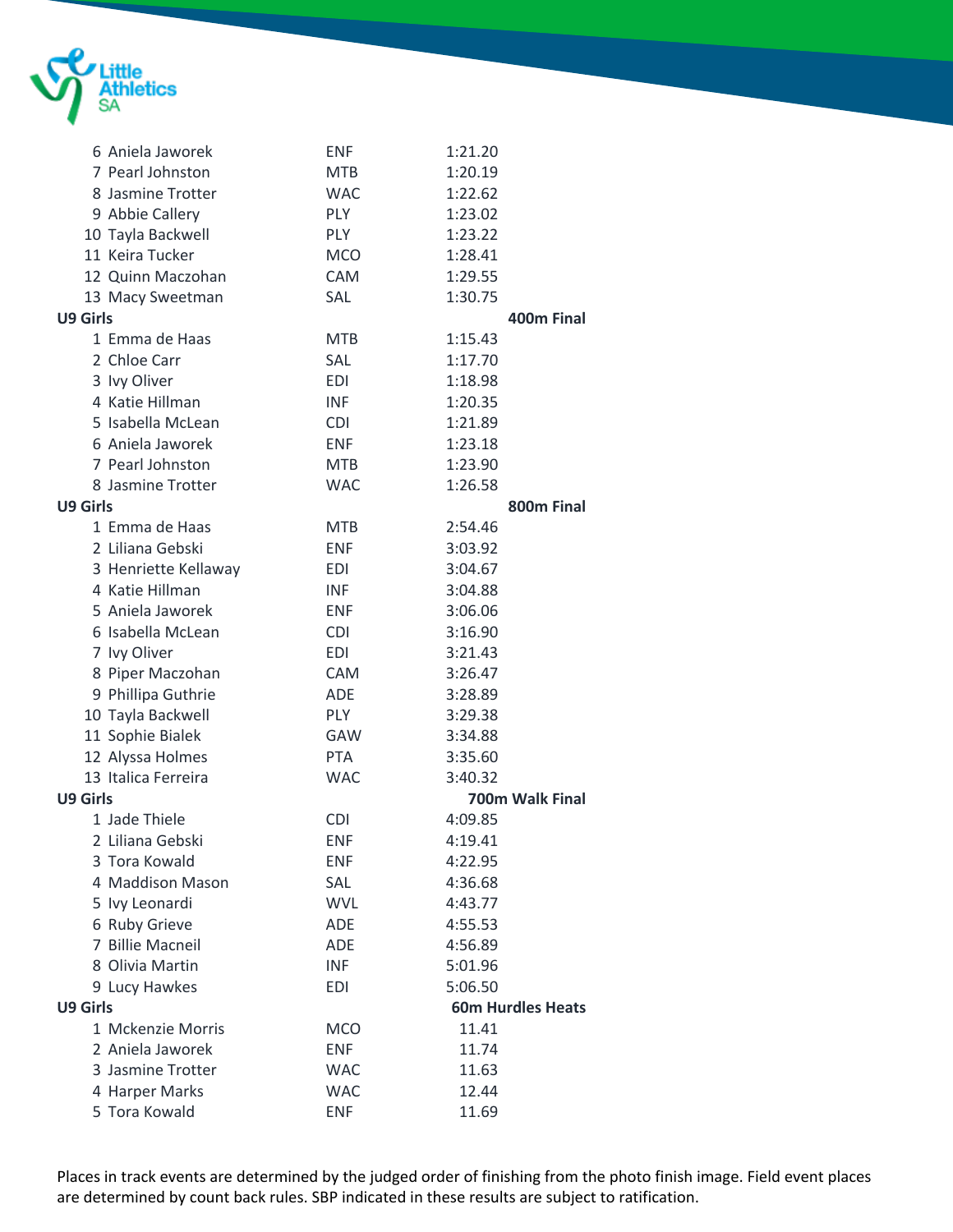

|                 | 6 Chloe Carr         | SAL        | 12.49                    |
|-----------------|----------------------|------------|--------------------------|
|                 | 7 Jaspa Barnes       | <b>NYP</b> | 11.91                    |
|                 | 8 Jessica Adcock     | <b>ADE</b> | 12.53                    |
|                 | 9 Tayla Backwell     | <b>PLY</b> | 12.67                    |
|                 | 10 Ava Thompson      | <b>WAC</b> | 12.67                    |
|                 | 11 Lucy Hawkes       | <b>EDI</b> | 12.76                    |
|                 | 12 Chanel Maio       | <b>WVL</b> | 12.79                    |
|                 | 13 Saraid Applebee   | <b>ENF</b> | 12.88                    |
| U9 Girls        |                      |            | <b>60m Hurdles Final</b> |
|                 | 1 Mckenzie Morris    | <b>MCO</b> | 11.32                    |
|                 | 2 Jasmine Trotter    | <b>WAC</b> | 11.42                    |
|                 | 3 Aniela Jaworek     | <b>ENF</b> | 11.46                    |
|                 | 4 Tora Kowald        | <b>ENF</b> | 11.68                    |
|                 | 5 Jaspa Barnes       | <b>NYP</b> | 11.72                    |
|                 | 6 Chloe Carr         | <b>SAL</b> | 12.17                    |
|                 | 7 Jessica Adcock     | <b>ADE</b> | 12.48                    |
|                 | 8 Harper Marks       | <b>WAC</b> | 12.49                    |
| <b>U9 Girls</b> |                      |            | <b>High Jump Final</b>   |
|                 | 1 Ashleigh Sportmann | <b>WAC</b> | 1.09                     |
|                 | 2 Lucy Hawkes        | <b>EDI</b> | 1.06                     |
|                 | 3 Bridie Cranston    | <b>MIL</b> | 1.06                     |
|                 | 4 Saraid Applebee    | <b>ENF</b> | 1.01                     |
|                 | 4 Zara Hewson        | <b>ADE</b> | 1.01                     |
|                 | 6 Sophie Hodson      | <b>PLY</b> | 1.01                     |
|                 | 7 Mei Nguyen         | <b>NDI</b> | 1.01                     |
|                 | 8 Chanel Maio        | <b>WVL</b> | 1.01                     |
|                 | 9 Uchanma Uduma      | <b>HCO</b> | 1.01                     |
|                 | 10 Emma de Haas      | <b>MTB</b> | 0.91                     |
|                 | Armani Ross          | <b>MPA</b> | <b>NM</b>                |
| <b>U9 Girls</b> |                      |            | <b>Long Jump Final</b>   |
|                 | 1 Zara Hewson        | <b>ADE</b> | 3.46                     |
|                 | 2 Katie Hillman      | <b>INF</b> | 3.40                     |
|                 | 3 Mei Nguyen         | <b>NDI</b> | 3.32                     |
|                 | 4 Bridie Cranston    | MIL        | 3.31                     |
|                 | 5 Lucy Hawkes        | EDI        | 3.28                     |
|                 | 6 Ashleigh Sportmann | <b>WAC</b> | 3.23                     |
|                 | 7 Ava Thompson       | <b>WAC</b> | 3.15                     |
|                 | 8 Chloe Carr         | SAL        | 3.15                     |
|                 | 9 Chanel Maio        | <b>WVL</b> | 3.12                     |
|                 | 10 Uchanma Uduma     | <b>HCO</b> | 2.97                     |
|                 | 11 Alexandra Lowe    | <b>INF</b> | 2.97                     |
|                 | 12 Macy Sweetman     | SAL        | 2.81                     |
| <b>U9 Girls</b> |                      |            | <b>Discus Final</b>      |
|                 | 1 Tora Kowald        | <b>ENF</b> | 18.12                    |
|                 | 2 Jasmine Trotter    | <b>WAC</b> | 14.48                    |
|                 | 3 Alexandra Lowe     | <b>INF</b> | 13.79                    |
|                 | 4 Imogen Evans       | <b>MCO</b> | 13.08                    |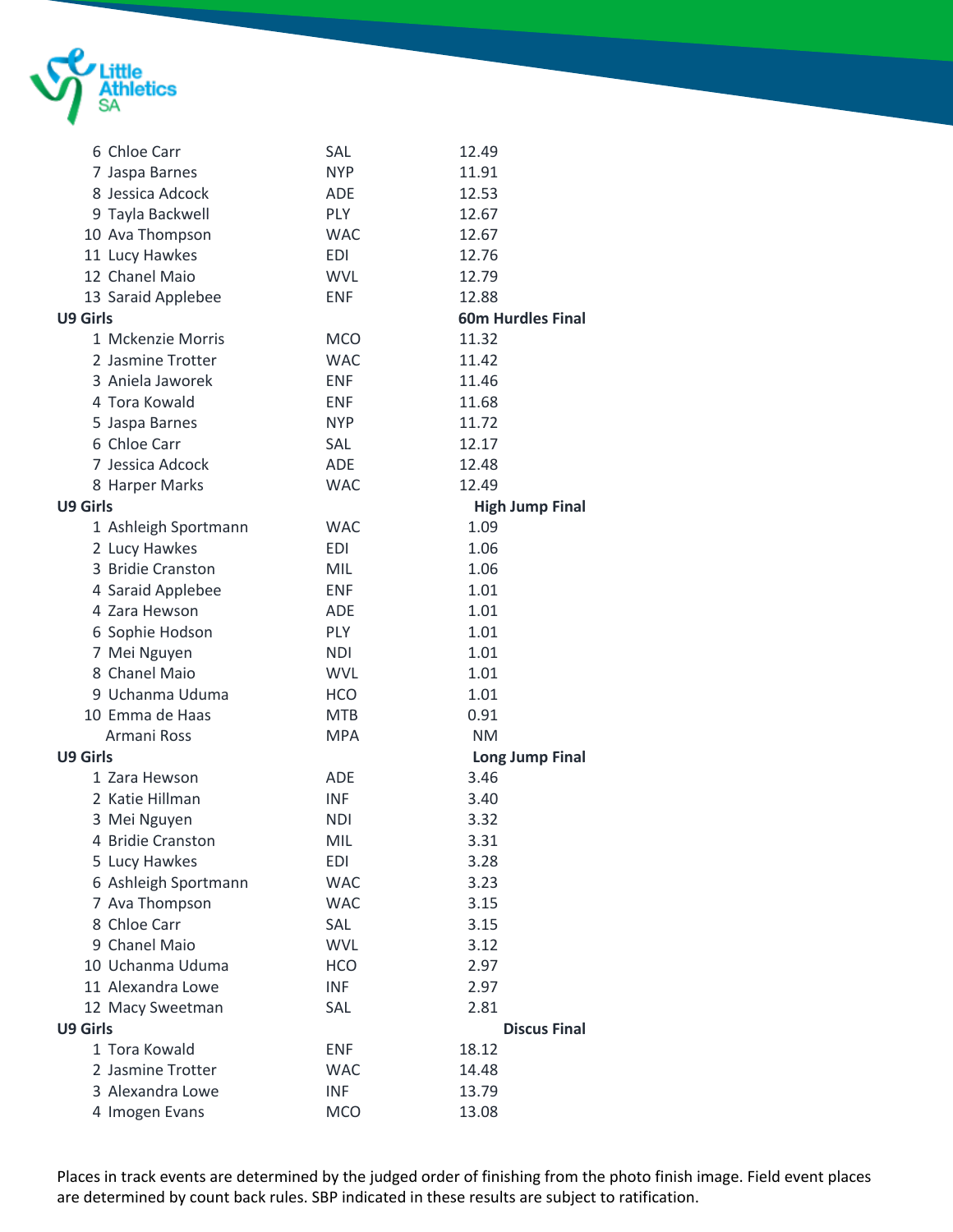

|          | 5 Liara Lumsden          | <b>INF</b> | 12.42     |                       |
|----------|--------------------------|------------|-----------|-----------------------|
|          | 6 Keira Tucker           | <b>MCO</b> | 11.78     |                       |
|          | 7 Harper Marks           | <b>WAC</b> | 11.48     |                       |
|          | 8 Alyssa Holmes          | <b>PTA</b> | 10.61     |                       |
|          | 9 Poppy Hopkins          | <b>MIL</b> | 10.30     |                       |
|          | 10 Isabel McInness       | <b>MTB</b> | 8.82      |                       |
|          | 11 Emma de Haas          | <b>MTB</b> | 8.77      |                       |
|          | <b>Emily Bedford</b>     | <b>ADE</b> | <b>NM</b> |                       |
| U9 Girls |                          |            |           | <b>Shot Put Final</b> |
|          | 1 Zara Hewson            | <b>ADE</b> | 5.10      |                       |
|          | 2 Alyssa Holmes          | <b>PTA</b> | 4.96      |                       |
|          | 3 Maddison Mason         | SAL        | 4.76      |                       |
|          | 4 Liara Lumsden          | <b>INF</b> | 4.61      |                       |
|          | 5 Italica Ferreira       | <b>WAC</b> | 4.48      |                       |
|          | 6 Imogen Evans           | <b>MCO</b> | 4.27      |                       |
|          | 7 Harper Marks           | <b>WAC</b> | 4.26      |                       |
|          | 8 Jaspa Barnes           | <b>NYP</b> | 4.26      |                       |
|          | 9 Keira Tucker           | <b>MCO</b> | 4.16      |                       |
|          | 10 Macy Sweetman         | SAL        | 3.59      |                       |
|          | 11 Jasmine Trotter       | <b>WAC</b> | 3.35      |                       |
| U10 Boys |                          |            |           | 70m Heats             |
|          | 1 Elijah Onyeizugbo      | <b>HCO</b> | 9.87 SBP  |                       |
|          | 2 Adriano Nyamrunda      | <b>WVL</b> | 10.45     |                       |
|          | 3 Cooper Murray          | <b>CDI</b> | 10.45     |                       |
|          | 4 Mitchell Semmler       | <b>LYN</b> | 10.92     |                       |
|          | 5 Barney Logan           | <b>NAR</b> | 10.90     |                       |
|          | 6 Hamish McGowan-Graeber | GGR        | 10.97     |                       |
|          | 7 Charlie Fountain       | <b>EDI</b> | 11.01     |                       |
|          | 8 Harlee Freeman         | PTL        | 11.03     |                       |
|          | 9 Hunter Moran           | <b>EDI</b> | 11.05     |                       |
|          | 10 George Bougioukos     | EDI        | 11.06     |                       |
|          | 11 Joshua Newell         | <b>MTB</b> | 11.08     |                       |
|          | 12 Darcey Russell        | <b>INF</b> | 11.21     |                       |
|          | 13 Aarnav Kumar          | SAL        | 11.29     |                       |
|          | 14 James Nicolitsi       | MAG        | 11.30     |                       |
|          | 15 Sam Nguyen            | <b>INF</b> | 11.31     |                       |
|          | 16 Matthew Lee           | <b>ENF</b> | 11.52     |                       |
| U10 Boys |                          |            |           | 70m Final             |
|          | 1 Elijah Onyeizugbo      | <b>HCO</b> | 9.97      |                       |
|          | 2 Cooper Murray          | <b>CDI</b> | 10.38     |                       |
|          | 3 Adriano Nyamrunda      | <b>WVL</b> | 10.64     |                       |
|          | 4 Mitchell Semmler       | <b>LYN</b> | 10.71     |                       |
|          | 5 Barney Logan           | <b>NAR</b> | 10.99     |                       |
|          | 6 Harlee Freeman         | PTL        | 11.03     |                       |
|          | 7 Hamish McGowan-Graeber | GGR        | 11.13     |                       |
|          | 8 Charlie Fountain       | <b>EDI</b> | 11.14     |                       |
| U10 Boys |                          |            |           | 100m Heats            |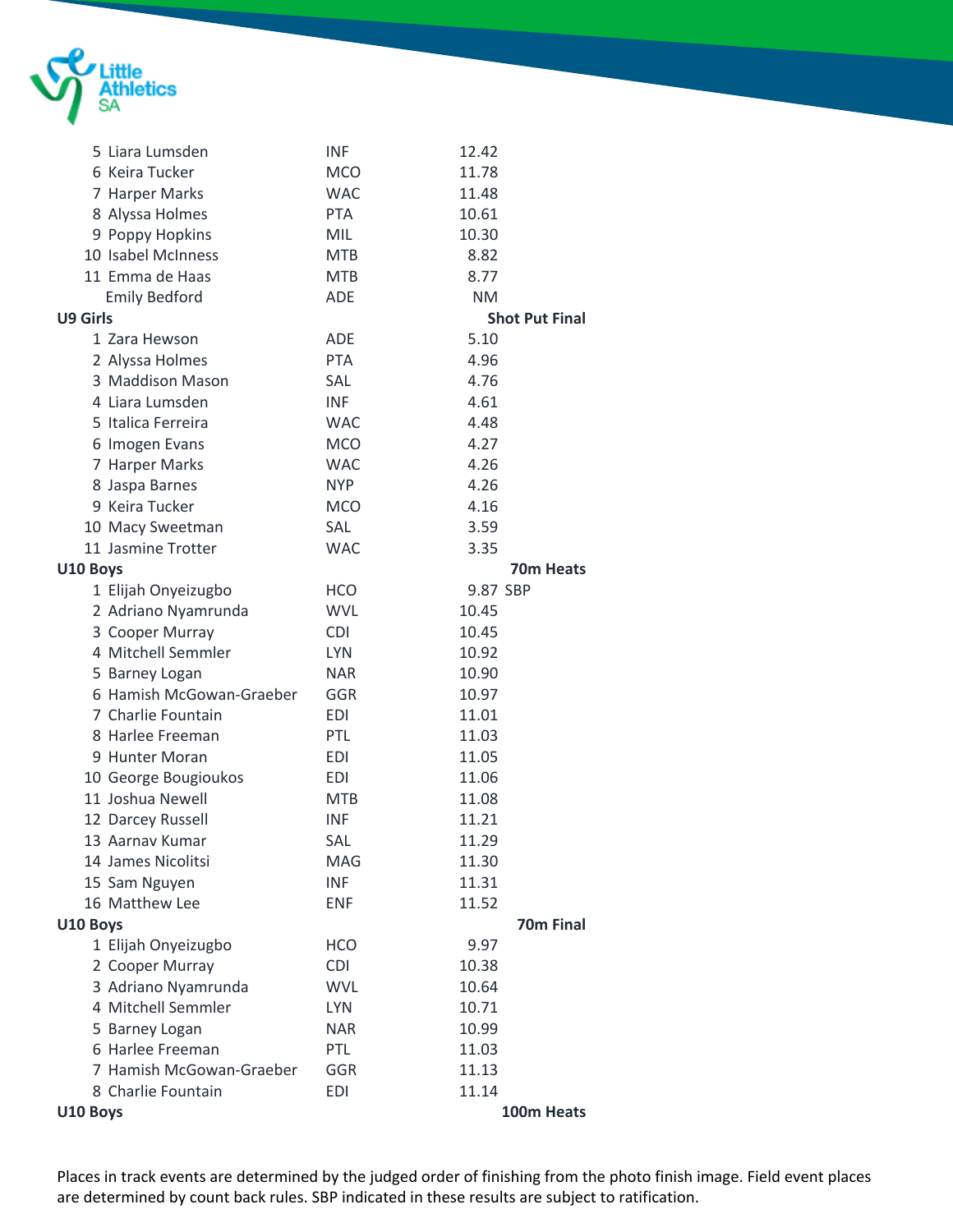

|          | 1 Elijah Onyeizugbo     | <b>HCO</b> | 13.82      |
|----------|-------------------------|------------|------------|
|          | 2 Cooper Murray         | <b>CDI</b> | 14.56      |
|          | 3 Adriano Nyamrunda     | <b>WVL</b> | 14.84      |
|          | 4 Mitchell Semmler      | <b>LYN</b> | 15.38      |
|          | 5 Noah Hillier          | <b>BTN</b> | 15.21      |
|          | 6 Ethan Middleton       | <b>HCO</b> | 15.40      |
|          | 7 Wyatt Taylor          | <b>HCO</b> | 15.30      |
|          | 8 Archer Maher          | <b>MTB</b> | 15.36      |
|          | 9 Arjay Prior           | ASP        | 15.46      |
|          | 10 Hunter Moran         | <b>EDI</b> | 15.49      |
|          | 11 Harlee Freeman       | PTL        | 15.59      |
|          | 12 Charlie Fountain     | <b>EDI</b> | 15.60      |
|          | 13 Joshua Newell        | <b>MTB</b> | 15.64      |
|          | 14 Barney Logan         | <b>NAR</b> | 15.67      |
|          | 15 Stirling Byrt        | <b>WAC</b> | 15.89      |
|          | 16 Aarnav Kumar         | SAL        | 15.98      |
|          | 17 Fraser McCarthy      | <b>EDI</b> | 16.19      |
|          | 18 Oliver Lucking       | <b>EDI</b> | 16.33      |
|          | 19 Gurjashan Singh      | <b>WVL</b> | 16.46      |
| U10 Boys |                         |            | 100m Final |
|          | 1 Elijah Onyeizugbo     | <b>HCO</b> | 14.11      |
|          | 2 Cooper Murray         | <b>CDI</b> | 14.76      |
|          | 3 Adriano Nyamrunda     | <b>WVL</b> | 15.17      |
|          | 4 Mitchell Semmler      | <b>LYN</b> | 15.26      |
|          | 5 Wyatt Taylor          | <b>HCO</b> | 15.45      |
|          | 6 Noah Hillier          | <b>BTN</b> | 15.48      |
|          | 7 Archer Maher          | <b>MTB</b> | 15.50      |
|          | 8 Ethan Middleton       | <b>HCO</b> | 15.64      |
| U10 Boys |                         |            | 200m Heats |
|          | 1 Elijah Onyeizugbo     | <b>HCO</b> | 28.51      |
|          | 2 Hunter Moran          | EDI        | 31.76      |
|          | 3 Noah Hillier          | <b>BTN</b> | 31.47      |
|          | 4 Charles Camilleri     | <b>EDI</b> | 32.11      |
|          | 5 Arjay Prior           | ASP        | 32.34      |
|          | 6 Stirling Byrt         | <b>WAC</b> | 32.75      |
|          | 7 Archer Maher          | <b>MTB</b> | 32.71      |
|          | 8 Max Diestel-Feddersen | <b>EDI</b> | 32.78      |
|          | 9 Wyatt Taylor          | <b>HCO</b> | 32.84      |
|          | 10 Bodhi Winston        | <b>GGR</b> | 33.23      |
|          | 11 Aarnav Kumar         | SAL        | 33.38      |
|          | 12 Harlee Freeman       | PTL        | 33.39      |
|          | 13 Harry Moran          | CAM        | 34.08      |
|          | 14 James Nicolitsi      | MAG        | 34.59      |
|          | 15 Max Glover           | PLY        | 34.93      |
|          | 16 Lucas Brunner        | <b>MPA</b> | 35.19      |
| U10 Boys |                         |            | 200m Final |
|          | 1 Elijah Onyeizugbo     | <b>HCO</b> | 28.73      |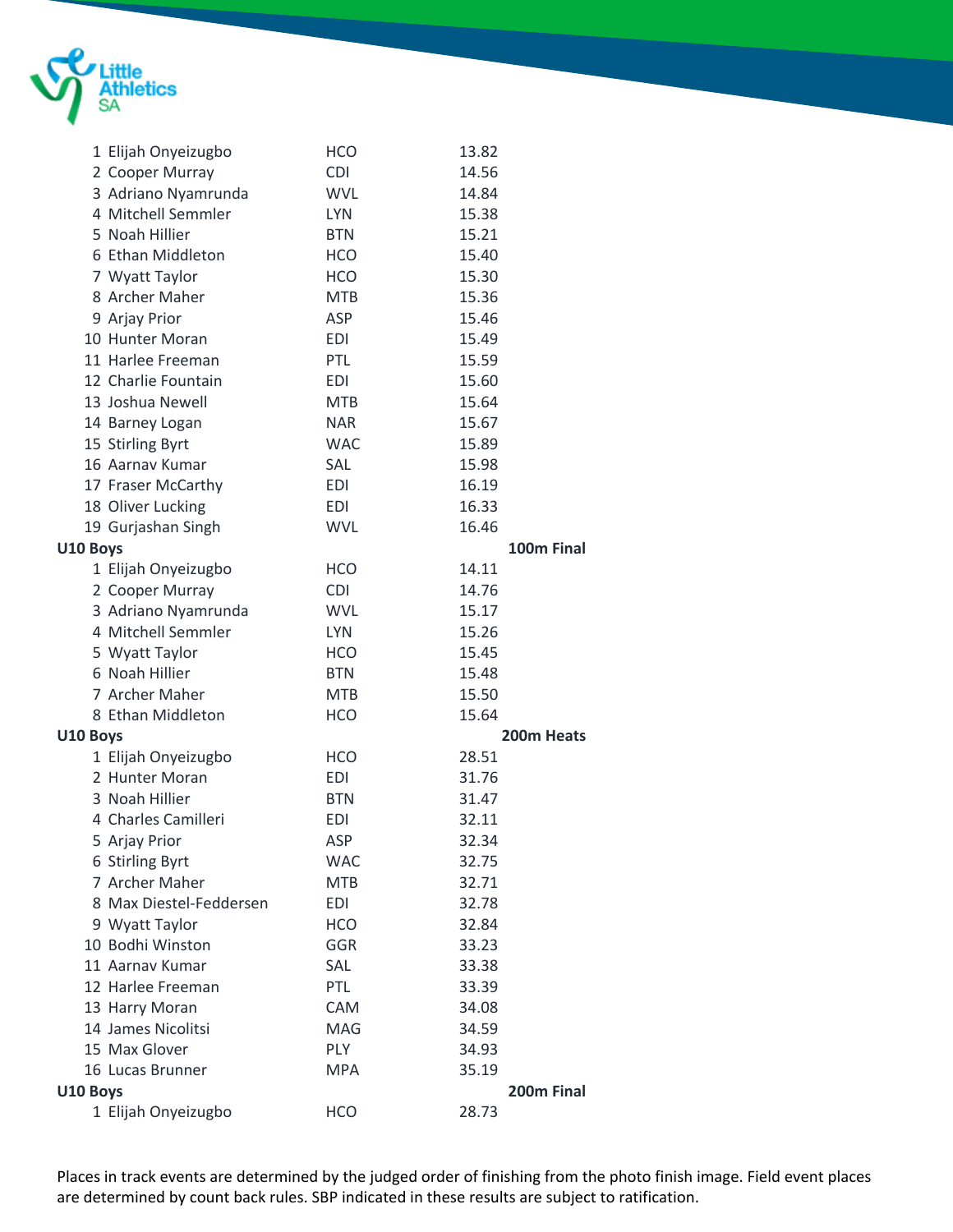

|          | 2 Noah Hillier          | <b>BTN</b> | 31.74      |
|----------|-------------------------|------------|------------|
|          | 3 Hunter Moran          | <b>EDI</b> | 32.00      |
|          | 4 Archer Maher          | <b>MTB</b> | 32.73      |
|          | 5 Charles Camilleri     | <b>EDI</b> | 32.77      |
|          | 6 Arjay Prior           | <b>ASP</b> | 32.81      |
|          | 7 Stirling Byrt         | <b>WAC</b> | 33.90      |
|          | 8 Max Diestel-Feddersen | <b>EDI</b> | 34.49      |
| U10 Boys |                         |            | 400m Heats |
|          | 1 Noah Hillier          | <b>BTN</b> | 1:10.07    |
|          | 2 Charles Camilleri     | <b>EDI</b> | 1:11.81    |
|          | 3 Stirling Byrt         | <b>WAC</b> | 1:10.15    |
|          | 4 Archer Maher          | <b>MTB</b> | 1:13.01    |
|          | 5 Bodhi Winston         | <b>GGR</b> | 1:12.40    |
|          | 6 Percy Stanley         | ADE        | 1:15.43    |
|          | 7 Wyatt Taylor          | <b>HCO</b> | 1:14.53    |
|          | 8 Max Glover            | <b>PLY</b> | 1:15.92    |
|          | 9 James Nicolitsi       | <b>MAG</b> | 1:16.06    |
|          | 10 Jason Henkel         | GAW        | 1:16.59    |
|          | 11 Matthew Lee          | <b>ENF</b> | 1:17.28    |
|          | 12 Hunter Danton        | <b>WAI</b> | 1:17.90    |
|          | 13 Aarnav Kumar         | <b>SAL</b> | 1:18.14    |
|          | 14 Isaac Bale           | <b>GAW</b> | 1:23.01    |
| U10 Boys |                         |            | 400m Final |
|          | 1 Noah Hillier          | <b>BTN</b> | 1:07.96    |
|          | 2 Charles Camilleri     | <b>EDI</b> | 1:08.85    |
|          | 3 Stirling Byrt         | <b>WAC</b> | 1:09.02    |
|          | 4 Archer Maher          | <b>MTB</b> | 1:11.46    |
|          | 5 Bodhi Winston         | GGR        | 1:13.14    |
|          | 6 Wyatt Taylor          | <b>HCO</b> | 1:13.74    |
|          | 7 Max Glover            | <b>PLY</b> | 1:15.61    |
|          | 8 Percy Stanley         | <b>ADE</b> | 1:16.39    |
| U10 Boys |                         |            | 800m Final |
|          | 1 Charles Camilleri     | <b>EDI</b> | 2:40.31    |
|          | 2 Noah Hillier          | <b>BTN</b> | 2:41.44    |
|          | 3 Archer Maher          | <b>MTB</b> | 2:45.08    |
|          | 4 Flynn Kerslake        | <b>MTB</b> | 2:45.15    |
|          | 5 Jason Henkel          | GAW        | 2:45.98    |
|          | 6 Stirling Byrt         | <b>WAC</b> | 2:46.00    |
|          | 7 Hartley Dawes         | <b>ENF</b> | 2:48.40    |
|          | 8 Wyatt Taylor          | <b>HCO</b> | 2:51.97    |
|          | 9 Percy Stanley         | ADE        | 2:55.49    |
|          | 10 James Nicolitsi      | MAG        | 2:55.94    |
|          | 11 Blake Haydon         | MAG        | 2:56.31    |
|          | 12 Ernest Buckett       | <b>NAR</b> | 2:57.73    |
|          | 13 Bodhi Winston        | GGR        | 2:57.81    |
|          | 14 Isaac Bale           | GAW        | 2:58.88    |
|          | 15 Bodie Seiboth        | APG        | 2:59.11    |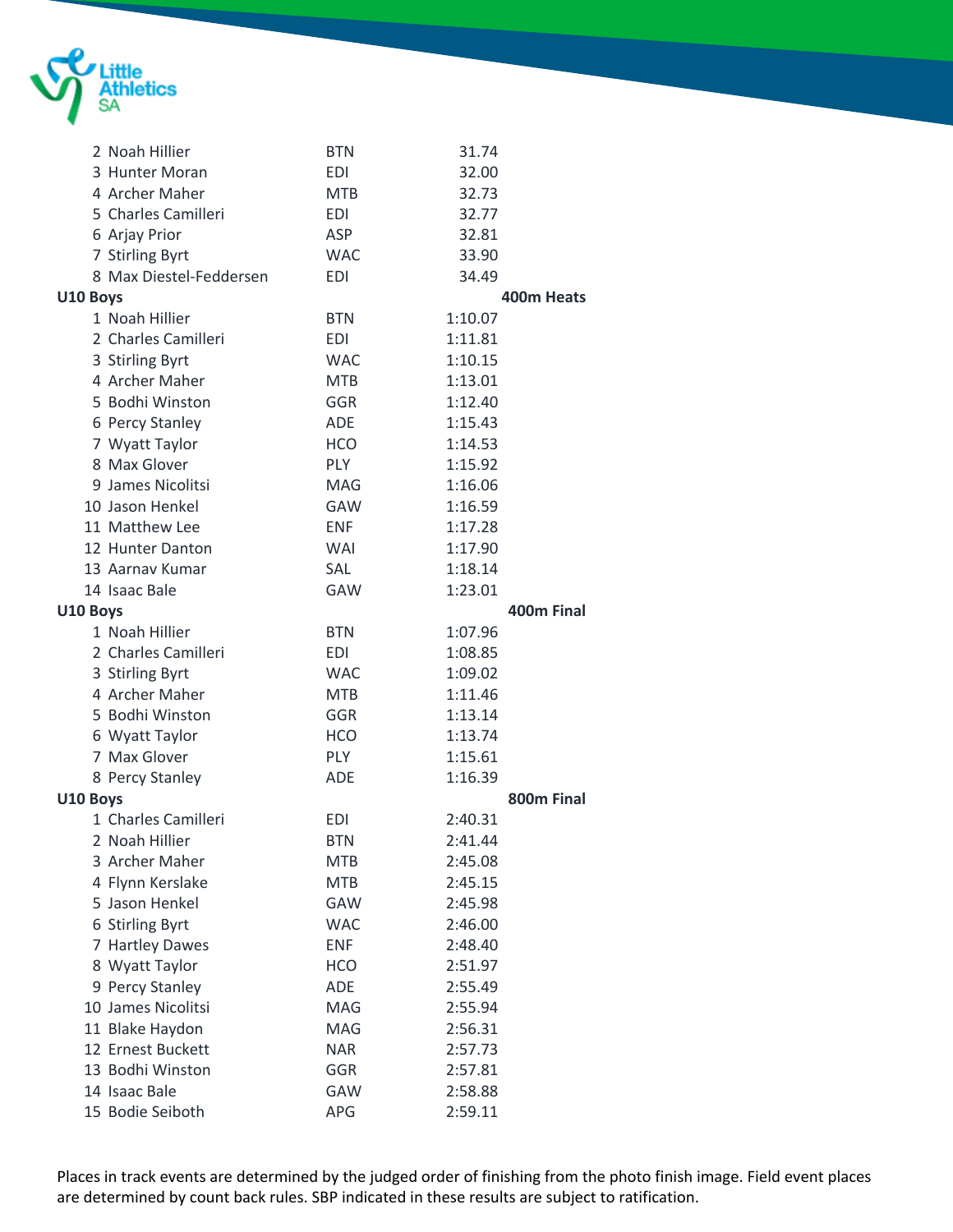

| U10 Boys                 |            | 1100m Walk Final         |
|--------------------------|------------|--------------------------|
| 1 William Kenny          | <b>GGR</b> | 5:41.89                  |
| 2 Zachery Freundt        | <b>SAL</b> | 6:06.95                  |
| 3 Jacob Barca            | <b>RED</b> | 6:59.81                  |
| 4 Spencer Hindle         | <b>NDI</b> | 7:28.08                  |
| 5 Luke Litchfield        | <b>SAL</b> | 7:49.29                  |
| 6 Nataniel Young         | <b>INF</b> | 8:51.14                  |
| <b>Tyler Martin</b>      | <b>INF</b> | DQ TR 54.7.1             |
| Lewis Lo Basso           | <b>WVL</b> | DQ TR 17.2.1             |
| U10 Boys                 |            | <b>60m Hurdles Heats</b> |
| 1 Elijah Onyeizugbo      | <b>HCO</b> | 10.64                    |
| 2 Harlee Freeman         | <b>PTL</b> | 11.28                    |
| 3 Joseph Allcock         | <b>WAC</b> | 11.74                    |
| 4 Hamish McGowan-Graeber | GGR        | 11.93                    |
| 5 Bodhi Winston          | <b>GGR</b> | 12.12                    |
| 6 Max Diestel-Feddersen  | EDI        | 12.33                    |
| 7 Barney Logan           | NAR        | 12.25                    |
| 8 Ethan Middleton        | <b>HCO</b> | 12.42                    |
| 9 Harry Moran            | CAM        | 12.47                    |
| 10 Stirling Byrt         | <b>WAC</b> | 12.57                    |
| 11 Darcey Russell        | <b>INF</b> | 12.63                    |
| 12 Alphons Kiran         | <b>SAL</b> | 12.64                    |
| 13 Blake Haydon          | <b>MAG</b> | 13.05                    |
| 14 James Nicolitsi       | MAG        | 13.24                    |
| U10 Boys                 |            | <b>60m Hurdles Final</b> |
| 1 Elijah Onyeizugbo      | <b>HCO</b> | 10.48                    |
| 2 Joseph Allcock         | <b>WAC</b> | 11.62                    |
| 3 Bodhi Winston          | GGR        | 11.94                    |
| 4 Max Diestel-Feddersen  | <b>EDI</b> | 12.09                    |
| 5 Ethan Middleton        | HCO        | 12.42                    |
| 6 Barney Logan           | <b>NAR</b> | 12.67                    |
| 7 Hamish McGowan-Graeber | GGR        | 13.81                    |
| Harlee Freeman           | PTL        | DQ 22.6.2                |
| U10 Boys                 |            | <b>High Jump Final</b>   |
| 1 Alphons Kiran          | SAL        | 1.24                     |
| 2 Cooper Murray          | <b>CDI</b> | 1.22                     |
| 3 Adriano Nyamrunda      | <b>WVL</b> | 1.19                     |
| 4 George Bougioukos      | <b>EDI</b> | 1.19                     |
| 5 Sebastian Martin       | MAG        | 1.16                     |
| 6 Matthew Lee            | <b>ENF</b> | 1.11                     |
| 6 Wyatt Taylor           | <b>HCO</b> | 1.11                     |
| 8 Gurjashan Singh        | <b>WVL</b> | 1.11                     |
| 8 Lucas Brunner          | <b>MPA</b> | 1.11                     |
| 10 Kaiden Gates          | GAW        | 1.11                     |
| 10 Nataniel Young        | <b>INF</b> | 1.11                     |
| 10 Hartley Dawes         | <b>ENF</b> | 1.11                     |
| 13 George Gogoll         | <b>BVA</b> | 1.06                     |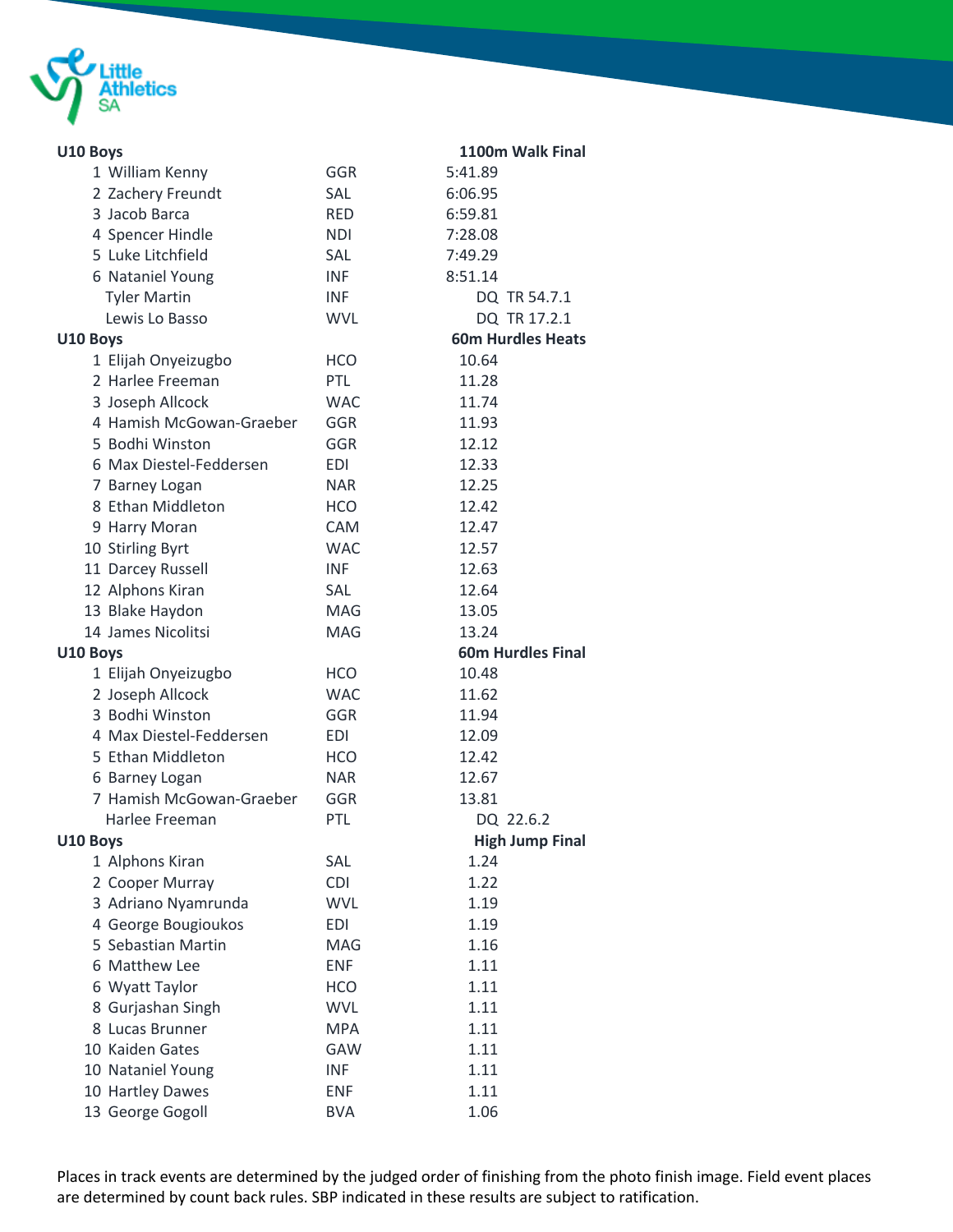

| U10 Boys         |                         |            | <b>Long Jump Final</b> |
|------------------|-------------------------|------------|------------------------|
|                  | 1 Elijah Onyeizugbo     | <b>HCO</b> | 4.60                   |
|                  | 2 Cooper Murray         | <b>CDI</b> | 3.87                   |
|                  | 3 Adriano Nyamrunda     | <b>WVL</b> | 3.85                   |
|                  | 4 Noah Hillier          | <b>BTN</b> | 3.78                   |
|                  | 5 Joseph Allcock        | <b>WAC</b> | 3.69                   |
|                  | 6 Archer Maher          | <b>MTB</b> | 3.66                   |
|                  | 7 William Baker         | <b>EDI</b> | 3.63                   |
|                  | 8 Charlie Fountain      | <b>EDI</b> | 3.50                   |
|                  | 9 Oliver Lucking        | <b>EDI</b> | 3.38                   |
|                  | 10 Barney Logan         | <b>NAR</b> | 3.37                   |
|                  | 11 Hartley Dawes        | <b>ENF</b> | 3.37                   |
|                  | 12 Lucas Brunner        | <b>MPA</b> | 3.14                   |
|                  | Harlee Freeman          | PTL        | <b>NM</b>              |
|                  | Alphons Kiran           | SAL        | <b>NM</b>              |
| U10 Boys         |                         |            | <b>Discus Final</b>    |
|                  | 1 Guransh Brar          | <b>INF</b> | 26.75                  |
|                  | 2 Joseph Allcock        | <b>WAC</b> | 25.34                  |
|                  | 3 Lachlan Yeates        | SAL        | 24.77                  |
|                  | 4 Jamie Hussell         | GGR        | 20.25                  |
|                  | 5 Hunter Danton         | WAI        | 20.13                  |
|                  | 6 Joshua Newell         | <b>MTB</b> | 19.37                  |
|                  | 7 Mitchell Semmler      | <b>LYN</b> | 18.38                  |
|                  | 8 George Gogoll         | <b>BVA</b> | 17.77                  |
|                  | 9 Darcey Russell        | <b>INF</b> | 17.38                  |
|                  | 10 Dayne Bevan          | <b>CDI</b> | 16.50                  |
|                  | 11 Mataiyo Tupou        | ASP        | 15.07                  |
| U10 Boys         |                         |            | <b>Shot Put Final</b>  |
|                  | 1 Joseph Allcock        | <b>WAC</b> | 8.24                   |
|                  | 2 Mataiyo Tupou         | ASP        | 7.57                   |
|                  | 3 Mitchell Semmler      | <b>LYN</b> | 7.46                   |
|                  | 4 Lachlan Yeates        | SAL        | 7.21                   |
|                  | 5 Max Diestel-Feddersen | <b>EDI</b> | 7.07                   |
|                  | 6 Darcey Russell        | <b>INF</b> | 6.73                   |
|                  | 7 Dayne Bevan           | <b>CDI</b> | 6.67                   |
|                  | 8 Hunter Danton         | <b>WAI</b> | 6.35                   |
|                  | 9 Spencer Hindle        | <b>NDI</b> | 6.23                   |
|                  | 10 Harrison Wasylkiw    | <b>GGR</b> | 6.01                   |
|                  | 11 Kaiden Gates         | GAW        | 5.18                   |
| <b>U10 Girls</b> |                         |            | 70m Heats              |
|                  | 1 Avalie Deboy          | <b>MTB</b> | 10.75                  |
|                  | 2 Sophie Savage         | <b>EDI</b> | 11.33                  |
|                  | 3 Sophie Pearce         | PEN        | 10.78                  |
|                  | 4 Jade Jarman           | GGR        | 11.37                  |
|                  | 5 Brigit Taheny         | PTL        | 11.11                  |
|                  | 6 Ariana Prokos         | <b>PTA</b> | 11.41                  |
|                  | 7 Gisele Chernishev     | <b>MTB</b> | 11.17                  |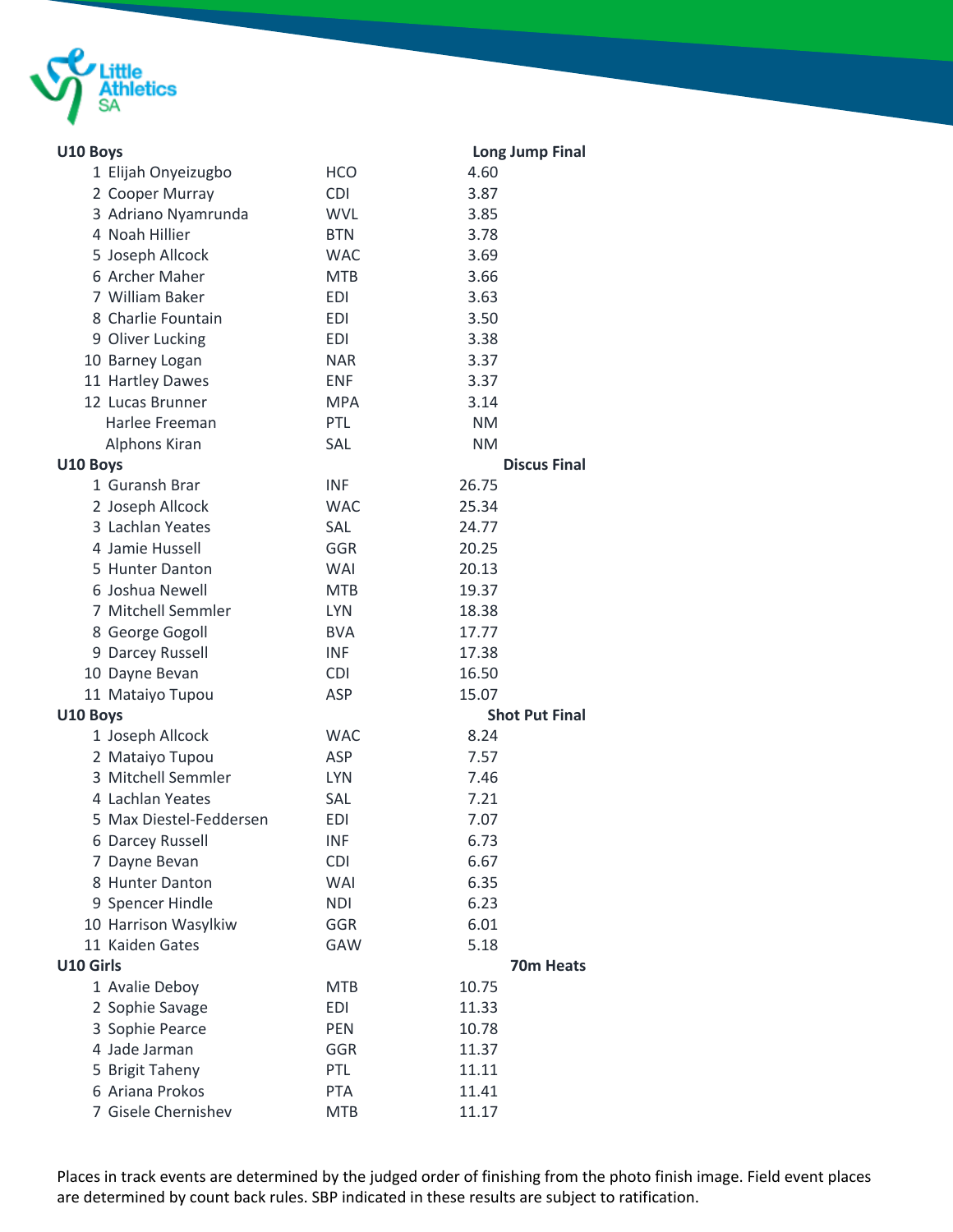

|                  | 8 Mayci Brook            | CAM        | 11.34            |
|------------------|--------------------------|------------|------------------|
|                  | 9 Aliya Walters          | <b>MAG</b> | 11.34            |
|                  | 10 Ashley Burckhardt     | SOH        | 11.51            |
|                  | 11 Achol Baak            | ENF        | 11.58            |
|                  | 12 Kiana Purdue-Matthews | <b>ENF</b> | 11.71            |
|                  | 13 Angelique Whittaker   | MAG        | 11.81            |
| U10 Girls        |                          |            | <b>70m Final</b> |
|                  | 1 Avalie Deboy           | <b>MTB</b> | 10.85            |
|                  | 2 Sophie Pearce          | <b>PEN</b> | 11.08            |
|                  | 3 Sophie Savage          | EDI        | 11.34            |
|                  | 4 Gisele Chernishev      | <b>MTB</b> | 11.36            |
|                  | 5 Brigit Taheny          | <b>PTL</b> | 11.47            |
|                  | 6 Ariana Prokos          | <b>PTA</b> | 11.65            |
|                  | 7 Jade Jarman            | GGR        | 11.80            |
| U10 Girls        |                          |            | 100m Heats       |
|                  | 1 Avalie Deboy           | <b>MTB</b> | 15.42            |
|                  | 2 Sophie Pearce          | <b>PEN</b> | 15.55            |
|                  | 3 Brigit Taheny          | <b>PTL</b> | 15.64            |
|                  | 4 Sophie Savage          | EDI        | 15.95            |
|                  | 5 Gisele Chernishev      | <b>MTB</b> | 16.05            |
|                  | 6 Jade Jarman            | GGR        | 16.15            |
|                  | 7 Ariana Prokos          | <b>PTA</b> | 16.25            |
|                  | 8 Chloe Mildren          | <b>WVL</b> | 16.30 .293       |
|                  | 9 Aliya Walters          | <b>MAG</b> | 16.30 .297       |
|                  | 10 Achol Baak            | ENF        | 16.30 .300       |
|                  | 11 Kiana Purdue-Matthews | <b>ENF</b> | 16.47            |
|                  | 12 Eva Flint             | <b>ADE</b> | 16.54            |
|                  | 13 Isobel Jaeger         | <b>MTB</b> | 16.55            |
|                  | 14 Madelyn Sloan-Fleming | <b>CDI</b> | 18.15            |
| U10 Girls        |                          |            | 100m Final       |
|                  | 1 Avalie Deboy           | <b>MTB</b> | 15.40            |
|                  | 2 Sophie Pearce          | <b>PEN</b> | 15.63            |
|                  | 3 Gisele Chernishev      | <b>MTB</b> | 15.85            |
|                  | 4 Sophie Savage          | EDI        | 15.94            |
|                  | 5 Brigit Taheny          | <b>PTL</b> | 16.03            |
|                  | 6 Chloe Mildren          | <b>WVL</b> | 16.29            |
|                  | 7 Ariana Prokos          | PTA        | 16.35            |
|                  | 8 Jade Jarman            | GGR        | 16.77            |
| <b>U10 Girls</b> |                          |            | 200m Heats       |
|                  | 1 Gisele Chernishev      | <b>MTB</b> | 32.10            |
|                  | 2 Grace Errington        | <b>ADE</b> | 32.53            |
|                  | 3 Avalie Deboy           | <b>MTB</b> | 33.02            |
|                  | 4 Jade Jarman            | GGR        | 33.21            |
|                  | 5 Eva Flint              | <b>ADE</b> | 33.65            |
|                  | 6 Ella Fuss              | SOH        | 34.74            |
|                  | 7 Maddison Graves        | <b>ENF</b> | 33.85            |
|                  | 8 Eva Downie             | <b>HIL</b> | 34.15            |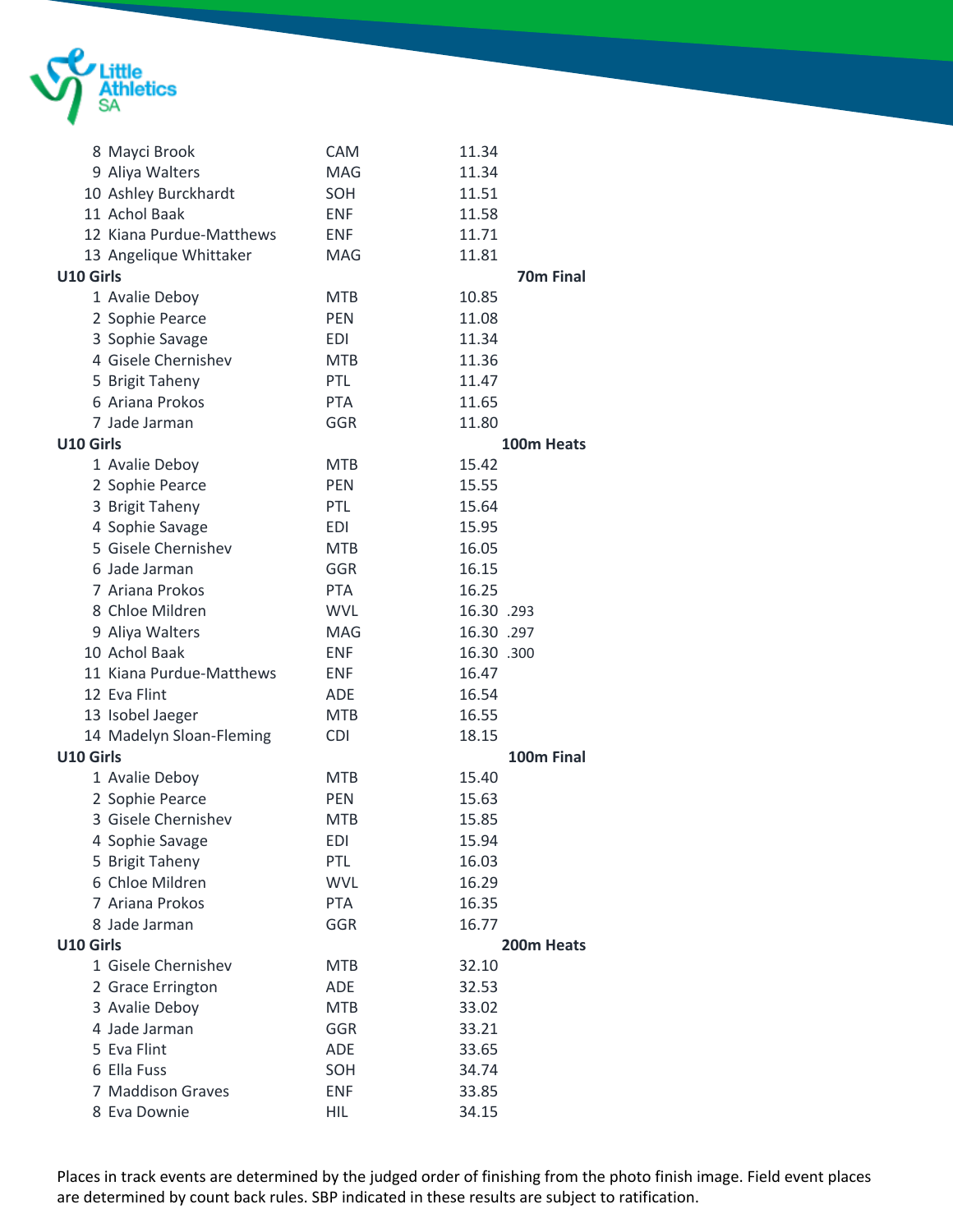

|           | 9 Teanah Harris          | SAL        | 34.31            |
|-----------|--------------------------|------------|------------------|
|           | 10 Kiana Purdue-Matthews | <b>ENF</b> | 34.98            |
|           | 11 Frankie Whiteman      | HIL        | 35.21            |
|           | 12 Zara Newman           | <b>MTB</b> | 35.26            |
|           | 13 Achol Baak            | <b>ENF</b> | 35.69            |
|           | 14 Sophia Field          | GGR        | 36.41            |
| U10 Girls |                          |            | 200m Final       |
|           | 1 Avalie Deboy           | <b>MTB</b> | 31.39            |
|           | 2 Grace Errington        | <b>ADE</b> | 31.88            |
|           | 3 Gisele Chernishev      | <b>MTB</b> | 31.93            |
|           | 4 Jade Jarman            | GGR        | 33.96            |
|           | 5 Ella Fuss              | SOH        | 34.09            |
|           | 6 Eva Flint              | ADE        | 34.11            |
|           | 7 Maddison Graves        | <b>ENF</b> | 34.84            |
|           | 8 Eva Downie             | <b>HIL</b> | 34.92            |
| U10 Girls |                          |            | 400m Heats       |
|           | 1 Grace Errington        | ADE        | 1:12.65          |
|           | 2 Gisele Chernishev      | <b>MTB</b> | 1:13.92          |
|           | 3 Eva Pfitzner           | <b>PLY</b> | 1:14.16          |
|           | 4 Eva Flint              | ADE        | 1:14.72          |
|           | 5 Sophie Keyser          | <b>MCO</b> | 1:15.13          |
|           | 6 Zara Newman            | <b>MTB</b> | 1:15.58          |
|           | 7 Eva Downie             | <b>HIL</b> | 1:16.92          |
|           | 8 Ava Ehrlich            | <b>MAG</b> | 1:17.16          |
|           | 9 Isla Browne            | <b>WAC</b> | 1:18.12          |
|           | 10 Jade Jarman           | GGR        | 1:20.38          |
|           | 11 Chloe Mildren         | <b>WVL</b> | 1:21.91          |
|           | 12 Jade Clelland         | GGR        | 1:23.54          |
|           | 13 Sophia Field          | GGR        | 1:23.60          |
|           | 14 Angelique Whittaker   | MAG        | 1:24.02 YC TR4.5 |
|           | 15 Teanah Harris         | <b>SAL</b> | 1:26.12          |
|           | 16 Lara Hutchinson       | <b>HCO</b> | 1:26.71          |
| U10 Girls |                          |            | 400m Final       |
|           | 1 Gisele Chernishev      | <b>MTB</b> | 1:11.06          |
|           | 2 Grace Errington        | ADE        | 1:11.50          |
|           | 3 Eva Flint              | ADE        | 1:12.66          |
|           | 4 Eva Pfitzner           | PLY        | 1:15.89          |
|           | 5 Sophie Keyser          | <b>MCO</b> | 1:15.98          |
|           | 6 Zara Newman            | <b>MTB</b> | 1:16.84          |
|           | 7 Ava Ehrlich            | MAG        | 1:17.01          |
|           | 8 Eva Downie             | <b>HIL</b> | 1:17.66          |
| U10 Girls |                          |            | 800m Final       |
|           | 1 Eva Flint              | ADE        | 2:49.32          |
|           | 2 Chloe Mildren          | <b>WVL</b> | 2:55.78          |
|           | 3 Eva Downie             | <b>HIL</b> | 2:57.58          |
|           | 4 Sophie Keyser          | <b>MCO</b> | 2:58.52          |
|           | 5 Zara Newman            | <b>MTB</b> | 3:01.19          |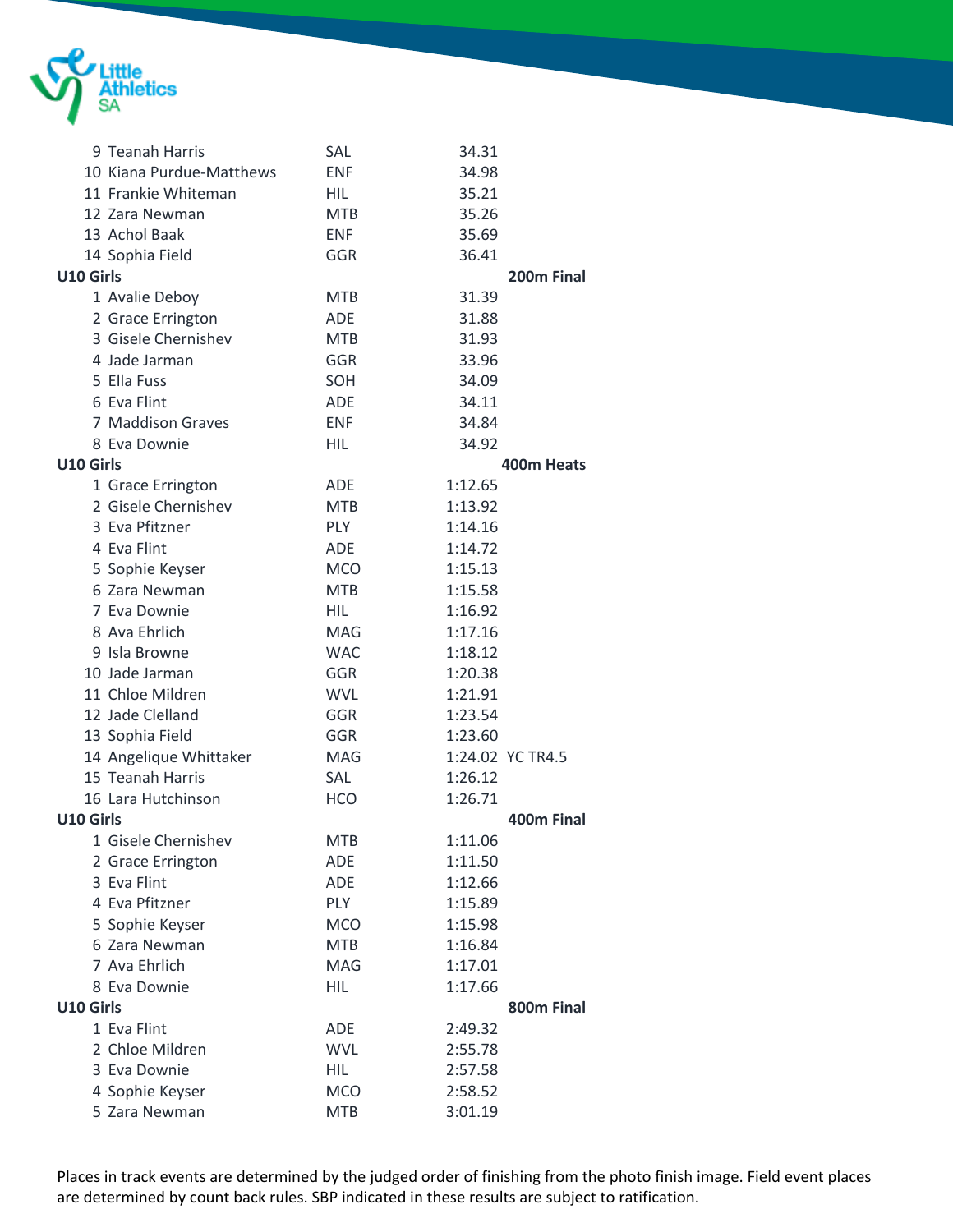

|           | 6 Ava Ehrlich              | MAG        | 3:01.76                  |  |
|-----------|----------------------------|------------|--------------------------|--|
|           | 7 Maddison Graves          | <b>ENF</b> | 3:03.65                  |  |
|           | 8 Skye Golding             | <b>WAI</b> | 3:05.21                  |  |
|           | 9 Liliana Templer          | <b>HCO</b> | 3:10.17                  |  |
|           | 10 Frankie Whiteman        | <b>HIL</b> | 3:11.70                  |  |
|           | 11 Milla Ottoson-Crossling | <b>NAR</b> | 3:11.86                  |  |
|           | 12 Sophia Field            | GGR        | 3:14.80                  |  |
|           | 13 Lara Hutchinson         | <b>HCO</b> | 3:30.07                  |  |
| U10 Girls |                            |            | 1100m Walk Final         |  |
|           | 1 Sophia Field             | GGR        | 6:11.91                  |  |
|           | 2 Hazel Lewis              | ADE        | 6:23.25                  |  |
|           | 3 Liliana Templer          | <b>HCO</b> | 6:25.16                  |  |
|           | 4 Ava Ehrlich              | MAG        | 7:04.57                  |  |
|           | 5 Teanah Harris            | SAL        | 7:12.28                  |  |
|           | 6 Lara Hutchinson          | <b>HCO</b> | 8:06.50                  |  |
|           | 7 Tayla Solotuchin         | SAL        | 8:39.08                  |  |
| U10 Girls |                            |            | <b>60m Hurdles Heats</b> |  |
|           | 1 Achol Baak               | <b>ENF</b> | 12.08                    |  |
|           | 2 Ava Ehrlich              | <b>MAG</b> | 12.19                    |  |
|           | 3 Grace Errington          | <b>ADE</b> | 12.28                    |  |
|           | 4 Sophie Pearce            | <b>PEN</b> | 12.29                    |  |
|           | 5 Avalie Deboy             | <b>MTB</b> | 12.30                    |  |
|           | 6 Sophie Savage            | <b>EDI</b> | 12.73                    |  |
|           | 7 Summer Morgan            | <b>PLY</b> | 12.80                    |  |
|           | 8 Kiara Graham             | <b>CAM</b> | 12.85                    |  |
|           | 9 Lola Throup              | <b>LYN</b> | 12.87                    |  |
|           | 10 Aliya Walters           | <b>MAG</b> | 12.88                    |  |
|           | 11 Jade Jarman             | GGR        | 12.95                    |  |
|           | 12 Mayci Brook             | <b>CAM</b> | 13.16                    |  |
|           | 13 Stella Schmidt          | <b>BVA</b> | 13.74                    |  |
|           | 14 Eva Downie              | HIL        | 14.16                    |  |
| U10 Girls |                            |            | <b>60m Hurdles Final</b> |  |
|           | 1 Achol Baak               | <b>ENF</b> | 11.72                    |  |
|           | 2 Avalie Deboy             | <b>MTB</b> | 11.73                    |  |
|           | 3 Sophie Pearce            | PEN        | 11.89                    |  |
|           | 4 Sophie Savage            | <b>EDI</b> | 12.01                    |  |
|           | 5 Ava Ehrlich              | MAG        | 12.01                    |  |
|           | 6 Grace Errington          | ADE        | 12.38                    |  |
|           | 7 Kiara Graham             | CAM        | 12.78                    |  |
|           | 8 Summer Morgan            | <b>PLY</b> | 13.27                    |  |
| U10 Girls |                            |            | <b>High Jump Final</b>   |  |
|           | 1 Brigit Taheny            | PTL        | 1.34                     |  |
|           | 2 Willow Francis-Staite    | <b>CDI</b> | 1.17                     |  |
|           | 3 Mila Knight              | <b>WAC</b> | 1.12                     |  |
|           | 4 Isobel Jaeger            | <b>MTB</b> | 1.12                     |  |
|           | 5 Eva Downie               | <b>HIL</b> | 1.12                     |  |
|           | 6 Avia Lohia               | <b>NDI</b> | 1.04                     |  |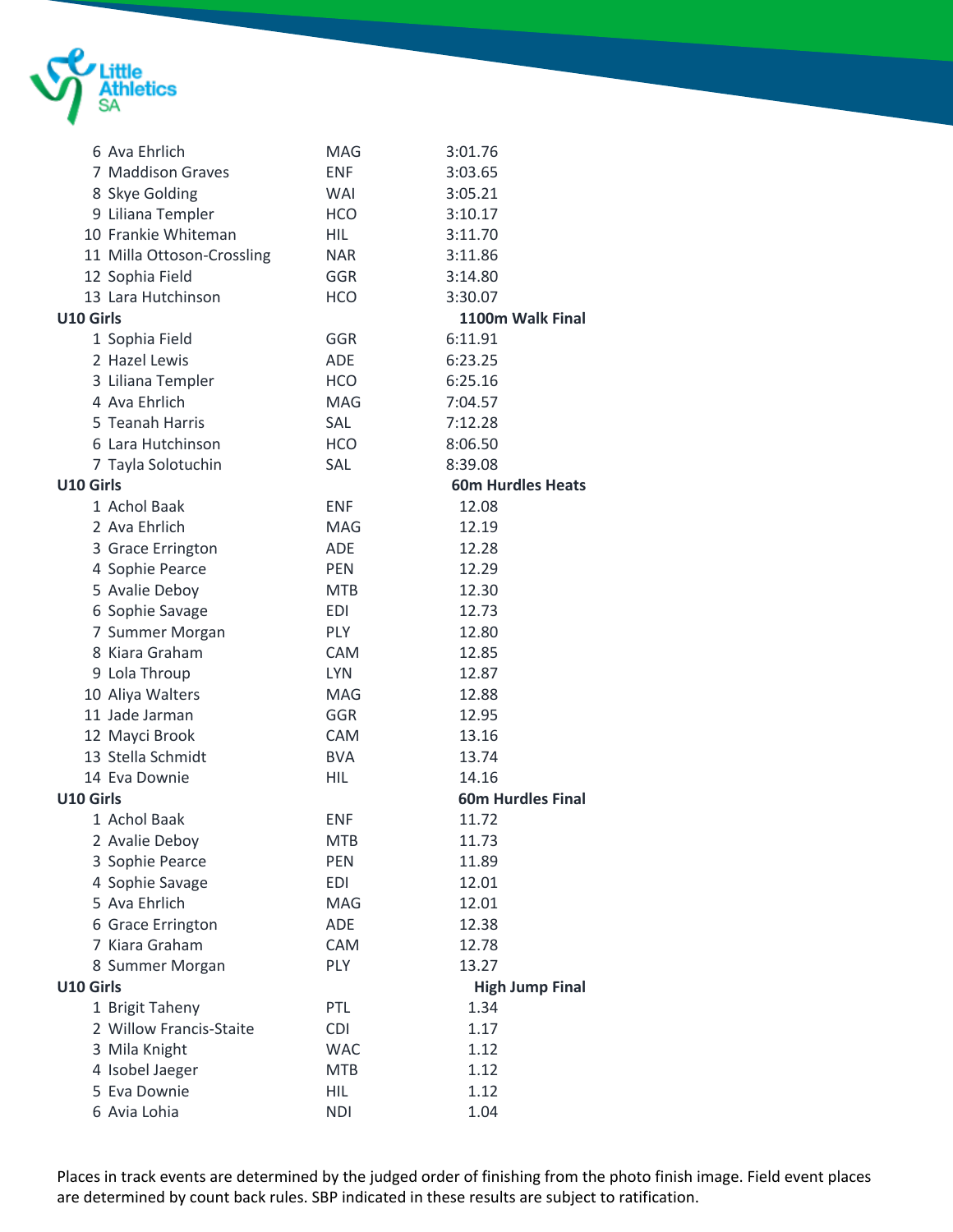

|                  | 7 Millie Bayard         | SOH        | 1.04                   |  |
|------------------|-------------------------|------------|------------------------|--|
|                  | 8 Summer Morgan         | <b>PLY</b> | 1.04                   |  |
|                  | 9 Skye Golding          | <b>WAI</b> | 0.99                   |  |
|                  | Lola Throup             | <b>LYN</b> | <b>NM</b>              |  |
| U10 Girls        |                         |            | <b>Long Jump Final</b> |  |
|                  | 1 Brigit Taheny         | <b>PTL</b> | 3.84                   |  |
|                  | 2 Sophie Savage         | EDI        | 3.70                   |  |
|                  | 3 Willow Francis-Staite | <b>CDI</b> | 3.64                   |  |
|                  | 4 Teanah Harris         | SAL        | 3.58                   |  |
|                  | 5 Maddison Graves       | <b>ENF</b> | 3.49                   |  |
|                  | 6 Frankie Whiteman      | HIL        | 3.41                   |  |
|                  | 7 Sophie Pearce         | <b>PEN</b> | 3.35                   |  |
|                  | 8 Ashley Burckhardt     | SOH        | 3.29                   |  |
|                  | 9 Aliya Walters         | MAG        | 3.26                   |  |
|                  | 10 Eva Flint            | <b>ADE</b> | 3.26                   |  |
|                  | 11 Achol Baak           | <b>ENF</b> | 3.24                   |  |
| <b>U10 Girls</b> |                         |            | <b>Discus Final</b>    |  |
|                  | 1 Jade Clelland         | GGR        | 19.53                  |  |
|                  | 2 Rubi Fieldhouse       | GGR        | 18.94                  |  |
|                  | 3 Grace Errington       | <b>ADE</b> | 18.75                  |  |
|                  | 4 Liliana Templer       | <b>HCO</b> | 18.36                  |  |
|                  | 5 Ruby Job              | <b>PLY</b> | 17.07                  |  |
|                  | 6 Breanna Carr          | <b>CDI</b> | 15.09                  |  |
|                  | 7 Aliya Walters         | <b>MAG</b> | 14.89                  |  |
|                  | 8 Peyton Fitzgerald     | <b>WAI</b> | 14.72                  |  |
|                  | 9 Sophia Field          | <b>GGR</b> | 14.35                  |  |
|                  | 10 Arizona Small        | <b>MTB</b> | 13.61                  |  |
|                  | 11 Malika Spalding      | SAL        | 7.47                   |  |
| <b>U10 Girls</b> |                         |            | <b>Shot Put Final</b>  |  |
|                  | 1 Rubi Fieldhouse       | GGR        | 6.65                   |  |
|                  | 2 Jade Clelland         | GGR        | 6.56                   |  |
|                  | 3 Sophie Pearce         | <b>PEN</b> | 6.25 YC TR4.5          |  |
|                  | 4 Malika Spalding       | SAL        | 6.14                   |  |
|                  | 5 Summer Morgan         | PLY        | 6.13                   |  |
|                  | 6 Liliana Templer       | HCO        | 6.05                   |  |
|                  | 7 Grace Errington       | <b>ADE</b> | 5.97                   |  |
|                  | 8 Ruby Job              | PLY        | 5.87                   |  |
|                  | 9 Brigit Taheny         | PTL        | 5.72                   |  |
|                  | 10 Sophie Bekkevold     | <b>WVL</b> | 5.43                   |  |
|                  | 11 Peyton Fitzgerald    | <b>WAI</b> | 5.27                   |  |
|                  | 12 Teanah Harris        | SAL        | 4.81                   |  |
| U11 Boys         |                         |            | 100m Heats             |  |
|                  | 1 Oliver Schmidt        | <b>BVA</b> | 14.13                  |  |
|                  | 2 Kristof Jacob         | MAG        | 14.29                  |  |
|                  | 3 James Lloyd           | ASP        | 14.14                  |  |
|                  | 4 Thomas Ozols          | <b>PTA</b> | 14.40                  |  |
|                  | 5 Charlie Bray          | PLY        | 14.43                  |  |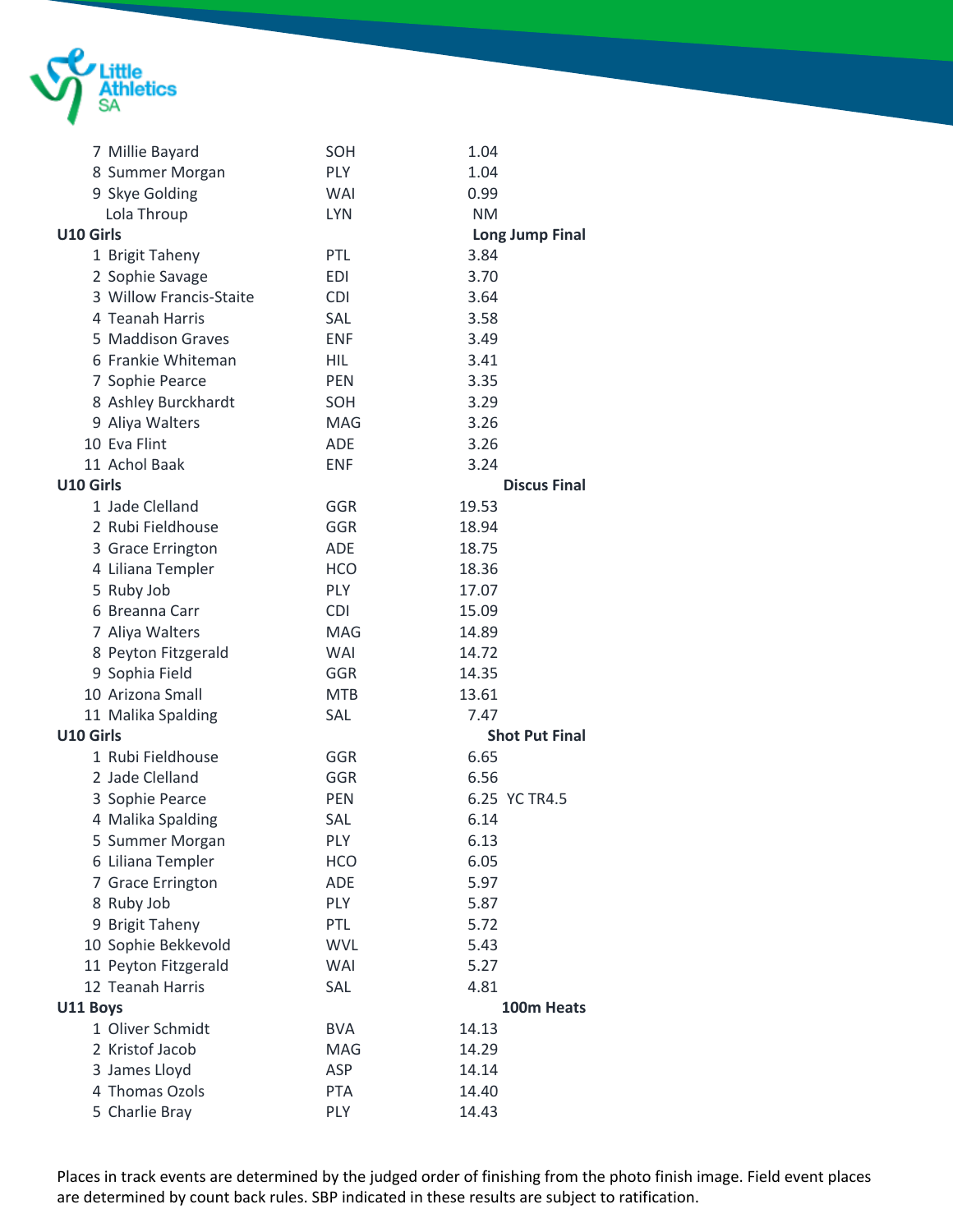

|          | 6 Oscar Bitmead             | MIL        | 14.66      |
|----------|-----------------------------|------------|------------|
|          | 7 Chinwike Achusiogu        | <b>ADE</b> | 14.50      |
|          | 8 Jack Jarvis               | ADE        | 14.81      |
|          | 9 Jaxon Purdue-Matthews     | <b>ENF</b> | 14.91      |
|          | 10 Harrison Rees            | ADE        | 15.00      |
|          | 11 Ashton Wall              | <b>NOA</b> | 15.13      |
|          | 12 Tyler Bell               | <b>WAC</b> | 15.25      |
|          | 13 Zindel Denisoff          | <b>PTA</b> | 15.27      |
|          | 14 Henryk Jaworek           | <b>ENF</b> | 15.27      |
|          | 15 Tommy Aldridge           | <b>MCO</b> | 15.29      |
|          | <b>U11 Boys Multi-Class</b> |            | 100m Final |
|          | 1 Luke Ramsey (T13)         | <b>PTL</b> | 19.76      |
| U11 Boys |                             |            | 100m Final |
|          | 1 Oliver Schmidt            | <b>BVA</b> | 14.33      |
|          | 2 James Lloyd               | ASP        | 14.38      |
|          | 3 Kristof Jacob             | <b>MAG</b> | 14.45      |
|          | 4 Thomas Ozols              | <b>PTA</b> | 14.53      |
|          | 5 Charlie Bray              | <b>PLY</b> | 14.68      |
|          | 6 Jack Jarvis               | ADE        | 14.82      |
|          | 7 Chinwike Achusiogu        | <b>ADE</b> | 14.85      |
|          | 8 Oscar Bitmead             | MIL        | 15.07      |
| U11 Boys |                             |            | 200m Heats |
|          | 1 Harley Hudson             | <b>PTA</b> | 29.17      |
|          | 2 Luke Carr                 | SAL        | 29.63      |
|          | 3 James Lloyd               | ASP        | 29.40      |
|          | 4 Oscar Bitmead             | <b>MIL</b> | 29.78      |
|          | 5 Charlie Bray              | <b>PLY</b> | 29.84      |
|          | 6 Thomas Ozols              | <b>PTA</b> | 29.87      |
|          | 7 Owen Bushby               | ADE        | 30.34      |
|          | 8 Rajabu Waziri             | <b>HCO</b> | 30.34      |
|          | 9 Jaxon Purdue-Matthews     | <b>ENF</b> | 30.52      |
|          | 10 Tommy Aldridge           | <b>MCO</b> | 30.91      |
|          | 11 Lenny Caldwell           | <b>HCO</b> | 30.94      |
|          | 12 Brody Hewlett            | <b>HIL</b> | 31.19      |
|          | 13 Daniel Bahr              | <b>PLY</b> | 31.28      |
|          | 14 Chinwike Achusiogu       | ADE        | 31.99      |
|          | 15 Vincent Busolin          | <b>WVL</b> | 32.73      |
|          | 16 James Buckett            | <b>NAR</b> | 32.81      |
|          | <b>U11 Boys Multi-Class</b> |            | 200m Final |
|          | 1 Luke Ramsey (T13)         | PTL        | 41.22      |
| U11 Boys |                             |            | 200m Final |
|          | 1 Harley Hudson             | <b>PTA</b> | 29.24      |
|          | 2 James Lloyd               | <b>ASP</b> | 29.58      |
|          | 3 Thomas Ozols              | <b>PTA</b> | 30.08      |
|          | 4 Charlie Bray              | PLY        | 30.17      |
|          | 5 Oscar Bitmead             | MIL        | 30.24      |
|          | 6 Luke Carr                 | SAL        | 30.28      |
|          | 7 Rajabu Waziri             | <b>HCO</b> | 32.33      |
|          | 8 Owen Bushby               | <b>ADE</b> | 32.36      |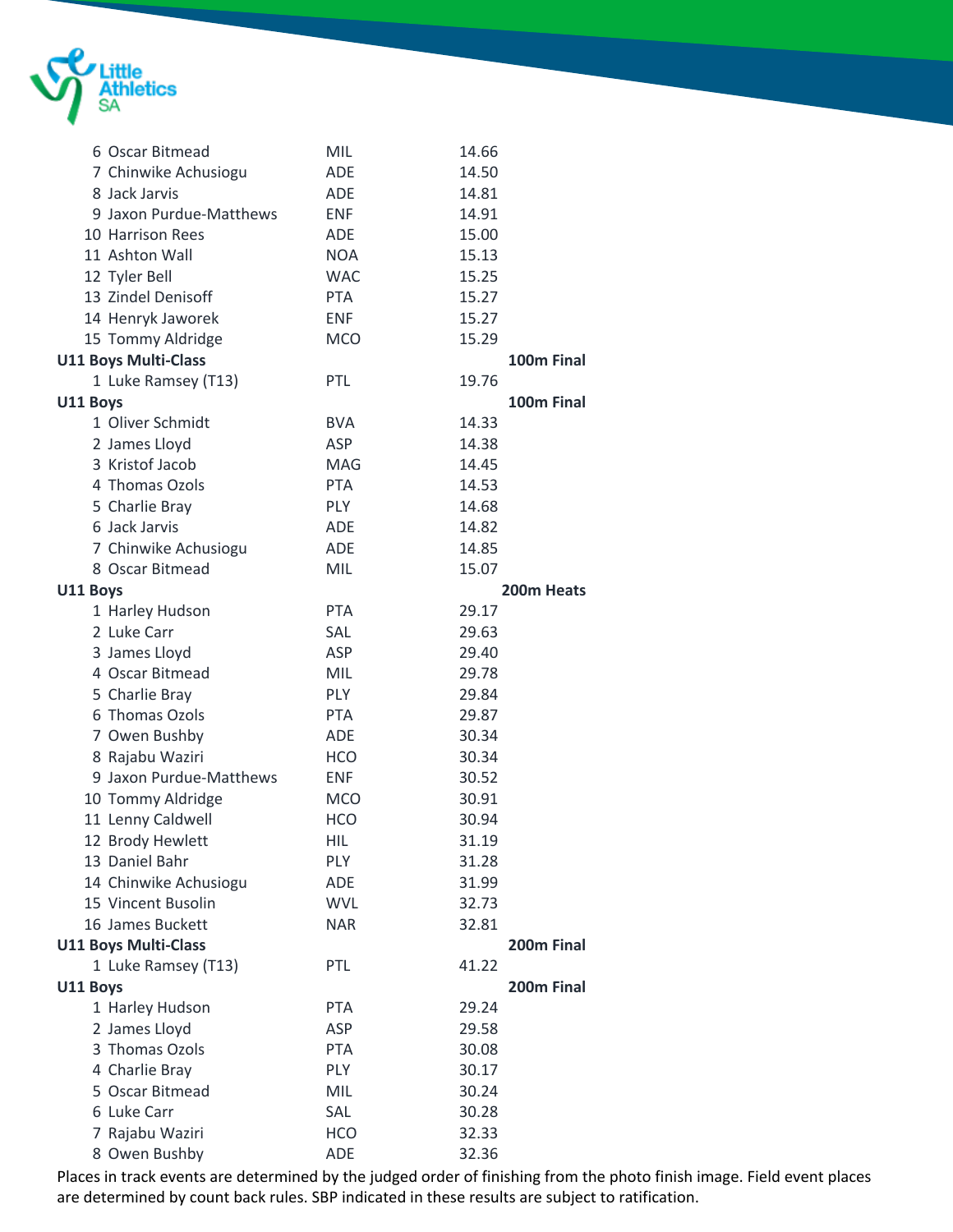

| U11 Boys                    |            | 400m Heats     |
|-----------------------------|------------|----------------|
| 1 James Lloyd               | <b>ASP</b> | 1:06.48        |
| 2 Luke Carr                 | <b>SAL</b> | 1:06.83        |
| 3 Brody Hewlett             | <b>HIL</b> | 1:07.65        |
| 4 Owen Bushby               | <b>ADE</b> | 1:09.00        |
| 5 Oscar Bitmead             | <b>MIL</b> | 1:08.71        |
| 6 Thomas Ozols              | <b>PTA</b> | 1:09.71        |
| 7 Eddie Goodall             | <b>TTG</b> | 1:09.85        |
| 8 Daniel Bahr               | <b>PLY</b> | 1:10.02        |
| 9 Charlie Bray              | <b>PLY</b> | 1:11.16        |
| 10 Joshua Purdie            | SOH        | 1:13.88        |
| 11 Riley Fielder            | <b>WAC</b> | 1:13.90        |
| 12 Jastaj Dunduli           | <b>ENF</b> | 1:14.91        |
| 13 Tyler Bell               | <b>WAC</b> | 1:16.13        |
| 14 Nathan Andriani          | <b>WVL</b> | 1:18.62        |
| <b>U11 Boys Multi-Class</b> |            | 400m Final     |
| 1 Luke Ramsey (T13)         | <b>PTL</b> | 1:40.73        |
| U11 Boys                    |            | 400m Final     |
| 1 Brody Hewlett             | <b>HIL</b> | 1:04.68        |
| 2 Luke Carr                 | SAL        | 1:05.41        |
| 3 Owen Bushby               | <b>ADE</b> | 1:07.88        |
| 4 Daniel Bahr               | PLY        | 1:08.65        |
| 5 Oscar Bitmead             | <b>MIL</b> | 1:09.23        |
| 6 Thomas Ozols              | <b>PTA</b> | 1:09.45        |
| 7 Eddie Goodall             | <b>TTG</b> | 1:11.86        |
| 8 James Lloyd               | ASP        | 1:31.39        |
| U11 Boys                    |            | 800m Final     |
| 1 Brody Hewlett             | <b>HIL</b> | 2:30.85        |
| 2 Daniel Bahr               | <b>PLY</b> | 2:32.72        |
| 3 Tommy Aldridge            | <b>MCO</b> | 2:34.77        |
| 4 Owen Bushby               | <b>ADE</b> | 2:40.22        |
| 5 Vincent Busolin           | <b>WVL</b> | 2:41.02        |
| 6 Xavier Turner             | <b>WVL</b> | 2:41.03        |
| 7 Eddie Goodall             | <b>TTG</b> | 2:41.54        |
| 8 Sebastian Coote           | WAI        | 2:43.38        |
| 9 Joshua Purdie             | SOH        | 2:44.04        |
| 10 Lenny Caldwell           | <b>HCO</b> | 2:47.07        |
| 11 Evan Hawkes              | <b>EDI</b> | 2:49.62        |
| 12 Tyler Nobbs              | <b>ENF</b> | 2:58.82        |
| <b>U11 Boys Multi-Class</b> |            | 800m Final     |
| 1 Luke Ramsey (T13)         | PTL        | 3:51.12 47.90% |
| U11 Boys                    |            | 1500m Final    |
| 1 Daniel Bahr               | <b>PLY</b> | 5:10.80        |
| 2 William Cochrane          | <b>LYN</b> | 5:15.93        |
| 3 Brody Hewlett             | <b>HIL</b> | 5:20.88        |
| 4 Hudson Egan               | <b>SCO</b> | 5:23.98        |
| 5 Eddie Goodall             | <b>TTG</b> | 5:31.50        |
| 6 Sebastian Coote           | WAI        | 5:41.57        |
| 7 Joshua Purdie             | SOH        | 5:43.92        |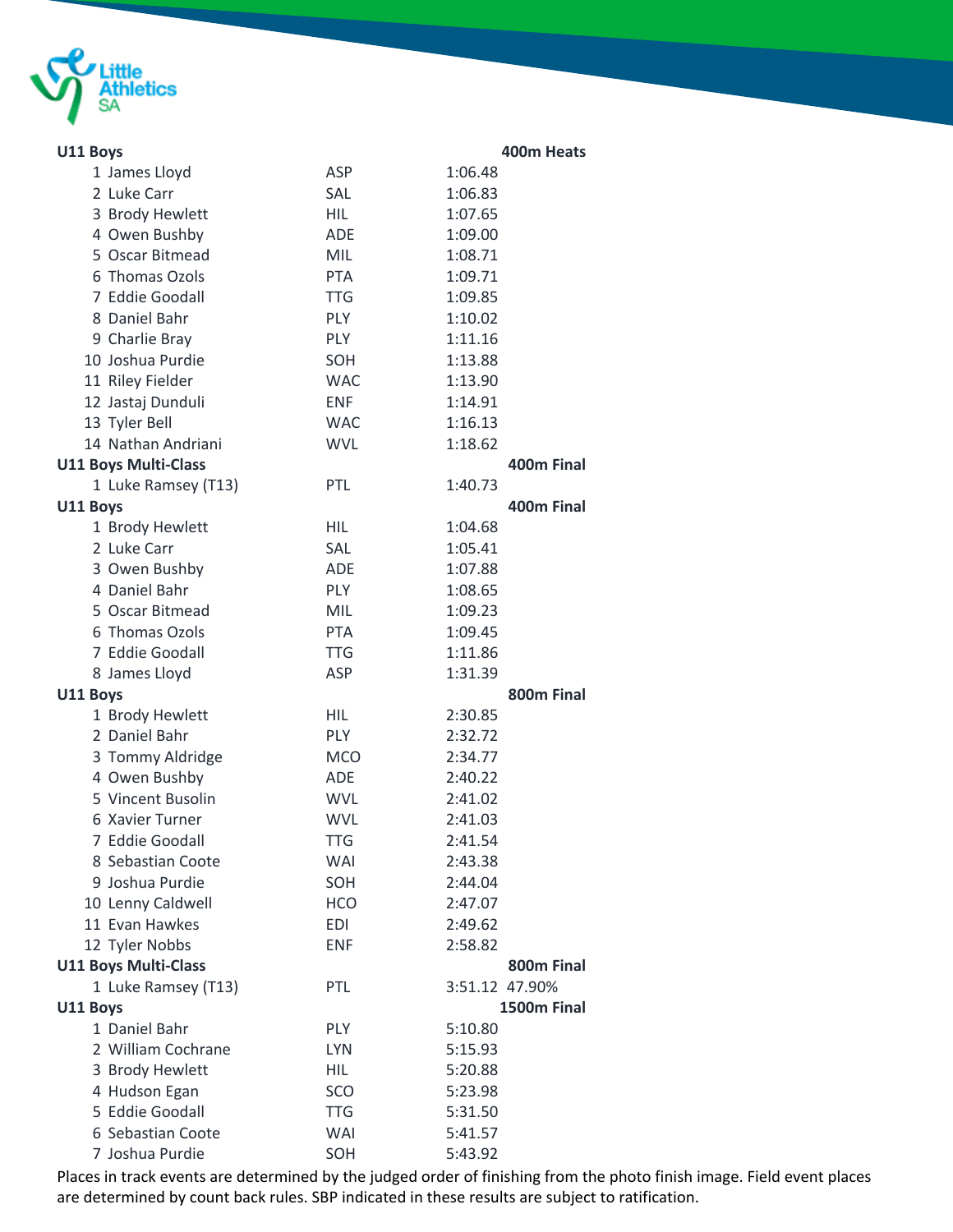

|          | 8 Owen Bushby       | <b>ADE</b> | 5:44.03                  |  |
|----------|---------------------|------------|--------------------------|--|
|          | 9 Vincent Busolin   | <b>WVL</b> | 5:49.11                  |  |
|          | 10 James Buckett    | <b>NAR</b> | 5:51.81                  |  |
|          | 11 Henryk Jaworek   | <b>ENF</b> | 6:10.77                  |  |
|          | 12 Flynn Wilkie     | <b>WVL</b> | 6:27.53                  |  |
| U11 Boys |                     |            | 1100m Walk Final         |  |
|          | 1 Orlando Grantham  | <b>ENF</b> | 5:48.53                  |  |
|          | 2 Anantpreet Sidhu  | <b>ENF</b> | 6:02.69                  |  |
|          | 3 Lucas Cummins     | <b>NDI</b> | 6:30.72                  |  |
|          | 4 Matthew Boothby   | <b>SAL</b> | 6:56.93                  |  |
|          | 5 Riley Hill        | <b>SAL</b> | 7:25.69                  |  |
|          | <b>Tyler Nobbs</b>  | <b>ENF</b> | DQ TR 54.7.1             |  |
| U11 Boys |                     |            | <b>80m Hurdles Heats</b> |  |
|          | 1 Oliver Schmidt    | <b>BVA</b> | 13.84                    |  |
|          | 2 Kristof Jacob     | MAG        | 14.16                    |  |
|          | 3 Zindel Denisoff   | <b>PTA</b> | 14.09                    |  |
|          | 4 Luke Carr         | <b>SAL</b> | 14.47                    |  |
|          | 5 Jack Jarvis       | <b>ADE</b> | 15.10                    |  |
|          | 6 Eli Parkyn        | HIL        | 15.90                    |  |
|          | 7 Liam Kowald       | <b>ENF</b> | 15.43                    |  |
|          | 8 Lenny Caldwell    | <b>HCO</b> | 15.45                    |  |
|          | 9 Vincent Busolin   | <b>WVL</b> | 16.26                    |  |
|          | 10 Marshall Lockett | <b>PLY</b> | 16.34                    |  |
|          | 11 Harrison Rees    | <b>ADE</b> | 16.60                    |  |
|          | 12 Ashton Wall      | <b>NOA</b> | 17.17                    |  |
| U11 Boys |                     |            | <b>80m Hurdles Final</b> |  |
|          | 1 Oliver Schmidt    | <b>BVA</b> | 13.78                    |  |
|          | 2 Zindel Denisoff   | <b>PTA</b> | 13.93                    |  |
|          | 3 Kristof Jacob     | <b>MAG</b> | 14.09                    |  |
|          | 4 Luke Carr         | <b>SAL</b> | 14.13                    |  |
|          | 5 Jack Jarvis       | <b>ADE</b> | 15.23                    |  |
|          | 6 Liam Kowald       | <b>ENF</b> | 15.36                    |  |
|          | 7 Lenny Caldwell    | <b>HCO</b> | 15.70                    |  |
|          | 8 Eli Parkyn        | HIL.       | 15.88                    |  |
| U11 Boys |                     |            | <b>High Jump Final</b>   |  |
|          | 1 Ashton Wall       | <b>NOA</b> | 1.31                     |  |
|          | 2 Matthew Boothby   | SAL        | 1.31                     |  |
|          | 3 Kristof Jacob     | MAG        | 1.26                     |  |
|          | 3 Harrison Robb     | <b>WAC</b> | 1.26                     |  |
|          | 5 Rajabu Waziri     | <b>HCO</b> | 1.26                     |  |
|          | 6 Marshall Lockett  | <b>PLY</b> | 1.26                     |  |
|          | 7 Ivan Schumann     | <b>PFD</b> | 1.21                     |  |
|          | 8 Ryan Zimmer       | SOH        | 1.16                     |  |
| U11 Boys |                     |            | <b>Long Jump Final</b>   |  |
|          | 1 Kristof Jacob     | <b>MAG</b> | 4.11                     |  |
|          | 2 Oliver Schmidt    | <b>BVA</b> | 4.06                     |  |
|          | 3 Luke Carr         | SAL        | 4.01                     |  |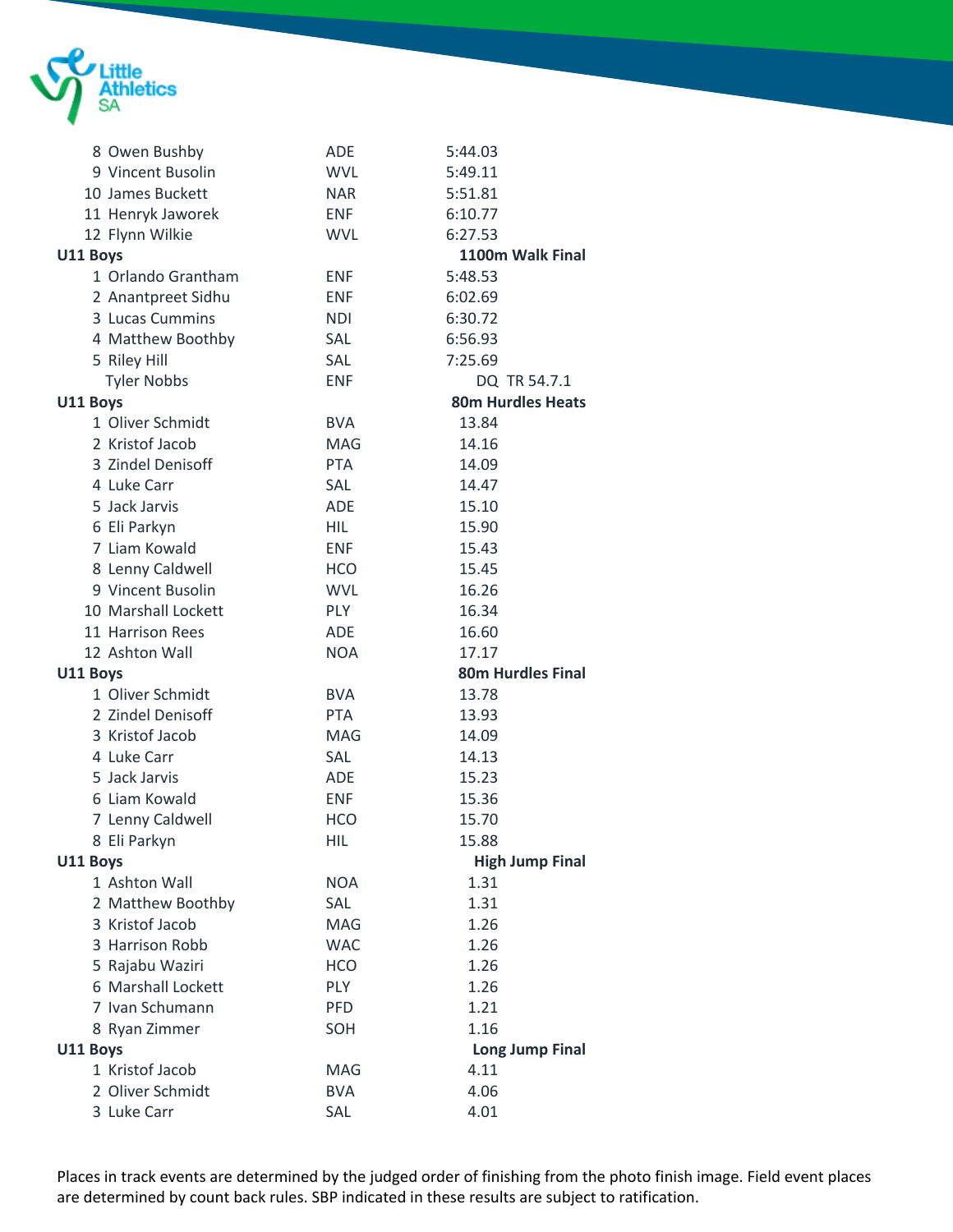

|          | 4 Ryan Zimmer           | SOH        | 3.99                     |
|----------|-------------------------|------------|--------------------------|
|          | 5 Jack Jarvis           | <b>ADE</b> | 3.99                     |
|          | 6 Thomas Ozols          | <b>PTA</b> | 3.93                     |
|          | 7 Rajabu Waziri         | <b>HCO</b> | 3.86                     |
|          | 8 Tommy Aldridge        | <b>MCO</b> | 3.84                     |
|          | 9 Ashton Wall           | <b>NOA</b> | 3.71                     |
|          | 10 Jordy Noble          | <b>WAC</b> | 3.65                     |
|          | 11 Oliver Porter        | <b>ENF</b> | 3.30                     |
| U11 Boys |                         |            | <b>Triple Jump Final</b> |
|          | 1 Jordy Noble           | <b>WAC</b> | 9.15                     |
|          | 2 Luke Carr             | SAL        | 9.15                     |
|          | 3 Kristof Jacob         | MAG        | 8.94                     |
|          | 4 Ashton Wall           | <b>NOA</b> | 8.59                     |
|          | 5 Oliver Schmidt        | <b>BVA</b> | 8.45                     |
|          | 6 Liam Kowald           | <b>ENF</b> | 8.43                     |
|          | 7 Matthew Boothby       | SAL        | 8.12                     |
|          | 8 Nathan Andriani       | <b>WVL</b> | 8.01                     |
|          | 9 Jaxon Purdue-Matthews | <b>ENF</b> | 7.96                     |
|          | 10 Zindel Denisoff      | <b>PTA</b> | 7.83                     |
|          | 11 Harley Hudson        | <b>PTA</b> | 7.75                     |
| U11 Boys |                         |            | <b>Discus Final</b>      |
|          | 1 Beau Lawson           | <b>NDI</b> | 35.02                    |
|          | 2 Aiden Thomas          | SAL        | 28.49                    |
|          | 3 Ethan Knott           | SAL        | 27.81                    |
|          | 4 Marshall Lockett      | <b>PLY</b> | 25.16                    |
|          | 5 Jaxon Purdue-Matthews | <b>ENF</b> | 23.58                    |
|          | 6 Oliver Schmidt        | <b>BVA</b> | 22.48                    |
|          | 7 Orlando Grantham      | <b>ENF</b> | 22.29                    |
|          | 8 Liam Kowald           | <b>ENF</b> | 21.61                    |
|          | 9 Sebastian Cherry      | MAG        | 20.42                    |
|          | 10 Jack Jarvis          | <b>ADE</b> | 20.28                    |
|          | 11 Rajabu Waziri        | <b>HCO</b> | 18.48                    |
|          | 12 Harry Whalan         | <b>MTG</b> | 16.31                    |
| U11 Boys |                         |            | <b>Javelin Final</b>     |
|          | 1 Ethan Knott           | SAL        | 26.42                    |
|          | 2 Nathan Andriani       | <b>WVL</b> | 26.12                    |
|          | 3 Matthew Boothby       | SAL        | 22.61                    |
|          | 4 Aiden Thomas          | SAL        | 21.80                    |
|          | 5 Orlando Grantham      | <b>ENF</b> | 20.65                    |
|          | 6 Beau Lawson           | NDI        | 20.60                    |
|          | 7 Eli Parkyn            | <b>HIL</b> | 20.15                    |
|          | 8 James Lloyd           | ASP        | 19.39                    |
|          | 9 Riley Hill            | SAL        | 18.14                    |
|          | 10 Liam Hunt            | <b>NDI</b> | 16.21                    |
|          | 11 Sebastian Coote      | <b>WAI</b> | 14.36                    |
| U11 Boys |                         |            | <b>Shot Put Final</b>    |
|          | 1 Ethan Knott           | SAL        | 9.94                     |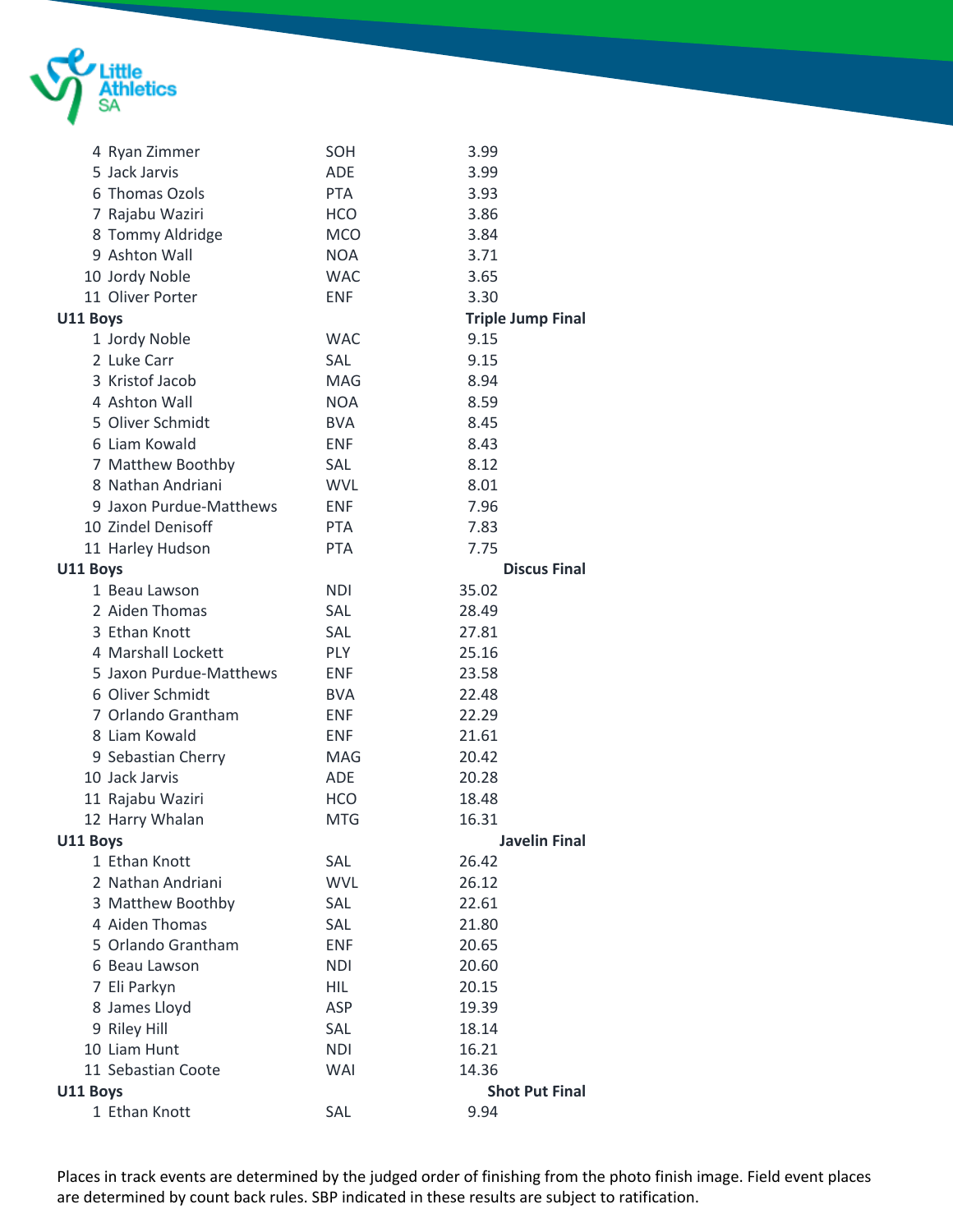

|           | 2 Beau Lawson               | <b>NDI</b> | 8.94                  |
|-----------|-----------------------------|------------|-----------------------|
|           | 3 Orlando Grantham          | <b>ENF</b> | 8.51                  |
|           | 4 Liam Kowald               | <b>ENF</b> | 8.14                  |
|           | 5 Riley Hill                | <b>SAL</b> | 8.02                  |
|           | 6 Aiden Thomas              | SAL        | 8.02                  |
|           | 7 Harry Whalan              | <b>MTG</b> | 7.94                  |
|           | 8 Nathan Andriani           | <b>WVL</b> | 7.29                  |
|           | 9 James Lloyd               | ASP        | 7.27                  |
|           | 10 Liam Evans               | <b>MCO</b> | 6.75                  |
|           | 11 Seth Laffin              | <b>MCO</b> | 6.53                  |
|           | 12 Eli Parkyn               | HIL        | 6.49                  |
|           | <b>U11 Boys Multi-Class</b> |            | <b>Shot Put Final</b> |
|           | 1 Luke Ramsey (F13)         | <b>PTL</b> | 3.76 22.84%           |
| U11 Girls |                             |            | 100m Heats            |
|           |                             |            |                       |
|           | 1 Lilliana Hoffman          | <b>MTB</b> | 13.58 SBP             |
|           | 2 Susanna Prokos            | <b>PTA</b> | 14.68                 |
|           | 3 Ada Idika Uduma           | <b>MPA</b> | 14.57                 |
|           | 4 Tessa Grieve              | <b>ADE</b> | 15.14                 |
|           | 5 Willow Borthwick          | <b>TTG</b> | 14.88                 |
|           | 6 Freya Petersen            | <b>MAG</b> | 15.47                 |
|           | 7 Annabelle Fountain        | EDI        | 14.94                 |
|           | 8 Amanda Savage             | <b>TTG</b> | 15.10                 |
|           | 9 Tildie Fogden             | <b>ADE</b> | 15.54                 |
|           | 10 Amy Smith                | SCO        | 15.60                 |
|           | 11 Sienna Morris            | <b>HIL</b> | 15.80                 |
|           | 12 Evie Hoffrichter         | <b>FWC</b> | 15.81                 |
|           | 13 Lola Whiteman            | <b>HIL</b> | 15.84                 |
|           | 14 Camille D'Arsie-Hausler  | PLY        | 15.99                 |
| U11 Girls |                             |            | 100m Final            |
|           | 1 Lilliana Hoffman          | <b>MTB</b> | 13.96                 |
|           | 2 Susanna Prokos            | <b>PTA</b> | 14.65                 |
|           | 3 Ada Idika Uduma           | <b>MPA</b> | 14.96                 |
|           | 4 Willow Borthwick          | <b>TTG</b> | 15.04                 |
|           | 5 Annabelle Fountain        | EDI        | 15.15                 |
|           | 6 Amanda Savage             | <b>TTG</b> | 15.45                 |
|           | 7 Tessa Grieve              | <b>ADE</b> | 15.48                 |
|           | 8 Freya Petersen            | MAG        | 15.91                 |
| U11 Girls |                             |            | 200m Heats            |
|           | 1 Lilliana Hoffman          | <b>MTB</b> | 28.06                 |
|           | 2 Willow Borthwick          | <b>TTG</b> | 30.48                 |
|           | 3 Kelani Woods              | TTG        | 30.42                 |
|           | 4 Ada Idika Uduma           | <b>MPA</b> | 30.82                 |
|           |                             | <b>MTG</b> |                       |
|           | 5 Saskia Brogan             |            | 30.72                 |
|           | 6 Sophie Viney              | <b>HCO</b> | 31.20                 |
|           | 7 Sienna Morris             | <b>HIL</b> | 31.72                 |
|           | 8 Lola Whiteman             | <b>HIL</b> | 32.17                 |
|           | 9 Annabelle Gordon          | <b>MTG</b> | 32.87                 |
|           | 10 Freya Petersen           | MAG        | 32.97                 |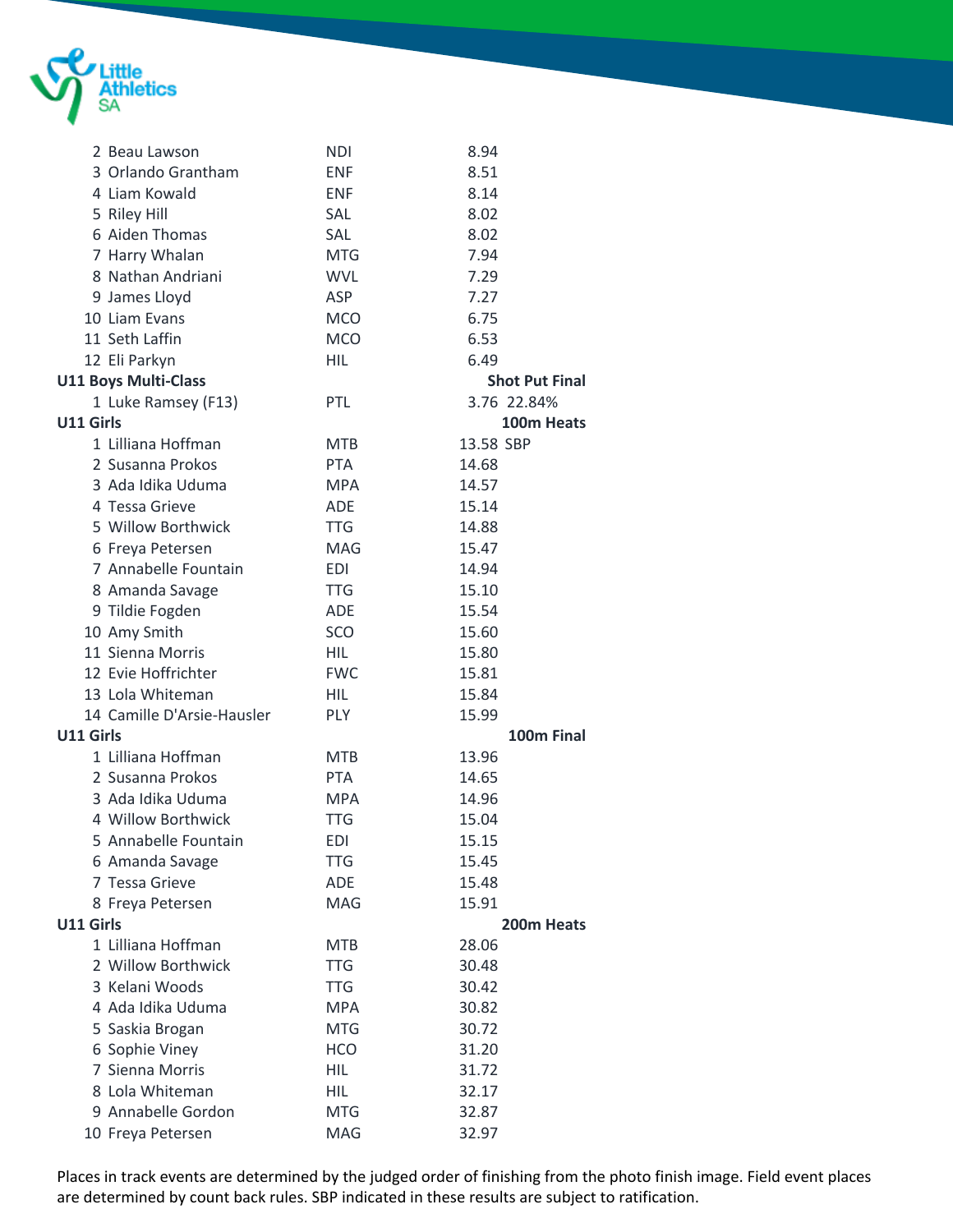

|           | 11 Taylah Heitmann         | <b>SAL</b> | 35.03      |  |
|-----------|----------------------------|------------|------------|--|
|           | 12 Mia Walasek             | <b>SAL</b> | 35.42      |  |
| U11 Girls |                            |            | 200m Final |  |
|           | 1 Lilliana Hoffman         | <b>MTB</b> | 28.65      |  |
|           | 2 Willow Borthwick         | <b>TTG</b> | 30.15      |  |
|           | 3 Saskia Brogan            | <b>MTG</b> | 30.24      |  |
|           | 4 Ada Idika Uduma          | <b>MPA</b> | 30.39      |  |
|           | 5 Kelani Woods             | <b>TTG</b> | 30.76      |  |
|           | 6 Sophie Viney             | <b>HCO</b> | 31.88      |  |
|           | 7 Sienna Morris            | HIL.       | 32.51      |  |
|           | 8 Lola Whiteman            | HIL        | 33.26      |  |
| U11 Girls |                            |            | 400m Heats |  |
|           | 1 Leni Knowles             | <b>HCO</b> | 1:06.80    |  |
|           | 2 Willow Borthwick         | <b>TTG</b> | 1:09.50    |  |
|           | 3 Lilliana Hoffman         | <b>MTB</b> | 1:09.49    |  |
|           | 4 Sophie Viney             | <b>HCO</b> | 1:09.91    |  |
|           | 5 Saskia Brogan            | <b>MTG</b> | 1:09.99    |  |
|           | 6 Violette Smith           | <b>HIL</b> | 1:11.30    |  |
|           | 7 Olivia Langston          | <b>PTA</b> | 1:13.53    |  |
|           | 8 Hayley Redman            | <b>MAG</b> | 1:13.55    |  |
|           | 9 Charlize Mangeruca       | <b>CDI</b> | 1:14.24    |  |
|           | 10 Aislynn Lobo            | <b>MAG</b> | 1:18.31    |  |
|           | 11 Chloe King              | <b>PTA</b> | 1:18.75    |  |
|           | 12 Amy Smith               | SCO        | 1:20.23    |  |
| U11 Girls |                            |            | 400m Final |  |
|           | 1 Leni Knowles             | <b>HCO</b> | 1:04.96    |  |
|           | 2 Lilliana Hoffman         | <b>MTB</b> | 1:07.35    |  |
|           | 3 Willow Borthwick         | TTG        | 1:07.52    |  |
|           | 4 Sophie Viney             | <b>HCO</b> | 1:12.04    |  |
|           | 5 Saskia Brogan            | <b>MTG</b> | 1:12.75    |  |
|           | 6 Violette Smith           | <b>HIL</b> | 1:12.79    |  |
|           | 7 Olivia Langston          | <b>PTA</b> | 1:13.94    |  |
|           | 8 Hayley Redman            | <b>MAG</b> | 1:14.07    |  |
| U11 Girls |                            |            | 800m Final |  |
|           | 1 Ivy Strawhorn            | <b>MTB</b> | 2:31.47    |  |
|           | 2 Tilly Williams           | ADE        | 2:31.84    |  |
|           | 3 Leni Knowles             | <b>HCO</b> | 2:32.26    |  |
|           | 4 Maia Burdon              | MAG        | 2:37.76    |  |
|           | 5 Violette Smith           | <b>HIL</b> | 2:40.05    |  |
|           | 6 Willow Borthwick         | <b>TTG</b> | 2:44.39    |  |
|           | 7 Saskia Brogan            | <b>MTG</b> | 2:52.47    |  |
|           | 8 Hayley Redman            | MAG        | 2:53.83    |  |
|           | 9 Lola Whiteman            | <b>HIL</b> | 2:54.60    |  |
|           | 10 Holly Florence          | <b>EDI</b> | 2:57.60    |  |
|           | 11 Aislynn Lobo            | <b>MAG</b> | 2:59.31    |  |
|           | 12 Matilda George          | <b>EDI</b> | 3:00.08    |  |
|           | 13 Camille D'Arsie-Hausler | PLY        | 3:22.50    |  |
|           |                            |            |            |  |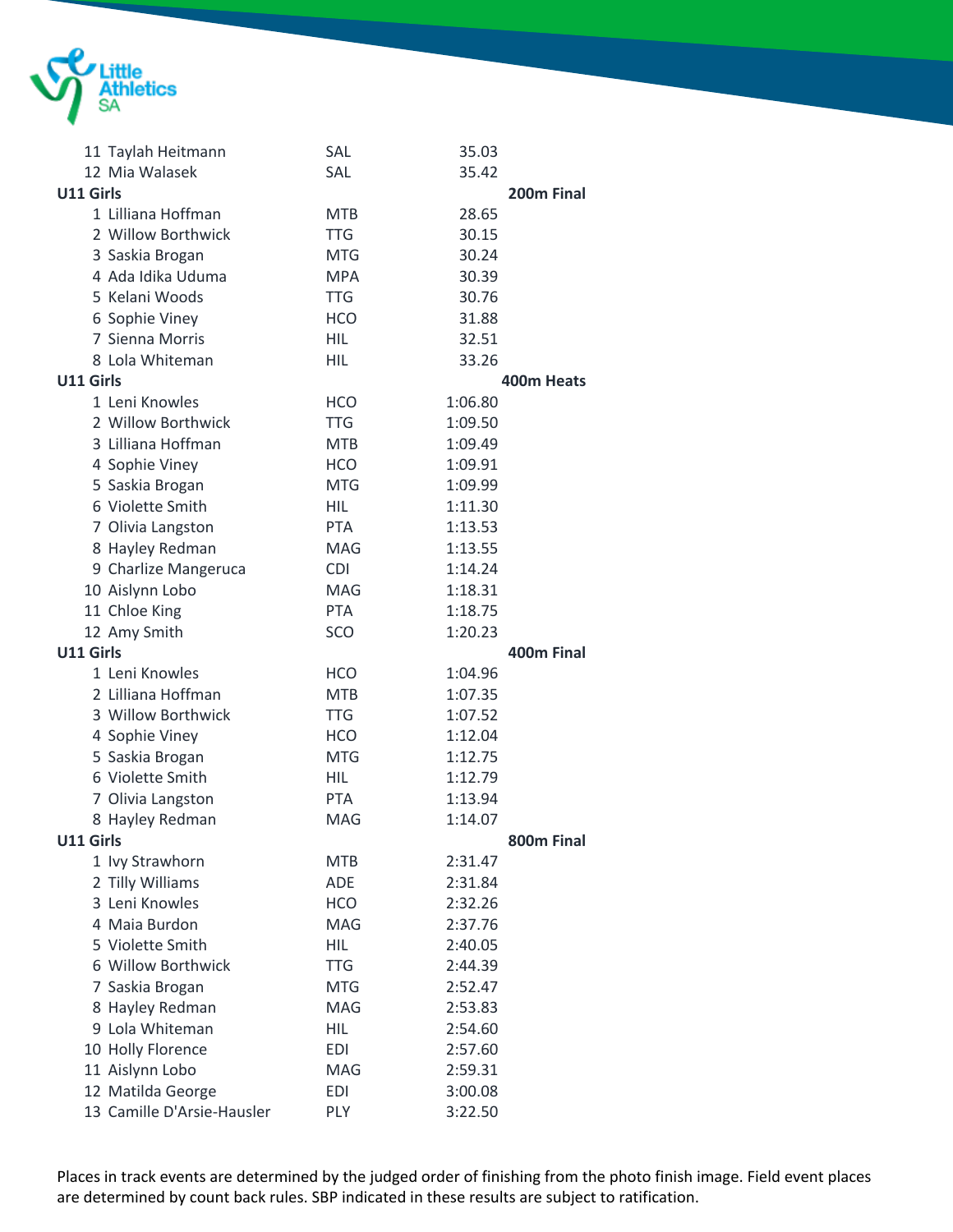

| 14 Sienna Harris           | <b>TTG</b> | 3:25.68                  |
|----------------------------|------------|--------------------------|
| <b>U11 Girls</b>           |            | 1500m Final              |
| 1 Tilly Williams           | <b>ADE</b> | 5:10.13                  |
| 2 Leni Knowles             | <b>HCO</b> | 5:10.57                  |
| 3 Ivy Strawhorn            | <b>MTB</b> | 5:11.36                  |
| 4 Violette Smith           | HIL        | 5:31.15                  |
| 5 Maia Burdon              | MAG        | 5:41.73                  |
| 6 Emy Ahmed                | WAI        | 6:17.54                  |
| 7 Charlize Mangeruca       | <b>CDI</b> | 6:25.77                  |
| 8 Lily King                | <b>PFD</b> | 6:36.46                  |
| 9 Sienna Harris            | <b>TTG</b> | 6:37.42                  |
| 10 Taylah Heitmann         | SAL        | 6:46.84                  |
| 11 Annabella Giannakis     | <b>CAM</b> | 6:54.27                  |
| U11 Girls                  |            | 1100m Walk Final         |
| 1 April Crispe             | <b>MPA</b> | 7:15.47                  |
| 2 Senna Cook               | <b>CDI</b> | 7:25.21                  |
| 3 Rosalie Girdler          | <b>WVL</b> | 7:41.61                  |
| 4 Alexis Hayles            | <b>RED</b> | 8:15.48                  |
| <b>U11 Girls</b>           |            | <b>80m Hurdles Heats</b> |
| 1 Lilliana Hoffman         | <b>MTB</b> | 14.52                    |
| 2 Taylah Heitmann          | <b>SAL</b> | 16.17                    |
| 3 Annabelle Fountain       | EDI        | 14.67                    |
| 4 Freya Petersen           | <b>MAG</b> | 16.41                    |
| 5 Sophie Viney             | <b>HCO</b> | 15.16                    |
| 6 Evie Hoffrichter         | <b>FWC</b> | 16.55                    |
| 7 Lola Whiteman            | HIL        | 15.82                    |
| 8 Martha Edson             | <b>EDI</b> | 15.91                    |
| 9 Macie Rowe               | <b>PTA</b> | 16.26                    |
| 10 Susanna Prokos          | <b>PTA</b> | 16.30                    |
| 11 Saskia Brogan           | <b>MTG</b> | 16.31                    |
| 12 Tildie Fogden           | <b>ADE</b> | 17.08                    |
| 13 Amy Smith               | SCO        | 17.21                    |
| 14 Tessa Grieve            | <b>ADE</b> | 17.34                    |
| 15 Mia Walasek             | SAL        | 17.95                    |
| 16 Camille D'Arsie-Hausler | PLY        | 19.60                    |
| U11 Girls                  |            | <b>80m Hurdles Final</b> |
| 1 Lilliana Hoffman         | <b>MTB</b> | 14.12                    |
| 2 Annabelle Fountain       | <b>EDI</b> | 14.55                    |
| 3 Sophie Viney             | <b>HCO</b> | 14.92                    |
| 4 Lola Whiteman            | <b>HIL</b> | 15.39                    |
| 5 Martha Edson             | <b>EDI</b> | 15.40                    |
| 6 Taylah Heitmann          | SAL        | 15.64                    |
| 7 Freya Petersen           | MAG        | 16.14                    |
| 8 Evie Hoffrichter         | <b>FWC</b> | 16.26                    |
| U11 Girls                  |            | <b>High Jump Final</b>   |
| 1 Kelani Woods             | <b>TTG</b> | 1.31                     |
| 2 Annabelle Fountain       | <b>EDI</b> | 1.31                     |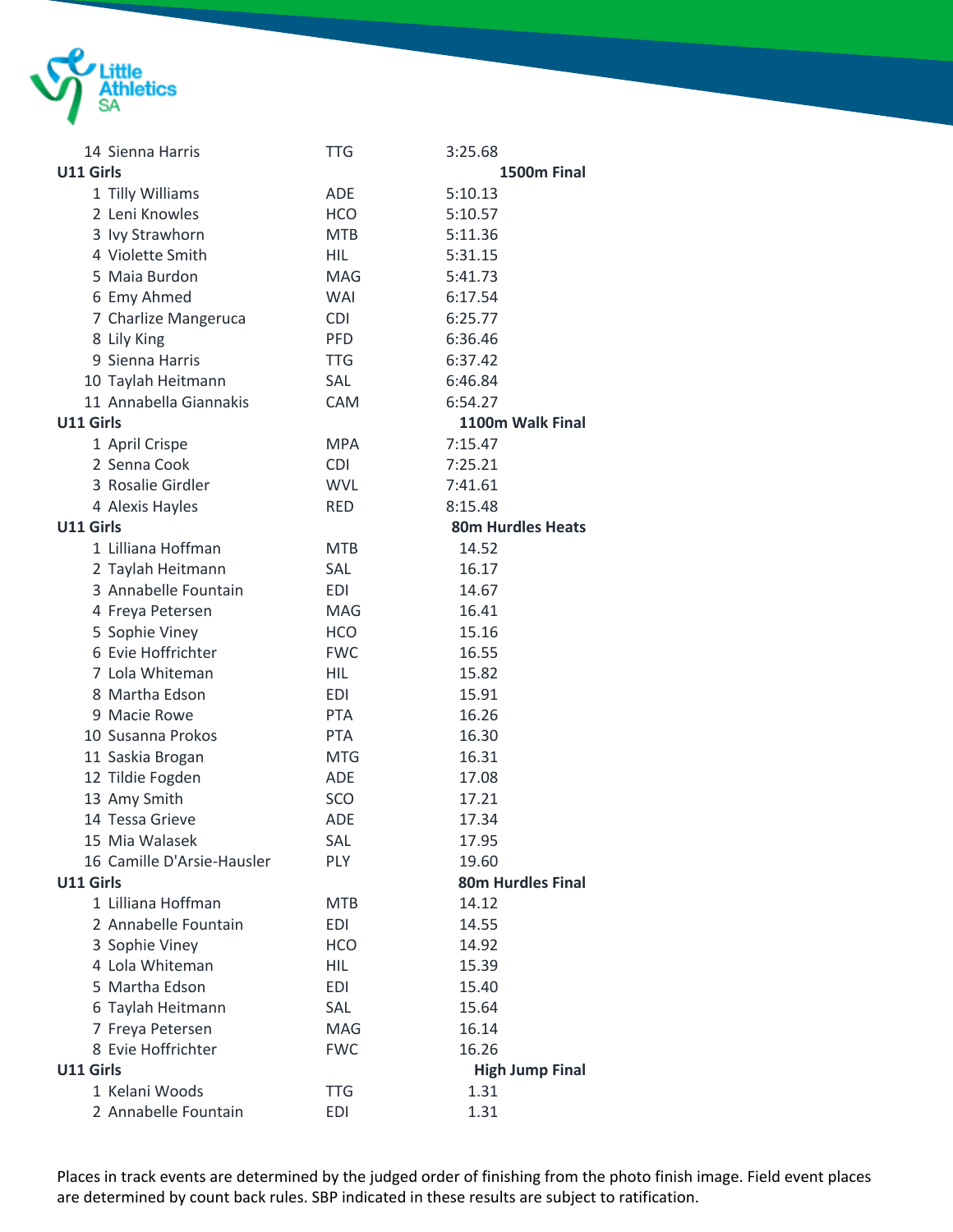

|           | 3 Jade McLaren             | SCO        | 1.29                     |
|-----------|----------------------------|------------|--------------------------|
|           | 4 Tildie Fogden            | <b>ADE</b> | 1.26                     |
|           | 5 Teagan Rutten            | <b>TTG</b> | 1.26                     |
|           | 6 Maia Burdon              | MAG        | 1.26                     |
|           | 7 Madison Girvan           | <b>GGR</b> | 1.21                     |
|           | 8 Willow Borthwick         | <b>TTG</b> | 1.21                     |
|           | 9 Hayley Redman            | <b>MAG</b> | 1.16                     |
|           | 10 Sophie Viney            | <b>HCO</b> | 1.11                     |
| U11 Girls |                            |            | <b>Long Jump Final</b>   |
|           | 1 Annabelle Fountain       | <b>EDI</b> | 3.93                     |
|           | 2 Olivia Langston          | <b>PTA</b> | 3.78                     |
|           | 3 Martha Edson             | <b>EDI</b> | 3.68                     |
|           | 4 Tildie Fogden            | <b>ADE</b> | 3.56                     |
|           | 5 Ivy Strawhorn            | <b>MTB</b> | 3.50                     |
|           | 6 Chloe King               | <b>PTA</b> | 3.45                     |
|           | 7 Charlize Mangeruca       | <b>CDI</b> | 3.35                     |
|           | 8 Annabelle Gordon         | <b>MTG</b> | 3.32                     |
|           | 9 Teagan Rutten            | <b>TTG</b> | 3.08                     |
|           | 10 Amber Pfeiffer          | <b>RED</b> | 3.05                     |
|           | Freya Petersen             | MAG        | <b>NM</b>                |
| U11 Girls |                            |            | <b>Triple Jump Final</b> |
|           | 1 Olivia Langston          | <b>PTA</b> | 8.40                     |
|           | 2 Lola Whiteman            | HIL        | 8.39                     |
|           | 3 Freya Petersen           | MAG        | 8.16                     |
|           | 4 Annabelle Fountain       | <b>EDI</b> | 8.07                     |
|           | 5 Hayley Redman            | <b>MAG</b> | 7.92                     |
|           | 6 Martha Edson             | <b>EDI</b> | 7.84                     |
|           | 7 Tildie Fogden            | <b>ADE</b> | 7.68                     |
|           | 8 Madison Girvan           | GGR        | 7.41                     |
|           | 9 Mia Walasek              | SAL        | 7.27                     |
|           | 10 Camille D'Arsie-Hausler | <b>PLY</b> | 7.18                     |
|           | 11 Annabelle Gordon        | <b>MTG</b> | 6.91                     |
|           | 12 Chloe King              | <b>PTA</b> | 6.87                     |
|           | 13 Evie Hoffrichter        | <b>FWC</b> | 6.72                     |
| U11 Girls |                            |            | <b>Discus Final</b>      |
|           | 1 Sienna Morris            | <b>HIL</b> | 27.73                    |
|           | 2 Caitlin Holmes           | PTA        | 27.66                    |
|           | 3 Kiiana Reiffel           | <b>SCO</b> | 22.30                    |
|           | 4 Tilly-Rose Gordon        | <b>MBR</b> | 22.00                    |
|           | 5 Mia Walasek              | SAL        | 19.72                    |
|           | 6 Ailie Scott              | <b>SCO</b> | 18.27                    |
|           | 7 Ada Idika Uduma          | <b>MPA</b> | 18.20                    |
|           | 8 Emily Starkey            | <b>WVL</b> | 18.05                    |
|           | 9 Indiana Fowler           | <b>WVL</b> | 17.28                    |
|           | 10 Maddison Gibbons        | GGR        | 16.42                    |
|           | 11 Rosalie Girdler         | <b>WVL</b> | 14.98                    |
|           | 12 Evie Hoffrichter        | <b>FWC</b> | 13.12                    |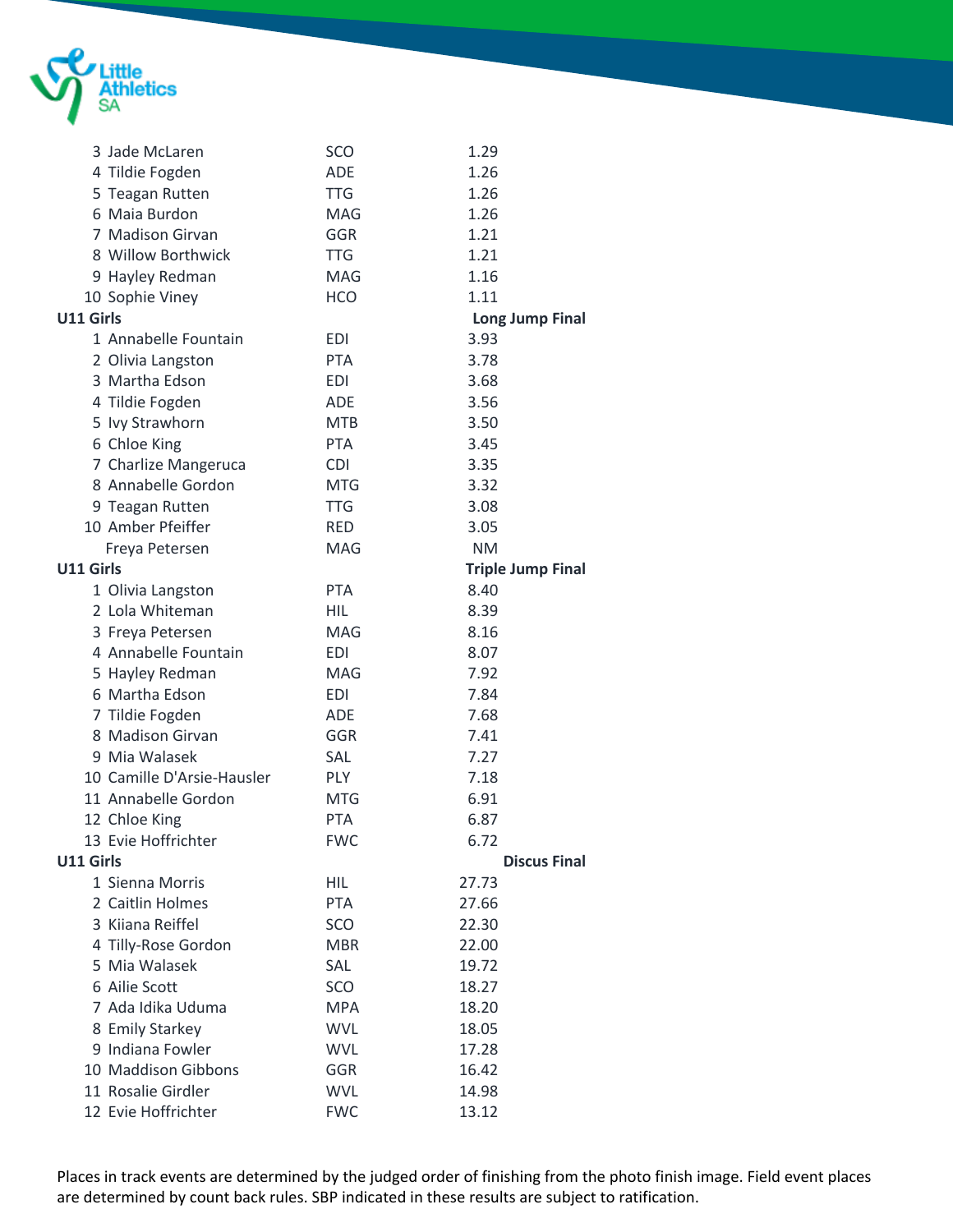

| U11 Girls |                       |            | <b>Javelin Final</b>  |
|-----------|-----------------------|------------|-----------------------|
|           | 1 Sienna Morris       | <b>HIL</b> | 23.50                 |
|           | 2 Martha Edson        | <b>EDI</b> | 20.11                 |
|           | 3 Kiiana Reiffel      | SCO        | 17.06                 |
|           | 4 Caitlin Holmes      | <b>PTA</b> | 17.06                 |
|           | 5 Taylah Heitmann     | SAL        | 15.76                 |
|           | 6 Tilly-Rose Gordon   | <b>MBR</b> | 15.45                 |
|           | 7 Emily Starkey       | <b>WVL</b> | 14.89                 |
|           | 8 Maia Burdon         | <b>MAG</b> | 13.03                 |
|           | 9 Rosalie Girdler     | <b>WVL</b> | 12.80                 |
|           | 10 Evie Hoffrichter   | <b>FWC</b> | 12.28                 |
|           | 11 Grace Woodcock     | <b>CDI</b> | 10.91                 |
|           | Lilly Taylor          | <b>GAW</b> | <b>NM</b>             |
| U11 Girls |                       |            | <b>Shot Put Final</b> |
|           | 1 Caitlin Holmes      | <b>PTA</b> | 10.31                 |
|           | 2 Sienna Morris       | HIL        | 8.36                  |
|           | 3 Kiiana Reiffel      | SCO        | 8.25                  |
|           | 4 Tilly-Rose Gordon   | <b>MBR</b> | 7.92                  |
|           | 5 Madison Girvan      | GGR        | 7.13                  |
|           | 6 Indiana Fowler      | <b>WVL</b> | 7.12                  |
|           | 7 Enya Wildenboer     | <b>MTB</b> | 6.95                  |
|           | 8 Rosalie Girdler     | <b>WVL</b> | 6.27                  |
|           | 9 Annabelle Gordon    | <b>MTG</b> | 6.23                  |
|           | 10 Madison Colville   | <b>WAC</b> | 6.10                  |
|           | 11 April Crispe       | <b>MPA</b> | 5.84                  |
| U12 Boys  |                       |            | 100m Heats            |
|           | 1 Joshua Onyeizugbo   | <b>HCO</b> | 13.53                 |
|           | 2 Dillon Hong         | <b>ENF</b> | 13.89                 |
|           | 3 Zack Letts          | <b>PTA</b> | 13.82                 |
|           | 4 Hugo Gwynne         | HIL        | 13.95                 |
|           | 5 Hamish Gordon       | <b>MTG</b> | 14.03                 |
|           | 6 Charlie Doan        | <b>ADE</b> | 14.47                 |
|           | 7 Mackenzie Sportmann | <b>WAC</b> | 14.11                 |
|           | 8 Mitchell Harrison   | SOH        | 14.54                 |
|           | 9 Matthew Cantone     | <b>ADE</b> | 14.55                 |
|           | 10 Samuel Robinson    | <b>TTG</b> | 14.76                 |
|           | 11 Ollie Agelis       | <b>PLY</b> | 15.06                 |
|           | 12 James Ouslinis     | <b>WAC</b> | 15.41                 |
| U12 Boys  |                       |            | 100m Final            |
|           | 1 Joshua Onyeizugbo   | <b>HCO</b> | 13.71                 |
|           | 2 Hugo Gwynne         | HIL.       | 13.97                 |
|           | 3 Dillon Hong         | <b>ENF</b> | 14.11                 |
|           | 4 Zack Letts          | <b>PTA</b> | 14.15                 |
|           | 5 Hamish Gordon       | <b>MTG</b> | 14.39                 |
|           | 6 Mackenzie Sportmann | <b>WAC</b> | 14.62                 |
|           | 7 Charlie Doan        | ADE        | 14.81                 |
|           | 8 Mitchell Harrison   | SOH        | 14.90                 |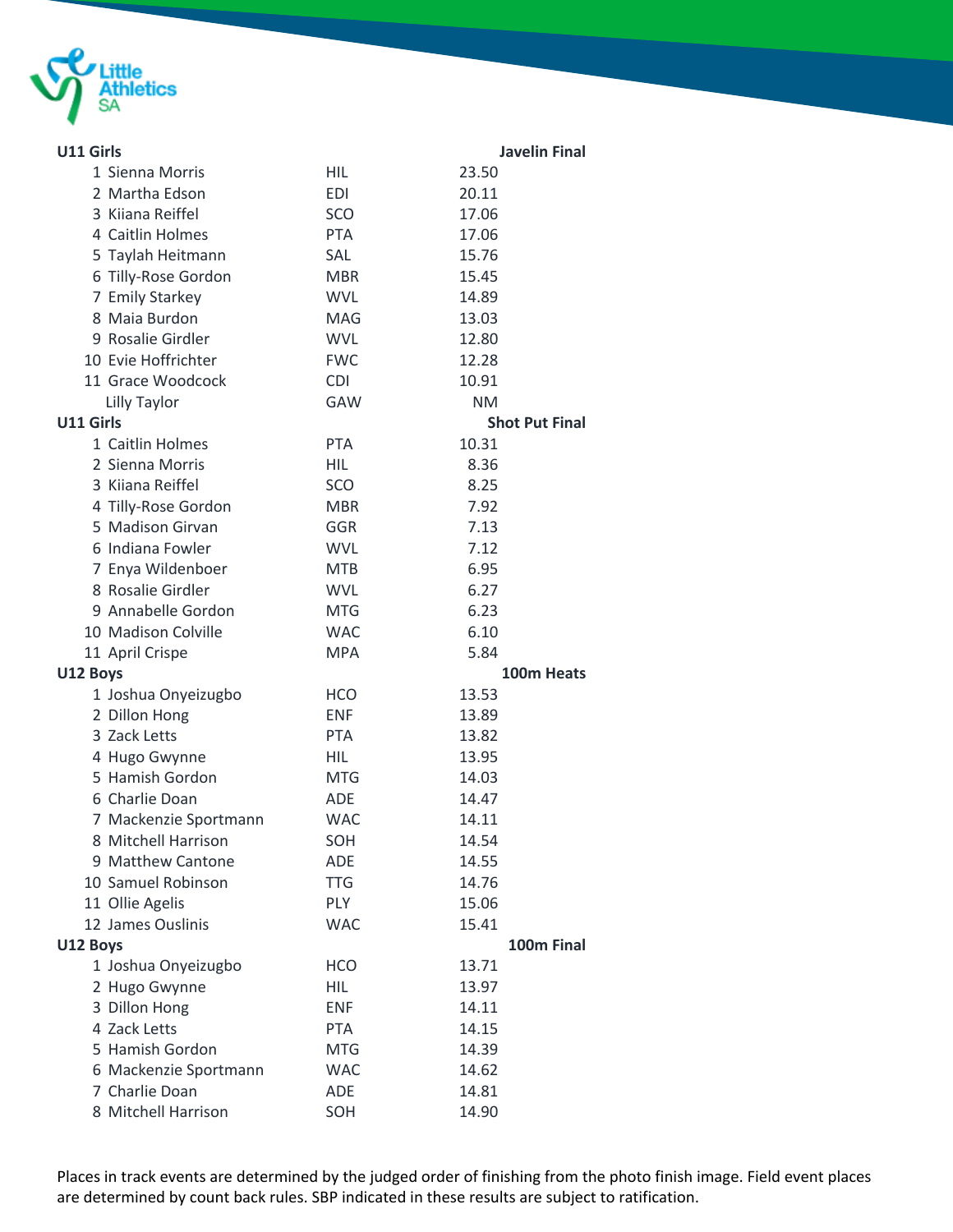

| U12 Boys |                                     |             | 200m Heats         |  |
|----------|-------------------------------------|-------------|--------------------|--|
|          | 1 Joshua Onyeizugbo                 | <b>HCO</b>  | 29.16              |  |
|          | 2 Hugo Gwynne                       | HIL         | 29.24              |  |
|          | 3 Mackenzie Sportmann               | <b>WAC</b>  | 29.27              |  |
|          | 4 Daniel Cox                        | <b>TTG</b>  | 29.78              |  |
|          | 5 Dillon Hong                       | <b>ENF</b>  | 29.78              |  |
|          | 6 Hunter Fieldhouse                 | GGR         | 29.83              |  |
|          | 7 Matthew Cantone                   | <b>ADE</b>  | 30.66              |  |
|          | 8 Riley Whelan                      | <b>ADE</b>  | 30.92              |  |
|          | 9 Keane Keyser                      | <b>MCO</b>  | 31.18              |  |
|          | 10 Mitchell Harrison                | SOH         | 31.76              |  |
|          | 11 Jackson Truong                   | <b>PTA</b>  | 31.83              |  |
|          | 12 Mitchell Moffat                  | SAL         | 31.92              |  |
|          | 13 Ollie Lewis                      | <b>WVL</b>  | 32.16              |  |
|          | 14 Ollie Agelis                     | <b>PLY</b>  | 32.79              |  |
|          | 15 Jack Weaver                      | GGR         | 33.02              |  |
| U12 Boys |                                     |             | 200m Final         |  |
|          | 1 Joshua Onyeizugbo                 | <b>HCO</b>  | 27.99              |  |
|          | 2 Daniel Cox                        | <b>TTG</b>  | 28.61              |  |
|          | 3 Hunter Fieldhouse                 | GGR         | 28.76              |  |
|          | 4 Hugo Gwynne                       | <b>HIL</b>  | 28.83              |  |
|          | 5 Mackenzie Sportmann               | <b>WAC</b>  | 29.10              |  |
|          | 6 Dillon Hong                       | <b>ENF</b>  | 29.65              |  |
|          | 7 Matthew Cantone                   | <b>ADE</b>  | 30.65              |  |
|          | 8 Riley Whelan                      | <b>ADE</b>  | 30.89              |  |
| U12 Boys |                                     |             | 400m Heats         |  |
|          | 1 Myles Kidd                        | <b>ADE</b>  | 1:06.32            |  |
|          | 2 Hunter Fieldhouse                 | GGR         | 1:06.80            |  |
|          | 3 Daniel Cox                        | <b>TTG</b>  | 1:06.38            |  |
|          | 4 Aleksander Boruc<br>5 Hugo Gwynne | ADE<br>HIL. | 1:07.11<br>1:07.87 |  |
|          | 6 Charlie Ellis                     | SCO         | 1:09.06            |  |
|          | 8 Matthew Cantone                   | <b>ADE</b>  | 1:09.64            |  |
|          | 9 Cruz Campbell                     | PLY         | 1:10.79            |  |
|          | 10 Mackenzie Sportmann              | <b>WAC</b>  | 1:12.63            |  |
|          | 11 Toby Noble                       | MAG         | 1:23.31            |  |
|          | <b>Chase Dawes</b>                  | <b>ENF</b>  | 1:08.91            |  |
| U12 Boys |                                     |             | 400m Final         |  |
|          | 1 Hunter Fieldhouse                 | GGR         | 1:02.91            |  |
|          | 2 Charlie Ellis                     | SCO         | 1:03.29            |  |
|          | 3 Daniel Cox                        | <b>TTG</b>  | 1:03.30            |  |
|          | 4 Aleksander Boruc                  | ADE         | 1:04.68            |  |
|          | 5 Myles Kidd                        | ADE         | 1:07.22            |  |
|          | 6 Hugo Gwynne                       | <b>HIL</b>  | 1:08.26            |  |
|          | 7 Matthew Cantone                   | ADE         | 1:10.66            |  |
|          | 8 Cruz Campbell                     | PLY         | 1:11.36            |  |
| U12 Boys |                                     |             | 800m Final         |  |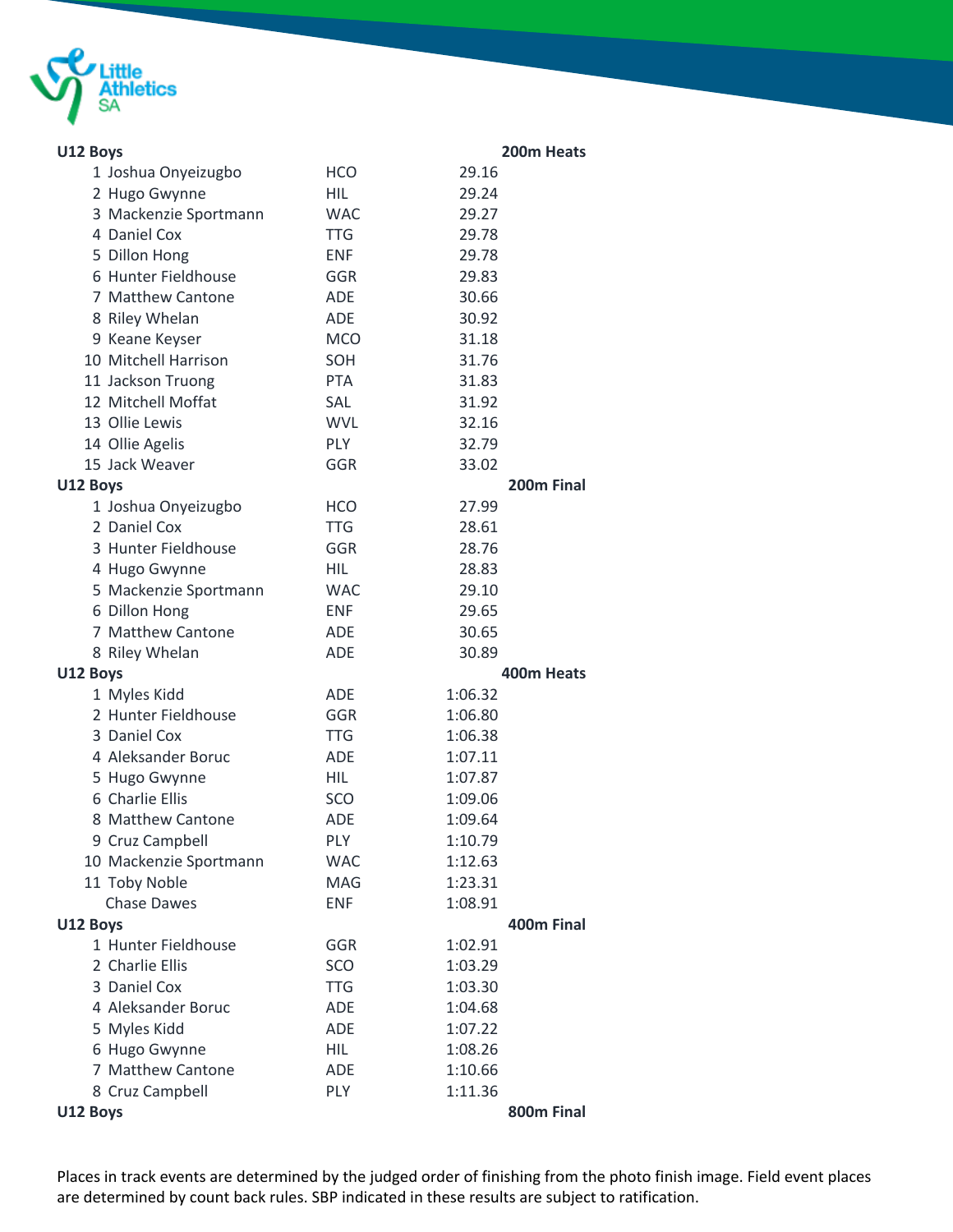

|          | 1 Charlie Ellis         | <b>SCO</b> | 2:22.93                  |  |
|----------|-------------------------|------------|--------------------------|--|
|          | 2 Daniel Cox            | <b>TTG</b> | 2:26.71                  |  |
|          | 3 Aleksander Boruc      | ADE        | 2:28.29                  |  |
|          | 4 Myles Kidd            | ADE        | 2:29.34                  |  |
|          | 5 Chase Dawes           | <b>ENF</b> | 2:35.46                  |  |
|          | 6 Matthew Cantone       | <b>ADE</b> | 2:40.98                  |  |
|          | 7 Charlie Soper         | SCO        | 2:42.29                  |  |
|          | 8 Harrison Green        | <b>TTG</b> | 2:43.96                  |  |
|          | 9 Bejay Thomas          | <b>MCO</b> | 2:49.95                  |  |
|          | 10 Daniel Franceschini  | <b>WAC</b> | 2:51.91                  |  |
|          | 11 Francis Martin       | <b>HCO</b> | 2:52.42                  |  |
|          | 12 Jackson Truong       | <b>PTA</b> | 2:54.55                  |  |
|          | 13 Lincoln Sullivan     | GGR        | 2:57.14                  |  |
|          | 14 Andre Lo Basso       | <b>WVL</b> | 2:57.28                  |  |
| U12 Boys |                         |            | 1500m Final              |  |
|          | 1 Charlie Ellis         | SCO        | 4:51.70                  |  |
|          | 2 Myles Kidd            | ADE        | 5:00.78                  |  |
|          | 3 Aleksander Boruc      | ADE        | 5:01.16                  |  |
|          | 4 Chase Dawes           | <b>ENF</b> | 5:18.80                  |  |
|          | 5 Matthew Cantone       | <b>ADE</b> | 5:28.78                  |  |
|          | 6 William Cooksey       | EDI        | 5:42.89                  |  |
|          | 7 Max Bekiarian-Quinlan | <b>PLY</b> | 5:44.07                  |  |
|          | 8 Daniel Franceschini   | <b>WAC</b> | 5:49.19                  |  |
|          | 9 Francis Martin        | <b>HCO</b> | 5:50.39                  |  |
|          | 10 Talan Solotuchin     | <b>SAL</b> | 5:52.68                  |  |
|          | 11 Lincoln Sullivan     | <b>GGR</b> | 6:20.08                  |  |
| U12 Boys |                         |            | 1500m Walk Final         |  |
|          | 1 Sam Wilks             | <b>EDI</b> | 7:39.74                  |  |
|          | 2 Hamish Gordon         | <b>MTG</b> | 10:41.55                 |  |
| U12 Boys |                         |            | <b>80m Hurdles Heats</b> |  |
|          | 1 Bodhi Houston         | <b>TTG</b> | 13.84                    |  |
|          | 2 Hugo Gwynne           | <b>HIL</b> | 14.49                    |  |
|          | 3 Joshua Onyeizugbo     | <b>HCO</b> | 14.17                    |  |
|          | 4 Charlie Doan          | ADE        | 15.19                    |  |
|          | 5 Cruz Campbell         | <b>PLY</b> | 14.59                    |  |
|          | 6 Samuel Robinson       | <b>TTG</b> | 15.65                    |  |
|          | 7 Mitchell Harrison     | SOH        | 15.04                    |  |
|          | 8 Calen Lewis           | SCO        | 16.07                    |  |
|          | 9 Max Bekiarian-Quinlan | <b>PLY</b> | 16.34                    |  |
|          | 10 Riley Whelan         | ADE        | 16.56                    |  |
|          | 11 Jack Weaver          | <b>GGR</b> | 17.04                    |  |
|          | 12 Bentley Drewett      | <b>NDI</b> | 17.39                    |  |
|          | 13 Ollie Agelis         | PLY        | 17.62                    |  |
| U12 Boys |                         |            | <b>80m Hurdles Final</b> |  |
|          | 1 Bodhi Houston         | <b>TTG</b> | 13.76                    |  |
|          | 2 Joshua Onyeizugbo     | <b>HCO</b> | 13.76                    |  |
|          | 3 Hugo Gwynne           | <b>HIL</b> | 14.16                    |  |
|          |                         |            |                          |  |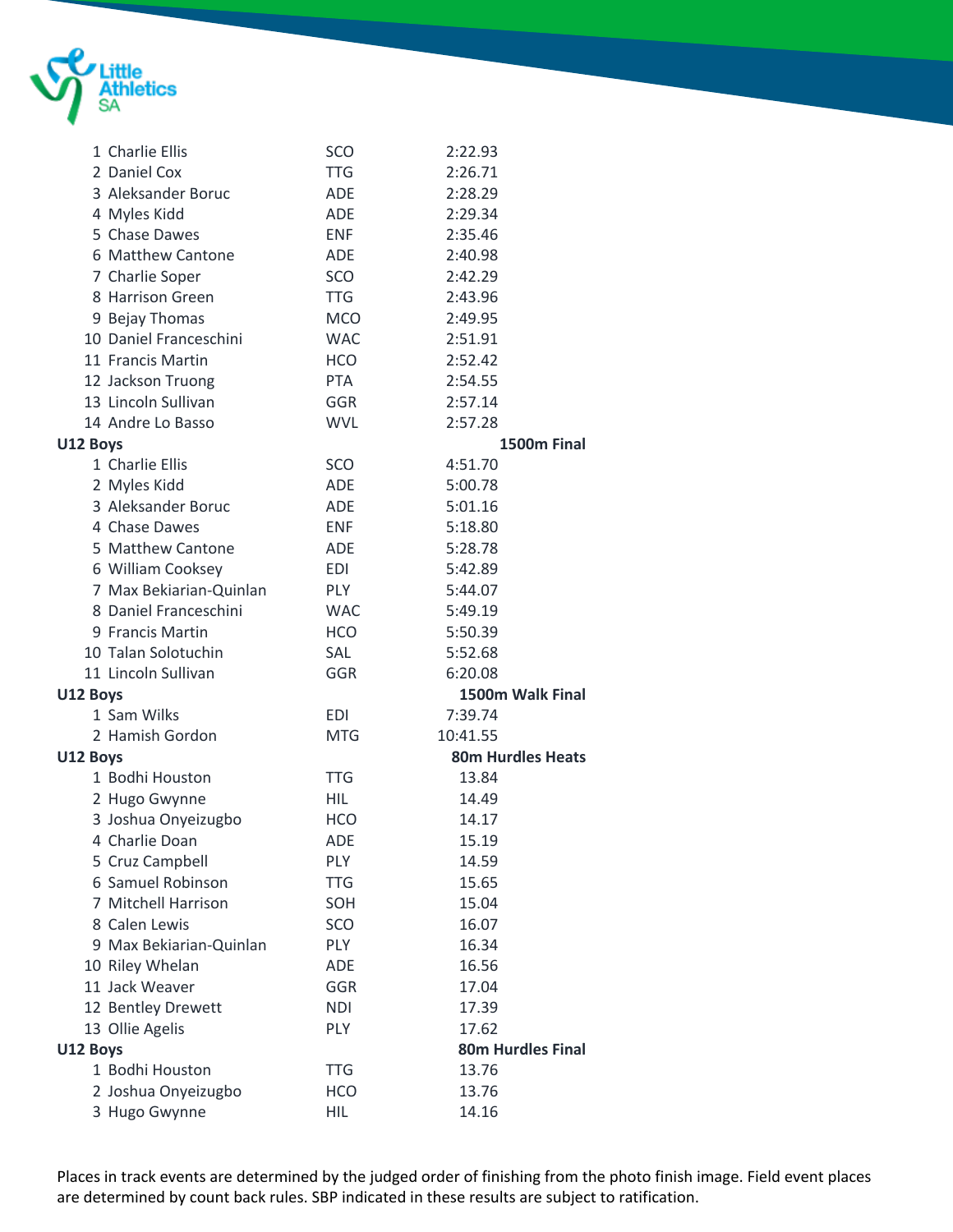

|          | 4 Charlie Doan          | <b>ADE</b> | 14.95                    |
|----------|-------------------------|------------|--------------------------|
|          | 5 Cruz Campbell         | <b>PLY</b> | 15.02                    |
|          | 6 Mitchell Harrison     | SOH        | 15.13                    |
|          | 7 Samuel Robinson       | <b>TTG</b> | 15.34                    |
|          | 8 Calen Lewis           | SCO        | 15.39                    |
| U12 Boys |                         |            | <b>High Jump Final</b>   |
|          | 1 Cruz Campbell         | <b>PLY</b> | 1.41                     |
|          | 2 Charlie Doan          | <b>ADE</b> | 1.36                     |
|          | 2 Bentley Drewett       | <b>NDI</b> | 1.36                     |
|          | 4 Hunter Fieldhouse     | <b>GGR</b> | 1.36                     |
|          | 5 James Ouslinis        | <b>WAC</b> | 1.33                     |
|          | 6 Zack Letts            | <b>PTA</b> | 1.30                     |
|          | 7 Toby Noble            | <b>MAG</b> | 1.16                     |
|          | <b>Bejay Thomas</b>     | <b>MCO</b> | <b>NM</b>                |
| U12 Boys |                         |            | <b>Long Jump Final</b>   |
|          | 1 Joshua Onyeizugbo     | <b>HCO</b> | 5.03                     |
|          | 2 Keane Keyser          | <b>MCO</b> | 4.56                     |
|          | 3 Hunter Fieldhouse     | GGR        | 4.54                     |
|          | 4 Dillon Hong           | <b>ENF</b> | 4.53                     |
|          | 5 Hugo Gwynne           | <b>HIL</b> | 4.52                     |
|          | 6 Aleksander Boruc      | <b>ADE</b> | 4.23                     |
|          | 7 Max Bekiarian-Quinlan | PLY        | 4.09 YC TR4.5            |
|          | 8 Charlie Doan          | <b>ADE</b> | 4.07                     |
|          | 9 Bodhi Houston         | <b>TTG</b> | 4.06                     |
|          | 10 Calen Lewis          | SCO        | 4.02                     |
|          | 11 Mitchell Harrison    | SOH        | 3.74                     |
| U12 Boys |                         |            | <b>Triple Jump Final</b> |
|          | 1 Joshua Onyeizugbo     | <b>HCO</b> | 10.09                    |
|          | 2 Dillon Hong           | <b>ENF</b> | 9.52                     |
|          | 3 Bodhi Houston         | <b>TTG</b> | 9.17                     |
|          | 4 Mitchell Harrison     | SOH        | 8.95                     |
|          | 5 Charlie Doan          | <b>ADE</b> | 8.75                     |
|          | 6 Calen Lewis           | SCO        | 8.57                     |
|          | 7 Harrison Green        | <b>TTG</b> | 8.26                     |
|          | 8 James Ouslinis        | <b>WAC</b> | 8.01                     |
|          | 9 Ollie Agelis          | <b>PLY</b> | 7.78                     |
|          | 10 Toby Noble           | MAG        | 6.90                     |
| U12 Boys |                         |            | <b>Discus Final</b>      |
|          | 1 Hamish Gordon         | <b>MTG</b> | 31.00                    |
|          | 2 Cruz Campbell         | <b>PLY</b> | 29.20                    |
|          | 3 Zac Zillante          | <b>ENF</b> | 26.35                    |
|          | 4 Josaea Latu           | SAL        | 26.24                    |
|          | 5 Nathan Trotter        | <b>WAC</b> | 24.72                    |
|          | 6 Luca Emmerson         | <b>PTA</b> | 23.92                    |
|          | 7 Owen Gibbons          | GGR        | 23.47                    |
|          | 8 Joshua Bell           | ADE        | 20.02                    |
|          | 9 Kaiden Martin         | <b>MBR</b> | 17.89                    |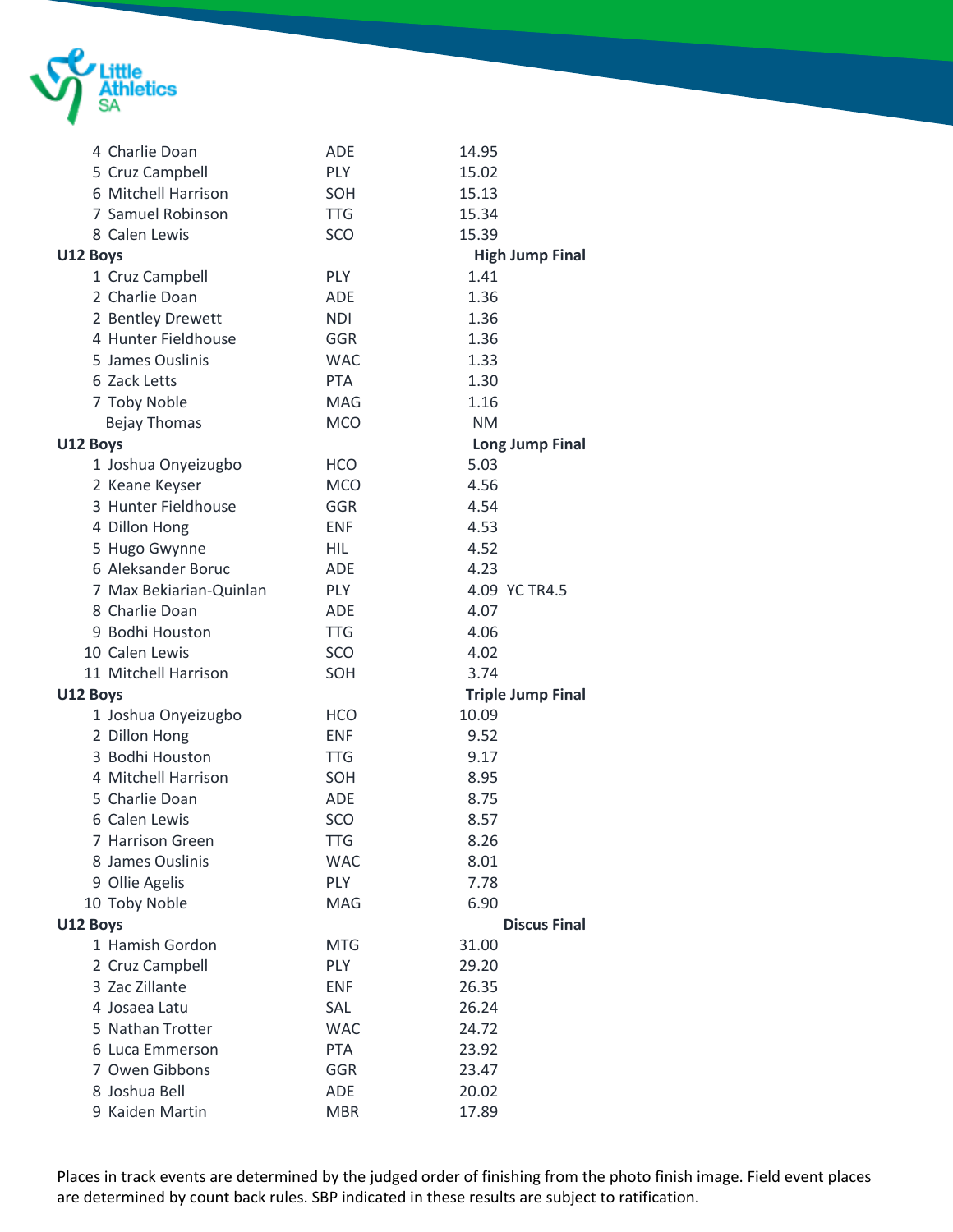

| 10 Elliot Gauci        | SAL        | 17.62                 |
|------------------------|------------|-----------------------|
| 11 Hamish Fraser       | <b>WVL</b> | 17.19                 |
| Lachlan Martin         | <b>MAG</b> | <b>NM</b>             |
| U12 Boys               |            | <b>Javelin Final</b>  |
| 1 Hamish Gordon        | <b>MTG</b> | 35.65                 |
| 2 Nathan Trotter       | <b>WAC</b> | 31.91                 |
| 3 Elliot Gauci         | SAL        | 26.83                 |
| 4 Jack Weaver          | GGR        | 22.34                 |
| 5 Bejay Thomas         | <b>MCO</b> | 21.62                 |
| 6 Aleksander Boruc     | <b>ADE</b> | 21.49                 |
| 7 Daniel Schulz        | <b>ADF</b> | 18.71                 |
| 8 Andre Lo Basso       | <b>WVL</b> | 16.36                 |
| 9 James Ouslinis       | <b>WAC</b> | 16.11                 |
| 10 Jordy Dalton        | <b>CAM</b> | 15.47                 |
| James Fakes            | <b>HCO</b> | <b>NM</b>             |
| U12 Boys               |            | <b>Shot Put Final</b> |
| 1 Hamish Gordon        | <b>MTG</b> | 14.63 SBP             |
| 2 Josaea Latu          | SAL        | 13.39                 |
| 3 Cruz Campbell        | <b>PLY</b> | 11.15                 |
| 4 Nathan Trotter       | <b>WAC</b> | 11.01                 |
| 5 Elliot Gauci         | SAL        | 9.01                  |
| 6 Zac Zillante         | <b>ENF</b> | 8.57                  |
| 7 Luca Emmerson        | <b>PTA</b> | 8.36                  |
| 8 Kaiden Martin        | <b>MBR</b> | 8.20                  |
| 9 Hamish Fraser        | <b>WVL</b> | 7.91                  |
| 10 Sam Wilks           | <b>EDI</b> | 7.84                  |
| Lachlan Martin         | <b>MAG</b> | <b>NM</b>             |
| U12 Girls              |            | 100m Heats            |
| 1 Mali Walters         | <b>MAG</b> | 13.46                 |
| 2 Jaya Venables Miller | <b>MCO</b> | 13.74                 |
| 3 Scarlett Budgen      | EDI        | 13.95                 |
| 4 Ruby Carney          | <b>WAC</b> | 14.16                 |
| 5 Lucille Trengove     | <b>ADE</b> | 14.24                 |
| 6 Abbey Millwood       | <b>HCO</b> | 14.32                 |
| 7 Willow Morgan        | <b>PLY</b> | 14.50                 |
| 8 Ava Adcock           | <b>ADE</b> | 14.80                 |
| 9 Laci Galanos         | <b>CDI</b> | 14.98                 |
| 10 Talia Cenko         | <b>EDI</b> | 15.02                 |
| 11 Tylah Armstrong     | <b>ENF</b> | 15.04                 |
| 12 Jemma Bossy         | <b>TTG</b> | 15.06                 |
| 13 Bianca Mercuri      | <b>ENF</b> | 15.10                 |
| 14 Sienna McCrindle    | <b>HCO</b> | 15.75                 |
| U12 Girls              |            | 100m Final            |
| 1 Mali Walters         | MAG        | 13.06                 |
| 2 Jaya Venables Miller | <b>MCO</b> | 13.47                 |
| 3 Scarlett Budgen      | <b>EDI</b> | 13.72                 |
| 4 Lucille Trengove     | ADE        | 13.92                 |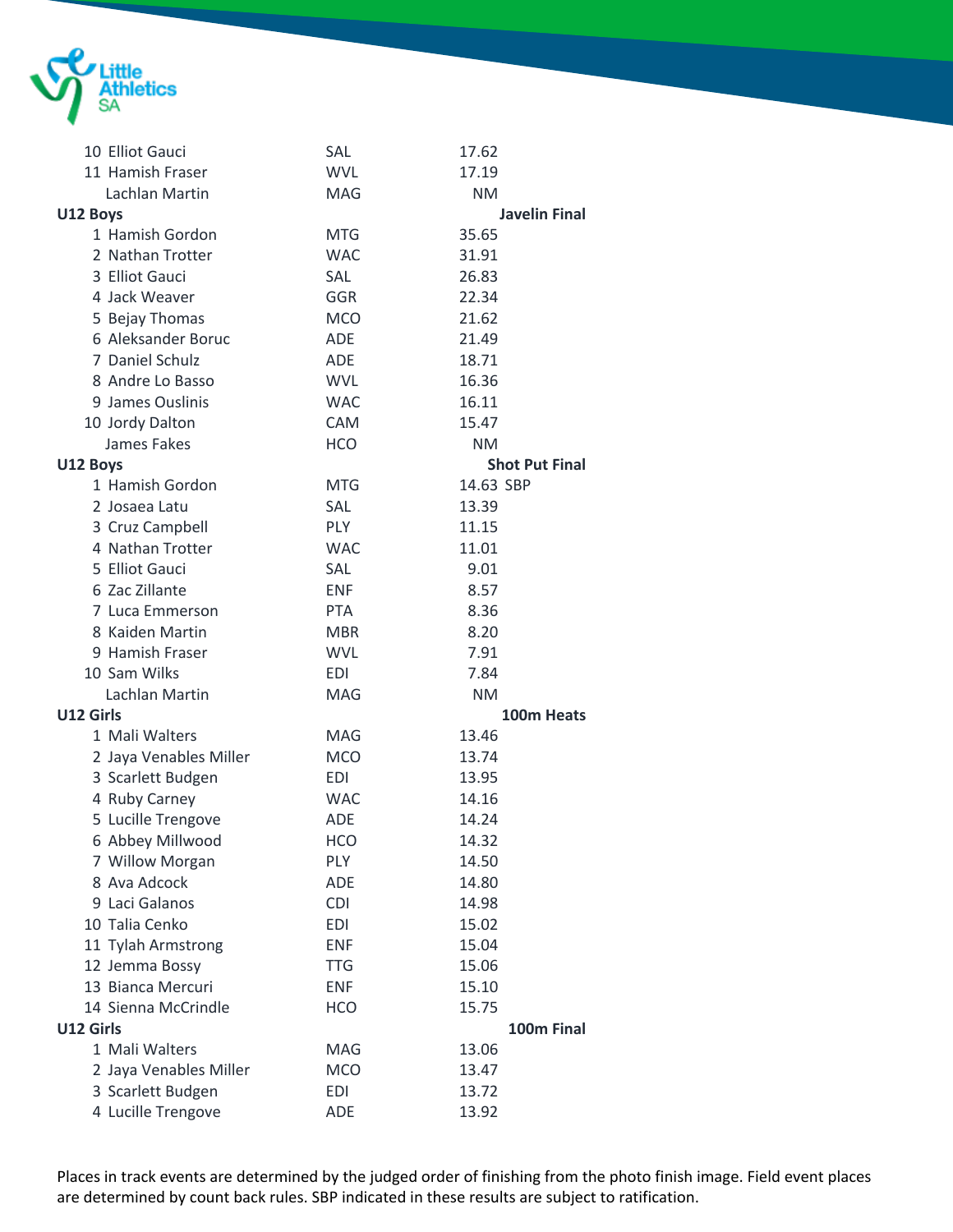

|           | 5 Ruby Carney          | <b>WAC</b> | 14.19      |
|-----------|------------------------|------------|------------|
|           | 6 Abbey Millwood       | <b>HCO</b> | 14.48      |
|           | 7 Willow Morgan        | <b>PLY</b> | 14.53      |
|           | 8 Ava Adcock           | <b>ADE</b> | 14.55      |
| U12 Girls |                        |            | 200m Heats |
|           | 1 Mali Walters         | MAG        | 27.66      |
|           | 2 Scarlett Budgen      | <b>EDI</b> | 28.66      |
|           | 3 Jaya Venables Miller | <b>MCO</b> | 29.04      |
|           | 4 Matilda Buchanan     | <b>CDI</b> | 29.13      |
|           | 5 Lucille Trengove     | <b>ADE</b> | 29.35      |
|           | 6 Willow Morgan        | <b>PLY</b> | 30.55      |
|           | 7 Abbey Millwood       | <b>HCO</b> | 30.10      |
|           | 8 Maggie Robinson      | <b>HIL</b> | 30.40      |
|           | 9 Lyla Brown           | <b>WVL</b> | 30.61      |
|           | 10 Aylah Rowe          | <b>MIL</b> | 30.69      |
|           | 11 Tiffany Negri       | <b>CAM</b> | 30.88      |
|           | 12 Isabelle Thompson   | <b>TTG</b> | 30.89      |
|           | 13 Lara Dragani        | <b>WAC</b> | 30.99      |
|           | 14 Ava Adcock          | <b>ADE</b> | 31.12      |
|           | 15 Winnie Zadow        | <b>MTG</b> | 31.95      |
|           | 16 Erin de Jager       | <b>WAC</b> | 32.29      |
| U12 Girls |                        |            | 200m Final |
|           | 1 Mali Walters         | <b>MAG</b> | 27.52      |
|           | 2 Scarlett Budgen      | <b>EDI</b> | 27.92      |
|           | 3 Jaya Venables Miller | <b>MCO</b> | 28.27      |
|           | 4 Lucille Trengove     | <b>ADE</b> | 28.70      |
|           | 5 Matilda Buchanan     | <b>CDI</b> | 29.15      |
|           | 6 Willow Morgan        | <b>PLY</b> | 29.79      |
|           | 7 Maggie Robinson      | HIL        | 30.15      |
|           | 8 Abbey Millwood       | <b>HCO</b> | 30.20      |
| U12 Girls |                        |            | 400m Heats |
|           | 1 Scarlett Budgen      | <b>EDI</b> | 1:06.77    |
|           | 2 Maggie Robinson      | HIL        | 1:08.83    |
|           | 3 Aylah Rowe           | MIL        | 1:09.03    |
|           | 4 Lara Dragani         | <b>WAC</b> | 1:10.04    |
|           | 5 Olivia Williams      | <b>GGR</b> | 1:09.66    |
|           | 6 Ava Adcock           | ADE        | 1:11.28    |
|           | 7 Mia Ehrlich          | <b>MAG</b> | 1:10.97    |
|           | 8 Helayna White        | <b>MBR</b> | 1:15.25    |
|           | 9 Alexis Thiele        | <b>CDI</b> | 1:15.94    |
|           | 10 Isabelle Thompson   | <b>TTG</b> | 1:16.48    |
|           | 11 Sophie Lee          | <b>ENF</b> | 1:16.88    |
| U12 Girls |                        |            | 400m Final |
|           | 1 Scarlett Budgen      | <b>EDI</b> | 1:03.75    |
|           | 2 Maggie Robinson      | <b>HIL</b> | 1:05.72    |
|           | 3 Ava Adcock           | ADE        | 1:07.64    |
|           | 4 Lara Dragani         | <b>WAC</b> | 1:08.90    |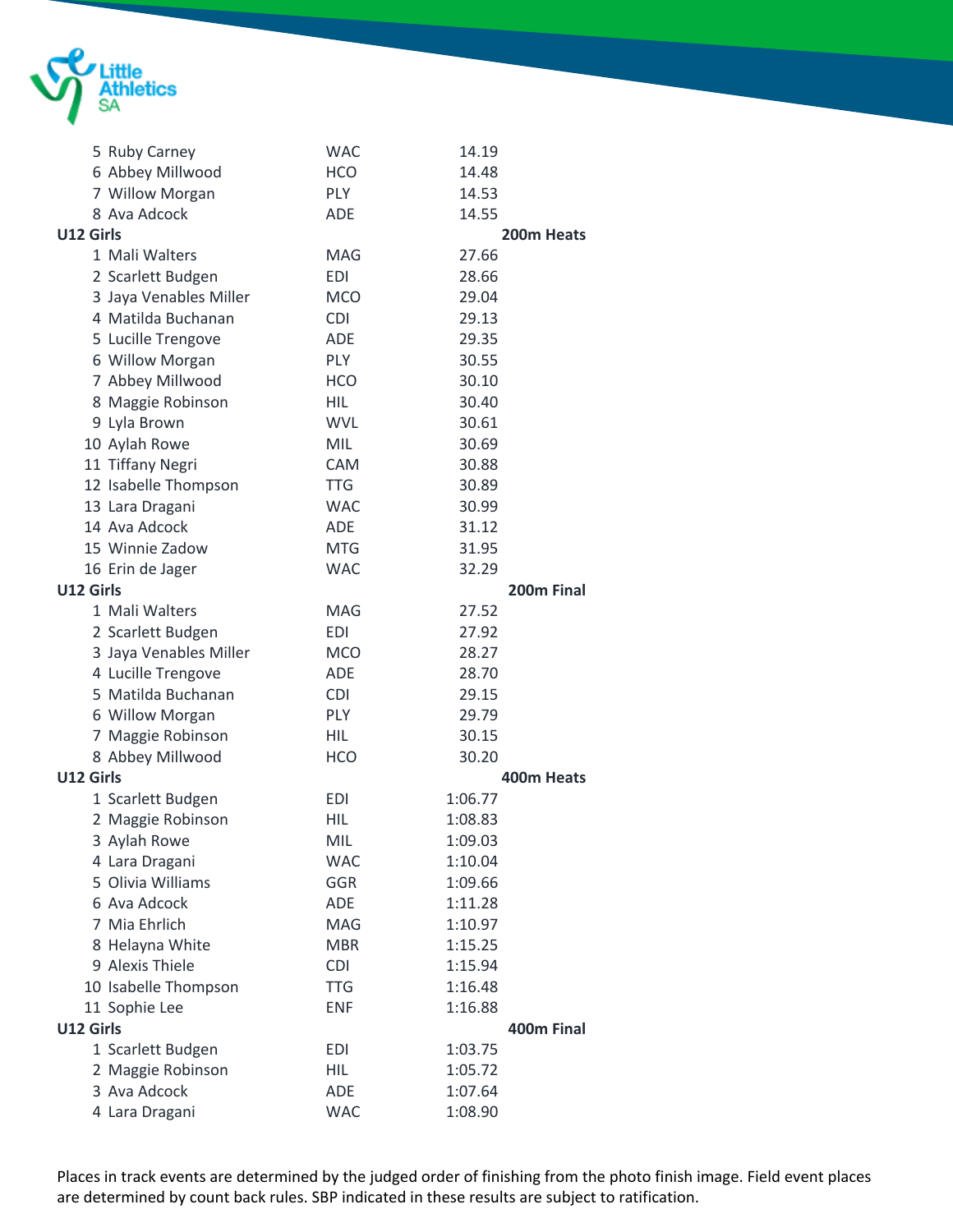

|           | 5 Aylah Rowe         | MIL        | 1:09.66                  |
|-----------|----------------------|------------|--------------------------|
|           | 6 Olivia Williams    | <b>GGR</b> | 1:10.35                  |
|           | 7 Mia Ehrlich        | MAG        | 1:11.05                  |
|           | 8 Helayna White      | <b>MBR</b> | 1:13.13                  |
| U12 Girls |                      |            | 800m Final               |
|           | 1 Beth Griffin       | <b>PTA</b> | 2:26.00                  |
|           | 2 Scarlett Budgen    | EDI        | 2:27.89                  |
|           | 3 Maggie Robinson    | <b>HIL</b> | 2:34.99                  |
|           | 4 Asha Lehmann       | WAI        | 2:45.50                  |
|           | 5 Lyla Brown         | <b>WVL</b> | 2:47.33                  |
|           | 6 Analie Vedig       | <b>MTB</b> | 2:51.02                  |
|           | 7 Sophie Lee         | <b>ENF</b> | 2:52.48                  |
|           | 8 Layla Robertson    | <b>WAC</b> | 2:53.57                  |
|           | 9 Milla Causby       | <b>EDI</b> | 2:57.94                  |
|           | 10 Alexis Thiele     | <b>CDI</b> | 2:58.43                  |
|           | 11 Jemma Bossy       | <b>TTG</b> | 2:58.58                  |
|           | 12 Eden Grant        | ADE        | 3:11.50                  |
|           | 13 Aurora Templer    | <b>HCO</b> | 3:12.35                  |
| U12 Girls |                      |            | 1500m Final              |
|           | 1 Beth Griffin       | <b>PTA</b> | 5:07.69                  |
|           | 2 Ashleigh Heggie    | <b>LYN</b> | 5:12.30                  |
|           | 3 Jessica Osborn     | SOH        | 5:13.96                  |
|           | 4 Asha Lehmann       | WAI        | 5:29.00                  |
|           | 5 Maggie Robinson    | <b>HIL</b> | 5:35.48                  |
|           | 6 Frankie Lewis      | ADE        | 5:37.84                  |
|           | 7 Kate Rogers        | SCO        | 5:48.84                  |
|           | 8 Lyla Brown         | <b>WVL</b> | 5:52.52                  |
|           | 9 Analie Vedig       | <b>MTB</b> | 5:59.66                  |
|           | 10 Alexis Thiele     | <b>CDI</b> | 6:04.38                  |
|           | 11 Layla Robertson   | <b>WAC</b> | 6:05.76                  |
|           | 12 Sophie Lee        | <b>ENF</b> | 6:07.93                  |
|           | 13 Charli Hopkins    | MIL        | 6:22.05                  |
|           | 14 Eden Grant        | ADE        | 6:27.69                  |
|           | 15 Aurora Templer    | <b>HCO</b> | 6:28.63                  |
| U12 Girls |                      |            | 1500m Walk Final         |
|           | 1 Matilda Pelham     | ADE        | 8:07.55                  |
|           | 2 Matilda Rech       | <b>CDI</b> | 8:51.77                  |
|           | 3 Alexis Thiele      | <b>CDI</b> | 8:52.66                  |
|           | 4 Arabella Camilleri | <b>CDI</b> | 9:25.75                  |
|           | 5 Talia Cenko        | <b>EDI</b> | 9:58.92                  |
|           | 6 Jessica Clelland   | GGR        | 11:28.28                 |
| U12 Girls |                      |            | <b>80m Hurdles Heats</b> |
|           | 1 Mia Ehrlich        | MAG        | $13.14 = SBP$            |
|           | 2 Mali Walters       | <b>MAG</b> | 13.34                    |
|           | 3 Scarlett Budgen    | <b>EDI</b> | 13.51                    |
|           | 4 Isabelle Cherry    | MAG        | 14.71                    |
|           | 5 Ruby Carney        | <b>WAC</b> | 14.85                    |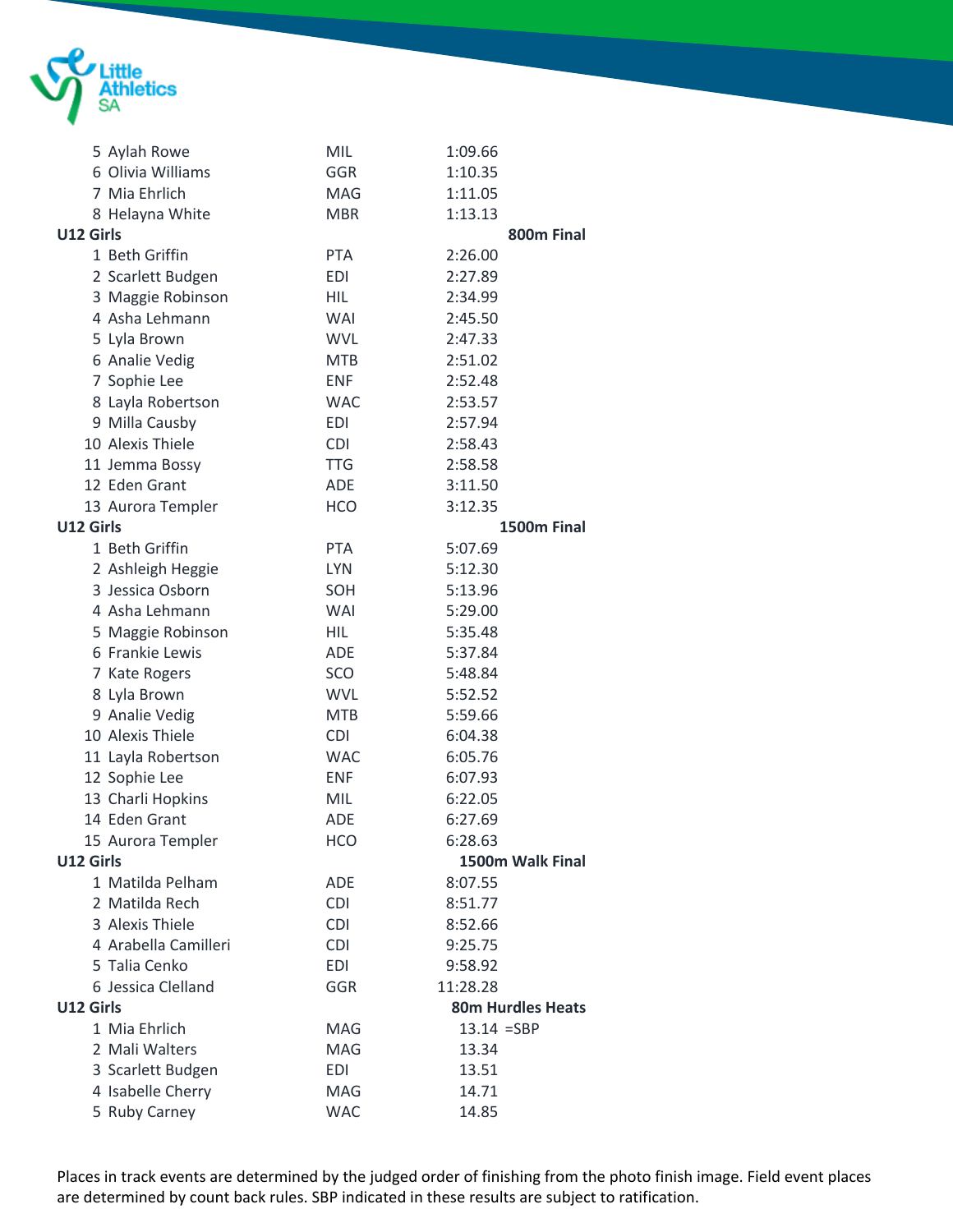

|           | 6 Ava Adcock           | <b>ADE</b> | 16.04                    |
|-----------|------------------------|------------|--------------------------|
|           | 7 Helayna White        | <b>MBR</b> | 15.43                    |
|           | 8 Lucille Trengove     | <b>ADE</b> | 15.84                    |
|           | 9 Kate Rogers          | SCO        | 16.11                    |
|           | 10 Laci Galanos        | <b>CDI</b> | 16.32                    |
|           | 11 Bianca Mercuri      | <b>ENF</b> | 16.37                    |
|           | 12 Amy Le              | <b>WVL</b> | 17.44                    |
|           | 13 Harper Tierney      | PLY        | 17.52                    |
| U12 Girls |                        |            | <b>80m Hurdles Final</b> |
|           | 1 Mali Walters         | <b>MAG</b> | 13.17                    |
|           | 2 Mia Ehrlich          | <b>MAG</b> | 13.18                    |
|           | 3 Scarlett Budgen      | EDI        | 13.64                    |
|           | 4 Ruby Carney          | <b>WAC</b> | 14.58                    |
|           | 5 Lucille Trengove     | <b>ADE</b> | 15.02                    |
|           | 6 Isabelle Cherry      | <b>MAG</b> | 15.02                    |
|           | 7 Ava Adcock           | <b>ADE</b> | 15.26                    |
|           | 8 Helayna White        | <b>MBR</b> | 15.76                    |
| U12 Girls |                        |            | <b>High Jump Final</b>   |
|           | 1 Ashleigh Heggie      | <b>LYN</b> | 1.46                     |
|           | 2 Ruby Carney          | <b>WAC</b> | 1.46                     |
|           | 3 Isabelle Cherry      | <b>MAG</b> | 1.42                     |
|           | 4 Talia Cenko          | <b>EDI</b> | 1.33                     |
|           | 5 Ellie Turner         | SOH        | 1.28                     |
|           | 6 Auburn McGraw        | <b>TTG</b> | 1.28                     |
|           | 6 Tylah Armstrong      | <b>ENF</b> | 1.28                     |
|           | 8 Dallas Burckhardt    | SOH        | 1.23                     |
|           | 9 Sophie Lee           | <b>ENF</b> | 1.23                     |
|           | 10 Isla Catt           | SOH        | 1.23                     |
|           | 11 Amy Le              | <b>WVL</b> | 1.18                     |
| U12 Girls |                        |            | <b>Long Jump Final</b>   |
|           | 1 Mia Ehrlich          | <b>MAG</b> | 4.63                     |
|           | 2 Ruby Carney          | <b>WAC</b> | 4.62                     |
|           | 3 Mali Walters         | <b>MAG</b> | 4.47                     |
|           | 4 Abbey Millwood       | HCO        | 4.30                     |
|           | 5 Auburn McGraw        | <b>TTG</b> | 4.13                     |
|           | 6 Sienna Loveday       | GGR        | 4.04                     |
|           | 7 Jaya Venables Miller | <b>MCO</b> | 4.01                     |
|           | 8 Lara Dragani         | <b>WAC</b> | 3.98                     |
|           | 9 Willow Morgan        | <b>PLY</b> | 3.94                     |
|           | 10 Lyla Brown          | <b>WVL</b> | 3.85                     |
|           | 11 Jemma Bossy         | <b>TTG</b> | 3.62                     |
|           | 12 Winnie Zadow        | <b>MTG</b> | 3.34                     |
|           | 13 Laci Galanos        | <b>CDI</b> | 2.93                     |
| U12 Girls |                        |            | <b>Triple Jump Final</b> |
|           | 1 Mia Ehrlich          | MAG        | 9.91                     |
|           | 2 Mali Walters         | MAG        | 9.52                     |
|           | 3 Lara Dragani         | <b>WAC</b> | 9.51                     |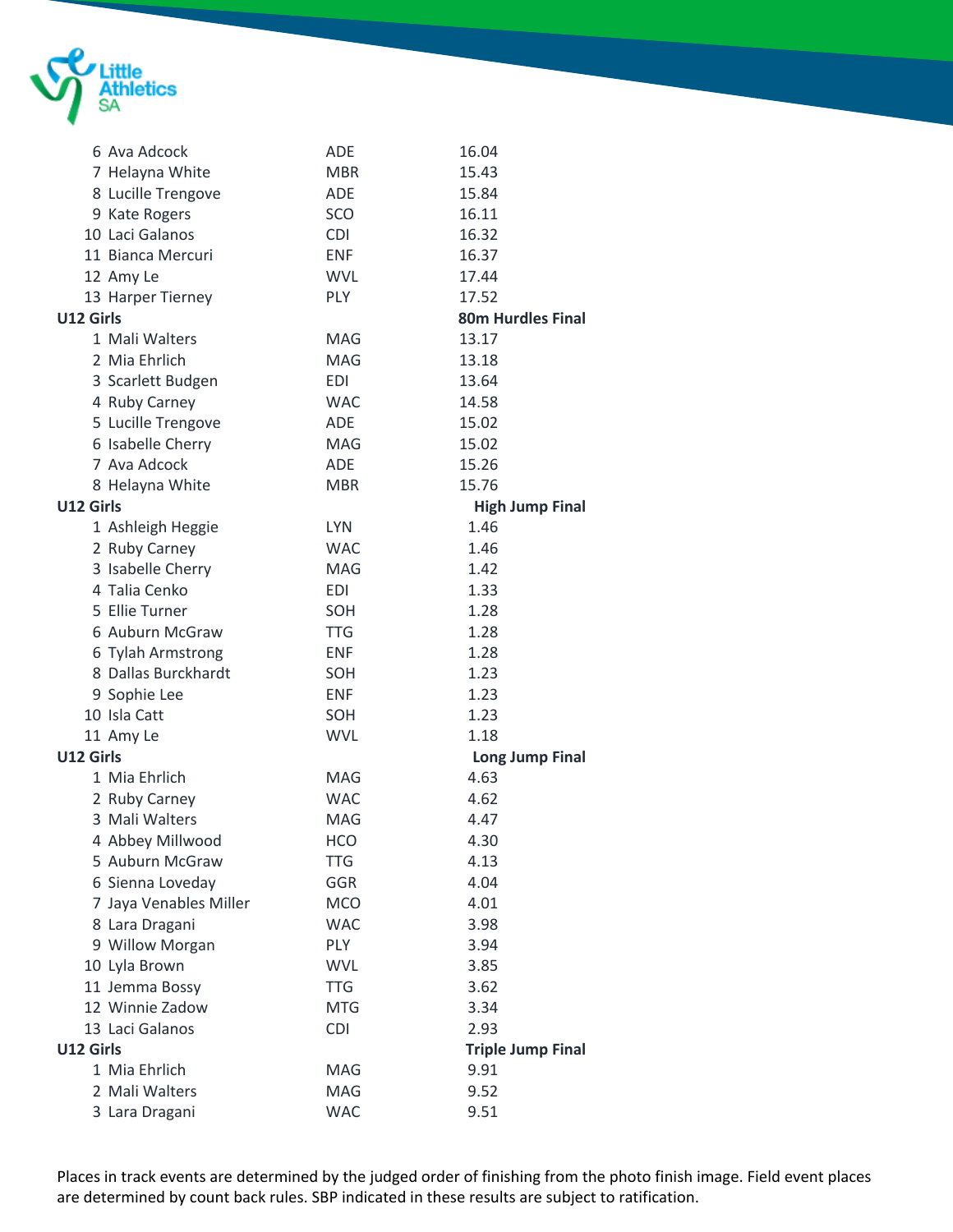

|           | 4 Ruby Carney           | <b>WAC</b> | 9.42                  |
|-----------|-------------------------|------------|-----------------------|
|           | 5 Willow Morgan         | PLY        | 9.01                  |
|           | 6 Abbey Millwood        | <b>HCO</b> | 8.97                  |
|           | 7 Sienna Loveday        | GGR        | 8.69                  |
|           | 8 Auburn McGraw         | <b>TTG</b> | 8.57                  |
|           | 9 Alanah Ueding         | <b>PTA</b> | 8.35                  |
|           | 10 Bianca Mercuri       | <b>ENF</b> | 8.32                  |
| U12 Girls |                         |            | <b>Discus Final</b>   |
|           | 1 Isabelle Cherry       | <b>MAG</b> | 31.50                 |
|           | 2 Matilda Flynn         | <b>GGR</b> | 27.81                 |
|           | 3 Ashleigh Heggie       | <b>LYN</b> | 21.28                 |
|           | 4 Aurora Templer        | <b>HCO</b> | 20.30                 |
|           | 5 Erelee Lohia          | <b>NDI</b> | 19.93                 |
|           | 6 Bianca Mercuri        | <b>ENF</b> | 17.47                 |
|           | 7 Sienna McCrindle      | <b>HCO</b> | 17.36                 |
|           | 8 Harper Tierney        | <b>PLY</b> | 15.59                 |
|           | 9 Charli Hopkins        | MIL        | 15.45                 |
| U12 Girls |                         |            | <b>Javelin Final</b>  |
|           | 1 Sienna Loveday        | GGR        | 27.70                 |
|           | 2 Mia Ehrlich           | <b>MAG</b> | 22.10                 |
|           | 3 Isabelle Cherry       | <b>MAG</b> | 20.20                 |
|           | 4 Erelee Lohia          | <b>NDI</b> | 19.35                 |
|           | 5 Matilda Flynn         | GGR        | 16.25                 |
|           | 6 Charli Hopkins        | <b>MIL</b> | 16.18                 |
|           | 7 Amy Le                | <b>WVL</b> | 13.62                 |
|           | 8 Helayna White         | <b>MBR</b> | 12.55                 |
|           | 9 Asha Rowe             | <b>BVA</b> | 12.51                 |
|           | 10 Sienna McCrindle     | <b>HCO</b> | 12.43                 |
|           | Layla Robertson         | <b>WAC</b> | <b>NM</b>             |
| U12 Girls |                         |            | <b>Shot Put Final</b> |
|           | 1 Isabelle Cherry       | <b>MAG</b> | 11.32                 |
|           | 2 Matilda Flynn         | GGR        | 10.02                 |
|           | 3 Erelee Lohia          | <b>NDI</b> | 9.84                  |
|           | 4 Bianca Mercuri        | <b>ENF</b> | 8.38                  |
|           | 5 Talia Cenko           | EDI        | 7.77                  |
|           | 6 Harper Tierney        | PLY        | 7.55                  |
|           | 7 Isla Catt             | SOH        | 7.46                  |
|           | 8 Maggie Robinson       | <b>HIL</b> | 6.89                  |
|           | 9 Ellie Turner          | SOH        | 6.58                  |
| U13 Boys  |                         |            | 100m Heats            |
|           | 1 Ken Ferrante Tanikawa | <b>WVL</b> | 13.02                 |
|           | 2 River Dowling         | <b>BVA</b> | 13.14                 |
|           | 3 Ogbonnaya Uduma       | <b>HCO</b> | 13.23                 |
|           | 4 Josiah Ritonja        | <b>NDI</b> | 13.32                 |
|           | 5 Jayden Cooray         | MAG        | 13.27                 |
|           | 6 Lewis Bushby          | <b>ADE</b> | 14.10                 |
|           | 7 Pharrell Prokos       | <b>PTA</b> | 13.71                 |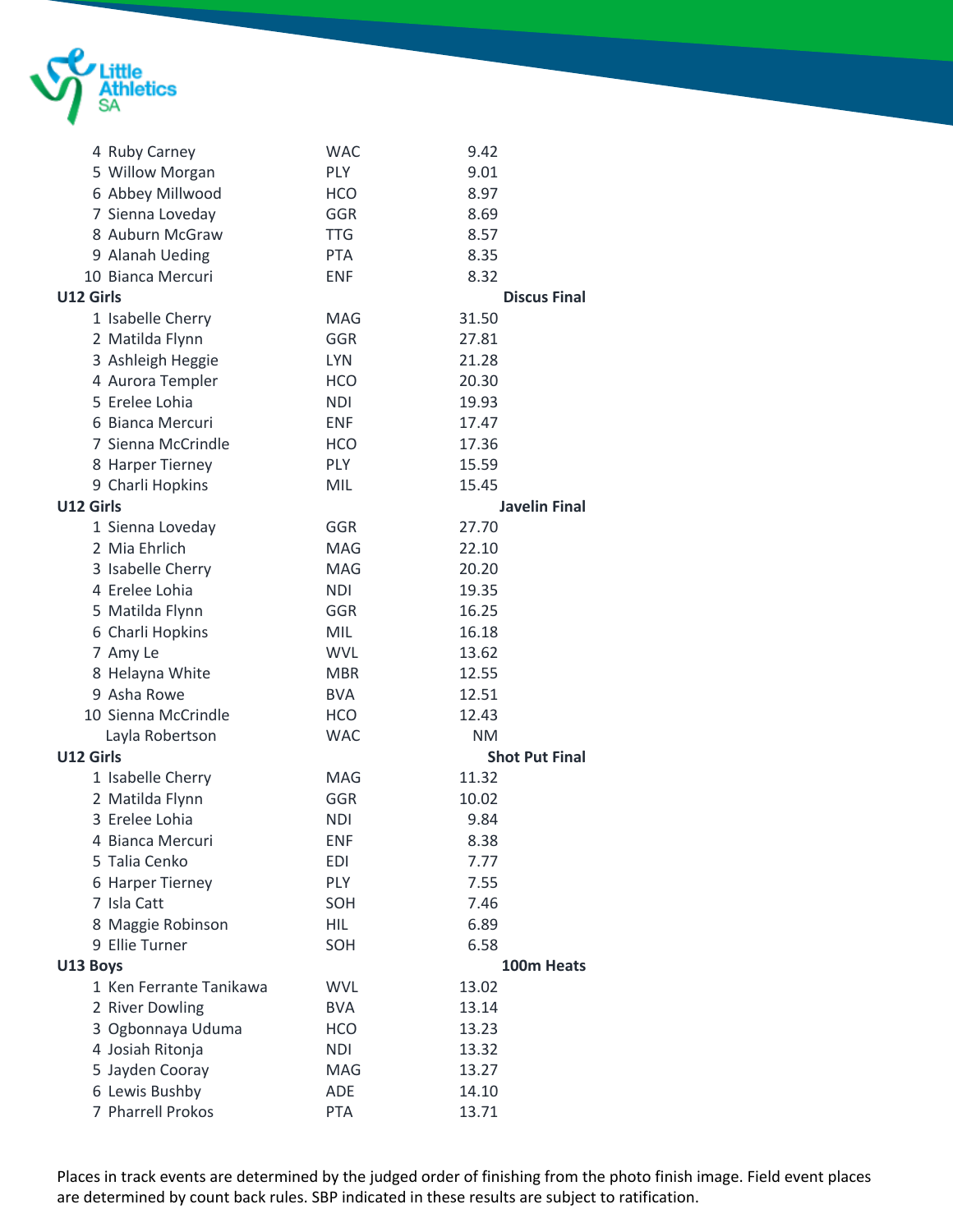

|          | 8 Phoenix Jackson       | <b>RIB</b> | 13.72      |            |
|----------|-------------------------|------------|------------|------------|
|          | 9 Martin Nash           | <b>PTA</b> | 14.18      |            |
|          | 10 Elijah Owen          | <b>PLY</b> | 14.24      |            |
|          | 11 Spencer de Lacy      | <b>TTG</b> | 14.38      |            |
|          | 12 Mahali Bray          | <b>HCO</b> | 14.84      |            |
|          | 13 Riley Wilson         | <b>RED</b> | 14.89      |            |
|          | 14 Oliver Bedford       | ASP        | 14.92      |            |
|          | 15 Henry Orton          | <b>NAR</b> | 14.98      |            |
| U13 Boys |                         |            |            | 100m Final |
|          | 1 Ken Ferrante Tanikawa | <b>WVL</b> | 12.74      |            |
|          | 2 River Dowling         | <b>BVA</b> | 13.13      |            |
|          | 3 Ogbonnaya Uduma       | <b>HCO</b> | 13.13      |            |
|          | 4 Josiah Ritonja        | <b>NDI</b> | 13.20      |            |
|          | 5 Jayden Cooray         | <b>MAG</b> | 13.21      |            |
|          | 6 Phoenix Jackson       | <b>RIB</b> | 13.67      |            |
|          | 7 Pharrell Prokos       | <b>PTA</b> | 13.78      |            |
|          | 8 Lewis Bushby          | <b>ADE</b> | 14.23      |            |
| U13 Boys |                         |            | 200m Heats |            |
|          | 1 River Dowling         | <b>BVA</b> | 26.25      |            |
|          | 2 Jayden Cooray         | <b>MAG</b> | 27.65      |            |
|          | 3 Ogbonnaya Uduma       | <b>HCO</b> | 26.84      |            |
|          | 4 Lewis Bushby          | <b>ADE</b> | 28.52      |            |
|          | 5 William Jarvis        | <b>ADE</b> | 28.00      |            |
|          | 6 Jayden Zammit         | SAL        | 28.89      |            |
|          | 7 Phoenix Jackson       | <b>RIB</b> | 28.42      |            |
|          | 8 Mahali Bray           | <b>HCO</b> | 28.92      |            |
|          | 9 Pharrell Prokos       | <b>PTA</b> | 29.05      |            |
|          | 10 Spencer de Lacy      | <b>TTG</b> | 29.18      |            |
|          | 11 Eamon Martin         | GAW        | 30.85      |            |
|          | 12 Jackson Stevens      | <b>WVL</b> | 31.77      |            |
|          | 13 Oliver Mason         | <b>SAL</b> | 32.39      |            |
| U13 Boys |                         |            |            | 200m Final |
|          | 1 River Dowling         | <b>BVA</b> | 26.60      |            |
|          | 2 Ogbonnaya Uduma       | <b>HCO</b> | 26.83      |            |
|          | 3 Jayden Cooray         | MAG        | 27.17      |            |
|          | 4 William Jarvis        | <b>ADE</b> | 28.18      |            |
|          | 5 Phoenix Jackson       | <b>RIB</b> | 28.56      |            |
|          | 6 Jayden Zammit         | SAL        | 28.74      |            |
|          | 7 Lewis Bushby          | ADE        | 28.85      |            |
|          | 8 Mahali Bray           | <b>HCO</b> | 29.79      |            |
| U13 Boys |                         |            | 400m Heats |            |
|          | 1 William Jarvis        | <b>ADE</b> | 1:00.92    |            |
|          | 2 Lewis Bushby          | ADE        | 1:02.46    |            |
|          | 3 Jayden Cooray         | MAG        | 1:02.69    |            |
|          | 4 Juvenal Doko Tchatoka | <b>EDI</b> | 1:04.27    |            |
|          | 5 Finn Spanagel         | <b>WVL</b> | 1:03.73    |            |
|          | 6 Mahali Bray           | <b>HCO</b> | 1:04.88    |            |
|          |                         |            |            |            |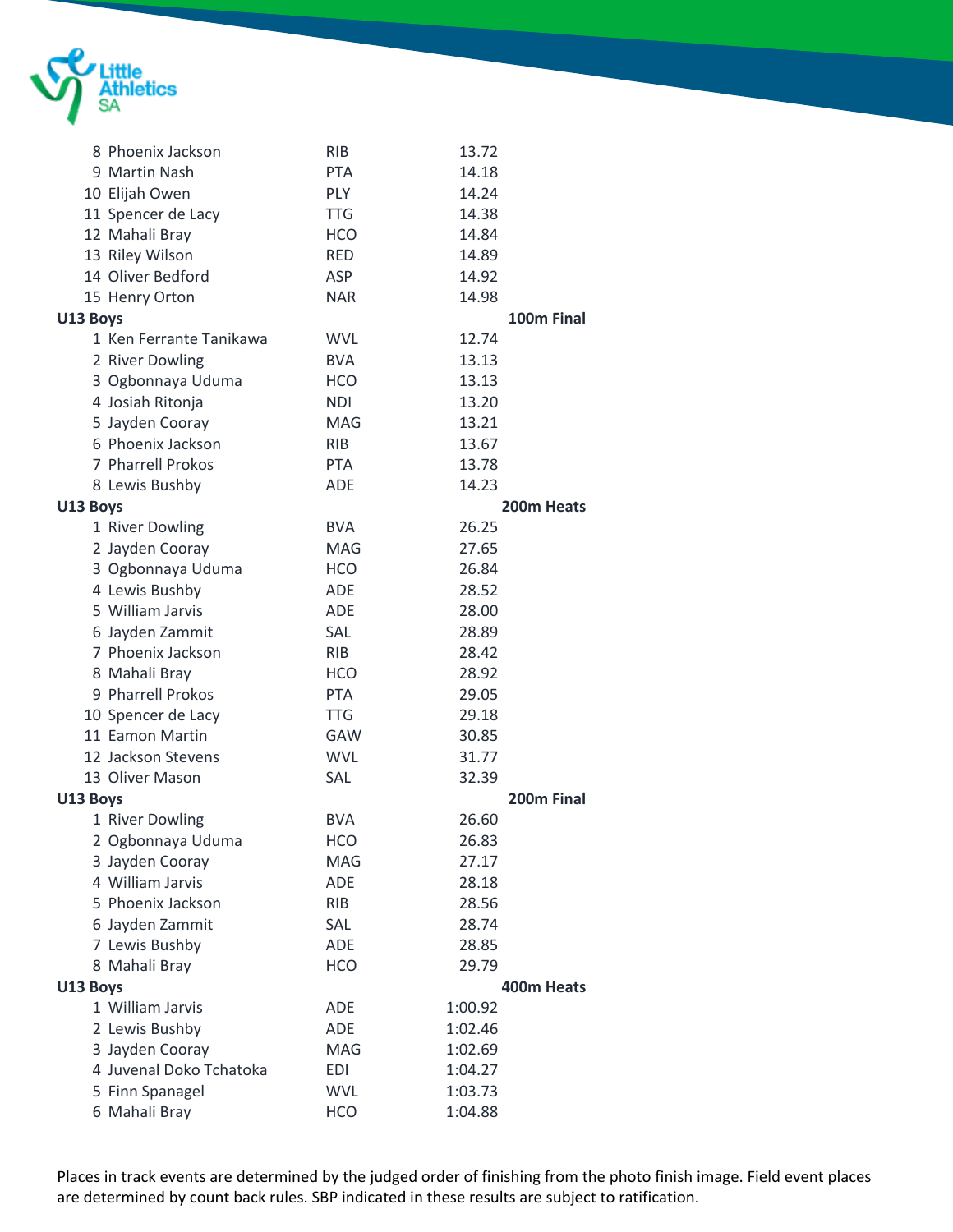

|          | 7 Louis Pietsch         | <b>WVL</b> | 1:04.02          |
|----------|-------------------------|------------|------------------|
|          | 8 Antonio Pena          | <b>TTG</b> | 1:04.27          |
|          | 9 Jayden Zammit         | <b>SAL</b> | 1:05.32          |
|          | 10 Martin Nash          | <b>PTA</b> | 1:05.35          |
|          | 11 Thomas George        | ADE        | 1:06.78          |
|          | 12 Laurence Andriani    | <b>WVL</b> | 1:09.15          |
| U13 Boys |                         |            | 400m Final       |
|          | 1 William Jarvis        | ADE        | 1:00.25          |
|          | 2 Jayden Cooray         | <b>MAG</b> | 1:00.48          |
|          | 3 Lewis Bushby          | ADE        | 1:02.52          |
|          | 4 Finn Spanagel         | <b>WVL</b> | 1:02.95          |
|          | 5 Antonio Pena          | <b>TTG</b> | 1:03.11          |
|          | 6 Juvenal Doko Tchatoka | <b>EDI</b> | 1:03.40          |
|          | 7 Mahali Bray           | HCO        | 1:05.41          |
|          | 8 Louis Pietsch         | <b>WVL</b> | 1:05.53          |
| U13 Boys |                         |            | 800m Final       |
|          | 1 Joshua Cameron        | <b>MTG</b> | 2:17.13          |
|          | 2 William Jarvis        | <b>ADE</b> | 2:19.29          |
|          | 3 Flynn Ritossa         | <b>ADE</b> | 2:21.42          |
|          | 4 Tristan Kidd          | ADE        | 2:22.33          |
|          | 5 Antonio Pena          | <b>TTG</b> | 2:22.43          |
|          | 6 Laurence Andriani     | <b>WVL</b> | 2:24.35          |
|          | 7 Juvenal Doko Tchatoka | EDI        | 2:25.60          |
|          | 8 Finn Spanagel         | <b>WVL</b> | 2:27.27          |
|          | 9 Thomas George         | ADE        | 2:28.31          |
|          | 10 Lewis Bushby         | ADE        | 2:32.02          |
|          | 11 Jasper Sherma        | <b>PTA</b> | 2:32.72          |
|          | 12 Jake Benfield        | <b>PTA</b> | 2:33.13          |
|          | 13 Aidan Blowes         | <b>NDI</b> | 2:37.84          |
|          | 14 Daniel Oddie         | <b>MCO</b> | 2:45.68          |
| U13 Boys |                         |            | 1500m Final      |
|          | 1 Louis Pietsch         | <b>WVL</b> | 4:39.55          |
|          | 2 Flynn Ritossa         | ADE        | 4:46.84 .831     |
|          | 3 Joshua Cameron        | <b>MTG</b> | 4:46.84 .837     |
|          | 4 Tristan Kidd          | ADE        | 4:51.15          |
|          | 5 Laurence Andriani     | <b>WVL</b> | 4:54.82          |
|          | 6 Juvenal Doko Tchatoka | <b>EDI</b> | 4:59.04          |
|          | 7 Thomas George         | ADE        | 5:01.62          |
|          | 8 Les Jagger            | <b>MTG</b> | 5:11.84          |
|          | 9 Zach Szelag           | <b>MCO</b> | 5:14.21          |
|          | 10 Jasper Sherma        | <b>PTA</b> | 5:14.62          |
|          | 11 Jett Johnson         | <b>MIL</b> | 5:16.76          |
|          | 12 Jake Benfield        | <b>PTA</b> | 5:28.12          |
|          | 13 Archie Begg          | <b>WVL</b> | 5:34.95          |
| U13 Boys |                         |            | 1500m Walk Final |
|          | 1 Les Jagger            | <b>MTG</b> | 8:07.52          |
|          | 2 Jayden Zammit         | SAL        | 8:49.23          |
|          |                         |            |                  |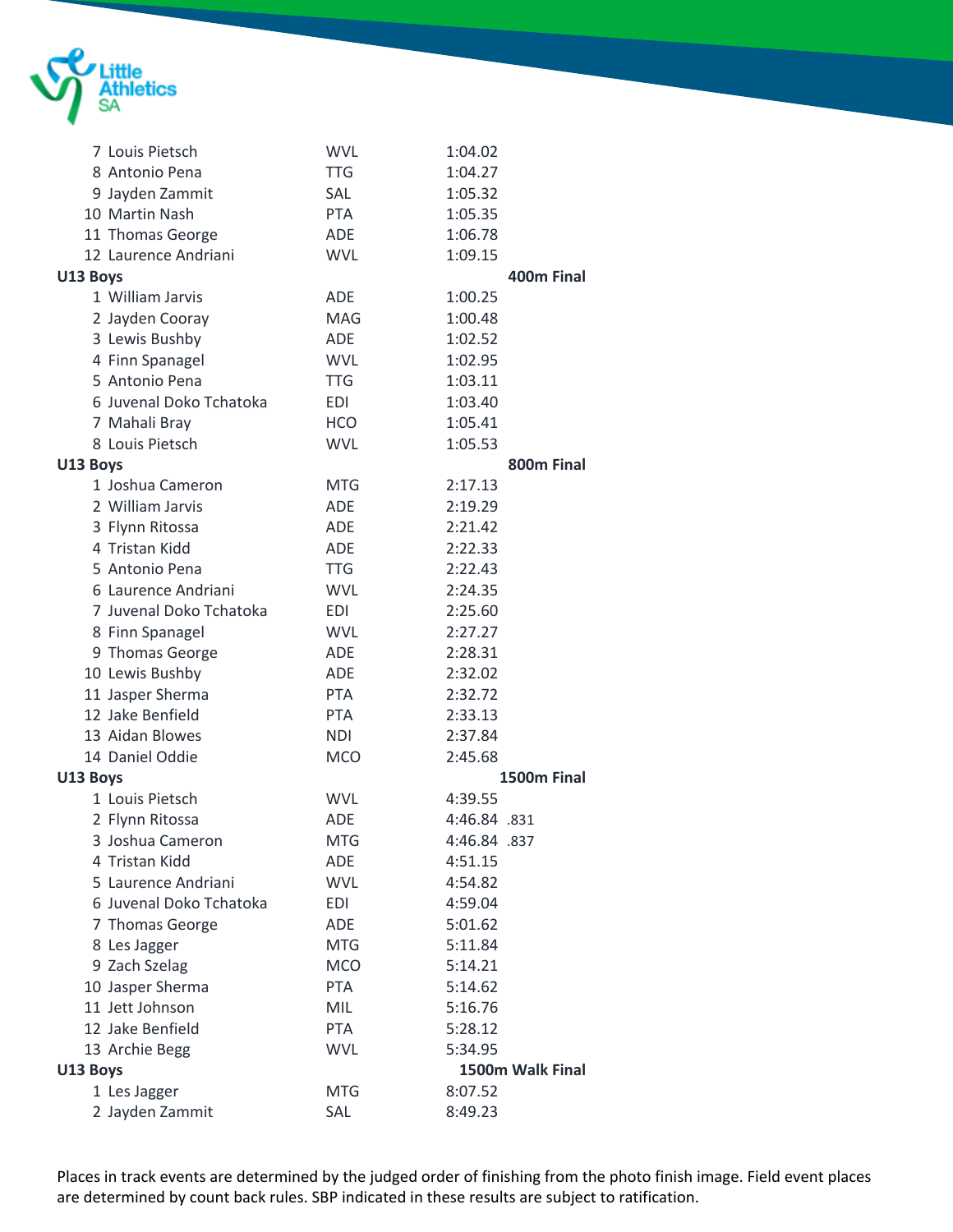

| 3 Tyler Butterworth     | GGR        | 8:54.98                   |
|-------------------------|------------|---------------------------|
| 4 Liam Freundt          | SAL        | 10:42.36                  |
| U13 Boys                |            | <b>80m Hurdles Heats</b>  |
| 1 Ken Ferrante Tanikawa | <b>WVL</b> | 12.92                     |
| 2 Dane Wood             | <b>GGR</b> | 13.40                     |
| 3 Joshua White          | SOH        | 14.00                     |
| 4 Hamish Green          | <b>TTG</b> | 14.17                     |
| 5 Finn Spanagel         | <b>WVL</b> | 14.43                     |
| 6 River Dowling         | <b>BVA</b> | 14.72                     |
| 7 Martin Nash           | <b>PTA</b> | 15.11                     |
| 8 Zach Szelag           | <b>MCO</b> | 15.36                     |
| 9 Tory Milburn          | SAL        | 15.64                     |
| 10 Tyler Williamson     | <b>SAL</b> | 16.70                     |
| 11 Andrei Moise         | GGR        | 19.33                     |
| 12 Jack Grady           | <b>NAR</b> | 20.03                     |
| U13 Boys                |            | <b>80m Hurdles Final</b>  |
| 1 Ken Ferrante Tanikawa | <b>WVL</b> | 12.53 SBP                 |
| 2 Dane Wood             | <b>GGR</b> | 13.38                     |
| 3 Joshua White          | SOH        | 13.82                     |
| 4 Hamish Green          | <b>TTG</b> | 14.86                     |
| 5 Finn Spanagel         | <b>WVL</b> | 15.12                     |
| 6 Zach Szelag           | <b>MCO</b> | 15.21                     |
| 7 Martin Nash           | <b>PTA</b> | 15.26                     |
| U13 Boys                |            | <b>200m Hurdles Heats</b> |
| 1 Ken Ferrante Tanikawa | <b>WVL</b> | 29.36                     |
| 2 Dane Wood             | <b>GGR</b> | 30.27                     |
| 3 Joshua White          | SOH        | 31.01                     |
| 4 Jett Johnson          | <b>MIL</b> | 31.80                     |
| 5 Hamish Green          | <b>TTG</b> | 31.75                     |
| 6 Tory Milburn          | SAL        | 32.99                     |
| 7 Gerard McGinley       | <b>RED</b> | 34.58                     |
| 8 Tyler Williamson      | SAL        | 35.32                     |
| 9 Oliver Mason          | SAL        | 35.74                     |
| 10 Andrei Moise         | GGR        | 38.06                     |
| U13 Boys                |            | <b>200m Hurdles Final</b> |
| 1 Ken Ferrante Tanikawa | <b>WVL</b> | 28.49                     |
| 2 Dane Wood             | <b>GGR</b> | 31.22                     |
| 3 Joshua White          | SOH        | 31.46                     |
| 4 Jett Johnson          | <b>MIL</b> | 31.55                     |
| 5 Gerard McGinley       | <b>RED</b> | 32.35                     |
| 6 Hamish Green          | <b>TTG</b> | 34.32                     |
| 7 Tyler Williamson      | SAL        | 35.92                     |
| U13 Boys                |            | <b>High Jump Final</b>    |
| 1 Finn Spanagel         | <b>WVL</b> | 1.62                      |
| 2 Elijah Owen           | <b>PLY</b> | 1.60                      |
| 3 Pharrell Prokos       | PTA        | 1.60                      |
| 4 Hamish Green          | <b>TTG</b> | 1.55                      |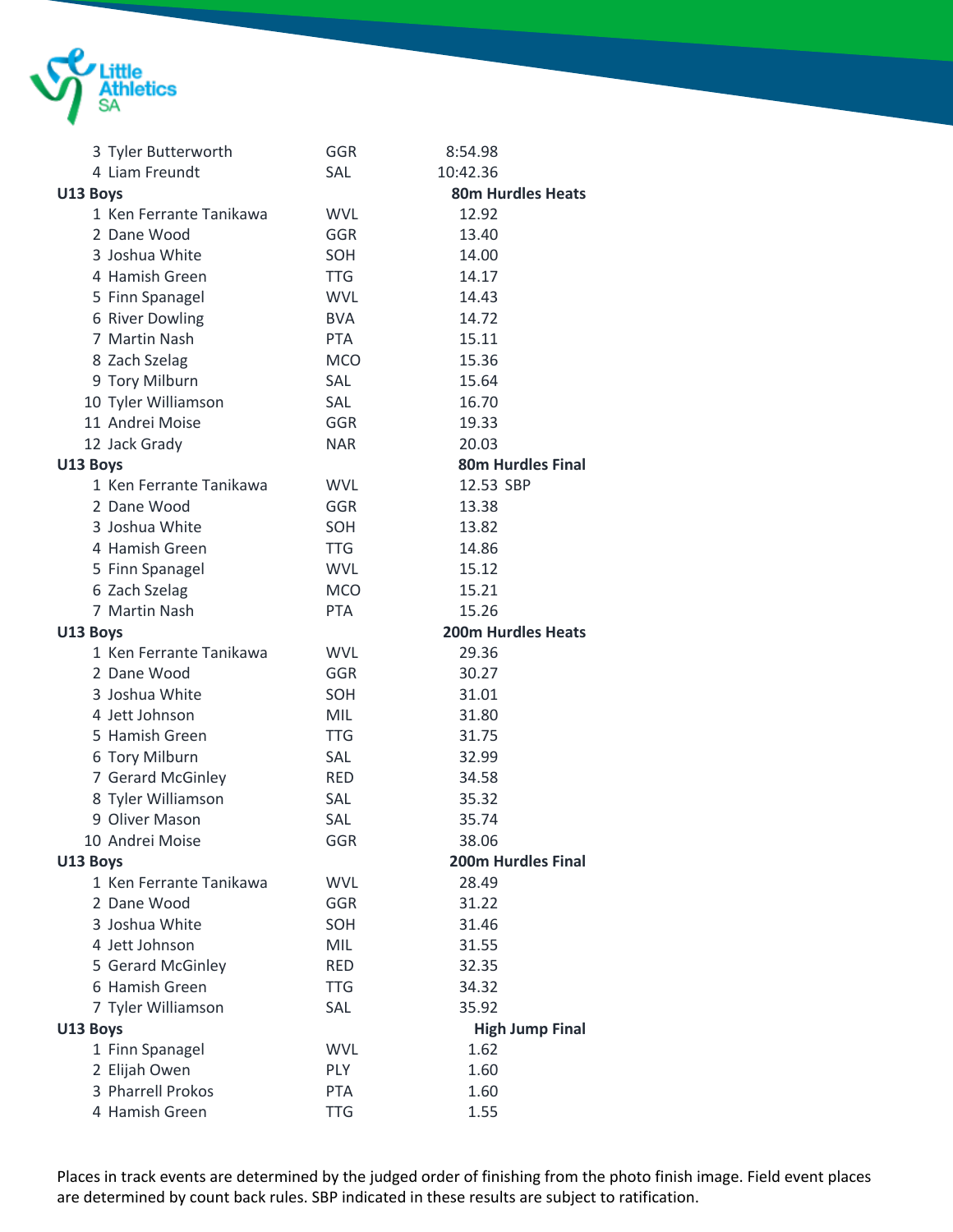

|          | 5 Martin Nash           | <b>PTA</b> | 1.49                     |
|----------|-------------------------|------------|--------------------------|
|          | 6 Kai Skuse             | SAL        | 1.46                     |
|          | 7 River Dowling         | <b>BVA</b> | 1.38                     |
|          | 8 Riley Wilson          | <b>RED</b> | 1.38                     |
|          | 8 Mahali Bray           | <b>HCO</b> | 1.38                     |
|          | 10 Aidan Blowes         | <b>NDI</b> | 1.38                     |
|          | 11 Mitchell Hodson      | <b>PLY</b> | 1.33                     |
| U13 Boys |                         |            | <b>Long Jump Final</b>   |
|          | 1 Dane Wood             | GGR        | 5.25                     |
|          | 2 Spencer de Lacy       | <b>TTG</b> | 4.94                     |
|          | 3 Finn Spanagel         | <b>WVL</b> | 4.90                     |
|          | 4 Ogbonnaya Uduma       | <b>HCO</b> | 4.88                     |
|          | 5 Josiah Ritonja        | <b>NDI</b> | 4.81                     |
|          | 6 Hamish Green          | <b>TTG</b> | 4.61                     |
|          | 7 Phoenix Jackson       | <b>RIB</b> | 4.54                     |
|          | 8 Kai Skuse             | SAL        | 4.36                     |
|          | 9 Eamon Martin          | <b>GAW</b> | 4.28                     |
|          | 10 Jake Benfield        | <b>PTA</b> | 4.21                     |
|          | 11 Riley Wilson         | <b>RED</b> | 4.07                     |
| U13 Boys |                         |            | <b>Triple Jump Final</b> |
|          | 1 Ken Ferrante Tanikawa | <b>WVL</b> | 11.05                    |
|          | 2 Dane Wood             | GGR        | 10.43                    |
|          | 3 Phoenix Jackson       | <b>RIB</b> | 10.29                    |
|          | 4 Spencer de Lacy       | <b>TTG</b> | 10.05                    |
|          | 5 Gerard McGinley       | <b>RED</b> | 9.48                     |
|          | 6 Kai Skuse             | SAL        | 9.33                     |
|          | 7 Aidan Blowes          | <b>NDI</b> | 9.25                     |
|          | 8 Jett Johnson          | MIL        | 9.18                     |
|          | 9 Joshua White          | SOH        | 9.00                     |
|          | 10 Jake Benfield        | <b>PTA</b> | 8.84                     |
|          | 11 Mitchell Hodson      | <b>PLY</b> | 7.75                     |
| U13 Boys |                         |            | <b>Discus Final</b>      |
|          | 1 Ben Holroyd           | <b>WVL</b> | 35.94                    |
|          | 2 Jacob Gordon          | <b>MTG</b> | 32.37                    |
|          | 3 Gerard McGinley       | <b>RED</b> | 31.34                    |
|          | 4 Nicholas Tippins      | <b>HCO</b> | 27.06                    |
|          | 5 Max Swift             | <b>ADE</b> | 25.86                    |
|          | 6 Hugo Semmler          | <b>LYN</b> | 25.60                    |
|          | 7 Thomas Evans          | <b>MCO</b> | 25.10                    |
|          | 8 Oliver Mason          | SAL        | 24.65                    |
|          | 9 Antonio Pena          | <b>TTG</b> | 19.75                    |
|          | 10 Cameron Moulden      | CAM        | 18.52                    |
| U13 Boys |                         |            | <b>Javelin Final</b>     |
|          | 1 Ken Ferrante Tanikawa | <b>WVL</b> | 38.66                    |
|          | 2 Hugo Semmler          | <b>LYN</b> | 24.33                    |
|          | 3 Ben Holroyd           | <b>WVL</b> | 23.83                    |
|          | 4 Jackson Knott         | SAL        | 22.51                    |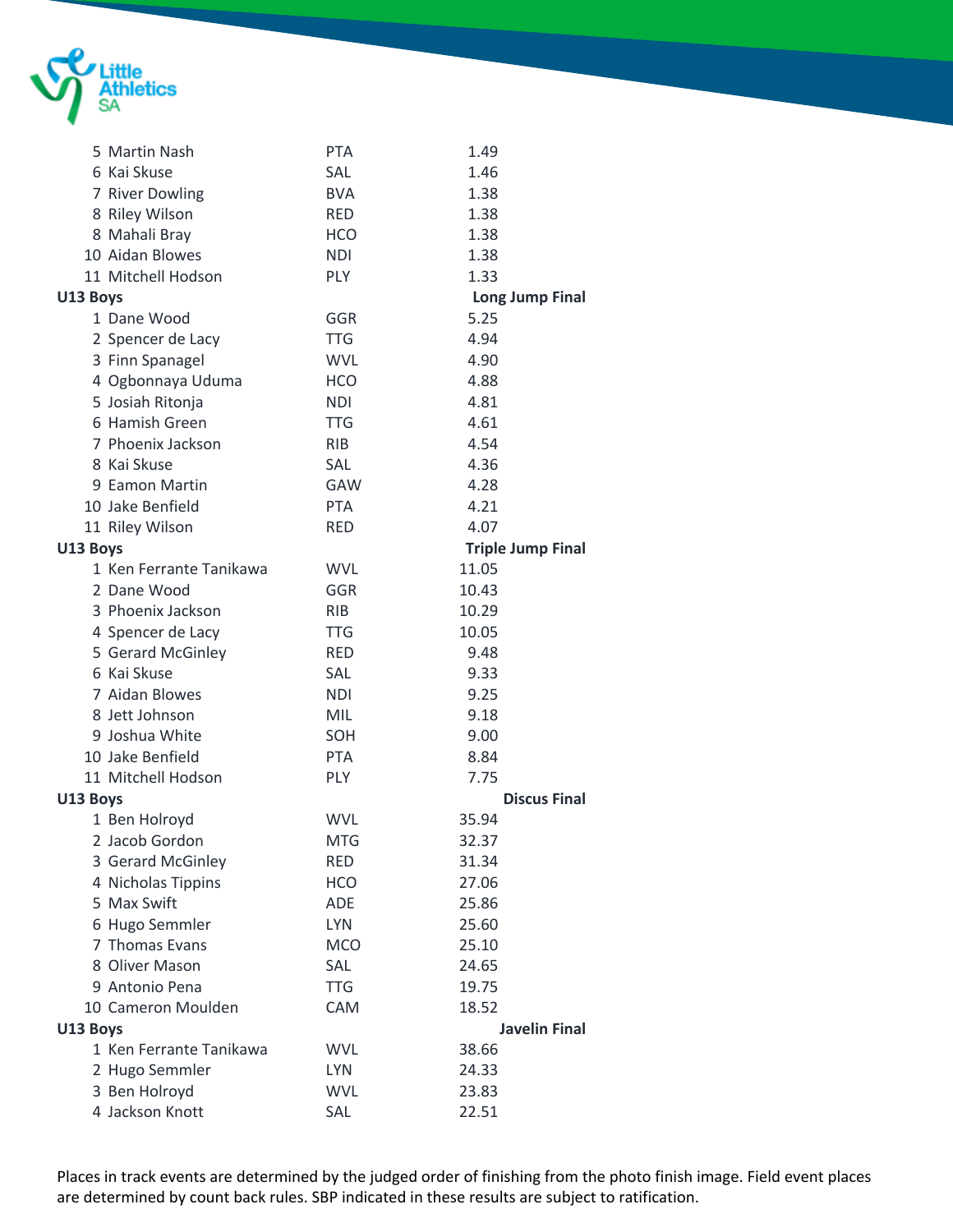

|           | 5 Oliver Bedford      | ASP        | 21.73                 |  |
|-----------|-----------------------|------------|-----------------------|--|
|           | 6 Aidan Blowes        | <b>NDI</b> | 19.85                 |  |
|           | 7 Max Swift           | <b>ADE</b> | 18.56                 |  |
|           | 8 Nicholas Tippins    | <b>HCO</b> | 16.97                 |  |
|           | 9 Thomas Evans        | <b>MCO</b> | 15.63                 |  |
|           | 10 Tyler Williamson   | SAL        | 14.53                 |  |
|           | Shreyus Arramraj      | <b>ADE</b> | <b>NM</b>             |  |
|           | <b>Tory Milburn</b>   | SAL        | <b>NM</b>             |  |
| U13 Boys  |                       |            | <b>Shot Put Final</b> |  |
|           | 1 Hugo Semmler        | <b>LYN</b> | 10.57                 |  |
|           | 2 Ben Holroyd         | <b>WVL</b> | 10.32                 |  |
|           | 3 Spencer de Lacy     | <b>TTG</b> | 9.76                  |  |
|           | 4 Max Swift           | ADE        | 8.89                  |  |
|           | 5 Laurence Andriani   | <b>WVL</b> | 8.51                  |  |
|           | 6 Jacob Gordon        | <b>MTG</b> | 8.42                  |  |
|           | 7 Gerard McGinley     | <b>RED</b> | 8.38                  |  |
|           | 8 Nicholas Tippins    | <b>HCO</b> | 7.73                  |  |
|           | 9 Phoenix Jackson     | <b>RIB</b> | 7.37                  |  |
| U13 Girls |                       |            | 100m Heats            |  |
|           | 1 Iluka-Rose Taylor   | <b>WAC</b> | 12.99                 |  |
|           | 2 Hayley Fuss         | SOH        | 13.55                 |  |
|           | 3 Lillia Giannakis    | <b>CAM</b> | 13.59                 |  |
|           | 4 Claire Hardy        | <b>HCO</b> | 13.71                 |  |
|           | 5 Kaysii Obst         | EDI        | 13.61                 |  |
|           | 6 Imani Robinson      | <b>WVL</b> | 14.22                 |  |
|           | 7 Lottie Watson-Haigh | SOH        | 13.75                 |  |
|           | 8 Scarlett Axon       | <b>WAC</b> | 14.30                 |  |
|           | 9 Maeya Robinson      | <b>WVL</b> | 14.40                 |  |
|           | 10 Neveah Williams    | SAL        | 14.42                 |  |
|           | 11 Katrina Mundy-Pope | <b>ASP</b> | 14.50                 |  |
|           | 12 Akon Baak          | <b>ENF</b> | 14.60                 |  |
|           | 13 Zahlia Campbell    | <b>PLY</b> | 14.76                 |  |
|           | 14 Aaliah Giacopini   | SAL        | 15.20                 |  |
|           | 15 Olivia Stuart      | <b>TTG</b> | 15.25                 |  |
| U13 Girls |                       |            | 100m Final            |  |
|           | 1 Iluka-Rose Taylor   | <b>WAC</b> | 12.77                 |  |
|           | 2 Hayley Fuss         | SOH        | 13.26                 |  |
|           | 3 Claire Hardy        | <b>HCO</b> | 13.46                 |  |
|           | 4 Kaysii Obst         | <b>EDI</b> | 13.52                 |  |
|           | 5 Lillia Giannakis    | <b>CAM</b> | 13.70                 |  |
|           | 6 Lottie Watson-Haigh | SOH        | 13.74                 |  |
|           | 7 Imani Robinson      | <b>WVL</b> | 14.04                 |  |
|           | 8 Scarlett Axon       | <b>WAC</b> | 14.18                 |  |
| U13 Girls |                       |            | 200m Heats            |  |
|           | 1 Iluka-Rose Taylor   | <b>WAC</b> | 26.10                 |  |
|           | 2 Hayley Fuss         | SOH        | 27.29                 |  |
|           | 3 Claire Hardy        | <b>HCO</b> | 27.66                 |  |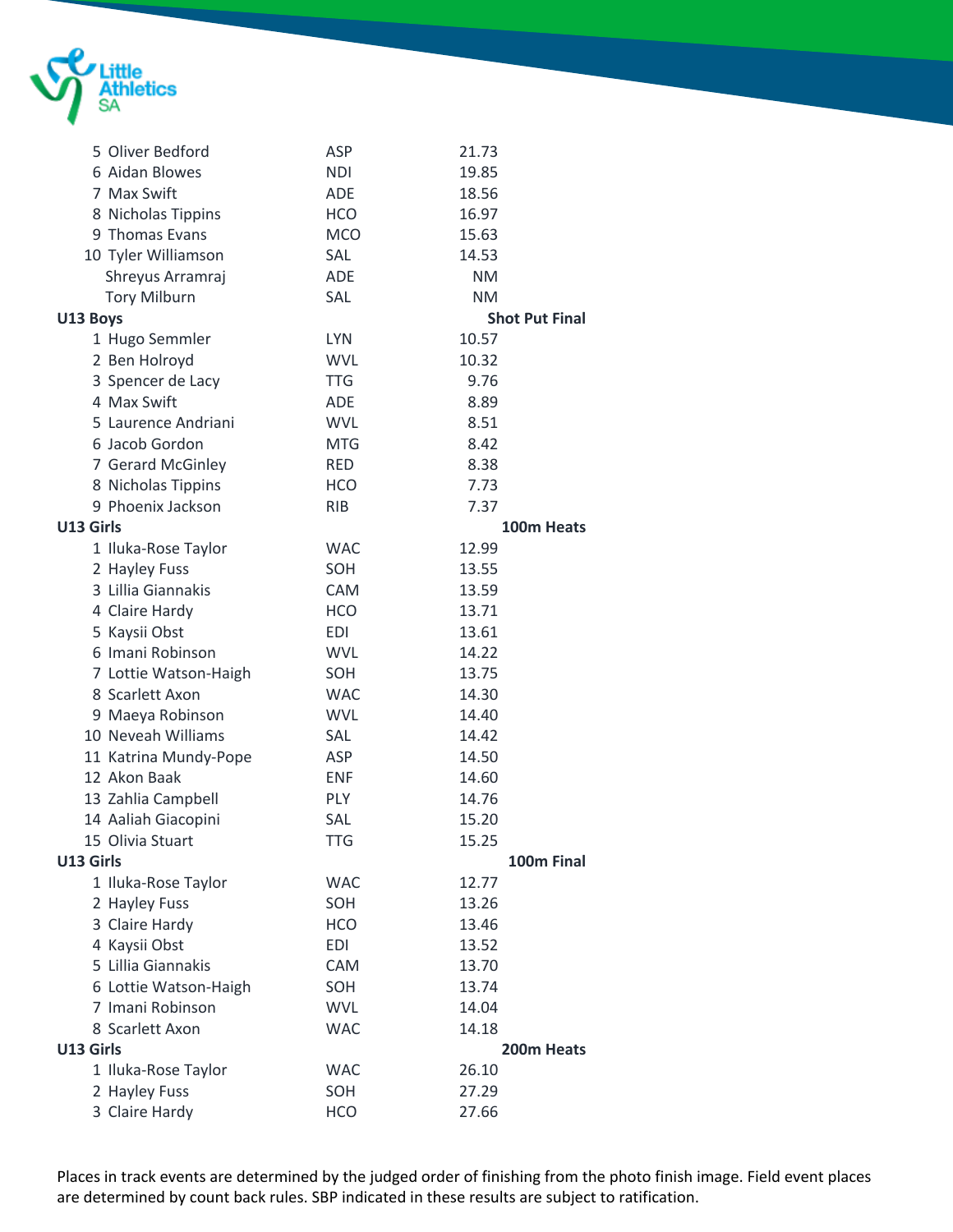

|           | 4 Lottie Watson-Haigh | SOH        | 28.10                  |  |
|-----------|-----------------------|------------|------------------------|--|
|           | 5 Kaysii Obst         | <b>EDI</b> | 28.16                  |  |
|           | 6 Lillia Giannakis    | <b>CAM</b> | 28.26                  |  |
|           | 7 Imani Robinson      | <b>WVL</b> | 28.57                  |  |
|           | 8 Neveah Williams     | SAL        | 28.92                  |  |
|           | 9 Scarlett Axon       | <b>WAC</b> | 29.50                  |  |
|           | 10 Kaylee Ward        | SAL        | 29.75                  |  |
|           | 11 Katrina Mundy-Pope | ASP        | 29.78                  |  |
|           | 12 Mia Carman         | <b>MTB</b> | 29.94                  |  |
|           | 13 Emma Potter        | <b>HCO</b> | 30.04                  |  |
| U13 Girls |                       |            | 200 <sub>m</sub> Final |  |
|           | 1 Iluka-Rose Taylor   | <b>WAC</b> | 25.74 SBP              |  |
|           | 2 Hayley Fuss         | SOH        | 27.19                  |  |
|           | 3 Claire Hardy        | <b>HCO</b> | 27.51                  |  |
|           | 4 Lottie Watson-Haigh | SOH        | 28.00                  |  |
|           | 5 Kaysii Obst         | EDI        | 28.23                  |  |
|           | 6 Imani Robinson      | <b>WVL</b> | 28.42                  |  |
|           | 7 Neveah Williams     | SAL        | 28.49                  |  |
| U13 Girls |                       |            | 400m Heats             |  |
|           | 1 Iluka-Rose Taylor   | <b>WAC</b> | 58.17                  |  |
|           | 2 Imani Robinson      | <b>WVL</b> | 1:03.96                |  |
|           | 3 Claire Hardy        | <b>HCO</b> | 1:01.67                |  |
|           | 4 India Goodall       | <b>TTG</b> | 1:04.69                |  |
|           | 5 Maeya Robinson      | <b>WVL</b> | 1:05.04                |  |
|           | 6 Neveah Williams     | SAL        | 1:05.51                |  |
|           | 7 Kaylee Ward         | <b>SAL</b> | 1:06.33                |  |
|           | 8 Mia Carman          | MTB        | 1:06.93                |  |
|           | 9 Jasmine Shaw        | MIL        | 1:12.23                |  |
|           | 10 Katrina Mundy-Pope | ASP        | 1:13.75                |  |
|           | 11 Ava Fox            | <b>EDI</b> | 1:15.03                |  |
| U13 Girls |                       |            | 400m Final             |  |
|           | 1 Iluka-Rose Taylor   | <b>WAC</b> | 58.12 SBP              |  |
|           | 2 India Goodall       | <b>TTG</b> | 1:02.11                |  |
|           | 3 Claire Hardy        | HCO        | 1:02.47                |  |
|           | 4 Imani Robinson      | <b>WVL</b> | 1:03.96                |  |
|           | 5 Neveah Williams     | SAL        | 1:06.35                |  |
|           | 6 Mia Carman          | <b>MTB</b> | 1:06.90                |  |
|           | 7 Maeya Robinson      | <b>WVL</b> | 1:07.41                |  |
|           | 8 Kaylee Ward         | SAL        | 1:07.67                |  |
| U13 Girls |                       |            | 800m Final             |  |
|           | 1 Madison Brown       | <b>HCO</b> | 2:23.96                |  |
|           | 2 India Goodall       | <b>TTG</b> | 2:25.06                |  |
|           | 3 Emma Potter         | <b>HCO</b> | 2:25.96                |  |
|           | 4 Elise Dandie        | <b>EDI</b> | 2:34.51                |  |
|           | 5 Amelia Farley       | <b>TTG</b> | 2:37.16                |  |
|           | 6 Caitlin Hardin      | <b>WVL</b> | 2:38.21                |  |
|           | 7 Kaylee Ward         | SAL        | 2:40.86                |  |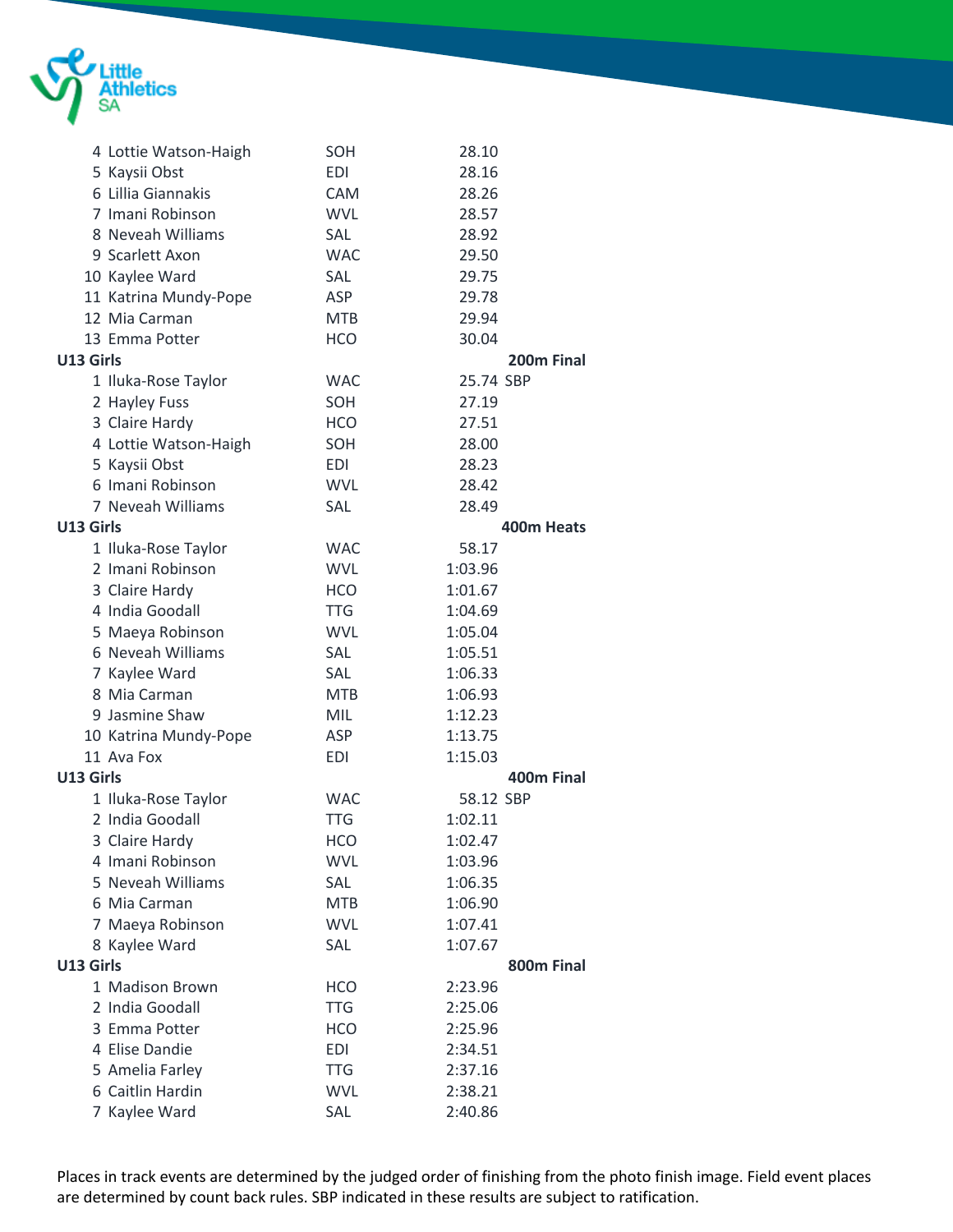

|           | 8 Mia Carman         | <b>MTB</b> | 2:41.42                   |
|-----------|----------------------|------------|---------------------------|
|           | 9 Maeya Robinson     | <b>WVL</b> | 2:44.12                   |
|           | 10 Jasmine Shaw      | <b>MIL</b> | 2:50.81                   |
|           | 11 Ava Martino       | <b>WVL</b> | 2:52.48                   |
|           | 12 Jessica Nation    | <b>PLY</b> | 2:53.23                   |
|           | 13 Sophie Van Schaik | <b>MAG</b> | 2:56.99                   |
| U13 Girls |                      |            | 1500m Final               |
|           | 1 Madison Brown      | <b>HCO</b> | 4:57.96                   |
|           | 2 Emma Potter        | <b>HCO</b> | 5:03.70                   |
|           | 3 India Goodall      | <b>TTG</b> | 5:12.09                   |
|           | 4 Caitlin Hardin     | <b>WVL</b> | 5:16.70                   |
|           | 5 Amelia Farley      | <b>TTG</b> | 5:17.45                   |
|           | 6 Elise Dandie       | <b>EDI</b> | 5:29.43                   |
|           | 7 Ava Fox            | <b>EDI</b> | 5:55.22                   |
|           | 8 Olivia Nuss        | HIL        | 6:01.46                   |
|           | 9 Sienna Thomson     | <b>WVL</b> | 6:12.11                   |
|           | 10 Ava Martino       | <b>WVL</b> | 6:18.18                   |
| U13 Girls |                      |            | 1500m Walk Final          |
|           | 1 Tanveer Dunduli    | <b>ENF</b> | 8:05.64                   |
|           | 2 Grace Marin        | EDI        | 8:59.71                   |
|           | 3 Elodie Dunstone    | MAG        | 9:14.73                   |
|           | 4 Jasmine Girvan     | GGR        | 9:45.29                   |
|           | 5 Aaliah Giacopini   | <b>SAL</b> | 9:48.62                   |
| U13 Girls |                      |            | <b>80m Hurdles Heats</b>  |
|           | 1 Iluka-Rose Taylor  | <b>WAC</b> | 13.26                     |
|           | 2 Karin Bothma       | <b>HCO</b> | 14.36                     |
|           | 3 Akon Baak          | <b>ENF</b> | 14.39                     |
|           | 4 Scarlett Axon      | <b>WAC</b> | 15.28                     |
|           | 5 Scarlet Heitmann   | <b>SAL</b> | 15.45                     |
|           | 6 Macy Dawes         | <b>ENF</b> | 15.69                     |
|           | 7 Cloe Adams         | <b>MPA</b> | 15.47                     |
|           | 8 Grace Marin        | <b>EDI</b> | 15.71                     |
|           | 9 Bianca Moise       | GGR        | 17.65                     |
|           | 10 Isla Galanos      | <b>CDI</b> | 17.84                     |
|           | 11 Sophie Van Schaik | MAG        | 19.94                     |
| U13 Girls |                      |            | <b>80m Hurdles Final</b>  |
|           | 1 Iluka-Rose Taylor  | <b>WAC</b> | 12.99 SBP                 |
|           | 2 Karin Bothma       | <b>HCO</b> | 14.24                     |
|           | 3 Akon Baak          | <b>ENF</b> | 14.53                     |
|           | 4 Scarlet Heitmann   | SAL        | 14.98                     |
|           | 5 Scarlett Axon      | <b>WAC</b> | 15.05                     |
|           | 6 Cloe Adams         | <b>MPA</b> | 15.25                     |
|           | 7 Macy Dawes         | <b>ENF</b> | 15.34                     |
|           | 8 Grace Marin        | <b>EDI</b> | 15.64                     |
| U13 Girls |                      |            | <b>200m Hurdles Final</b> |
|           | 1 Iluka-Rose Taylor  | <b>WAC</b> | 28.23 SBP                 |
|           | 2 Karin Bothma       | <b>HCO</b> | 31.38                     |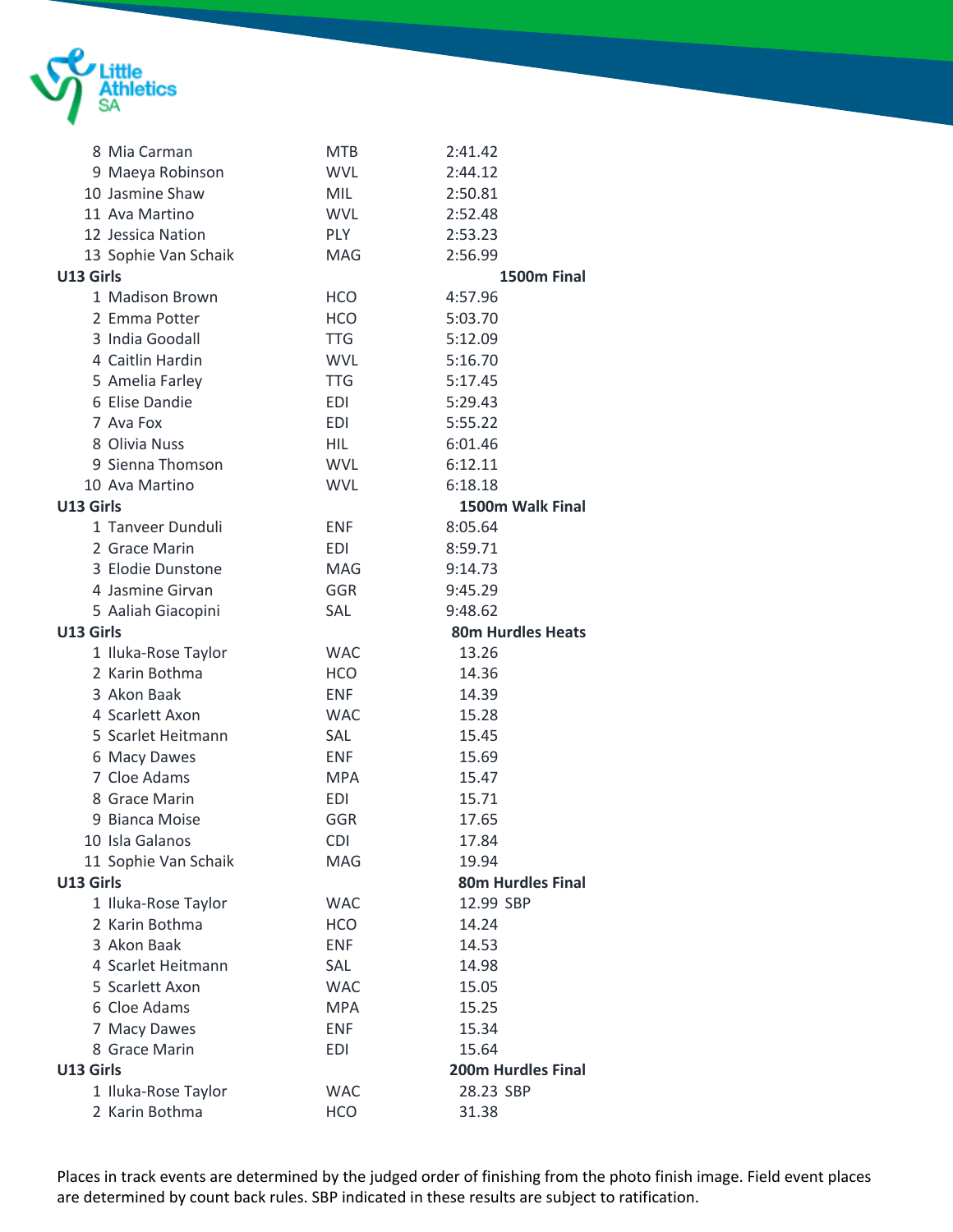

|           | 3 Neveah Williams   | SAL        | 31.87                    |  |
|-----------|---------------------|------------|--------------------------|--|
|           | 4 Caitlin Hardin    | <b>WVL</b> | 34.20                    |  |
|           | 5 Scarlet Heitmann  | <b>SAL</b> | 34.56                    |  |
|           | 6 Grace Marin       | <b>EDI</b> | 34.67                    |  |
| U13 Girls |                     |            | <b>High Jump Final</b>   |  |
|           | 1 Akon Baak         | <b>ENF</b> | 1.58                     |  |
|           | 2 Karin Bothma      | <b>HCO</b> | 1.42                     |  |
|           | 3 Grace Marin       | <b>EDI</b> | 1.40                     |  |
|           | 4 Olivia Stuart     | <b>TTG</b> | 1.37                     |  |
|           | 5 Tanveer Dunduli   | <b>ENF</b> | 1.31                     |  |
|           | 6 Zoe Redin         | HIL        | 1.31                     |  |
|           | 7 Tahli Carslake    | <b>PLY</b> | 1.26                     |  |
|           | 7 Jasmine Girvan    | <b>GGR</b> | 1.26                     |  |
|           | 7 Sophie Van Schaik | <b>MAG</b> | 1.26                     |  |
|           | 10 Alicia Jones     | <b>GGR</b> | 1.21                     |  |
| U13 Girls |                     |            | <b>Long Jump Final</b>   |  |
|           | 1 Claire Hardy      | <b>HCO</b> | 5.15                     |  |
|           | 2 Lillia Giannakis  | <b>CAM</b> | 4.88                     |  |
|           | 3 Akon Baak         | <b>ENF</b> | 4.81                     |  |
|           | 4 Kaysii Obst       | <b>EDI</b> | 4.37                     |  |
|           | 5 Tempany Hames     | <b>MCO</b> | 4.30                     |  |
|           | 6 Praiselyn Victor  | <b>WAC</b> | 4.19                     |  |
|           | 7 Zahlia Campbell   | PLY        | 4.06                     |  |
|           | 8 Macy Dawes        | <b>ENF</b> | 4.02                     |  |
|           | 9 Olivia Stuart     | <b>TTG</b> | 3.95                     |  |
|           | 10 Isla Taylor      | <b>PLY</b> | 3.80                     |  |
|           | Alannah Wasylkiw    | GGR        | <b>NM</b>                |  |
| U13 Girls |                     |            | <b>Triple Jump Final</b> |  |
|           | 1 Akon Baak         | <b>ENF</b> | 10.41                    |  |
|           | 2 Kaysii Obst       | <b>EDI</b> | 10.05                    |  |
|           | 3 Lillia Giannakis  | <b>CAM</b> | 10.02                    |  |
|           | 4 Madeline Rodgers  | MAG        | 9.19                     |  |
|           | 5 Praiselyn Victor  | <b>WAC</b> | 9.18                     |  |
|           | 6 Tempany Hames     | <b>MCO</b> | 9.15                     |  |
|           | 7 Alannah Wasylkiw  | GGR        | 8.82                     |  |
|           | 8 Scarlett Axon     | <b>WAC</b> | 8.66                     |  |
|           | 9 Portia Lamberti   | <b>WAC</b> | 8.65                     |  |
|           | 10 Aaliah Giacopini | SAL        | 8.56                     |  |
|           | 11 Olivia Stuart    | <b>TTG</b> | 8.56                     |  |
| U13 Girls |                     |            | <b>Discus Final</b>      |  |
|           | 1 Zahlia Campbell   | PLY        | 23.55                    |  |
|           | 2 Cloe Adams        | <b>MPA</b> | 22.97                    |  |
|           | 3 Chloe Heath       | SAL        | 21.86                    |  |
|           | 4 Scarlet Heitmann  | SAL        | 21.63                    |  |
|           | 5 Alicia Jones      | GGR        | 21.62                    |  |
|           | 6 Praiselyn Victor  | <b>WAC</b> | 21.19                    |  |
|           | 7 Karin Bothma      | <b>HCO</b> | 20.92                    |  |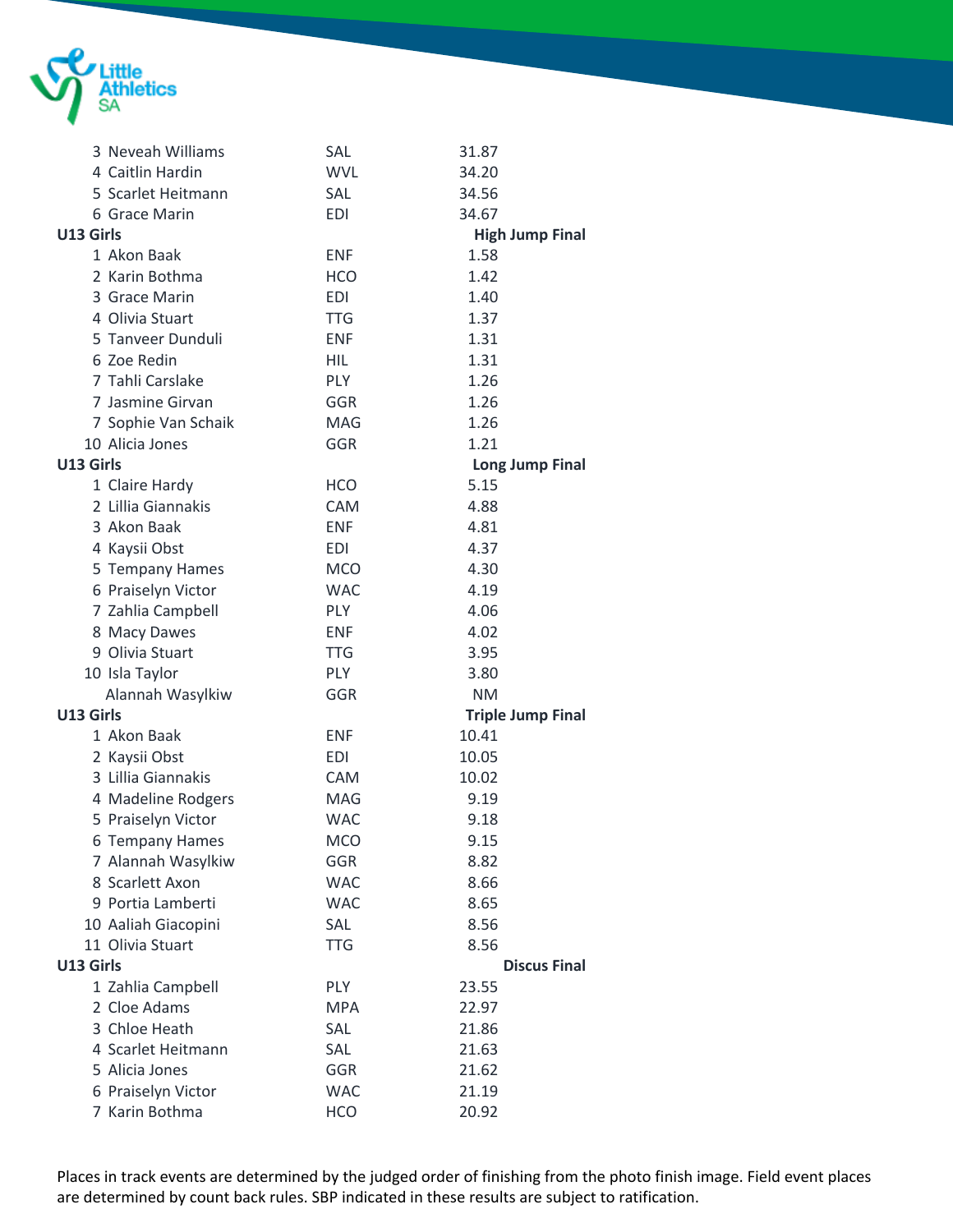

|           | 8 Emilie Kilsby              | <b>MAG</b> | 18.91                 |
|-----------|------------------------------|------------|-----------------------|
|           | 9 Emma Wall                  | <b>TTG</b> | 18.44                 |
|           | 10 Lyla Kinnear              | <b>GGR</b> | 18.01                 |
|           | 11 Bianca Moise              | GGR        | 17.99                 |
|           | 12 Isla Taylor               | <b>PLY</b> | 16.47                 |
| U13 Girls |                              |            | <b>Javelin Final</b>  |
|           | 1 Chloe Heath                | SAL        | 26.87                 |
|           | 2 Alannah Wasylkiw           | GGR        | 23.77                 |
|           | 3 Zoe Redin                  | <b>HIL</b> | 23.47                 |
|           | 4 Imogen Woodruff            | <b>WVL</b> | 21.78                 |
|           | 5 Scarlet Heitmann           | <b>SAL</b> | 21.36                 |
|           | 6 Cloe Adams                 | <b>MPA</b> | 20.97                 |
|           | 7 Maeya Robinson             | <b>WVL</b> | 19.52                 |
|           | 8 Alicia Jones               | GGR        | 19.12                 |
|           | 9 Amy Dunnicliffe            | ASP        | 16.91                 |
|           | 10 Scala Ferreira            | <b>WAC</b> | 15.95                 |
|           | 11 Aisling Morgan            | <b>WVL</b> | 11.42                 |
| U13 Girls |                              |            | <b>Shot Put Final</b> |
|           | 1 Scarlet Heitmann           | SAL        | 8.72                  |
|           | 2 Inara Castle               | HIL        | 8.64                  |
|           | 3 Scala Ferreira             | <b>WAC</b> | 8.16                  |
|           | 4 Karin Bothma               | <b>HCO</b> | 8.11                  |
|           | 5 Chloe Heath                | SAL        | 7.76                  |
|           | 6 Alannah Wasylkiw           | GGR        | 7.59                  |
|           | 7 Tahli Carslake             | <b>PLY</b> | 7.50                  |
|           | 8 Bianca Moise               | GGR        | 6.92                  |
|           | 9 Emma Wall                  | <b>TTG</b> | 6.64                  |
|           | 10 Emily Lamb                | <b>TTG</b> | 6.38                  |
|           | 11 Emilie Kilsby             | MAG        | 6.27                  |
| U14 Boys  |                              |            | 100m Heats            |
|           | 1 Kelechi Ekwomadu           | GGR        | 12.26                 |
|           | 2 Ashton Hong                | <b>ENF</b> | 12.52                 |
|           | 3 Tehan Arachchi Appuhamilag | <b>CAM</b> | 13.06                 |
|           | 4 Rhys Jones                 | HCO        | 12.34                 |
|           | 5 Brock Nokes                | MIL        | 12.54                 |
|           | 6 Brodie Ralph               | <b>EDI</b> | 13.07                 |
|           | 7 Joshua Rositano            | <b>WVL</b> | 12.89                 |
|           | 8 Xavier Mazurczak           | <b>EDI</b> | 13.06                 |
|           | 9 Lewis Day                  | <b>WAC</b> | 13.12                 |
|           | 10 Owen Sun                  | ADE        | 13.33                 |
|           | 11 Alexander Martin          | <b>HCO</b> | 13.35                 |
|           | 12 Ricky Carter              | ADE        | 13.39                 |
|           | 13 Archie Stanford           | <b>CDI</b> | 13.76                 |
|           | 14 Luca Ruotolo              | CAM        | 13.78                 |
|           | 15 Bilal Fatungase           | <b>TTG</b> | 13.79                 |
|           | 16 Oliver Western            | <b>CDI</b> | 14.17                 |
|           | 17 Cobey Davis               | SAL        | 14.30                 |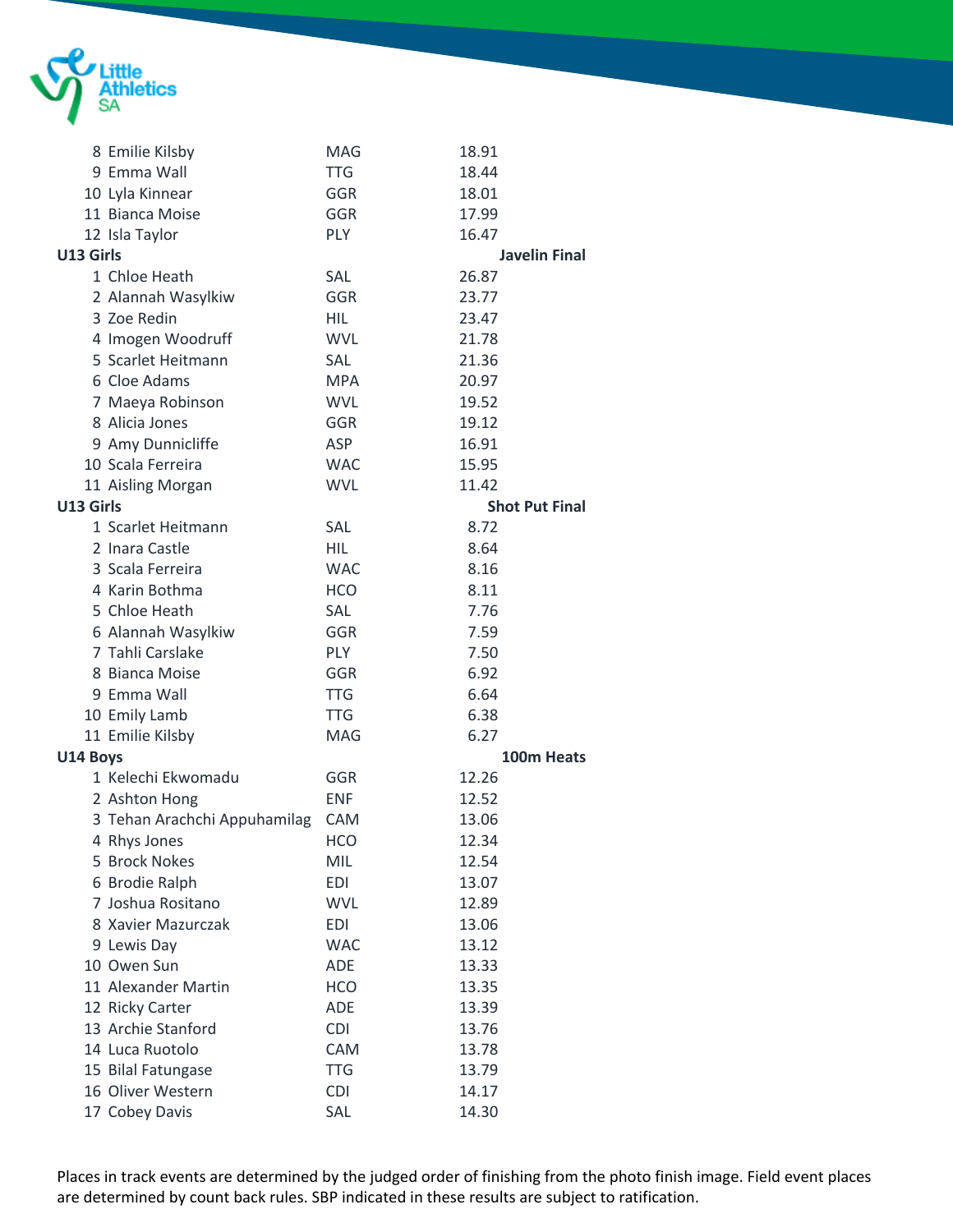

|          | 18 Lucas Bribiesca Diaz          | <b>LYN</b> | 14.55   |                        |
|----------|----------------------------------|------------|---------|------------------------|
|          | 19 Daly Burckhardt               | SOH        | 15.02   |                        |
|          | 20 Jayden Spalding               | SAL        | 16.16   |                        |
| U14 Boys |                                  |            |         | 100m Final             |
|          | 1 Rhys Jones                     | <b>HCO</b> | 12.11   |                        |
|          | 2 Kelechi Ekwomadu               | <b>GGR</b> | 12.16   |                        |
|          | 3 Ashton Hong                    | <b>ENF</b> | 12.68   |                        |
|          | 4 Brock Nokes                    | <b>MIL</b> | 12.88   |                        |
|          | 5 Joshua Rositano                | <b>WVL</b> | 13.20   |                        |
|          | 6 Xavier Mazurczak               | <b>EDI</b> | 13.32   |                        |
|          | 7 Brodie Ralph                   | <b>EDI</b> | 13.42   |                        |
|          | 8 Tehan Arachchi Appuhamilag     | CAM        | 13.53   |                        |
| U14 Boys |                                  |            |         | 200m Heats             |
|          | 1 Rhys Jones                     | <b>HCO</b> | 25.58   |                        |
|          | 2 Brock Nokes                    | <b>MIL</b> | 25.92   |                        |
|          | 3 Ashton Hong                    | <b>ENF</b> | 26.24   |                        |
|          | 4 Harrison Clark                 | <b>NAR</b> | 26.48   |                        |
|          | 5 Lewis Day                      | <b>WAC</b> | 27.04   |                        |
|          | 6 Tehan Arachchi Appuhamilag     | CAM        | 27.41   |                        |
|          | 7 Xavier Mazurczak               | <b>EDI</b> | 26.96   |                        |
|          | 8 Brodie Ralph                   | <b>EDI</b> | 27.08   |                        |
|          | 9 Luca Ruotolo                   | CAM        | 27.91   |                        |
|          | 10 Owen Sun                      | <b>ADE</b> | 28.27   |                        |
|          | 11 Tyler Ward                    | <b>RED</b> | 28.28   |                        |
|          | 12 Alexander Lange               | <b>BVA</b> | 29.40   |                        |
|          | 13 Daly Burckhardt               | SOH        | 31.71   |                        |
|          | 14 Daniel Bale                   | GAW        | 31.89   |                        |
| U14 Boys |                                  |            |         | 200 <sub>m</sub> Final |
|          | 1 Rhys Jones                     | <b>HCO</b> | 25.00   |                        |
|          | 2 Brock Nokes                    | <b>MIL</b> | 25.80   |                        |
|          | 3 Harrison Clark                 | <b>NAR</b> | 26.10   |                        |
|          | 4 Xavier Mazurczak               | <b>EDI</b> | 26.91   |                        |
|          | 5 Lewis Day                      | <b>WAC</b> | 26.98   |                        |
|          | 6 Tehan Arachchi Appuhamilag CAM |            | 27.12   |                        |
|          | 7 Brodie Ralph                   | <b>EDI</b> | 27.19   |                        |
| U14 Boys |                                  |            |         | 400m Final             |
|          | 1 Harrison Clark                 | <b>NAR</b> | 56.91   |                        |
|          | 2 Lewis Day                      | <b>WAC</b> | 57.79   |                        |
|          | 3 Brock Nokes                    | <b>MIL</b> | 58.81   |                        |
|          | 4 Xavier Mazurczak               | <b>EDI</b> | 59.48   |                        |
|          | 5 Angus Pringle                  | <b>LYN</b> | 59.65   |                        |
|          | 6 Hamish Baker                   | <b>EDI</b> | 1:00.27 |                        |
|          | 7 Brodie Ralph                   | <b>EDI</b> | 1:00.91 |                        |
|          | 8 Oliver Sibbick                 | <b>LYN</b> | 1:01.08 |                        |
|          | 9 Archie Stanford                | <b>CDI</b> | 1:03.13 |                        |
| U14 Boys |                                  |            |         | 800m Final             |
|          | 1 Oliver Sibbick                 | <b>LYN</b> | 2:14.22 |                        |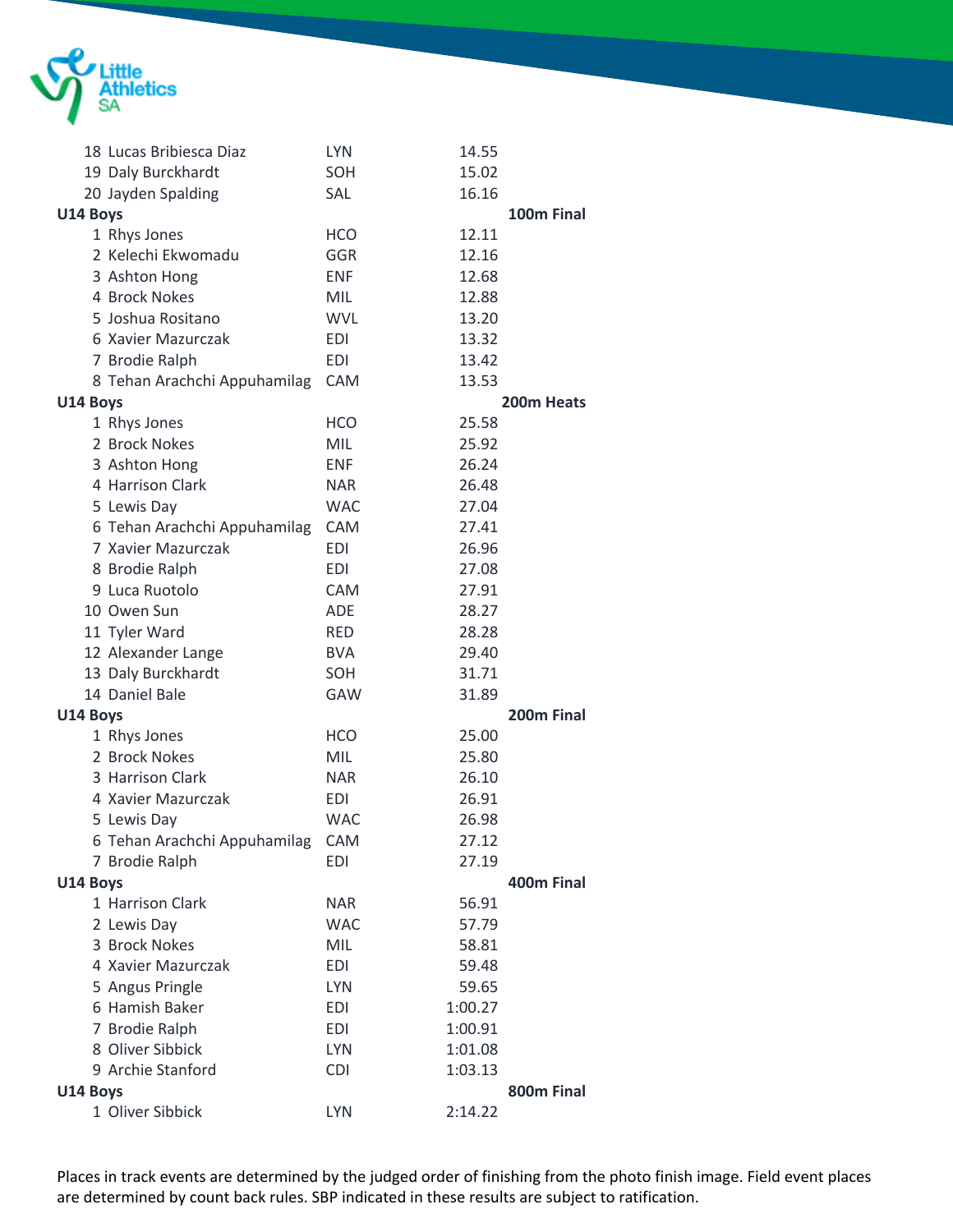

| 2 Alexander Martin    | <b>HCO</b> | 2:17.55                   |
|-----------------------|------------|---------------------------|
| 3 Joseph Hewson       | ADE        | 2:18.54                   |
| 4 Ben Schulz          | ADE        | 2:19.56                   |
| 5 Angus Pringle       | <b>LYN</b> | 2:21.59                   |
| 6 Jared Cenko         | <b>EDI</b> | 2:30.10                   |
| 7 Jackson Strawhorn   | <b>MTB</b> | 2:30.63                   |
| 8 Jack Trotter        | <b>WAC</b> | 2:33.37                   |
| 9 Lachlan Tee         | <b>LYN</b> | 2:34.21                   |
| 10 Sebastian Richards | <b>MCO</b> | 2:36.27                   |
| 11 Daniel Bale        | GAW        | 2:43.45                   |
| 12 Jordan Crack       | <b>LYN</b> | 2:45.16                   |
| 13 Finlay Bailey      | <b>MCO</b> | 2:48.99                   |
| 14 Daly Burckhardt    | SOH        | 2:53.56                   |
| U14 Boys              |            | 1500m Final               |
| 1 Brodie Ralph        | <b>EDI</b> | 4:51.42                   |
| 2 Jackson Strawhorn   | <b>MTB</b> | 5:09.77                   |
| 3 Lachlan Tee         | <b>LYN</b> | 5:17.79                   |
| 4 Jack Trotter        | <b>WAC</b> | 5:32.85                   |
| 5 Sebastian Richards  | <b>MCO</b> | 5:34.21                   |
| 6 Finlay Bailey       | <b>MCO</b> | 6:01.75                   |
| U14 Boys              |            | 1500m Walk Final          |
| 1 Sebastian Richards  | <b>MCO</b> | 7:14.05                   |
| 2 Jason Ellsmore      | <b>GAW</b> | 8:45.02                   |
| U14 Boys              |            | <b>90m Hurdles Final</b>  |
| 1 Ashton Liebeknecht  | <b>CDI</b> | 14.36                     |
| 2 Cooper Raftery      | <b>WVL</b> | 14.56                     |
| 3 Cobey Davis         | <b>SAL</b> | 17.59                     |
| 4 Alexander Lange     | <b>BVA</b> | 19.08                     |
| U14 Boys              |            | <b>200m Hurdles Heats</b> |
| 1 Joshua Rositano     | <b>WVL</b> | 29.29                     |
| 2 Oliver Western      | <b>CDI</b> | 30.85                     |
| 3 Cooper Raftery      | <b>WVL</b> | 30.26                     |
| 4 Hamish Baker        | <b>EDI</b> | 31.09                     |
| 5 Jared Cenko         | <b>EDI</b> | 31.29                     |
| 6 Tyler Ward          | RED        | 32.08                     |
| 7 Oliver Sibbick      | <b>LYN</b> | 32.57                     |
| 8 Cobey Davis         | SAL        | 33.35                     |
| 9 Daniel Bale         | GAW        | 34.32                     |
| U14 Boys              |            | <b>200m Hurdles Final</b> |
| 1 Joshua Rositano     | <b>WVL</b> | 28.62                     |
| 2 Oliver Western      | <b>CDI</b> | 29.73                     |
| 3 Hamish Baker        | <b>EDI</b> | 29.74                     |
| 4 Cooper Raftery      | <b>WVL</b> | 29.83                     |
| 5 Tyler Ward          | <b>RED</b> | 31.07                     |
| 6 Oliver Sibbick      | <b>LYN</b> | 31.20                     |
| 7 Jared Cenko         | <b>EDI</b> | 31.22                     |
| 8 Cobey Davis         | SAL        | 32.79                     |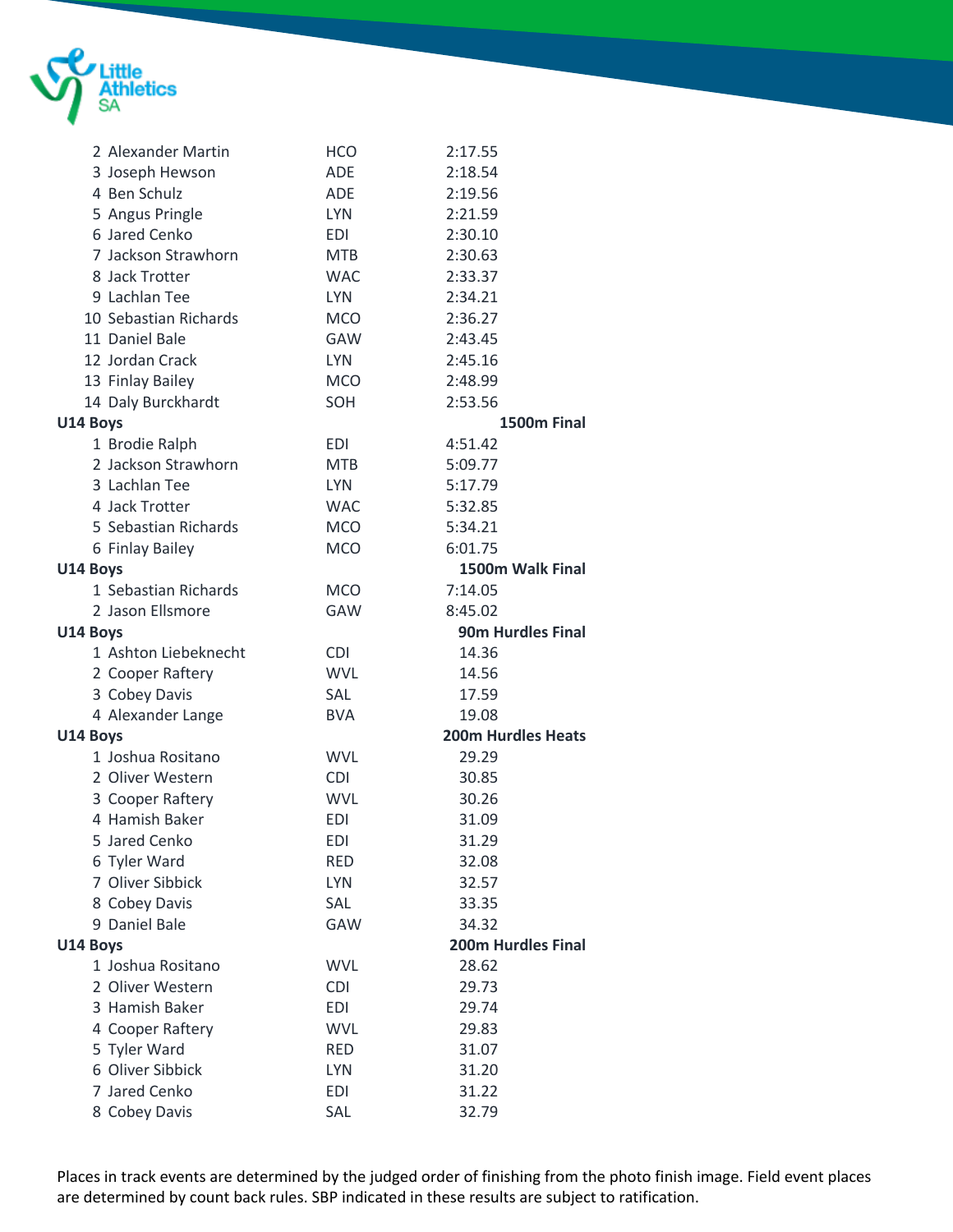

| U14 Boys                     |            | <b>High Jump Final</b>   |
|------------------------------|------------|--------------------------|
| 1 Harrison Clark             | <b>NAR</b> | 1.71                     |
| 2 Joshua Rositano            | <b>WVL</b> | 1.67                     |
| 3 Kelechi Ekwomadu           | GGR        | 1.63                     |
| 4 Ashton Liebeknecht         | <b>CDI</b> | 1.56                     |
| 5 Bilal Fatungase            | <b>TTG</b> | 1.50 YC TR4.5            |
| 6 Alexander Lange            | <b>BVA</b> | 1.50                     |
| 7 Bradley Fakes              | <b>HCO</b> | 1.45                     |
| U14 Boys                     |            | <b>Long Jump Final</b>   |
| 1 Isaac Riddle               | GGR        | 6.03                     |
| 2 Harrison Clark             | <b>NAR</b> | 5.41                     |
| 3 Tehan Arachchi Appuhamilag | <b>CAM</b> | 5.05                     |
| 4 Cooper Raftery             | <b>WVL</b> | 5.01                     |
| 5 Ricky Carter               | <b>ADE</b> | 4.98                     |
| 6 Rhys Jones                 | <b>HCO</b> | 4.96                     |
| 7 Ashton Hong                | <b>FNF</b> | 4.89                     |
| 8 Joshua Rositano            | <b>WVL</b> | 4.73                     |
| 9 Kelechi Ekwomadu           | GGR        | 4.72                     |
| 10 Bilal Fatungase           | <b>TTG</b> | 4.42                     |
| 11 Cobey Davis               | SAL        | 4.16                     |
| 12 Owen Sun                  | <b>ADE</b> | 4.11                     |
| 13 Daly Burckhardt           | SOH        | 4.00                     |
| 14 Lucas Bribiesca Diaz      | <b>LYN</b> | 3.84 YC TR4.5            |
| 15 Jayden Spalding           | SAL        | 3.26                     |
| 16 Kai Bodel                 | <b>INF</b> | 3.18                     |
| <b>U14 Boys Multi-Class</b>  |            | <b>Long Jump Final</b>   |
| 1 Isaac McInness (T13)       | <b>MTB</b> | 2.00 26.11%              |
| U14 Boys                     |            | <b>Triple Jump Final</b> |
| 1 Isaac Riddle               | GGR        | 12.54                    |
| 2 Harrison Clark             | <b>NAR</b> | 12.41                    |
| 3 Joshua Rositano            | <b>WVL</b> | 11.26                    |
| 4 Cooper Raftery             | <b>WVL</b> | 11.16                    |
| 5 Alexander Martin           | <b>HCO</b> | 10.55                    |
| 6 Owen Sun                   | <b>ADE</b> | 10.41                    |
| 7 Ben Schulz                 | <b>ADE</b> | 10.20                    |
| 8 Jared Cenko                | <b>EDI</b> | 9.97                     |
| 9 Daniel Bale                | GAW        | 9.07                     |
| 10 Cobey Davis               | SAL        | 8.73                     |
| U14 Boys                     |            | <b>Discus Final</b>      |
| 1 Jai Thomas                 | SAL        | 32.97                    |
| 2 Callan Semmler             | <b>LYN</b> | 26.35                    |
| 3 Jayden Spalding            | SAL        | 26.16                    |
| 4 Oliver Western             | <b>CDI</b> | 24.19                    |
| 5 Tyler Ward                 | <b>RED</b> | 23.23                    |
| 6 Archie Stanford            | <b>CDI</b> | 22.98                    |
| 7 Daniel Bale                | GAW        | 22.58                    |
| 8 Daly Burckhardt            | SOH        | 21.30                    |
| 9 Brock Nokes                | MIL        | 20.72                    |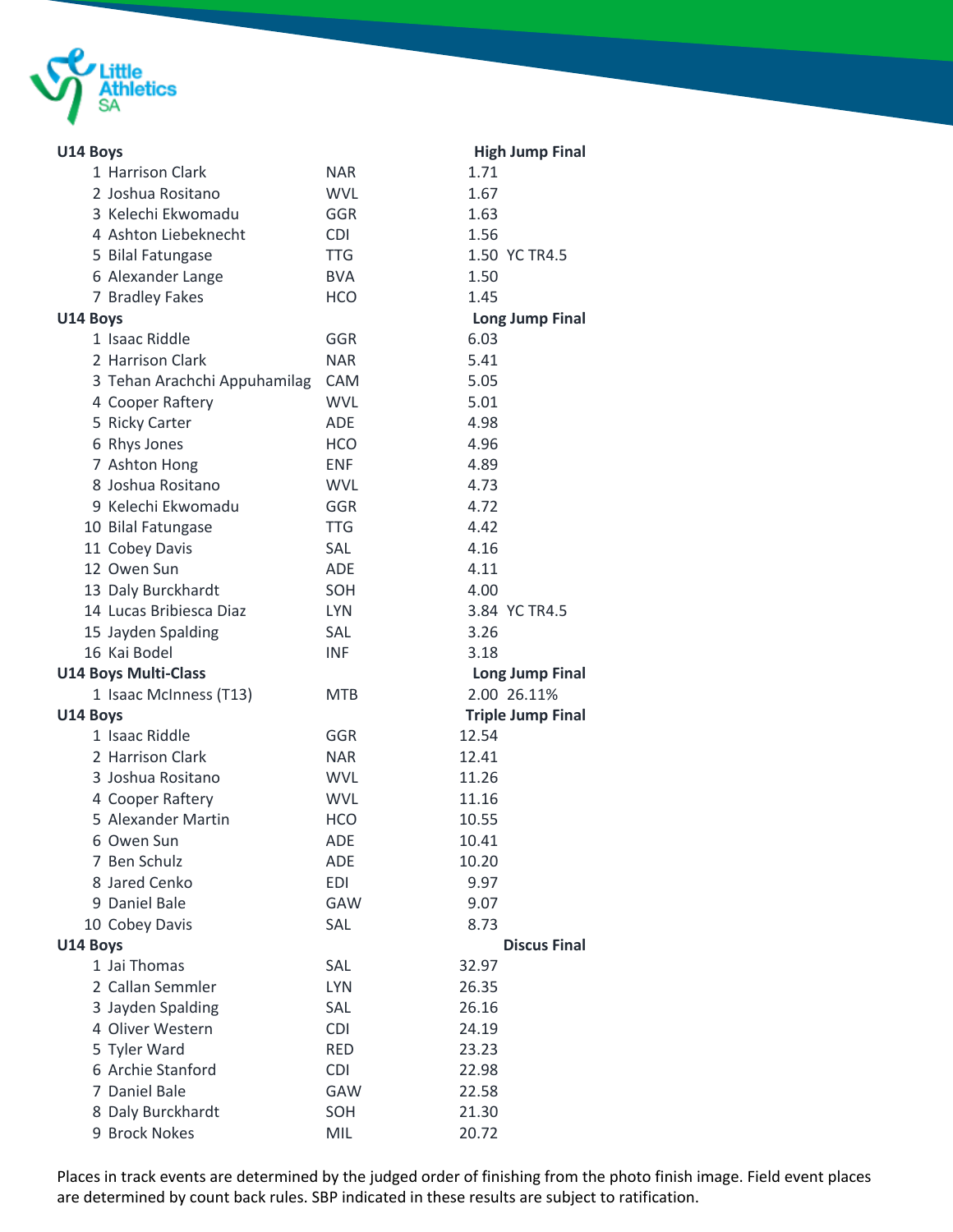

|           | 10 Lucas Bribiesca Diaz     | <b>LYN</b> | 20.38                 |
|-----------|-----------------------------|------------|-----------------------|
|           | 11 Finlay Bailey            | <b>MCO</b> | 19.72                 |
|           | 12 Jared Cenko              | EDI        | 19.11                 |
|           | 13 Remy Macnamara           | <b>MIL</b> | 16.69                 |
|           | <b>U14 Boys Multi-Class</b> |            | <b>Discus Final</b>   |
|           | 1 Isaac McInness (F13)      | <b>MTB</b> | 6.99 13.04%           |
| U14 Boys  |                             |            | <b>Javelin Final</b>  |
|           | 1 Jai Thomas                | SAL        | 27.85                 |
|           | 2 Cooper Fieldhouse         | <b>GGR</b> | 26.04                 |
|           | 3 Finlay Bailey             | <b>MCO</b> | 20.36                 |
|           | 4 Bradley Fakes             | <b>HCO</b> | 19.59                 |
|           | 5 Jayden Spalding           | SAL        | 19.39                 |
|           | 6 Remy Macnamara            | MIL        | 17.52                 |
|           | 7 Kai Bodel                 | <b>INF</b> | 15.77                 |
|           | <b>U14 Boys Multi-Class</b> |            | <b>Javelin Final</b>  |
|           | 1 Isaac McInness (F13)      | <b>MTB</b> | 6.18 8.70%            |
| U14 Boys  |                             |            | <b>Shot Put Final</b> |
|           | 1 Callan Semmler            | <b>LYN</b> | 11.99                 |
|           | 2 Jai Thomas                | <b>SAL</b> | 11.27                 |
|           | 3 Archie Stanford           | <b>CDI</b> | 10.44                 |
|           | 4 Tyler Ward                | <b>RED</b> | 9.82                  |
|           | 5 Cooper Fieldhouse         | GGR        | 9.78                  |
|           | 6 Jayden Spalding           | SAL        | 9.61                  |
|           | 7 Jared Cenko               | EDI        | 8.38                  |
|           | 8 Lucas Bribiesca Diaz      | <b>LYN</b> | 8.19                  |
|           | 9 Remy Macnamara            | MIL        | 6.54                  |
| U14 Girls |                             |            | 100m Heats            |
|           | 1 Isabell Alchin            | <b>MIL</b> | 12.98                 |
|           | 2 Georgie Fielder           | <b>WAC</b> | 13.44                 |
|           | 3 Dallas Marks              | <b>WAC</b> | 13.47                 |
|           | 4 Hannah Anderson           | EDI        | 13.60                 |
|           | 5 Anique Cleggett           | <b>CDI</b> | 13.52                 |
|           | 6 Lily Colville             | <b>WAC</b> | 13.60                 |
|           | 7 Zoe Borkowski             | <b>MCO</b> | 13.64                 |
|           | 8 Ava Griffin               | <b>PTA</b> | 13.73                 |
|           | 9 Elise Scott               | <b>SCO</b> | 13.83                 |
|           | 10 Casey Wassermann         | TTG        | 14.10                 |
|           | 11 Ashmi Dangi              | <b>ENF</b> | 14.27                 |
|           | 12 Remi Goeing              | <b>HIL</b> | 14.41                 |
|           | 13 Kobi Dollman             | <b>TTG</b> | 14.69                 |
|           | 14 Alina Berridge           | MAG        | 15.15                 |
|           | 15 Isla Dundas              | MAG        | 15.63                 |
| U14 Girls |                             |            | 100m Final            |
|           | 1 Georgie Fielder           | <b>WAC</b> | 13.09                 |
|           | 2 Isabell Alchin            | MIL        | 13.13                 |
|           | 3 Dallas Marks              | <b>WAC</b> | 13.66                 |
|           | 4 Hannah Anderson           | <b>EDI</b> | 13.78                 |
|           | 5 Zoe Borkowski             | <b>MCO</b> | 13.88                 |
|           | 6 Ava Griffin               | <b>PTA</b> | 14.06                 |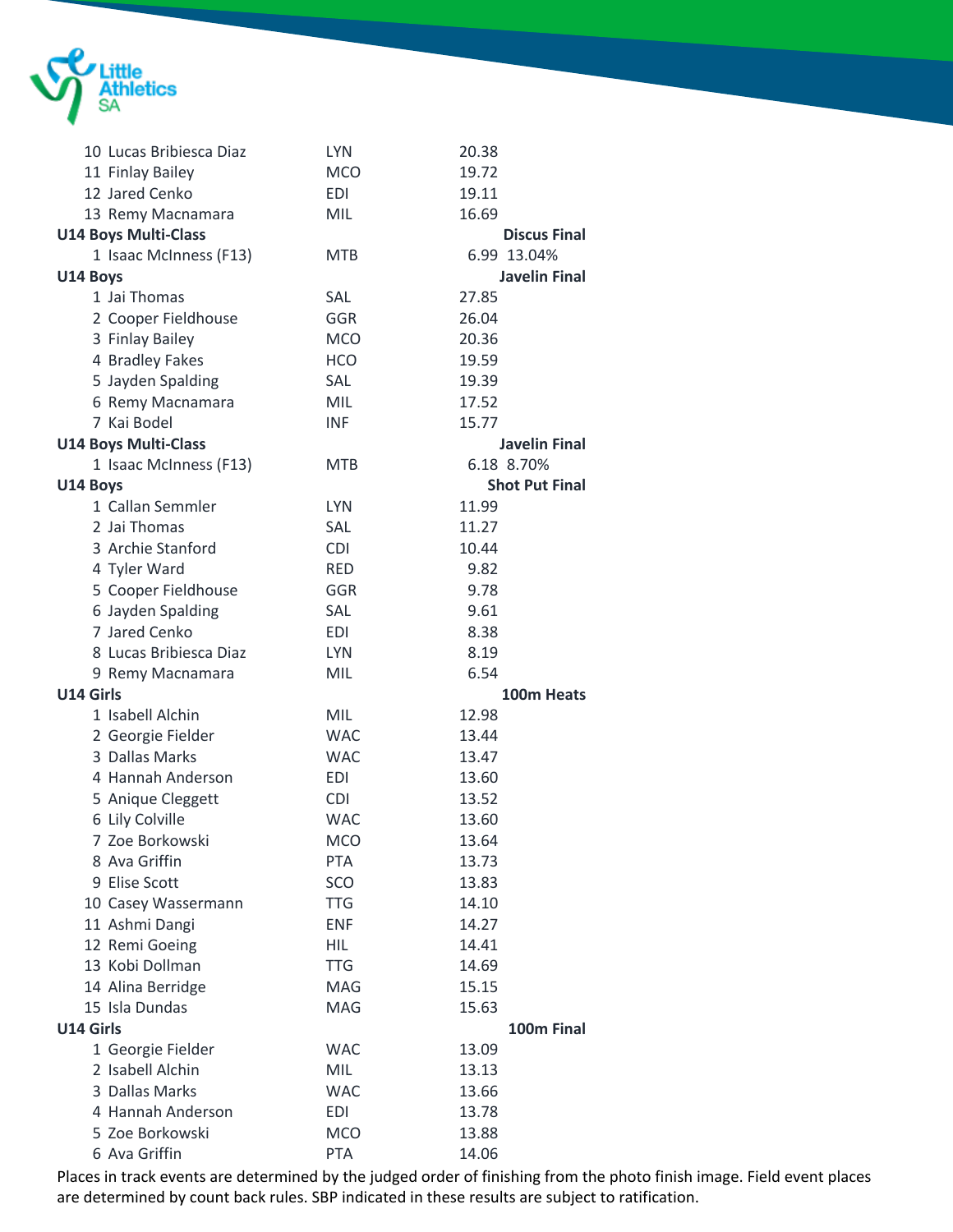

|                  | 7 Lily Colville         | <b>WAC</b>        | 14.56              |  |
|------------------|-------------------------|-------------------|--------------------|--|
| U14 Girls        |                         |                   | 200m Heats         |  |
|                  | 1 Isabell Alchin        | MIL               | 26.89              |  |
|                  | 2 Georgie Fielder       | <b>WAC</b>        | 27.01              |  |
|                  | 3 Hannah Anderson       | EDI               | 27.95              |  |
|                  | 4 Lily Colville         | <b>WAC</b>        | 27.12              |  |
|                  | 5 Ava Barton            | <b>ADE</b>        | 28.02              |  |
|                  | 6 Ava Griffin           | <b>PTA</b>        | 28.16              |  |
|                  | 7 Dallas Marks          | <b>WAC</b>        | 27.44              |  |
|                  | 8 Elise Scott           | <b>SCO</b>        | 28.59              |  |
|                  | 9 Zoe Borkowski         | <b>MCO</b>        | 28.73              |  |
|                  | 10 Zali Trenorden       | <b>HCO</b>        | 29.10              |  |
|                  | 11 Laurie Doko Tchatoka | <b>EDI</b>        | 30.75              |  |
|                  | 12 Jenae Malan          | SOH               | 31.92              |  |
|                  | 13 Alina Berridge       | <b>MAG</b>        | 32.11              |  |
|                  | 14 Brianna Air-Drysdale | GGR               | 34.95              |  |
| U14 Girls        |                         |                   | 200m Final         |  |
|                  | 1 Georgie Fielder       | <b>WAC</b>        | 26.36              |  |
|                  | 2 Isabell Alchin        | <b>MIL</b>        | 26.81              |  |
|                  | 3 Lily Colville         | <b>WAC</b>        | 27.66              |  |
|                  | 4 Dallas Marks          | <b>WAC</b>        | 27.80              |  |
|                  | 5 Ava Barton            | ADE               | 27.98              |  |
|                  | 6 Hannah Anderson       | <b>EDI</b>        | 28.11              |  |
|                  | 7 Ava Griffin           | <b>PTA</b>        | 28.44              |  |
|                  | 8 Elise Scott           | SCO               | 29.01              |  |
| <b>U14 Girls</b> |                         |                   | 400m Final         |  |
|                  | 1 Ava Barton            | <b>ADE</b>        | 1:02.61            |  |
|                  | 2 Hannah Anderson       | EDI               | 1:03.18            |  |
|                  | 3 Lily Colville         | <b>WAC</b>        | 1:04.37            |  |
|                  | 4 Grace Rogers          | SCO               | 1:05.55            |  |
|                  | 5 Zali Trenorden        | <b>HCO</b>        | 1:05.73            |  |
|                  | 6 Ava Griffin           | <b>PTA</b>        | 1:06.15            |  |
|                  | 7 Zoe Cummings          | <b>MCO</b>        | 1:07.22            |  |
|                  | 8 Casey Wassermann      | <b>TTG</b>        | 1:10.17            |  |
|                  | 9 Brianna Air-Drysdale  | GGR               | 1:18.39            |  |
| U14 Girls        |                         |                   | 800m Final         |  |
|                  | 1 Hannah Tourneur       | SOH               | 2:20.17            |  |
|                  | 2 Grace Rogers          | SCO               | 2:34.63            |  |
|                  | 3 Zoe Cummings          | <b>MCO</b>        | 2:42.30            |  |
|                  | 4 Brianna Air-Drysdale  | GGR               | 3:17.77            |  |
| U14 Girls        |                         |                   | 1500m Final        |  |
|                  | 1 Hannah Tourneur       | SOH               | 4:49.68            |  |
|                  | 2 Grace Rogers          | SCO               | 5:20.76            |  |
| U14 Girls        | 3 Casey Wassermann      | <b>TTG</b>        | 5:31.57            |  |
|                  | 1 Elise Scott           |                   | 1500m Walk Final   |  |
|                  |                         | SCO<br><b>CDI</b> | 7:33.94<br>9:40.47 |  |
|                  | 2 Milly Sulicich        |                   |                    |  |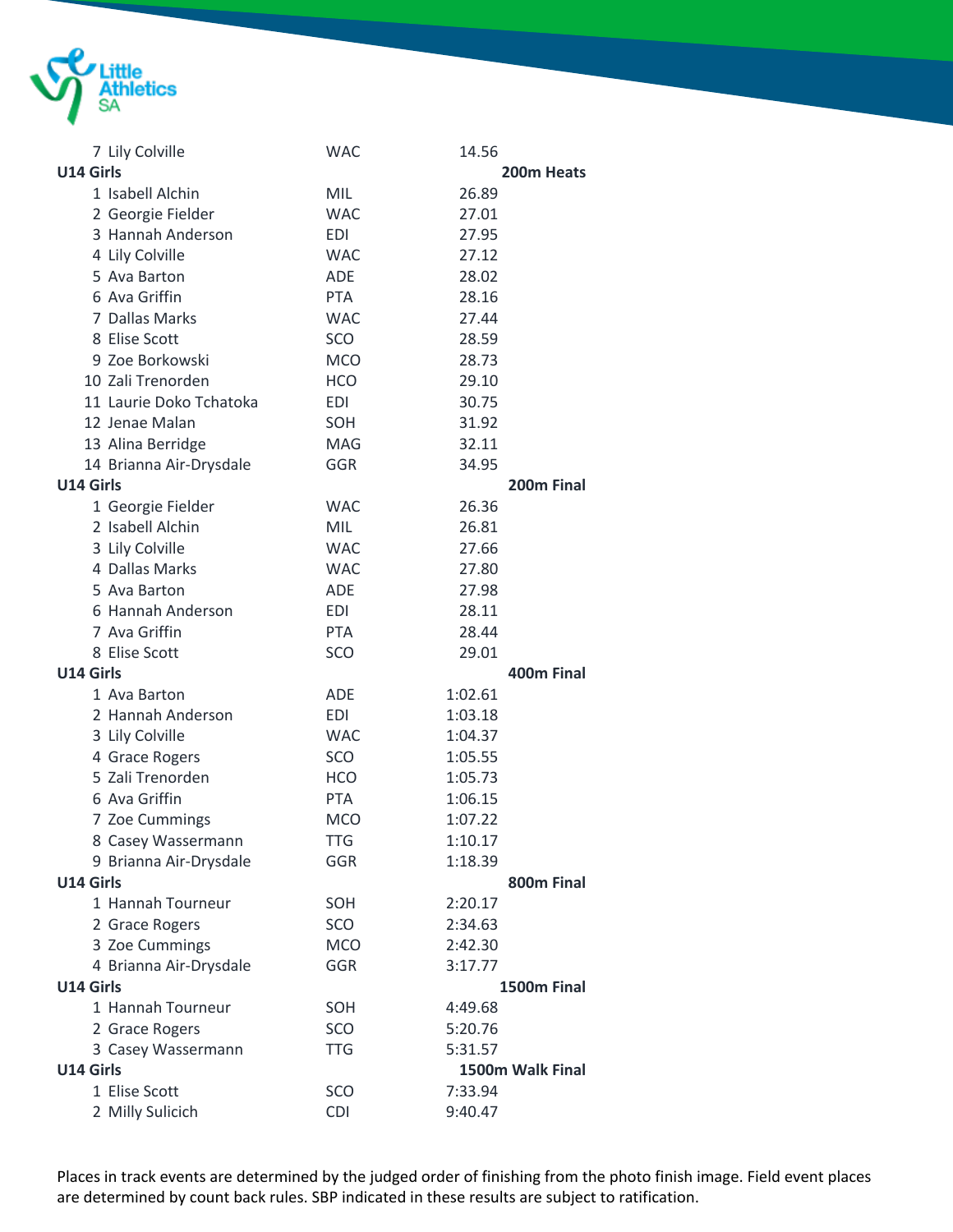

| U14 Girls                    |            | <b>80m Hurdles Final</b>  |
|------------------------------|------------|---------------------------|
| 1 Dallas Marks               | <b>WAC</b> | 13.30                     |
| 2 Ava Barton                 | <b>ADE</b> | 13.56                     |
| 3 Gia Della-Zoppa            | <b>PTA</b> | 13.87                     |
| 4 Lily Colville              | <b>WAC</b> | 14.73                     |
| U14 Girls                    |            | <b>200m Hurdles Final</b> |
| 1 Georgie Fielder            | <b>WAC</b> | 29.59                     |
| 2 Dallas Marks               | <b>WAC</b> | 31.31                     |
| 3 Ava Barton                 | <b>ADF</b> | 31.45                     |
| 4 Gia Della-Zoppa            | <b>PTA</b> | 32.17                     |
| 5 Grace Rogers               | SCO        | 32.84                     |
| 6 Emily McMullen             | <b>PTA</b> | 35.13                     |
| U14 Girls                    |            | <b>High Jump Final</b>    |
| 1 Casey Wassermann           | <b>TTG</b> | 1.51                      |
| 2 Dallas Marks               | <b>WAC</b> | 1.48                      |
| 3 Ella Sloan                 | <b>CAM</b> | 1.48                      |
| 4 Elouise Nordhausen-Bradley | <b>MNO</b> | 1.48                      |
| 5 Remi Goeing                | <b>HIL</b> | 1.36                      |
| 6 Lauren Chomel              | <b>MCO</b> | 1.31                      |
| 6 Anique Cleggett            | <b>CDI</b> | 1.31                      |
| U14 Girls                    |            | <b>Long Jump Final</b>    |
| 1 Ashley James               | <b>EDI</b> | 4.76                      |
| 2 Ashmi Dangi                | <b>ENF</b> | 4.63                      |
| 3 Gia Della-Zoppa            | <b>PTA</b> | 4.61                      |
| 4 Elise Scott                | <b>SCO</b> | 4.32                      |
| 5 Kobi Dollman               | <b>TTG</b> | 4.18                      |
| 6 Zoe Borkowski              | <b>MCO</b> | 4.06                      |
| 7 Alina Berridge             | <b>MAG</b> | 3.93                      |
| 8 Remi Goeing                | <b>HIL</b> | 3.82                      |
| 9 Lauren Chomel              | <b>MCO</b> | 3.53                      |
| U14 Girls                    |            | <b>Triple Jump Final</b>  |
| 1 Gia Della-Zoppa            | <b>PTA</b> | 10.29                     |
| 2 Isabell Alchin             | MIL        | 10.12                     |
| 3 Lily Colville              | <b>WAC</b> | 9.97                      |
| 4 Ashmi Dangi                | <b>ENF</b> | 9.92                      |
| 5 Zoe Borkowski              | <b>MCO</b> | 9.57                      |
| 6 Kobi Dollman               | <b>TTG</b> | 8.95                      |
| 7 Remi Goeing                | <b>HIL</b> | 8.71                      |
| 8 Lauren Chomel              | <b>MCO</b> | 8.33                      |
| 9 Alina Berridge             | MAG        | 7.71                      |
| U14 Girls                    |            | <b>Discus Final</b>       |
| 1 Isabella Zillante          | <b>ENF</b> | 26.56                     |
| 2 Emily McMullen             | <b>PTA</b> | 22.75                     |
| 3 Ella Rogers                | <b>GAW</b> | 20.50                     |
| 4 Isla Dundas                | MAG        | 19.62                     |
| 5 Lauren Chomel              | <b>MCO</b> | 15.36                     |
| 6 Beatrice Peata-Roach       | ASP        | 14.24                     |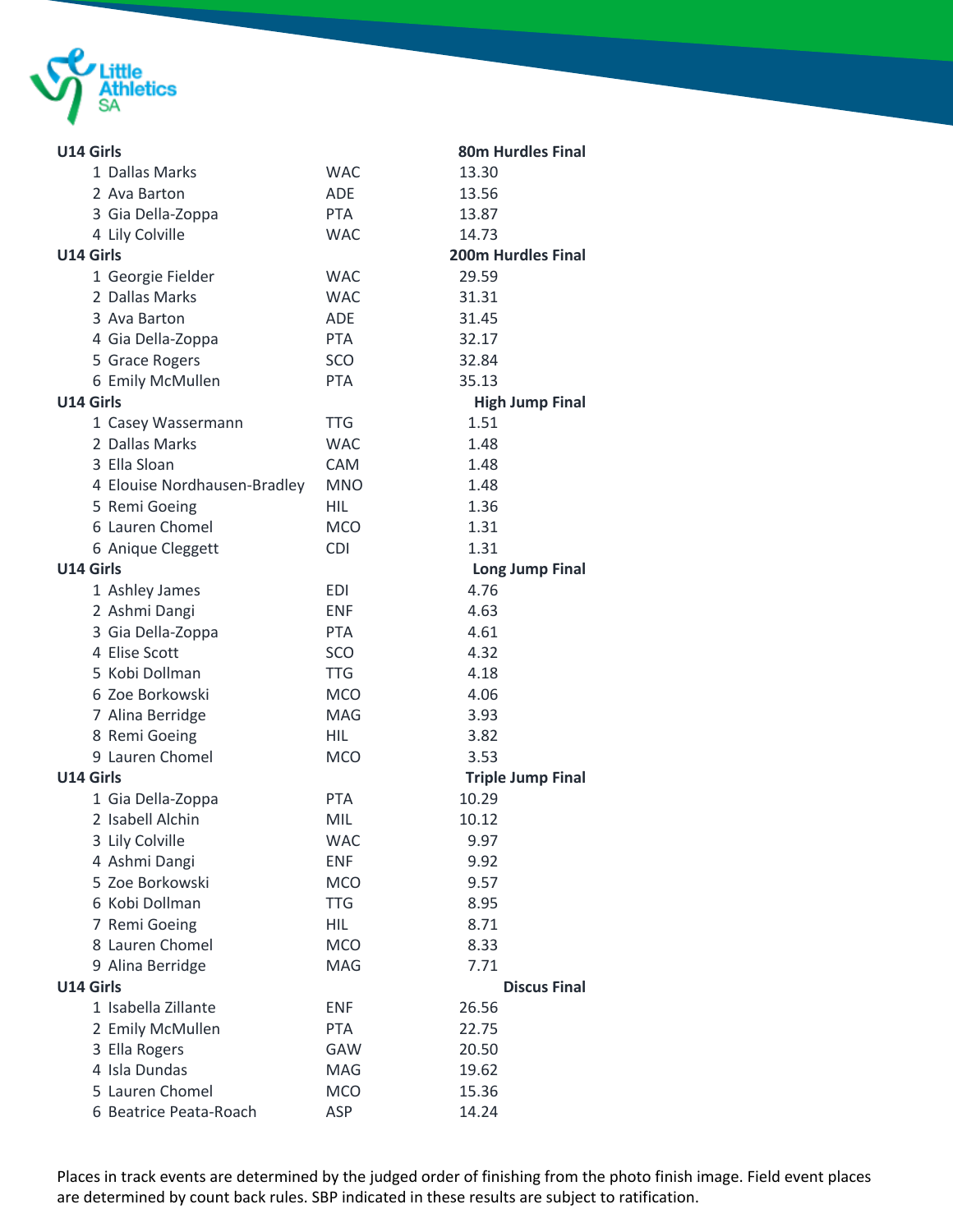

| U14 Girls                     |            | <b>Javelin Final</b>  |
|-------------------------------|------------|-----------------------|
| 1 Ashley James                | <b>EDI</b> | 34.93                 |
| 2 Ava Barton                  | <b>ADE</b> | 30.91                 |
| 3 Ella Rogers                 | <b>GAW</b> | 26.46                 |
| 4 Grace Rogers                | SCO        | 24.26                 |
| 5 Lauren Chomel               | <b>MCO</b> | 19.28                 |
| 6 Ariel Challinger            | <b>MBR</b> | 18.07                 |
| 7 Beatrice Peata-Roach        | <b>ASP</b> | 17.18                 |
| 8 Emily McMullen              | <b>PTA</b> | 15.09                 |
| 9 Isla Dundas                 | <b>MAG</b> | 13.49                 |
| U14 Girls                     |            | <b>Shot Put Final</b> |
| 1 Emily McMullen              | <b>PTA</b> | 9.20                  |
| 2 Isabella Zillante           | <b>ENF</b> | 9.00                  |
| 3 Ella Rogers                 | GAW        | 8.60                  |
| 4 Anique Cleggett             | <b>CDI</b> | 8.33                  |
| 5 Laurie Doko Tchatoka        | <b>EDI</b> | 7.63                  |
| 6 Grace McCarthy              | <b>PEN</b> | 7.29                  |
| 7 Beatrice Peata-Roach        | <b>ASP</b> | 6.67                  |
| U15 Boys                      |            | 100m Heats            |
| 1 Khai Stirling               | <b>TTG</b> | 12.00                 |
| 2 Ronan Morris                | <b>HIL</b> | 12.00                 |
| 3 Adrian Ng                   | <b>ENF</b> | 12.04                 |
| 4 Anudha Wijesinghe           | <b>EDI</b> | 12.16                 |
| 5 James Nash                  | <b>PTA</b> | 12.48                 |
| 6 Brayden Prokos              | <b>PTA</b> | 12.57                 |
| 7 Riley Pickett               | <b>PLY</b> | 12.61                 |
| 8 Jaxon Millard               | PTL        | 13.06                 |
| 9 Mavrik Wilson               | <b>FWC</b> | 13.09                 |
| 10 Christopher Murray (Saler) | <b>PFD</b> | 14.01                 |
| 11 Jayden Groom               | <b>PTA</b> | 14.17                 |
| U15 Boys                      |            | 100m Final            |
| 1 Ronan Morris                | <b>HIL</b> | 11.93                 |
| 2 Khai Stirling               | <b>TTG</b> | 11.97                 |
| 3 Adrian Ng                   | <b>ENF</b> | 12.02                 |
| 4 Anudha Wijesinghe           | EDI        | 12.35                 |
| 5 James Nash                  | <b>PTA</b> | 12.75                 |
| 6 Brayden Prokos              | <b>PTA</b> | 12.81                 |
| 7 Riley Pickett               | PLY        | 12.91                 |
| 8 Jaxon Millard               | PTL        | 13.14                 |
| U15 Boys                      |            | 200m Heats            |
| 1 Ronan Morris                | <b>HIL</b> | 24.50                 |
| 2 Ayden Colbourne             | <b>NDI</b> | 24.65                 |
| 3 Khai Stirling               | TTG        | 24.82                 |
| 4 Anudha Wijesinghe           | <b>EDI</b> | 25.07                 |
| 5 Adrian Ng                   | ENF        | 25.11                 |
| 6 Nicholas Pavia              | ADE        | 25.46                 |
| 7 Brayden Prokos              | <b>PTA</b> | 25.56                 |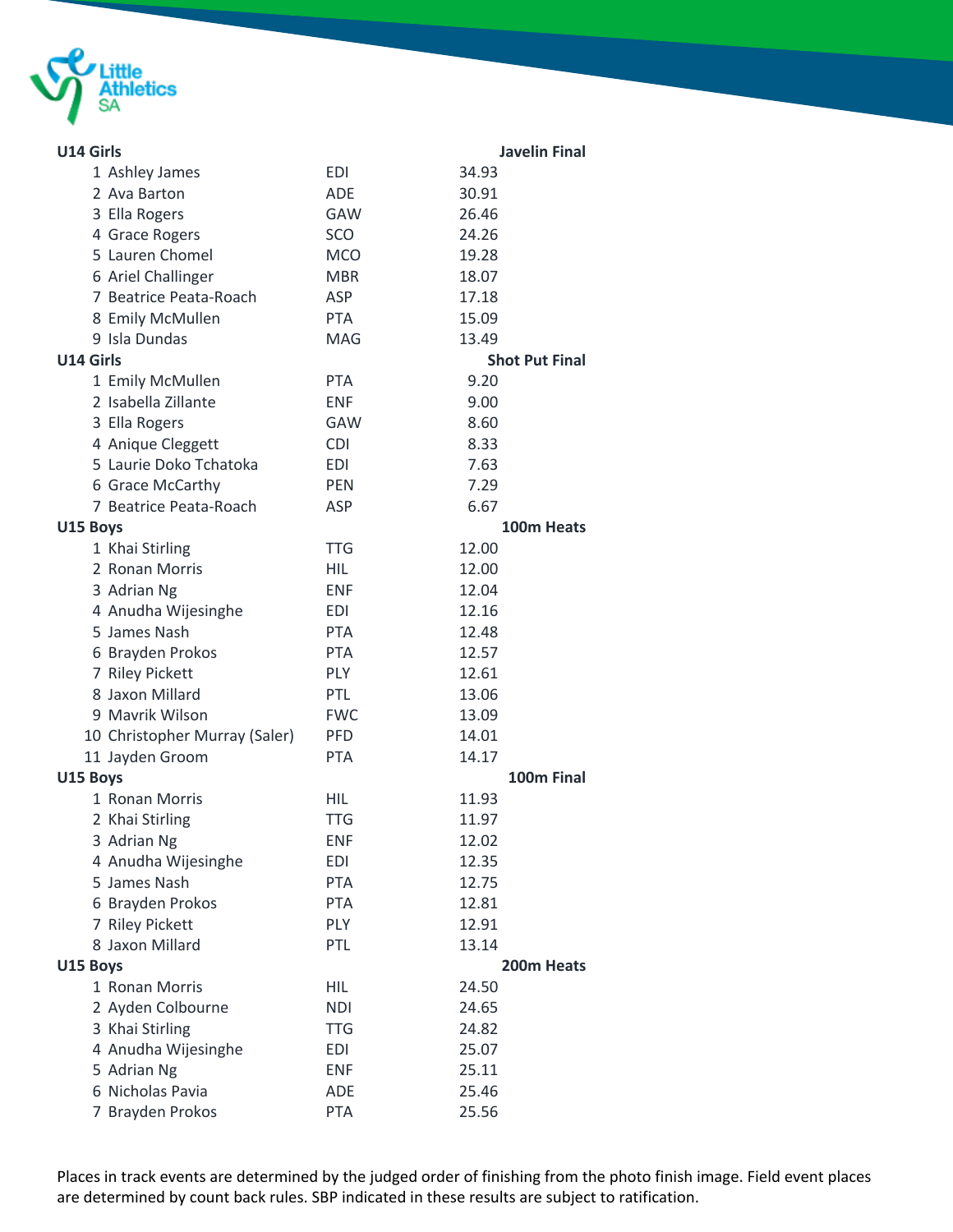

| 8 James Nash                 | <b>PTA</b> | 25.80                       |
|------------------------------|------------|-----------------------------|
| 9 Riley Pickett              | <b>PLY</b> | 26.37                       |
| 10 Mavrik Wilson             | <b>FWC</b> | 27.57                       |
| U15 Boys                     |            | 200m Final                  |
| 1 Ronan Morris               | <b>HIL</b> | 23.83                       |
| 2 Ayden Colbourne            | <b>NDI</b> | 23.86                       |
| 3 Khai Stirling              | <b>TTG</b> | 23.87                       |
| 4 Adrian Ng                  | <b>ENF</b> | 24.30                       |
| 5 Nicholas Pavia             | <b>ADE</b> | 24.39                       |
| 6 Anudha Wijesinghe          | EDI        | 24.93                       |
| 7 Brayden Prokos             | <b>PTA</b> | 25.32                       |
| 8 James Nash                 | <b>PTA</b> | 25.45                       |
| U15 Boys                     |            | 400m Final                  |
| 1 Nicholas Pavia             | <b>ADE</b> | 55.15                       |
| 2 Khai Stirling              | <b>TTG</b> | 55.62                       |
| 3 Tyler Gridley              | ARW (NT)   | 56.75                       |
| 4 Brayden Prokos             | <b>PTA</b> | 59.09                       |
| 5 Edward McEwan              | <b>RED</b> | 1:03.24                     |
| 6 Ben Ireson                 | <b>HCO</b> | 1:03.91                     |
| 7 Christopher Murray (Saler) | <b>PFD</b> | 1:08.40                     |
| U15 Boys                     |            | 800m Final                  |
| 1 Tyler Gridley              | ARW (NT)   | 2:08.36                     |
| 2 James Nash                 | <b>PTA</b> | 2:10.80                     |
| 3 Thomas Kemp                | SAL        | 2:17.09                     |
| 4 William Moulden            | <b>CAM</b> | 2:18.01                     |
| 5 Hudson Lange               | <b>BVA</b> | 2:24.37                     |
| 6 Max Lagana-Degioia         | <b>LYN</b> | 2:28.76                     |
| 7 William Soper              | SCO        | 2:29.38                     |
| 8 Thomas Harding             | <b>INF</b> | 2:42.92                     |
|                              | <b>PTA</b> | 2:47.38                     |
| 9 Jayden Groom               |            | 1500m Final                 |
| U15 Boys                     |            |                             |
| 1 Tyler Gridley              | ARW (NT)   | 4:32.13                     |
| 2 Thomas Kemp                | SAL        | 4:46.27                     |
| 3 Ben Ireson                 | <b>HCO</b> | 4:47.22                     |
| 4 Thomas Harding             | <b>INF</b> | 5:51.27<br>1500m Walk Final |
| U15 Boys                     |            |                             |
| 1 Cooper Rech                | <b>CDI</b> | 7:16.39                     |
| 2 Jackson Eastwood           | SAL        | 7:46.32                     |
| 3 Lachlan Zammit             | SAL        | 8:23.26                     |
| 4 Thomas Harding             | <b>INF</b> | 8:43.97                     |
| U15 Boys                     |            | 100m Hurdles Final          |
| 1 Ayden Colbourne            | <b>NDI</b> | 14.01                       |
| 2 Nicholas Pavia             | ADE        | 14.44                       |
| 3 Christian Whitwell         | <b>HIL</b> | 15.66                       |
| 4 Jevan Phillipou            | <b>WAC</b> | 15.76                       |
| 5 Mavrik Wilson              | <b>FWC</b> | 17.10                       |
| 6 Jack Hodson                | <b>PLY</b> | 18.00                       |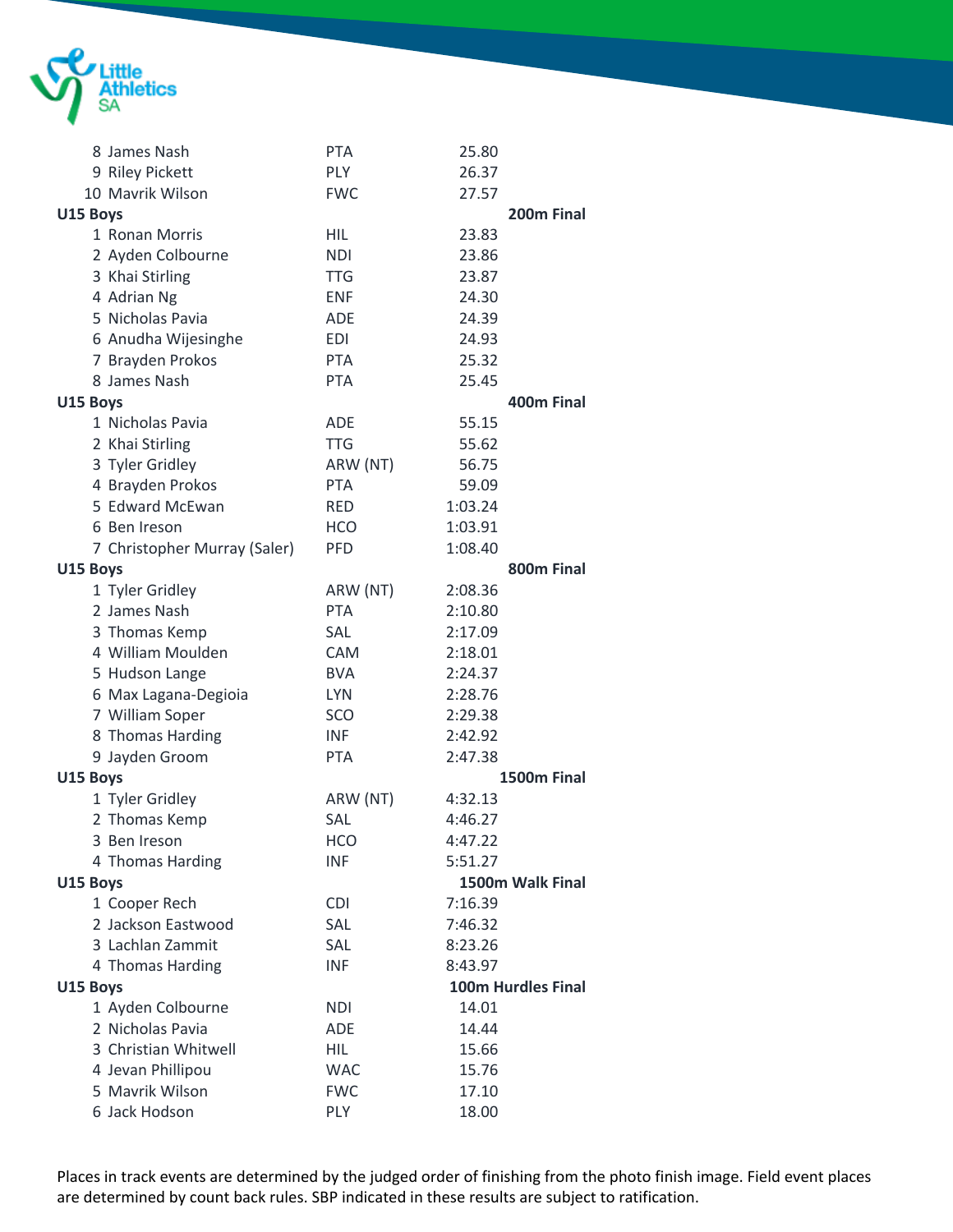

| 7 Jayden Groom       | <b>PTA</b> | 18.04                     |
|----------------------|------------|---------------------------|
| 8 Jayden Williamson  | <b>SAL</b> | 19.05                     |
| 9 Hudson Lange       | <b>BVA</b> | 19.86                     |
| U15 Boys             |            | <b>300m Hurdles Final</b> |
| 1 Ayden Colbourne    | <b>NDI</b> | 42.39                     |
| 2 Nicholas Pavia     | <b>ADE</b> | 43.86                     |
| 3 Mavrik Wilson      | <b>FWC</b> | 46.72                     |
| 4 Jaxon Millard      | PTL        | 48.55                     |
| U15 Boys             |            | <b>High Jump Final</b>    |
| 1 Jevan Phillipou    | <b>WAC</b> | 1.60                      |
| 2 Jaxon Millard      | <b>PTL</b> | 1.55                      |
| 2 Christian Whitwell | <b>HIL</b> | 1.55                      |
| 4 Jayden Williamson  | SAL        | 1.55                      |
| 5 Stephan Pretorius  | <b>TTG</b> | 1.55                      |
| U15 Boys             |            | <b>Long Jump Final</b>    |
| 1 Christian Whitwell | HIL        | 5.97                      |
| 2 Khai Stirling      | <b>TTG</b> | 5.64                      |
| 3 James Nash         | <b>PTA</b> | 5.57                      |
| 4 Anudha Wijesinghe  | EDI        | 5.47                      |
| 5 Jack Hodson        | <b>PLY</b> | 5.33                      |
| 6 Mavrik Wilson      | <b>FWC</b> | 5.33                      |
| 7 Jackson Eastwood   | <b>SAL</b> | 5.23                      |
| 8 Jaxon Millard      | PTL        | 5.10                      |
| 9 Stephan Pretorius  | <b>TTG</b> | 4.96                      |
| 10 Jayden Williamson | SAL        | 4.64                      |
| 11 Aiden Radlett     | <b>SAL</b> | 4.46                      |
| 12 Edward McEwan     | <b>RED</b> | 3.96                      |
| U15 Boys             |            | <b>Triple Jump Final</b>  |
| 1 Adrian Ng          | <b>ENF</b> | 11.79                     |
| 2 Stephan Pretorius  | <b>TTG</b> | 11.76                     |
| 3 James Nash         | <b>PTA</b> | 11.40                     |
| 4 Anudha Wijesinghe  | EDI        | 11.06                     |
| 5 Jack Hodson        | PLY        | 10.96                     |
| 6 Jaxon Millard      | PTL        | 9.94                      |
| 7 Thomas Harding     | INF        | 9.86                      |
| 8 Jayden Williamson  | SAL        | 9.86                      |
| 9 Aiden Radlett      | SAL        | 9.70                      |
| 10 Jayden Groom      | <b>PTA</b> | 9.38                      |
| U15 Boys             |            | <b>Discus Final</b>       |
| 1 Zayden Kamish      | <b>NOA</b> | 52.36                     |
| 2 Ronan Morris       | <b>HIL</b> | 43.75                     |
| 3 Jevan Phillipou    | <b>WAC</b> | 38.74                     |
| 4 Jackson Eastwood   | SAL        | 36.36                     |
| 5 Christian Whitwell | <b>HIL</b> | 34.45                     |
| 6 Cooper Rech        | <b>CDI</b> | 32.96                     |
| 7 Aiden Radlett      | SAL        | 31.58                     |
| U15 Boys             |            | <b>Javelin Final</b>      |
|                      |            |                           |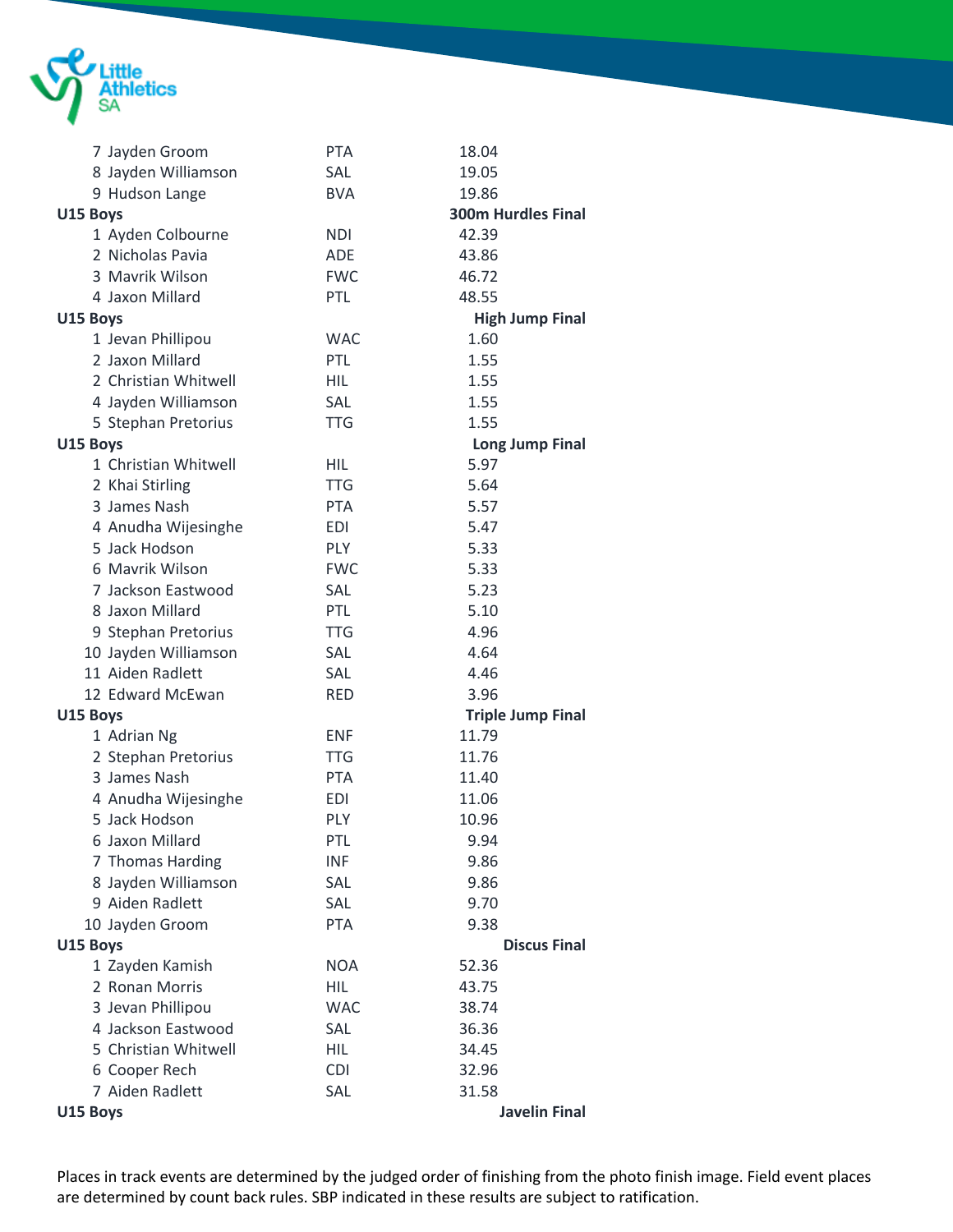

|           | 1 Zayden Kamish        | <b>NOA</b> | 51.29 SBP             |
|-----------|------------------------|------------|-----------------------|
|           | 2 Ronan Morris         | HIL        | 40.93                 |
|           | 3 Jevan Phillipou      | <b>WAC</b> | 40.53                 |
|           | 4 Stephan Pretorius    | <b>TTG</b> | 36.42                 |
|           | 5 Jackson Eastwood     | SAL        | 35.29                 |
|           | 6 Christian Whitwell   | <b>HIL</b> | 32.26                 |
|           | 7 Aiden Radlett        | SAL        | 21.02                 |
| U15 Boys  |                        |            | <b>Shot Put Final</b> |
|           | 1 Ronan Morris         | <b>HIL</b> | 13.19                 |
|           | 2 Zayden Kamish        | <b>NOA</b> | 12.52                 |
|           | 3 Jevan Phillipou      | <b>WAC</b> | 12.30                 |
|           | 4 Stephan Pretorius    | <b>TTG</b> | 11.41                 |
|           | 5 Jackson Eastwood     | SAL        | 10.51                 |
|           | 6 Cooper Rech          | <b>CDI</b> | 10.04                 |
|           | 7 Aiden Radlett        | SAL        | 9.19                  |
| U15 Girls |                        |            | 100m Heats            |
|           | 1 Holly Sweeney        | <b>TVA</b> | 13.36                 |
|           | 2 Dakota Whyte         | GGR        | 13.82                 |
|           | 3 Audrey Ferguson      | <b>TTG</b> | 13.83                 |
|           | 4 Keeleigh Obst        | EDI        | 13.95                 |
|           | 5 Jena Jagger          | <b>MTG</b> | 14.08                 |
|           | 6 Sienna Fox           | <b>MTB</b> | 14.22                 |
|           | 7 Tamika Jeisman       | <b>NOA</b> | 14.21                 |
|           | 8 Emilie Campain-Burns | <b>MCO</b> | 14.33                 |
|           | 9 Charlotte Weaver     | GGR        | 14.44                 |
|           | 10 Jade Rivett         | <b>EDI</b> | 14.46                 |
|           | 11 Allegra Lazzaro     | <b>PLY</b> | 14.54                 |
|           | 12 Claire Oddie        | <b>MCO</b> | 14.67                 |
|           | 13 Sophie Warnecke     | SAL        | 14.74                 |
|           | 14 Ayo Adejoro         | SAL        | 15.05                 |
| U15 Girls |                        |            | 100m Final            |
|           | 1 Dakota Whyte         | GGR        | 13.52                 |
|           | 2 Holly Sweeney        | <b>TVA</b> | 13.67                 |
|           | 3 Keeleigh Obst        | EDI        | 13.90                 |
|           | 4 Audrey Ferguson      | <b>TTG</b> | 13.95                 |
|           | 5 Tamika Jeisman       | <b>NOA</b> | 14.23                 |
|           | 6 Jena Jagger          | <b>MTG</b> | 14.26                 |
|           | 7 Emilie Campain-Burns | <b>MCO</b> | 14.77                 |
|           | 8 Sienna Fox           | <b>MTB</b> | 14.81                 |
| U15 Girls |                        |            | 200m Heats            |
|           | 1 Holly Sweeney        | <b>TVA</b> | 27.89                 |
|           | 2 Keeleigh Obst        | <b>EDI</b> | 28.61                 |
|           | 3 Dakota Whyte         | GGR        | 28.41                 |
|           | 4 Sophie Warnecke      | SAL        | 30.03                 |
|           | 5 Tamika Jeisman       | <b>NOA</b> | 29.55                 |
|           | 6 Jade Rivett          | <b>EDI</b> | 30.15                 |
|           | 7 Lily Potter          | <b>HCO</b> | 29.91                 |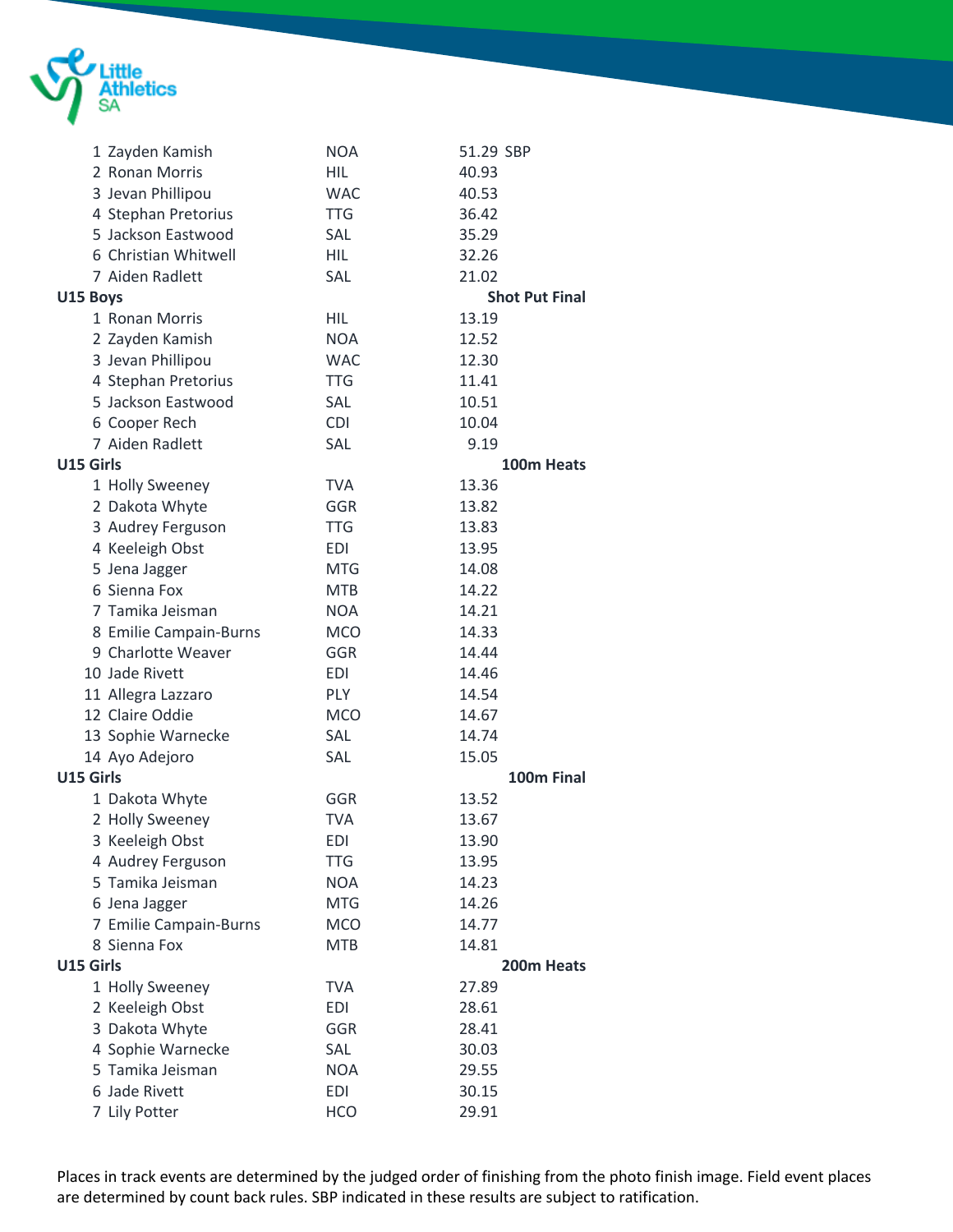

| 11 Emilie Campain-Burns | <b>MCO</b> | 30.83                    |             |
|-------------------------|------------|--------------------------|-------------|
| 12 Charlotte Weaver     | GGR        | 30.84                    |             |
| 13 Ella Litchfield      | SAL        | 31.08                    |             |
| 14 Ayo Adejoro          | SAL        | 31.34                    |             |
| Allegra Lazzaro         | <b>PLY</b> | 30.09                    |             |
| Evelin Harsanyi         | <b>WAC</b> | 30.59                    |             |
| Claire Oddie            | <b>MCO</b> | 30.68                    |             |
| U15 Girls               |            |                          | 200m Final  |
| 1 Dakota Whyte          | GGR        | 27.24                    |             |
| 2 Keeleigh Obst         | <b>EDI</b> | 27.88                    |             |
| 3 Holly Sweeney         | <b>TVA</b> | 28.27                    |             |
| 4 Lily Potter           | <b>HCO</b> | 28.96                    |             |
| 5 Jade Rivett           | <b>EDI</b> | 29.99                    |             |
| 6 Tamika Jeisman        | <b>NOA</b> | 30.47                    |             |
| 7 Evelin Harsanyi       | <b>WAC</b> | 30.58                    |             |
| 8 Sophie Warnecke       | SAL        | 30.61                    |             |
| U15 Girls               |            |                          | 400m Final  |
| 1 Lily Potter           | <b>HCO</b> | 1:03.98                  |             |
| 2 Jena Jagger           | <b>MTG</b> | 1:05.52                  |             |
| 3 Sienna Fox            | <b>MTB</b> | 1:06.57                  |             |
| 4 Scarlett Snook        | <b>PTA</b> | 1:06.60                  |             |
| 5 Aaliyah Fox           | <b>MTB</b> | 1:08.55                  |             |
| 6 Claire Oddie          | <b>MCO</b> | 1:13.86                  |             |
| U15 Girls               |            |                          | 800m Final  |
| 1 Emma Henkel           | <b>GAW</b> | 2:20.97                  |             |
| 2 Ruby Hartwig          | <b>ENF</b> | 2:30.40                  |             |
| 3 Amaya Zerk            | <b>LYN</b> | 2:32.58                  |             |
| 4 Lily Potter           | <b>HCO</b> | 2:36.57                  |             |
| 5 Aaliyah Fox           | <b>MTB</b> | 2:38.51                  |             |
| 6 Abigail Ellis         | SCO        | 2:40.35                  |             |
| 7 Emily Lynch           | <b>MTG</b> | 2:43.81                  |             |
| 8 Scarlett Snook        | <b>PTA</b> | 2:45.69                  |             |
| 9 Summer Thomas         | <b>MCO</b> | 3:16.25                  |             |
| U15 Girls               |            |                          | 1500m Final |
| 1 Emma Henkel           | GAW        | 4:44.97 SBP              |             |
| 2 Ruby Hartwig          | <b>ENF</b> | 5:16.57                  |             |
| 3 Aaliyah Fox           | <b>MTB</b> | 5:22.01                  |             |
| 4 Amaya Zerk            | <b>LYN</b> | 5:22.07                  |             |
| 5 Abigail Ellis         | SCO        | 5:33.74                  |             |
| U15 Girls               |            | 1500m Walk Final         |             |
| 1 Emily Lynch           | <b>MTG</b> | 7:13.19                  |             |
| 2 Matilda Gourlay       | <b>NOA</b> | 7:46.01                  |             |
| 3 Ella Litchfield       | SAL        | 10:04.38                 |             |
| 4 Samantha Barfield     | <b>HCO</b> | 10:04.41                 |             |
| U15 Girls               |            | <b>90m Hurdles Final</b> |             |
| 1 Sophie Rodgers        | <b>EDI</b> | 15.28                    |             |
| 2 Lucy Allen            | <b>EDI</b> | 16.09                    |             |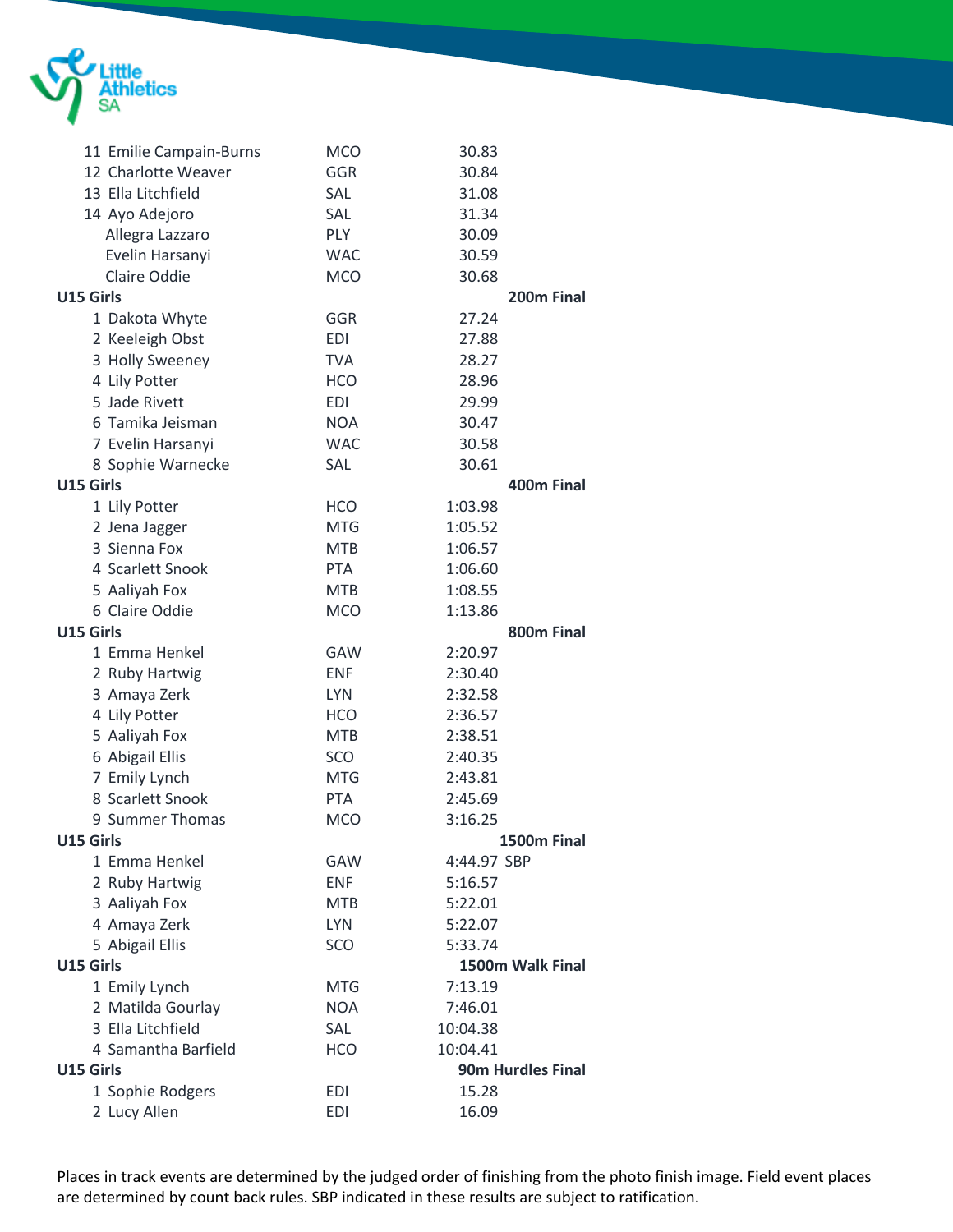

| 3 Tamika Jeisman       | <b>NOA</b> | 18.17                     |
|------------------------|------------|---------------------------|
| 4 Sophie Warnecke      | SAL        | 19.10                     |
| U15 Girls              |            | <b>300m Hurdles Final</b> |
| 1 Lucy Allen           | <b>EDI</b> | 49.68                     |
| 2 Lily Potter          | <b>HCO</b> | 51.64                     |
| 3 Ayo Adejoro          | SAL        | 53.55                     |
| U15 Girls              |            | <b>High Jump Final</b>    |
| 1 Matilda Gourlay      | <b>NOA</b> | 1.48                      |
| 2 Sienna Fox           | <b>MTB</b> | 1.44                      |
| 3 Lucy Allen           | <b>EDI</b> | 1.39                      |
| 4 Emilie Campain-Burns | <b>MCO</b> | 1.39                      |
| 5 Lily Potter          | <b>HCO</b> | 1.25                      |
| 6 Holly Sweeney        | <b>TVA</b> | 1.25 YC TR4.5             |
| 7 Sophie Warnecke      | SAL        | 1.25                      |
| 8 Chelsea Weaver       | GGR        | 1.20                      |
| <b>Summer Thomas</b>   | <b>MCO</b> | <b>NM</b>                 |
| U15 Girls              |            | <b>Long Jump Final</b>    |
| 1 Dakota Whyte         | GGR        | 4.96                      |
| 2 Holly Sweeney        | <b>TVA</b> | 4.82                      |
| 3 Keeleigh Obst        | <b>EDI</b> | 4.74                      |
| 4 Sienna Fox           | <b>MTB</b> | 4.56                      |
| 5 Emilie Campain-Burns | <b>MCO</b> | 4.50                      |
| 6 Sophie Rodgers       | <b>EDI</b> | 4.42                      |
| 7 Evelin Harsanyi      | <b>WAC</b> | 4.19                      |
| 8 Ella Litchfield      | SAL        | 4.13                      |
| 9 Audrey Ferguson      | <b>TTG</b> | 4.12                      |
| 10 Lucy Allen          | EDI        | 4.11                      |
| 11 Claire Oddie        | <b>MCO</b> | 3.89                      |
| 12 Summer Thomas       | <b>MCO</b> | 3.40                      |
| 13 Katelyn Fraser      | <b>INF</b> | 2.85                      |
| U15 Girls              |            | <b>Triple Jump Final</b>  |
| 1 Dakota Whyte         | GGR        | 10.39                     |
| 2 Sophie Rodgers       | <b>EDI</b> | 10.35                     |
| 3 Sienna Fox           | <b>MTB</b> | 10.21                     |
| 4 Lucy Allen           | EDI        | 9.95                      |
| 5 Keeleigh Obst        | <b>EDI</b> | 9.76                      |
| 6 Emilie Campain-Burns | <b>MCO</b> | 9.69                      |
| 7 Ella Litchfield      | SAL        | 9.41                      |
| 8 Evelin Harsanyi      | <b>WAC</b> | 9.37                      |
| 9 Allegra Lazzaro      | PLY        | 8.96                      |
| 10 Tamika Jeisman      | <b>NOA</b> | 8.88                      |
| 11 Kyla Gordon         | <b>MTG</b> | 7.88                      |
| 12 Ayo Adejoro         | SAL        | 7.77                      |
| 13 Chelsea Weaver      | GGR        | 6.97                      |
| 14 Emily Lynch         | <b>MTG</b> | 6.44                      |
| U15 Girls              |            | <b>Discus Final</b>       |
| 1 Lyla Barc            | <b>NDI</b> | 36.03                     |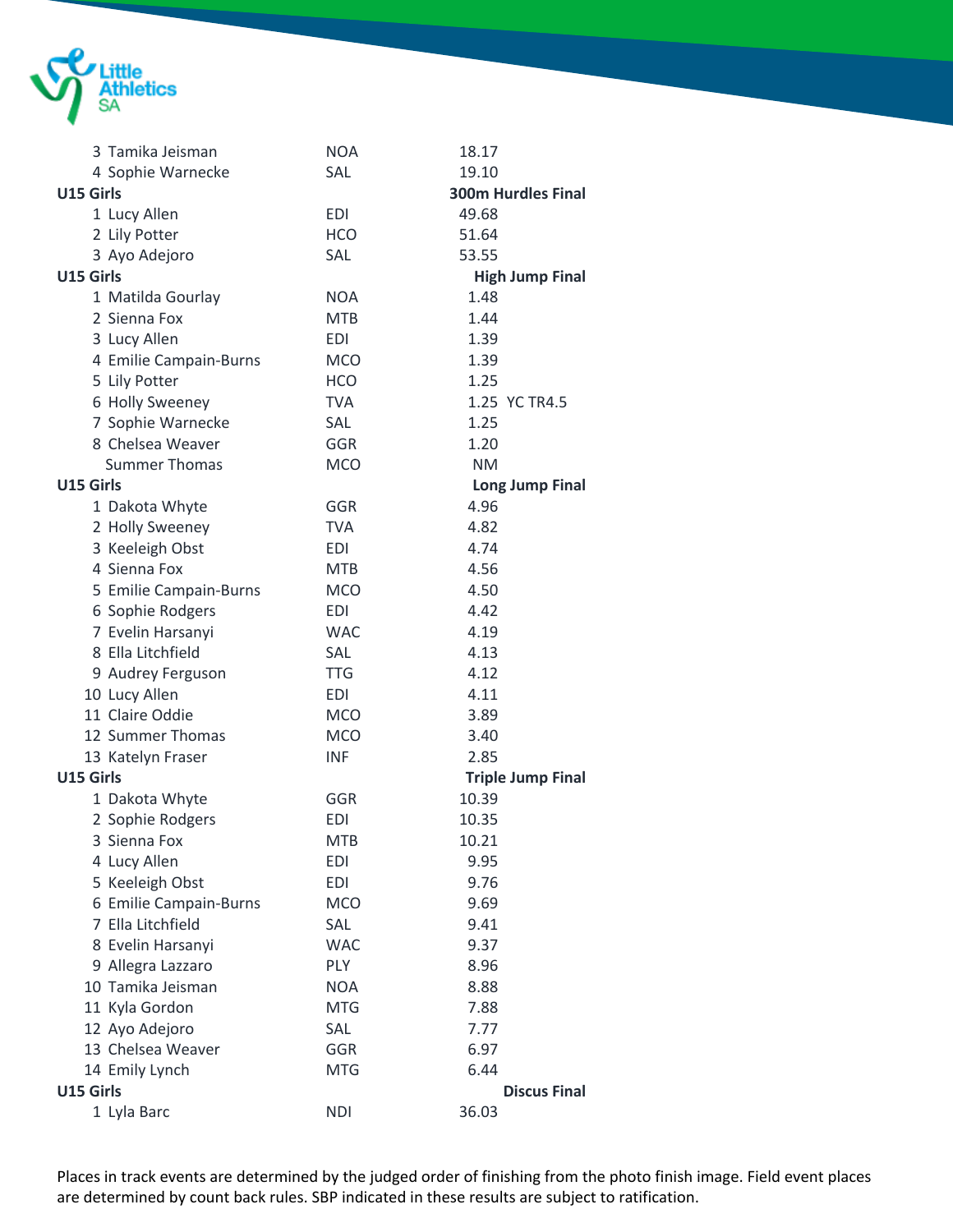

|           | 2 Ella Nangle          | GGR        | 27.07   |                       |
|-----------|------------------------|------------|---------|-----------------------|
|           | 3 Matilda Gourlay      | <b>NOA</b> | 23.05   |                       |
|           | 4 Emily Stribling      | GGR        | 18.20   |                       |
|           | 5 Kyla Gordon          | <b>MTG</b> | 15.27   |                       |
|           | 6 Holly Sweeney        | <b>TVA</b> | 13.21   |                       |
|           | 7 Samantha Barfield    | <b>HCO</b> | 12.48   |                       |
| U15 Girls |                        |            |         | <b>Javelin Final</b>  |
|           | 1 Audrey Ferguson      | <b>TTG</b> | 35.01   |                       |
|           | 2 Sophie Rodgers       | <b>EDI</b> | 27.30   |                       |
|           | 3 Tamika Jeisman       | <b>NOA</b> | 23.69   |                       |
|           | 4 Jade Rivett          | <b>EDI</b> | 23.17   |                       |
|           | 5 Ella Litchfield      | SAL        | 20.69   |                       |
|           | 6 Madison Dansie       | <b>NDI</b> | 20.02   |                       |
|           | 7 Emily Stribling      | GGR        | 16.07   |                       |
|           | 8 Katelyn Fraser       | <b>INF</b> | 14.10   |                       |
| U15 Girls |                        |            |         | <b>Shot Put Final</b> |
|           | 1 Lyla Barc            | <b>NDI</b> | 10.91   |                       |
|           | 2 Audrey Ferguson      | <b>TTG</b> | 10.62   |                       |
|           | 3 Sophie Rodgers       | EDI        | 9.53    |                       |
|           | 4 Ella Nangle          | GGR        | 8.92    |                       |
|           | 5 Jade Rivett          | <b>EDI</b> | 8.02    |                       |
|           | 6 Allegra Lazzaro      | PLY        | 7.51    |                       |
|           | 7 Katelyn Fraser       | <b>INF</b> | 7.05    |                       |
|           | 8 Summer Thomas        | <b>MCO</b> | 6.70    |                       |
|           | 9 Kyla Gordon          | <b>MTG</b> | 6.15    |                       |
|           | 10 Emily Stribling     | GGR        | 6.09    |                       |
| U16 Boys  |                        |            |         | 100m Final            |
|           | 1 Jack Gillard         | <b>TTG</b> | 11.91   |                       |
|           | 2 Benjamin Peterson    | <b>MTB</b> | 12.32   |                       |
|           | 3 Rasheed Ladouce      | ASP        | 13.49   |                       |
|           | 4 Christopher King     | <b>PFD</b> | 14.51   |                       |
| U16 Boys  |                        |            |         | 200m Final            |
|           | 1 Jack Gillard         | <b>TTG</b> | 25.08   |                       |
|           | 2 Romero Morris-Valdez | SAL        | 26.31   |                       |
|           | 3 Rasheed Ladouce      | ASP        | 27.37   |                       |
|           | 4 Isaac Tippins        | <b>HCO</b> | 29.05   |                       |
|           | 5 Christopher King     | PFD        | 30.32   |                       |
| U16 Boys  |                        |            |         | 400m Final            |
|           | 1 Jack Main            | <b>HIL</b> | 56.14   |                       |
|           | 2 Benjamin Peterson    | <b>MTB</b> | 56.88   |                       |
|           | 3 Rasheed Ladouce      | ASP        | 57.59   |                       |
|           | 4 Raphin Scharpf       | <b>HIL</b> | 58.09   |                       |
|           | 5 Ethan Martin         | GAW        | 58.32   |                       |
|           | 6 Jaden Santos Gouveia | ASP        | 59.22   |                       |
|           | 7 Isaac Tippins        | <b>HCO</b> | 1:01.49 |                       |
|           | 8 Oliver Bethell       | <b>HIL</b> | 1:05.56 |                       |
|           | 9 Christopher King     | PFD        | 1:13.21 |                       |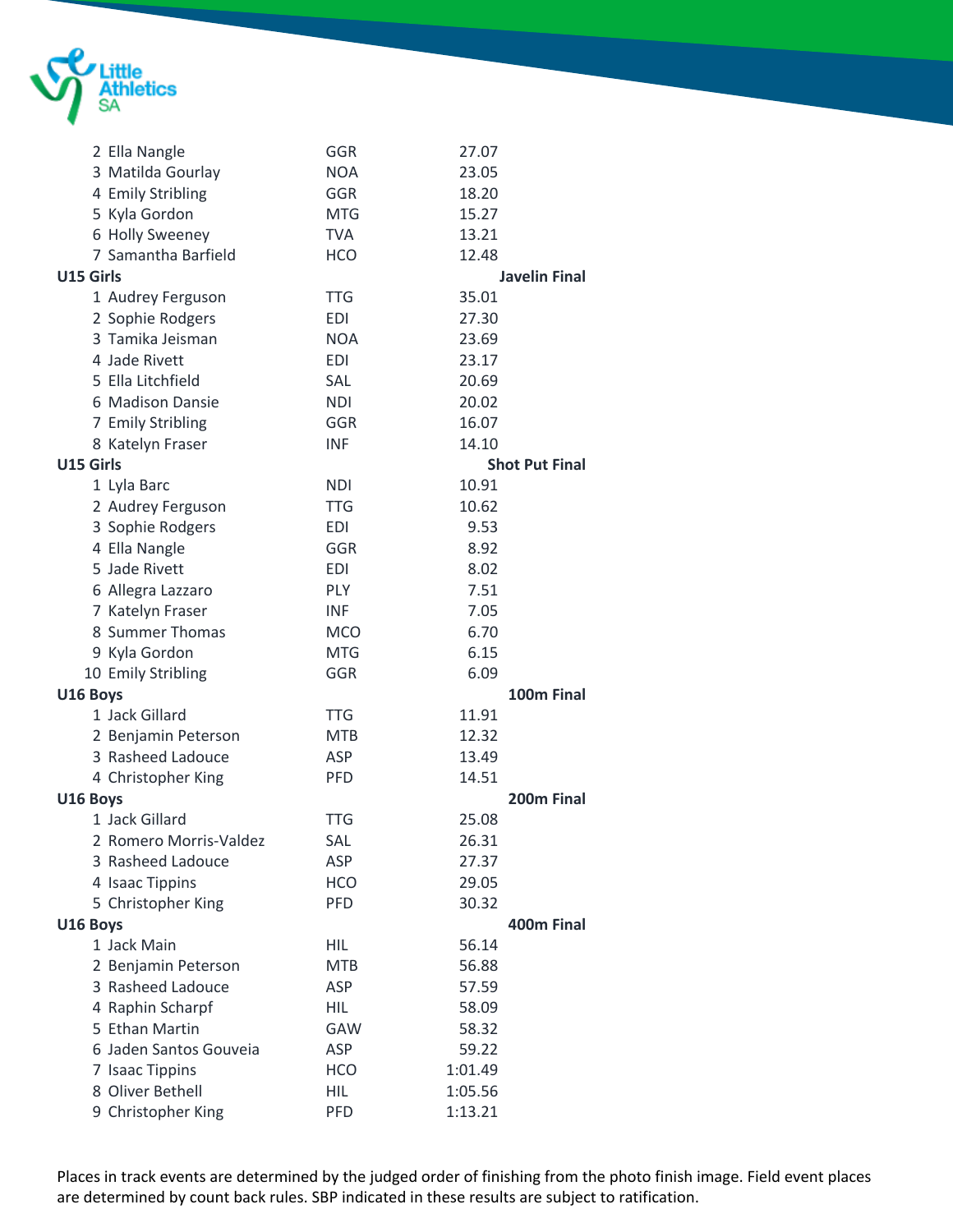

| U16 Boys                |            | 800m Final                |
|-------------------------|------------|---------------------------|
| 1 Denholm Shaw          | <b>MIL</b> | 2:11.37                   |
| 2 Jack Main             | <b>HIL</b> | 2:11.52                   |
| 3 Raphin Scharpf        | <b>HIL</b> | 2:13.68                   |
| 4 Jaden Santos Gouveia  | <b>ASP</b> | 2:14.63                   |
| U16 Boys                |            | 1500m Final               |
| 1 Denholm Shaw          | <b>MIL</b> | 4:45.64                   |
| 2 Jaden Santos Gouveia  | <b>ASP</b> | 4:46.93                   |
| 3 Jack Main             | <b>HIL</b> | 4:47.25                   |
| U16 Boys                |            | <b>100m Hurdles Final</b> |
| 1 Jack Main             | <b>HIL</b> | 17.49                     |
| U16 Boys                |            | <b>300m Hurdles Final</b> |
| 1 Raphin Scharpf        | <b>HIL</b> | 46.98                     |
| 2 Oliver Bethell        | <b>HIL</b> | 51.12                     |
| U16 Boys                |            | <b>High Jump Final</b>    |
| 1 Benjamin Peterson     | <b>MTB</b> | 1.62                      |
| 2 Jaden Santos Gouveia  | ASP        | 1.51                      |
| U16 Boys                |            | <b>Long Jump Final</b>    |
| 1 Benjamin Peterson     | <b>MTB</b> | 5.96                      |
| 2 Raphin Scharpf        | <b>HIL</b> | 5.58                      |
| 3 Ethan Martin          | GAW        | 5.24                      |
| 4 Romero Morris-Valdez  | <b>SAL</b> | 5.04 YC TR4.5             |
| 5 Isaac Tippins         | <b>HCO</b> | 4.86                      |
| 6 Rasheed Ladouce       | <b>ASP</b> | 4.82                      |
| 7 Christopher King      | <b>PFD</b> | 4.73                      |
| U16 Boys                |            | <b>Triple Jump Final</b>  |
| 1 Benjamin Peterson     | <b>MTB</b> | 11.37                     |
| 2 Raphin Scharpf        | <b>HIL</b> | 10.84                     |
| 3 Isaac Tippins         | <b>HCO</b> | 10.07                     |
| 4 Oliver Bethell        | HIL        | 9.91                      |
| U16 Boys                |            | <b>Discus Final</b>       |
| 1 Bailey Pfeiffer       | <b>NDI</b> | 46.41                     |
| 2 Porta Macnamara       | MIL        | 19.23                     |
| U16 Boys                |            | <b>Javelin Final</b>      |
| 1 Bailey Pfeiffer       | <b>NDI</b> | 45.65                     |
| 2 Jaden Santos Gouveia  | <b>ASP</b> | 35.81                     |
| 3 Porta Macnamara       | <b>MIL</b> | 27.16                     |
| U16 Boys                |            | <b>Shot Put Final</b>     |
| 1 Bailey Pfeiffer       | <b>NDI</b> | 11.67                     |
| 2 Porta Macnamara       | MIL        | 9.95                      |
| 3 Christopher King      | <b>PFD</b> | 6.29                      |
| U16 Girls               |            | 100m Final                |
| 1 Mia Devlin            | <b>LYN</b> | 13.19                     |
| 2 Emma Thompson         | <b>SAL</b> | 14.60                     |
| 3 Sophie Houston        | <b>MPA</b> | 14.63                     |
| 4 Holly McGowan-Graeber | <b>GGR</b> | 15.87                     |
| 5 Alex Cowie            | ASP        | 16.35                     |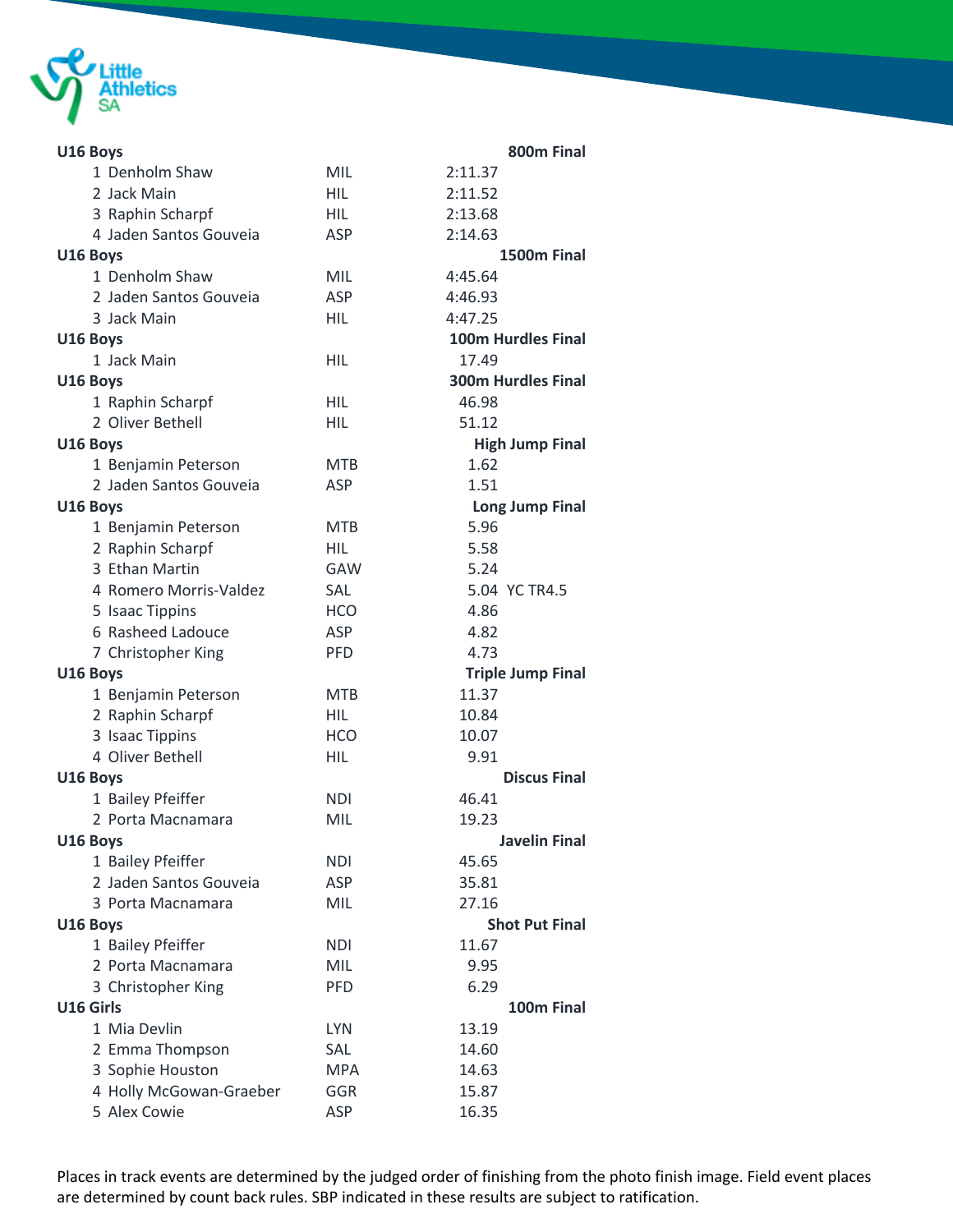

| U16 Girls               |            | 200m Final                |
|-------------------------|------------|---------------------------|
| 1 Mia Devlin            | <b>LYN</b> | 27.05                     |
| 2 Emma Dietrich         | <b>EDI</b> | 29.22                     |
| 3 Sophie Houston        | <b>MPA</b> | 29.61                     |
| 4 Emma Thompson         | SAL        | 29.62                     |
| U16 Girls               |            | 400m Final                |
| 1 Emma Dietrich         | <b>EDI</b> | 1:06.20                   |
| 2 Emma Thompson         | <b>SAL</b> | 1:07.00                   |
| 3 Amy Peterson          | <b>PLY</b> | 1:08.38                   |
| <b>U15-16 Girls</b>     |            | 800m Final                |
| 1 Amy Peterson          | PLY        | 2:47.90                   |
| U16 Girls               |            | 1500m Walk Final          |
| 1 Jasmine Crabb         | <b>CDI</b> | 9:11.07                   |
| U16 Girls               |            | <b>90m Hurdles Final</b>  |
| 1 Madeline Bennett      | <b>NDI</b> | 15.74                     |
| 2 Holly McGowan-Graeber | GGR        | 18.00                     |
| 3 liyah Adams           | <b>MPA</b> | 18.65                     |
| U16 Girls               |            | <b>300m Hurdles Final</b> |
| 1 Emma Thompson         | <b>SAL</b> | 54.13                     |
| 2 Jasmine Crabb         | <b>CDI</b> | 1:03.86                   |
| U16 Girls               |            | <b>High Jump Final</b>    |
| 1 Amy Peterson          | PLY        | 1.53                      |
| 2 Sophie Houston        | <b>MPA</b> | 1.42                      |
| 3 Madeline Bennett      | <b>NDI</b> | 1.42                      |
| 4 liyah Adams           | MPA        | 1.36                      |
| 5 Holly McGowan-Graeber | GGR        | 1.31                      |
| U16 Girls               |            | <b>Long Jump Final</b>    |
| 1 Mia Devlin            | <b>LYN</b> | 5.44                      |
| 2 Ashlee Porter         | <b>PTA</b> | 4.08                      |
| 3 Sophie Houston        | <b>MPA</b> | 3.94                      |
| 4 Madelyn Washington    | <b>HCO</b> | 3.64                      |
| U16 Girls               |            | <b>Triple Jump Final</b>  |
| 1 Mia Devlin            | <b>LYN</b> | 10.79                     |
| 2 Emma Thompson         | SAL        | 9.41                      |
| 3 Amy Peterson          | <b>PLY</b> | 9.24                      |
| 4 Sophie Houston        | <b>MPA</b> | 8.92                      |
| 5 Holly McGowan-Graeber | GGR        | 8.49                      |
| 6 Madelyn Washington    | <b>HCO</b> | 8.15                      |
| U16 Girls               |            | <b>Discus Final</b>       |
| 1 Madeline Bennett      | <b>NDI</b> | 35.31                     |
| 2 Emma Dietrich         | <b>EDI</b> | 20.59                     |
| 3 Jasmine Crabb         | <b>CDI</b> | 17.50                     |
| 4 Alex Cowie            | ASP        | 16.45                     |
| 5 Madelyn Washington    | <b>HCO</b> | 14.94                     |
| U16 Girls               |            | <b>Javelin Final</b>      |
| 1 Taylor Larsson        | <b>NYP</b> | 34.44                     |
| 2 Madeline Bennett      | NDI        | 32.54                     |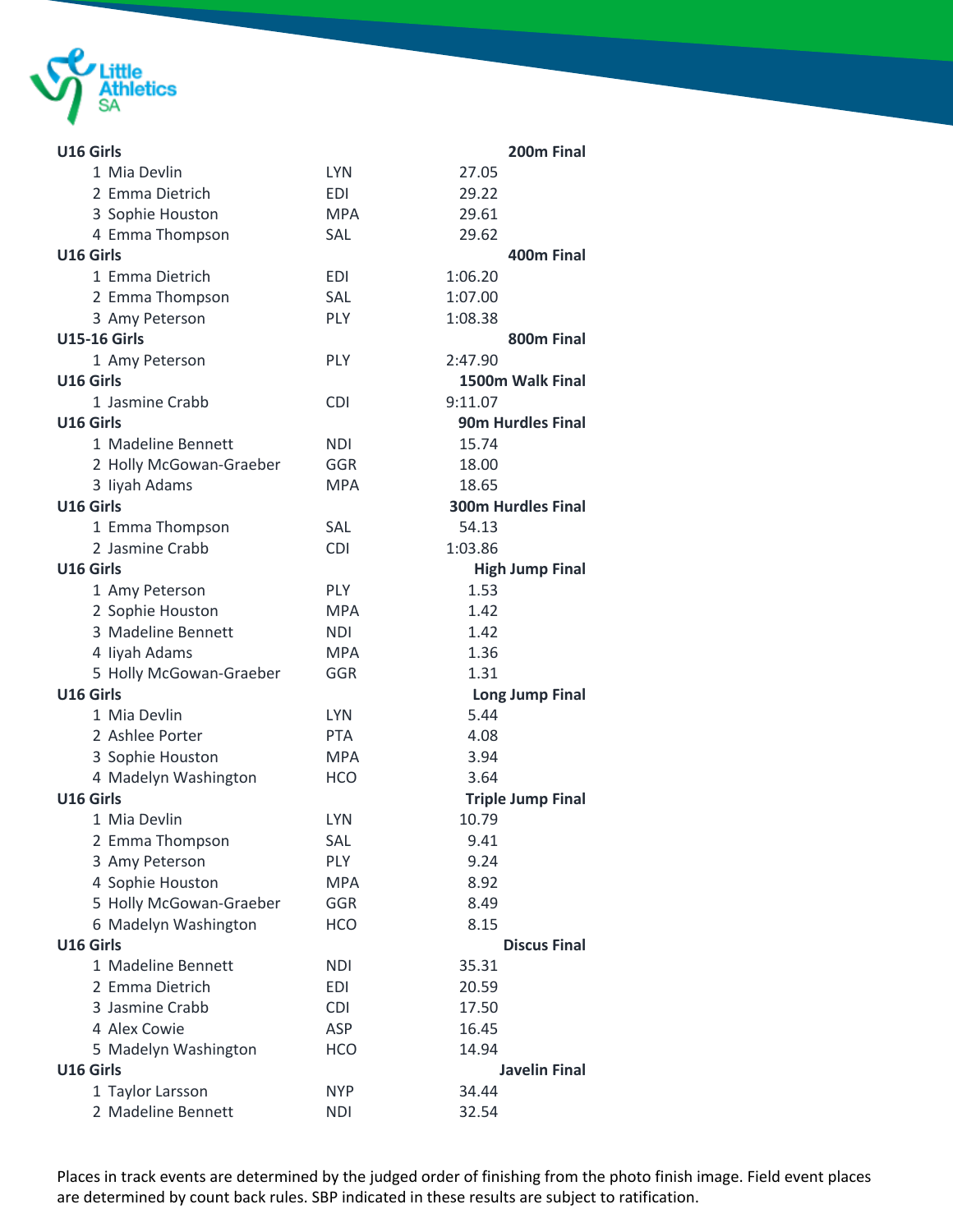

| 3 Emma Dietrich      | <b>EDI</b> | 22.34                     |
|----------------------|------------|---------------------------|
| 4 Madelyn Washington | <b>HCO</b> | 20.00                     |
| 5 liyah Adams        | <b>MPA</b> | 19.42                     |
| 6 Alex Cowie         | <b>ASP</b> | 9.70                      |
| U16 Girls            |            | <b>Shot Put Final</b>     |
| 1 Taylor Larsson     | <b>NYP</b> | 13.71                     |
| 2 Madeline Bennett   | <b>NDI</b> | 10.97                     |
| 3 Emma Dietrich      | <b>EDI</b> | 9.35                      |
| 4 Madelyn Washington | <b>HCO</b> | 7.33                      |
| 5 Alex Cowie         | <b>ASP</b> | 4.64                      |
| U17 Boys             |            | 100m Final                |
| 1 Matt Felise        | <b>MIL</b> | 12.04                     |
| 2 Benedict Syam      | ASP        | 12.37                     |
| 3 Jake Andrew        | <b>INF</b> | 12.71                     |
| 4 Tyler Edwards      | GGR        | 13.35                     |
| U17 Boys             |            | 200m Final                |
| 1 Benedict Syam      | <b>ASP</b> | 24.94                     |
| 2 Jakkrit Scharpf    | HIL        | 26.71                     |
| U17 Boys             |            | 400m Final                |
| 1 Benedict Syam      | <b>ASP</b> | 55.92                     |
| 2 Jakkrit Scharpf    | <b>HIL</b> | 1:00.38                   |
| 3 Tyler Edwards      | <b>GGR</b> | 1:02.37                   |
| U17 Boys             |            | 800m Final                |
| 1 Benedict Syam      | <b>ASP</b> | 2:09.80                   |
| U17 Boys             |            | 110m Hurdles Final        |
| 1 Jake Andrew        | <b>INF</b> | 16.96                     |
| 2 Ryan Trandafil     | <b>INF</b> | 17.42                     |
| U17 Boys             |            | <b>300m Hurdles Final</b> |
| 1 Ryan Trandafil     | <b>INF</b> | 44.67                     |
| 2 Jakkrit Scharpf    | HIL        | 45.47                     |
| 3 Jan McGinley       | <b>RED</b> | 46.39                     |
| U17 Boys             |            | <b>High Jump Final</b>    |
| 1 Liam Jones         | GGR        | 1.75                      |
| 2 Matt Felise        | MIL        | 1.69                      |
| U17 Boys             |            | <b>Long Jump Final</b>    |
| 1 Matt Felise        | MIL        | 5.61 YC TR4.5             |
| 2 Jakkrit Scharpf    | <b>HIL</b> | 5.52                      |
| 3 Liam Jones         | <b>GGR</b> | 5.32                      |
| 4 Jake Andrew        | <b>INF</b> | 5.26                      |
| 5 Tyler Edwards      | GGR        | 4.93                      |
| U17 Boys             |            | <b>Triple Jump Final</b>  |
| 1 Matt Felise        | MIL        | 11.21                     |
| 2 Jakkrit Scharpf    | <b>HIL</b> | 11.18                     |
| 3 Ryan Trandafil     | <b>INF</b> | 10.90                     |
| 4 Jake Andrew        | <b>INF</b> | 10.49                     |
| 5 Jan McGinley       | <b>RED</b> | 9.96                      |
| U17 Boys             |            | <b>Discus Final</b>       |
|                      |            |                           |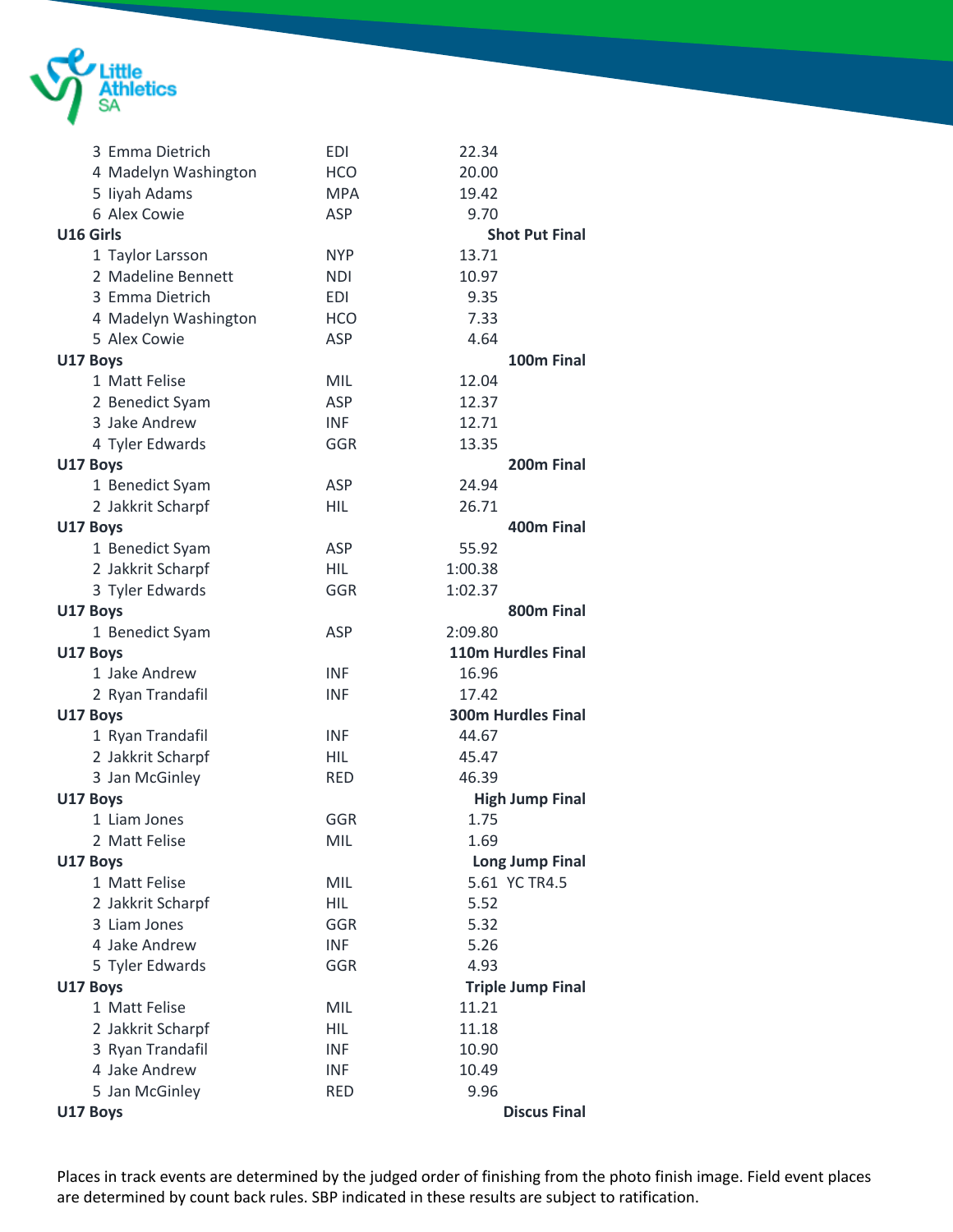

| 1 Riley Williamson-Cameron | <b>NDI</b> | 41.62                     |
|----------------------------|------------|---------------------------|
| 2 Jan McGinley             | <b>RED</b> | 37.40                     |
| 3 Matt Felise              | <b>MIL</b> | 33.38                     |
| U17 Boys                   |            | <b>Javelin Final</b>      |
| 1 Liam Jones               | GGR        | 37.06                     |
| 2 Jan McGinley             | <b>RED</b> | 25.17                     |
| 3 Jake Andrew              | <b>INF</b> | 20.49                     |
| U17 Boys                   |            | <b>Shot Put Final</b>     |
| 1 Riley Williamson-Cameron | <b>NDI</b> | 13.97 SBP                 |
| 2 Jan McGinley             | <b>RED</b> | 10.17                     |
| 3 Liam Jones               | GGR        | 9.13                      |
| U17 Girls                  |            | 100m Final                |
| 1 Lorelai Jeisman          | <b>NOA</b> | 13.64                     |
| 2 Marissa Jamieson         | <b>MTG</b> | 14.22                     |
| 3 Marielle Burns           | <b>CDI</b> | 14.32                     |
| U17 Girls                  |            | 200m Final                |
| 1 Lorelai Jeisman          | <b>NOA</b> | 27.91                     |
| 2 Marissa Jamieson         | <b>MTG</b> | 29.98                     |
| U17 Girls                  |            | 100m Hurdles Final        |
| 1 Sophie Killick           | <b>EDI</b> | 15.85 SBP                 |
| 2 Marissa Jamieson         | <b>MTG</b> | 19.28                     |
| 3 Marielle Burns           | <b>CDI</b> | 19.38                     |
| U17 Girls                  |            | <b>300m Hurdles Final</b> |
| 1 Marielle Burns           | <b>CDI</b> | 52.80                     |
| <b>U17 Girls</b>           |            | <b>High Jump Final</b>    |
| 1 Sophie Killick           | <b>EDI</b> | 1.49                      |
| 2 Mollie Campain-Burns     | <b>MCO</b> | 1.39                      |
| U17 Girls                  |            | <b>Long Jump Final</b>    |
| 1 Brightlyn Victor         | <b>WAC</b> | 4.95                      |
| 2 Sophie Killick           | <b>EDI</b> | 4.79                      |
| 3 Lorelai Jeisman          | <b>NOA</b> | 4.52                      |
| 4 Marielle Burns           | <b>CDI</b> | 4.18                      |
| 5 Marissa Jamieson         | <b>MTG</b> | 3.92                      |
| 6 Mollie Campain-Burns     | <b>MCO</b> | 3.17                      |
| U17 Girls                  |            | <b>Triple Jump Final</b>  |
| 1 Brightlyn Victor         | <b>WAC</b> | 10.48                     |
| 2 Lorelai Jeisman          | <b>NOA</b> | 9.84                      |
| 3 Marissa Jamieson         | <b>MTG</b> | 9.16                      |
| 4 Marielle Burns           | <b>CDI</b> | 8.72                      |
| 5 Mollie Campain-Burns     | <b>MCO</b> | 7.72                      |
| U17 Girls                  |            | <b>Discus Final</b>       |
| 1 Emily Koch               | <b>NYP</b> | 30.22                     |
| 2 Mollie Campain-Burns     | <b>MCO</b> | 13.99                     |
| U17 Girls                  |            | <b>Javelin Final</b>      |
| 1 Sophie Killick           | <b>EDI</b> | 35.88                     |
| 2 Brightlyn Victor         | <b>WAC</b> | 21.59                     |
| 3 Mollie Campain-Burns     | <b>MCO</b> | 11.84                     |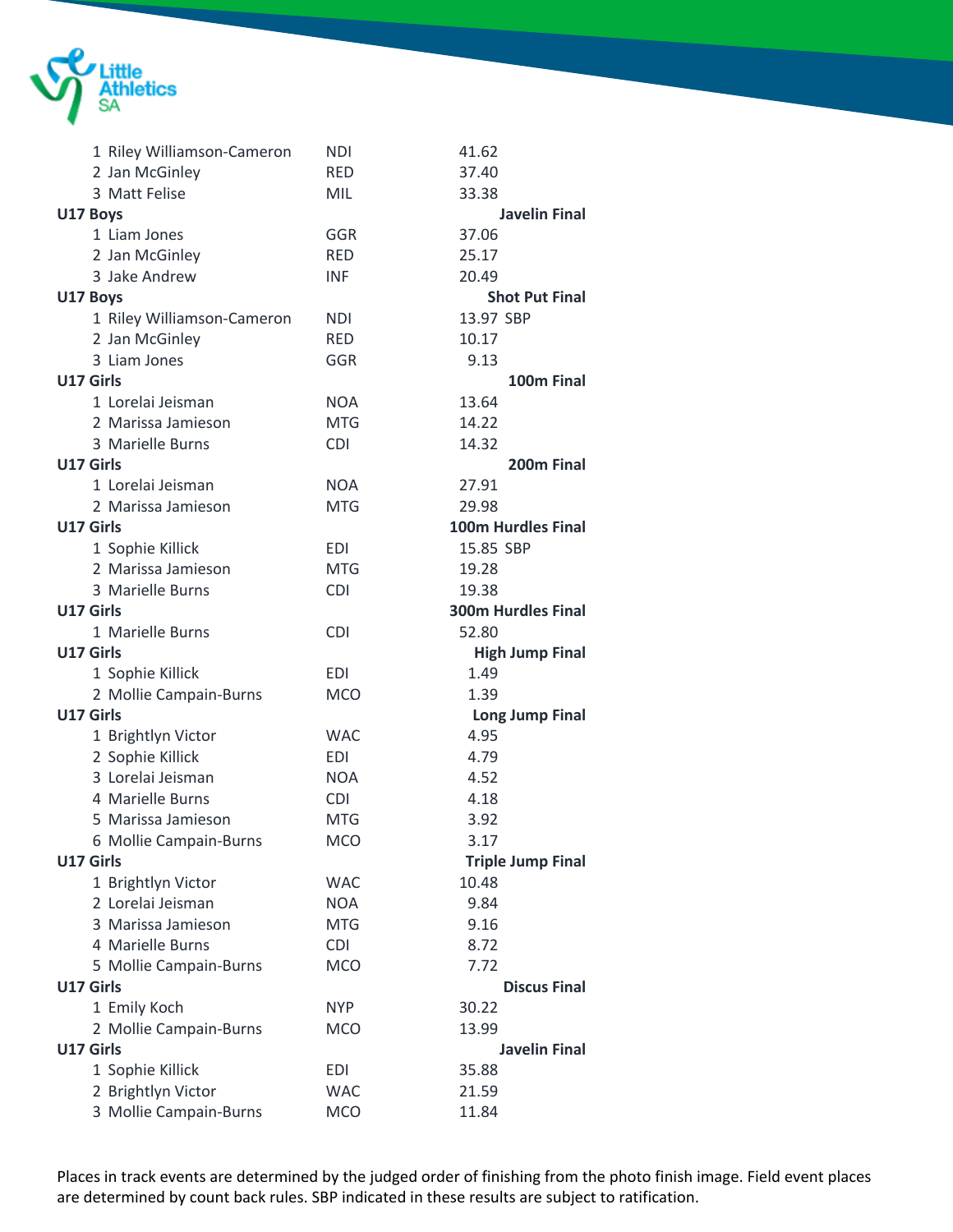

| U17 Girls                         |            | <b>Shot Put Final</b> |
|-----------------------------------|------------|-----------------------|
| 1 Sophie Killick                  | EDI        | 12.47                 |
| 2 Emily Koch                      | <b>NYP</b> | 10.28                 |
| 3 Brightlyn Victor                | <b>WAC</b> | 10.02                 |
| <b>Male Athlete of the Meet</b>   |            |                       |
| Ken Ferrante Tanikawa             | WVL        |                       |
| Elijah Onyeizugbo                 | <b>HCO</b> |                       |
| <b>Female Athlete of the Meet</b> |            |                       |
| Iluka-Rose Taylor                 | <b>WAC</b> |                       |